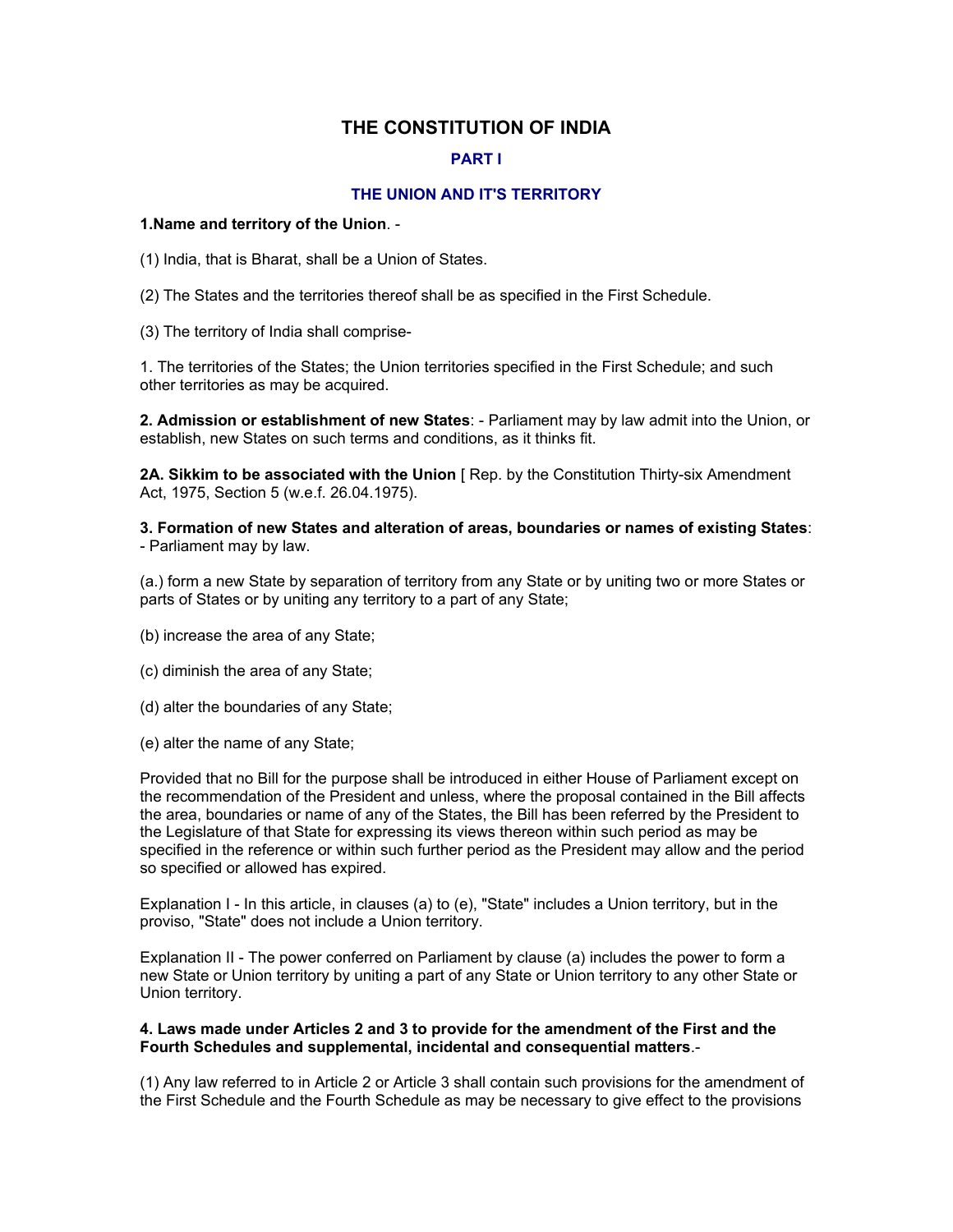of the law and may also contain such supplemental, incidental and consequential provisions (including provisions as to representation in Parliament and in the Legislature or Legislatures of the State or States affected by such law) as Parliament may deem necessary.

(2) No such law as aforesaid shall be deemed to be an amendment of this Constitution for the purposes of Article 368

## **PART II-CITIZENSHIP**

**5.Citizenship at the commencement of the Constitution**.- At the commencement of this Constitution every person who has his domicile in the territory of India and -

(a) who was born in the territory of India; or

(b) either of whose parents was born in the territory of India; or

© who has been ordinarily resident in the territory of India for not less than five years preceding such commencement, shall be a citizen of India.

**6. Rights of citizenship of certain persons who have migrated to India from Pakistan**.- Notwithstanding anything in Article 5, a person who has migrated to the territory of India from the territory now included in Pakistan shall be deemed to be a citizen of India at the commencement of this Constitution if-

(a) he or either of his parents or any of his grand-parents was born in India as defined in the Government of India Act, 1935 (as originally enacted); and

(b) (i) in the case where such person has so migrated before the nineteenth day of July, 1948, he has been ordinarily resident in the territory of India since the date of his migration, or

(ii) in the case where such person has so migrated on or after the nineteenth day of July, 1948, he has been registered as a citizen of India by an officer appointed in that behalf by the Government of the Dominion of India on an application made by him therefor to such officer before the commencement of this Constitution in the form and manner prescribed by that Government:

Provided that no person shall be so registered unless he has been resident in the territory of India or at least six months immediately preceding the date of his application.

**7. Rights of citizenship of certain migrants to Pakistan** - Notwithstanding anything in Articles 5 and 6, a person who has after the first day of March, 1947,migrated from the territory of India to the territory now included in Pakistan shall not be deemed to be a citizen of India:

Provided that nothing in this article shall apply to a person who, after having so migrated to the territory now included in Pakistan, has returned to the territory of India under a permit for resettlement or permanent return issued by or under the authority of any law and every such person shall for the purposes of clause (b) of Article 6 be deemed to have migrated to the territory of India after the nineteenth day of July, 1948.

#### **8. Rights of citizenship of certain persons of India origin residing outside India**.-

Notwithstanding anything in Article 5, any person who or either of whose parents or any of whose grand-parents was born in India as defined in the Government of India Act, 1935 (as originally enacted), and who is ordinarily residing in any country outside India as so defined shall be deemed to be a citizen of India if he has been registered as a citizen of India by the diplomatic or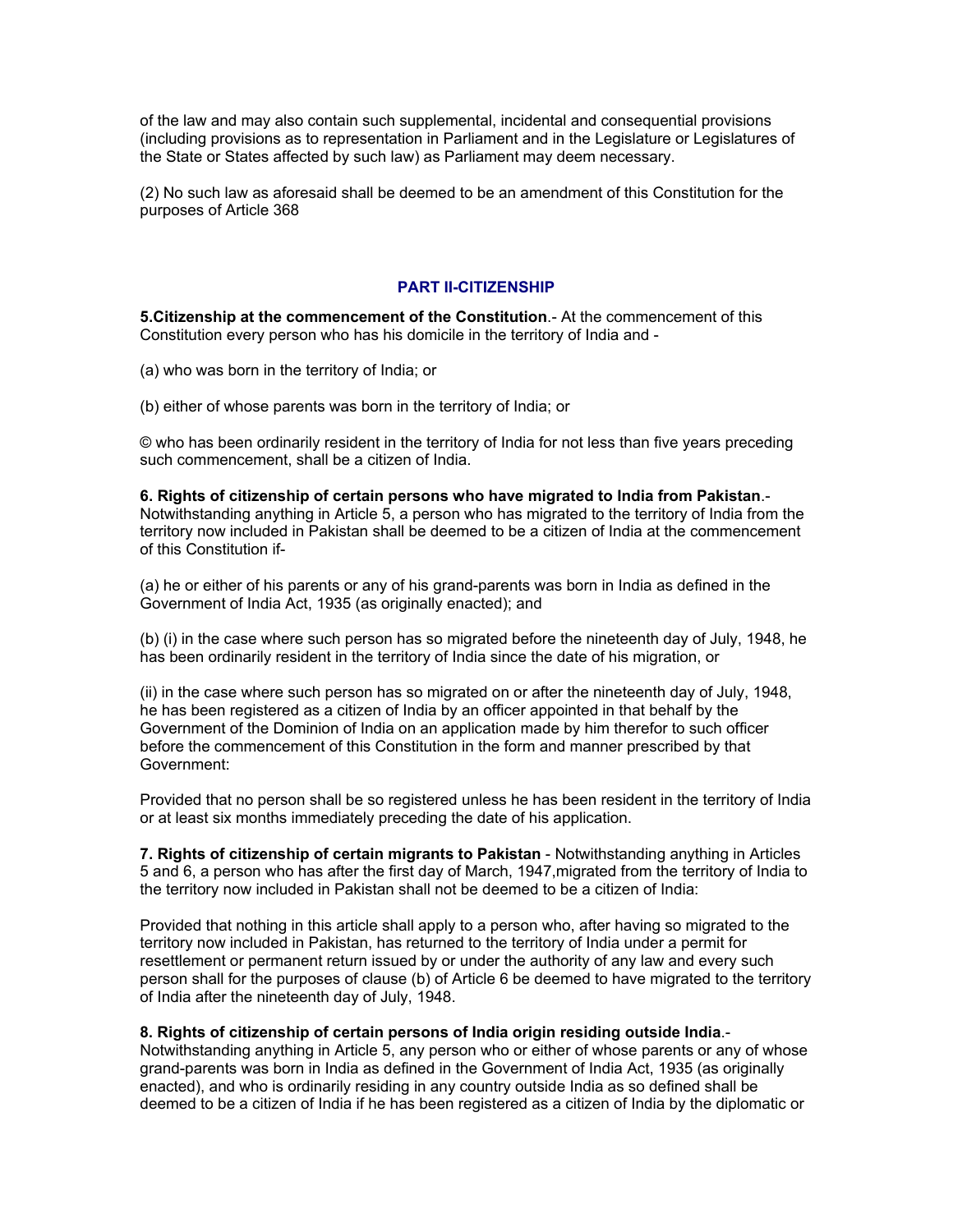consular representative of India in the country where he is for the time being residing on an application made by him therefor to such diplomatic or consular representative, whether before or after the commencement of this Constitution, in the form and manner prescribed by the Government of the Dominion of India or the Government of India.

**9. Person voluntarily acquiring citizenship of a foreign State not to be citizens**.- No person shall be a citizen of India by virtue of Article 5, or be deemed to be a citizen of India by virtue of Article 6 or Article 8, if he has voluntarily acquired the citizenship of any foreign State.

**10. Continuance of the rights of citizenship**.- Every person who is or is deemed to be a citizen of India under any of the foregoing provisions of this Part shall, subject to the provisions of any law that may be made by Parliament, continue to be such citizen.

**11. Parliament to regulate the right of citizenship by law**.- Nothing in the foregoing provisions of this Part shall derogate from the power of Parliament to make any provision with respect to the acquisition and termination of citizenship and all other matters relating to citizenship.

# **PART III-FUNDAMENTAL RIGHTS**

### **GENERAL**

**12. Definition**.- In this part, unless the context otherwise requires, "the State" includes the Government and Parliament of India and the Government and the Legislature of each of the States and all local or other authorities within the territory of India or under the control of the Government of India.

#### **13. Laws inconsistent with or in derogation of the fundamental rights**.-

(1) All laws in force in the territory of India immediately before the commencement of this Constitution, in so far as they are inconsistent with the provisions of this Part, shall, to the extent of such inconsistency, be void.

(2) The State shall not make any law which takes away or abridges the rights conferred by this Part and any law made in contravention of this clause shall, to the extent of the contravention, be void.

(3) In this article, unless the context otherwise requires.-

"law" includes any Ordinance, order, bye-law, rule, regulation, notification, custom or usages having in the territory of India the force of law;

"laws in force" includes laws passed or made by Legislature or other competent authority in the territory of India before the commencement of this Constitution and not previously repealed, notwithstanding that any such law or any part thereof may not be then in operation either at all or in particular areas.

(4) Nothing in this article shall apply to any amendment of this Constitution made under Article 368.

# **RIGHT OF EQUALITY**

**14. Equality before law**.- The State shall not deny to any person equality before the law or the equal protection of the laws within the territory of India. Prohibition of discrimination on grounds of religion, race, caste, sex or place of birth.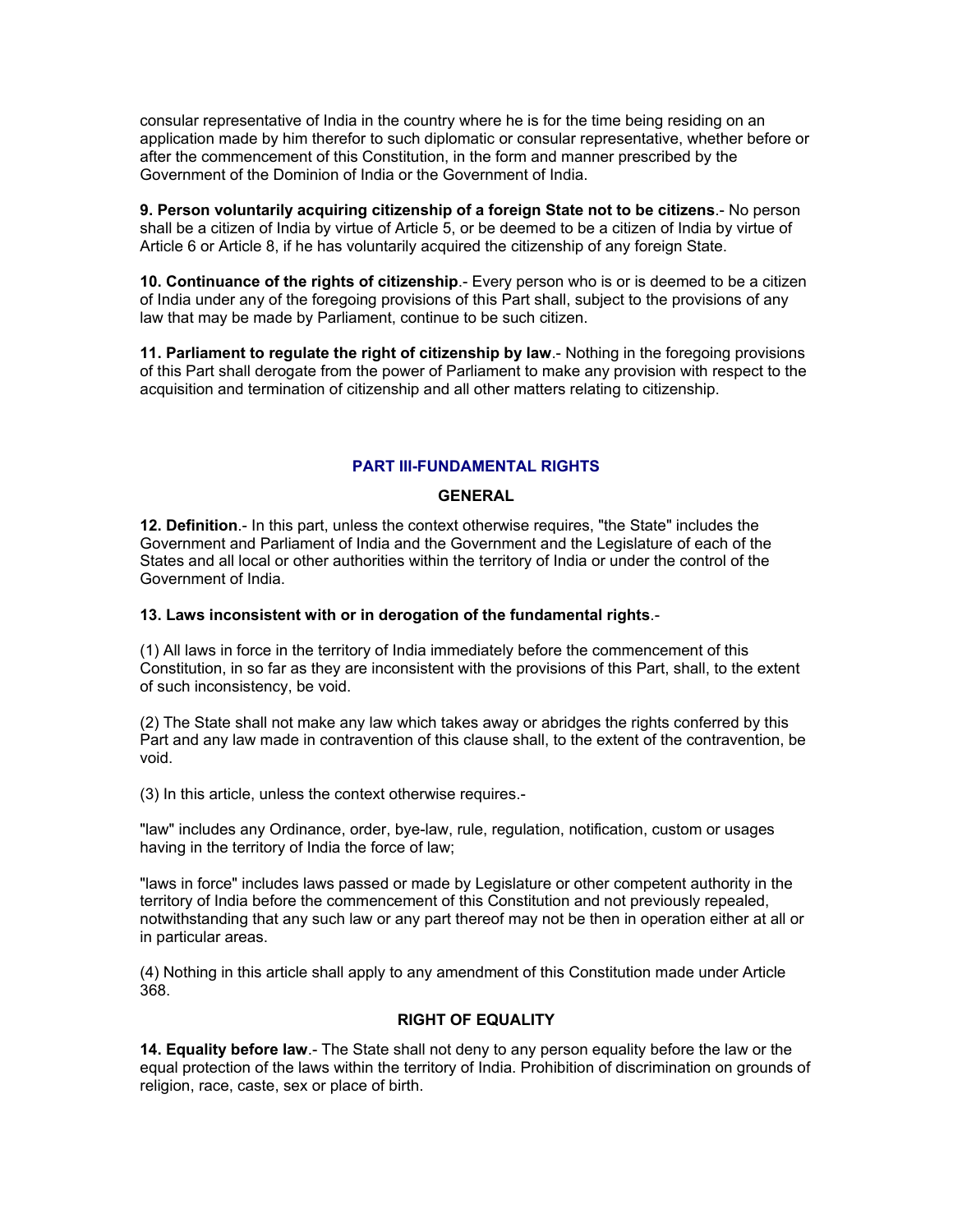# **15. Prohibition of discrimination on grounds of religion, race, caste, sex or place of birth**.-

(1) The State shall not discriminate against any citizen on grounds only of religion, race, caste, sex, place of birth or any of them.

(2) No citizen shall, on grounds only of religion, race, caste, sex, place of birth or any of them, be subject to any disability, liability, restriction or condition with regard to-

(a) access to shops, public restaurants, hotels and palaces of public entertainment; or

(b) the use of wells, tanks, bathing ghats, roads and places of public resort maintained wholly or partly out of State funds or dedicated to the use of the general public.

(3) Nothing in this article shall prevent the State from making any special provision for women and children.

(4) Nothing in this article or in clause (2) of Article 29 shall prevent the State from making any special provision for the advancement of any socially and educationally backward classes of citizens or for the Scheduled Castes and the Scheduled Tribes.

## **16. Equality of opportunity in matters of public employment**.-

(1) There shall be equality of opportunity for all citizens in matters relating to employment or appointment to any office under the State.

(2) No citizen shall, on grounds only of religion, race, caste, sex, descent, place of birth, residence or any of them, be ineligible for, or discriminated against in respect or, any employment or office under the State.

(3) Nothing in this article shall prevent Parliament from making any law prescribing, in regard to a class or classes of employment or appointment to an office under the Government of, or any local or other authority within, a State or Union territory, any requirement as to residence within that State or Union territory] prior to such employment or appointment.

(4) Nothing in this article shall prevent the State from making any provision for the reservation of appointments or posts in favor of any backward class of citizens which, in the opinion of the State, is not adequately represented in the services under the State.

(5) Nothing in this article shall affect the operation of any law which provides that the incumbent of an office in connection with the affairs of any religious or denominational institution or any member of the governing body thereof shall be a person professing a particular religion or belonging to a particular denomination.

**17. Abolition of Untouchability**.- "Untouchability" is abolished and its practice in any form is forbidden. The enforcement of any disability arising out of "Untouchability" shall be an offence punishable in accordance with law.

## **18. Abolition of titles**.-

No title, not being a military or academic distinction, shall be conferred by the State.

No citizen of India shall accept any title from any foreign State.

No person who is not a citizen of India shall, while he holds any office of profit or trust under the State, accept without the consent of the President any title from any foreign State.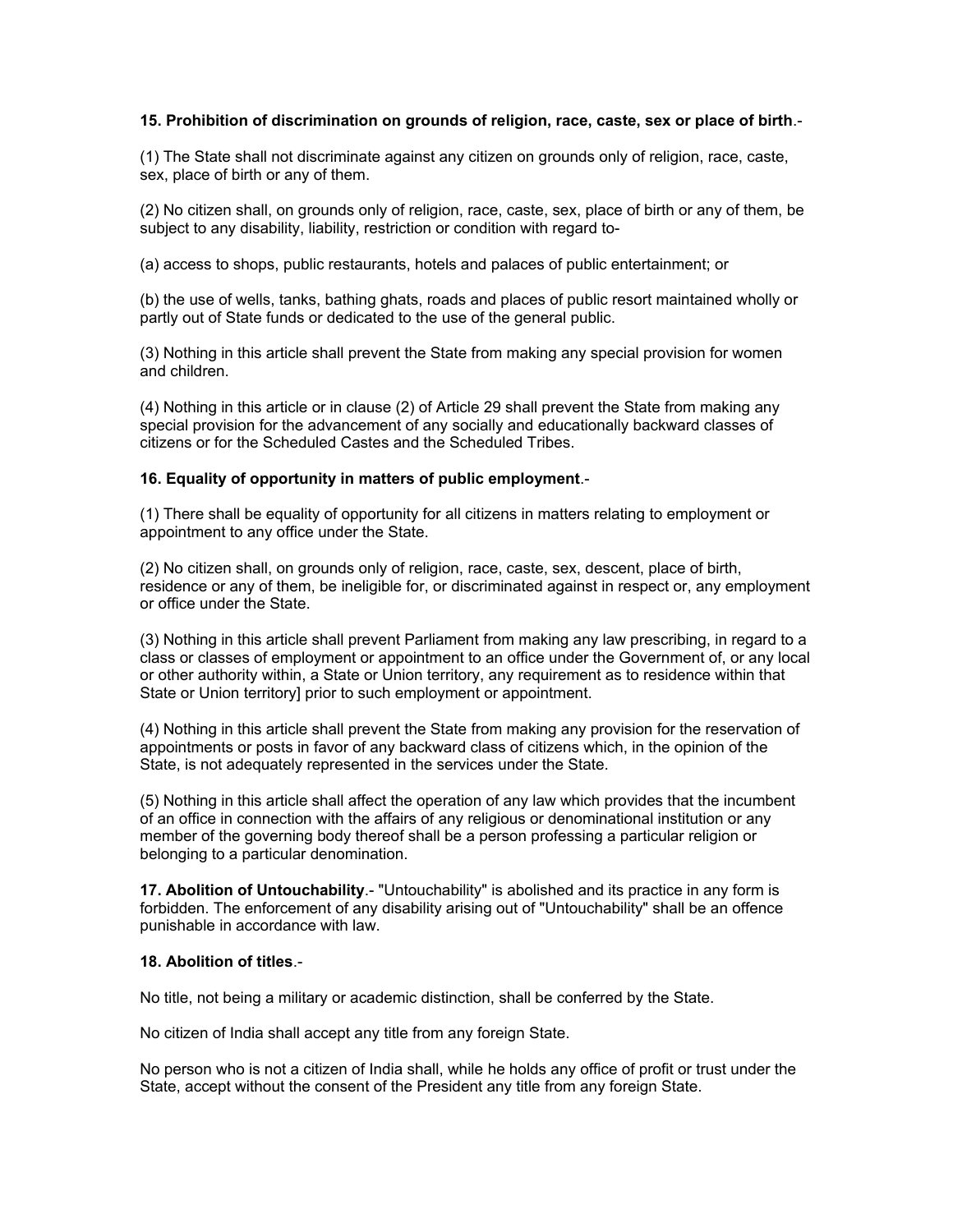No person holding any office of profit or trust under the State shall, without the consent of the President, accept any present, emolument, or office of any kind from or under any foreign State

# **RIGHT TO FREEDOM**

**19. Protection of certain rights regarding freedom of speech etc**.- (1) All citizens shall have the right-

- (a) to freedom of speech and expression;
- (b) to assemble peaceably and without arms;
- © to form associations or unions;
- (d) to move freely throughout the territory of India;
- (e) to reside and settle in any part of the territory of India; and
- (f) omitted

(g) to practise any profession, or to carry on any occupation, trade or business.

(2) Nothing in sub-clause (a) of clause (1) shall affect the operation of any existing law, or prevent the State from making any law, in so far as such law imposes reasonable restrictions on the exercise of the right conferred by the said sub-clause in the interests of the sovereignty and integrity of India, the security of the State, friendly relations with foreign States, public order, decency or morality or in relation to contempt of court, defamation or incitement to an offence.

(3) Nothing in sub-clause (b) of the said clause shall affect the operation of any existing law in so far as it imposes, or prevent the State from making any law imposing, in the interests of the sovereignty and integrity of India or public order, reasonable restrictions on the exercise of the right conferred by the said sub-clause.

(4) Nothing in sub-clause © of the said clause shall affect the operation of any existing law in so far as it imposes, or prevent the State from making any law imposing, in the interests of the sovereignty and integrity of India or public order or morality, reasonable restrictions on the exercise of the right conferred by the said sub-clause.

(5) Nothing in sub-clauses (d) and (e) of the said clause shall affect the operation of any existing law in so far as it imposes, or prevent the State from making any law imposing, reasonable restrictions on the exercise of any of the rights conferred by the said sub-clauses either in the interests of the general public or for the protection of the interests of any Scheduled Tribe.

(6) Nothing in sub-clause (g) of the said clause shall affect the operation of any existing law in so far as it imposes, or prevent the State from making any law imposing, in the interests of the general public, reasonable restrictions on the exercise of the right conferred by the said subclause, and, in particular, nothing in the said sub-clause shall affect the operation of any existing law in so far as it relates to, or prevent the State from making any law relating to,-

(i) the professional or technical qualifications necessary for practising any profession or carrying on any occupation, trade or business, or

(ii) the carrying on by the State, or by a corporation owned or controlled by the State, of any trade, business, industry or service, whether to the exclusion, complete or partial, of citizens or otherwise.

**20. Protection in respect of conviction for offences**.- (1) No person shall be convicted of any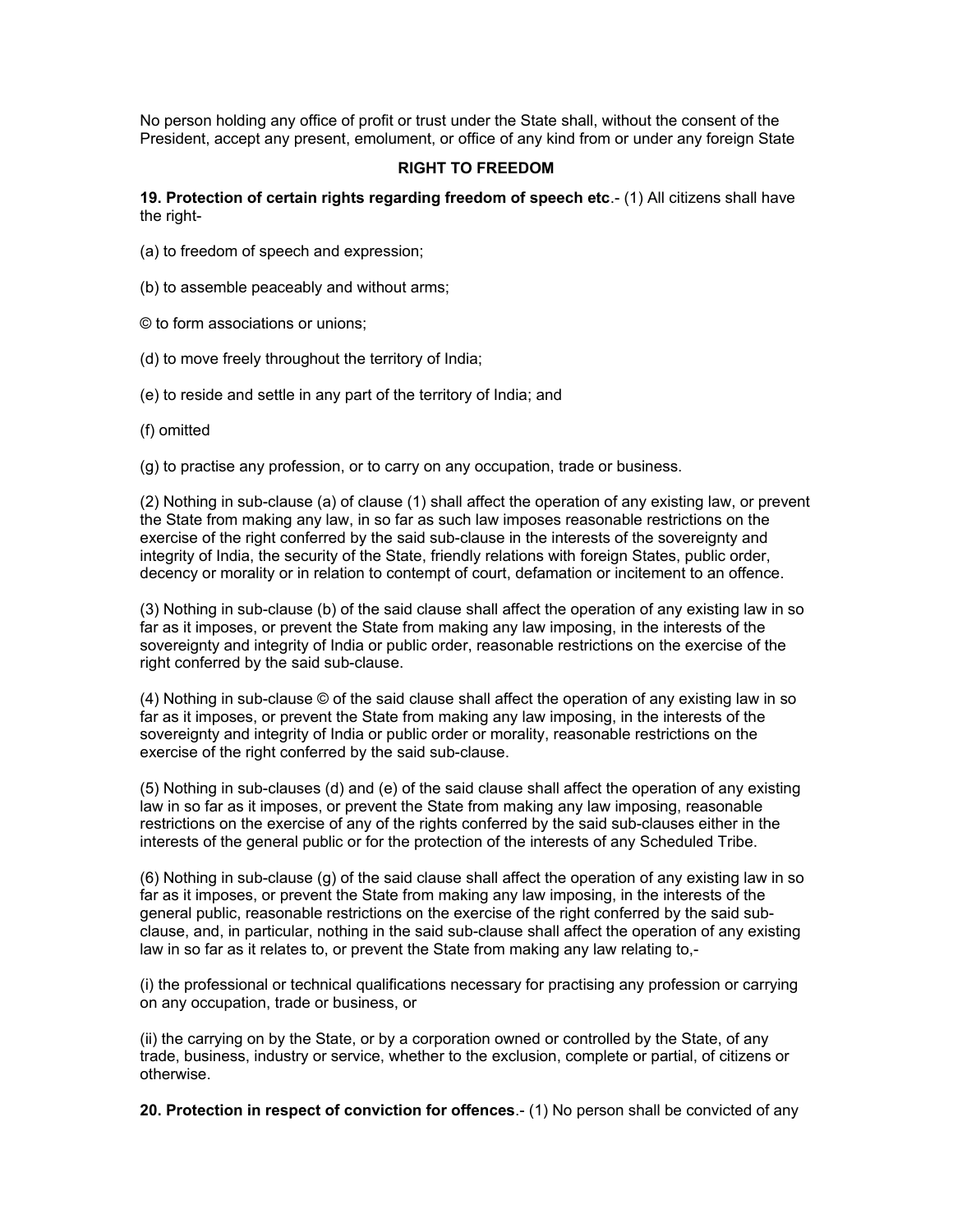offence except for violation of the law in force at the time of the commission of the act charged as an offence, nor be subjected to a penalty greater than that which might have been inflicted under the law in force at the time of the commission of the offence.

(2) No person shall be prosecuted and punished for the same offence more than once.

(3) No person accused of any offence shall be compelled to be a witness against himself.

**21. Protection of life and personal liberty**.- No person shall be deprived of his life or personal liberty except according to procedure established by law.

**22. Protection against arrest and detention in certain cases**.- (1) No person who is arrested shall be detained in custody without being informed, as soon as may be, of the grounds for such arrest nor shall he be denied the right to consult, and to be defended by, a legal practitioner of his choice.

(2) Every person who is arrested and detained in custody shall be produced before the nearest magistrate within a period of twenty-four hours of such arrest excluding the time necessary for the journey from the place of arrest to the court of the magistrate and no such person shall be detained in custody beyond the said period without the authority of a magistrate.

(3) Nothing in clauses (1) and (2) shall apply (a) to any person who for the time being is an enemy alien; or (b) to any person who is arrested or detained under any law providing for preventive detention.

(4) No law providing for preventive detention shall authorise the detention of a person for a longer period than three months unless- (a) an Advisory Board consisting of persons who are, or have been, or are qualified to be appointed as, Judges of a High Court has reported before the expiration of the said period of three months that there is in its opinion sufficient cause for such detention:

(5) When any person is detained in pursuance of an order made under any law providing for preventive detention, the authority making the order shall, as soon as may be, communicate to such person the grounds on which the order has been made and shall afford him the earliest opportunity of making a representation against the order.

(6) Nothing in clause (5) shall require the authority making any such order as is referred to in that clause to disclose facts which such authority considers to be against the public interest to disclose.

(7) Parliament may by law prescribe-

(a) the circumstances under which, and the class or classes of cases in which, a person may be detained for a period longer than three months under any law providing for preventive detention without obtaining the opinion of an Advisory Board in accordance with the provisions of subclause (a) of clause (4);

(b) the maximum period for which any person may in any class or classes of cases be detained under any law providing for preventive detention; and

© the procedure to be followed by an Advisory Board in an inquiry under sub-clause (a) of clause (4).

# **RIGHT AGAINST EXPLOITATION**

**23. Prohibition of traffic in human beings and forced labour**.- (1) Traffic in human beings and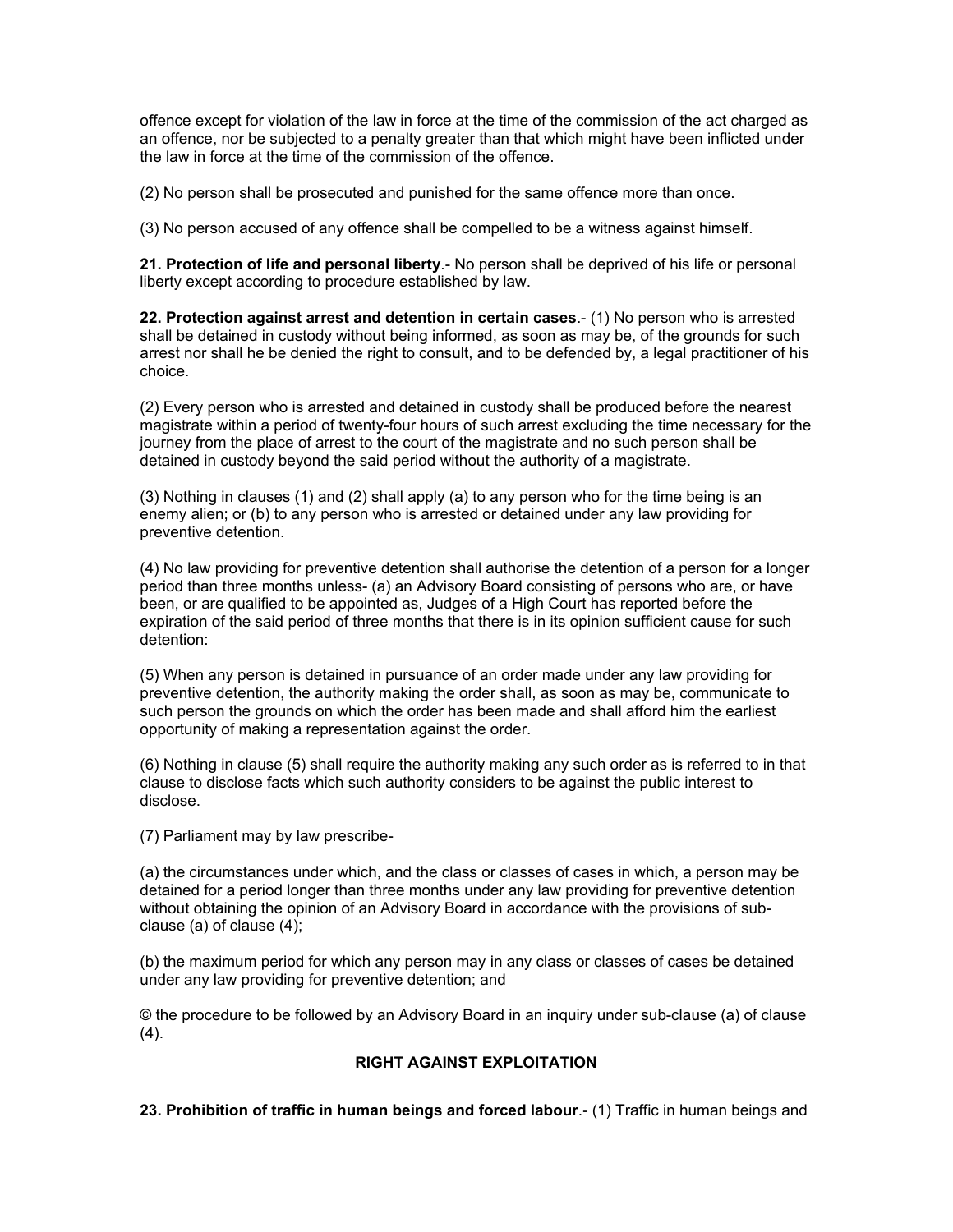begar and other similar forms of forced labour are prohibited and any contravention of this provision shall be an offence punishable in accordance with law.

(2) Nothing in this article shall prevent the State from imposing compulsory service for public purpose, and in imposing such service the State shall not make any discrimination on grounds only of religion, race, caste or class or any of them.

**24. Prohibition of employment of children in factories, etc.**- No child below the age of fourteen years shall be employed to work in any factory or mine or engaged in any other hazardous employment. Provided that nothing in this sub-clause shall authorise the detention of any person beyond the maximum period prescribed by any law made by Parliament under subclause (b) of clause (7); or such person is detained in accordance with the provisions of any law made by Parliament under sub-clauses (a) and (b) of clause (7)

# **RIGHT TO FREEDOM OF RELIGION**

## **25. Freedom of conscience and free profession, practice and propagation of religion**.-

(1) Subject to public order, morality and health and to the other provisions of this Part, all persons are equally entitled to freedom of conscience and the right freely to profess, practise and propagate religion.

(2) Nothing in this article shall affect the operation of any existing law or prevent the State from making any law -

(a) regulating or restricting any economic, financial, political or other secular activity which may be associated with religious practice;

(b) providing for social welfare and reform or the throwing open of Hindu religious institutions of a public character to all classes and sections of Hindus.

Explanation I.- The wearing and carrying of kirpans shall be deemed to be included in the profession of the Sikh religion.

Explanation II.- In sub-clause (b) of clause reference to Hindus shall be construed as including a reference to persons professing the Sikh, Jaina or Buddhist religion, and the reference to Hindu religious institutions shall be construed accordingly.

**26. Freedom to manage religious affairs**.- Subject to public order, morality and health, every religious denomination or any section thereof shall have the right-

(a) to establish and maintain institutions for religious and charitable purposes;

- (b) to manage its own affairs in matters of religion;
- © to own and acquire movable and immovable property; and
- (d) to administer such property in accordance with law.

**27. Freedom as to payment of taxes for promotion of any particular religion**.- No person shall be compelled to pay any taxes, the proceeds of which are specifically appropriated in payment of expenses for the promotion or maintenance of any particular religion or religions denomination.

**28. Freedom as to attendance at religious instruction or religious worship in certain educational institutions**.- (1)No religion instruction shall be provided in any educational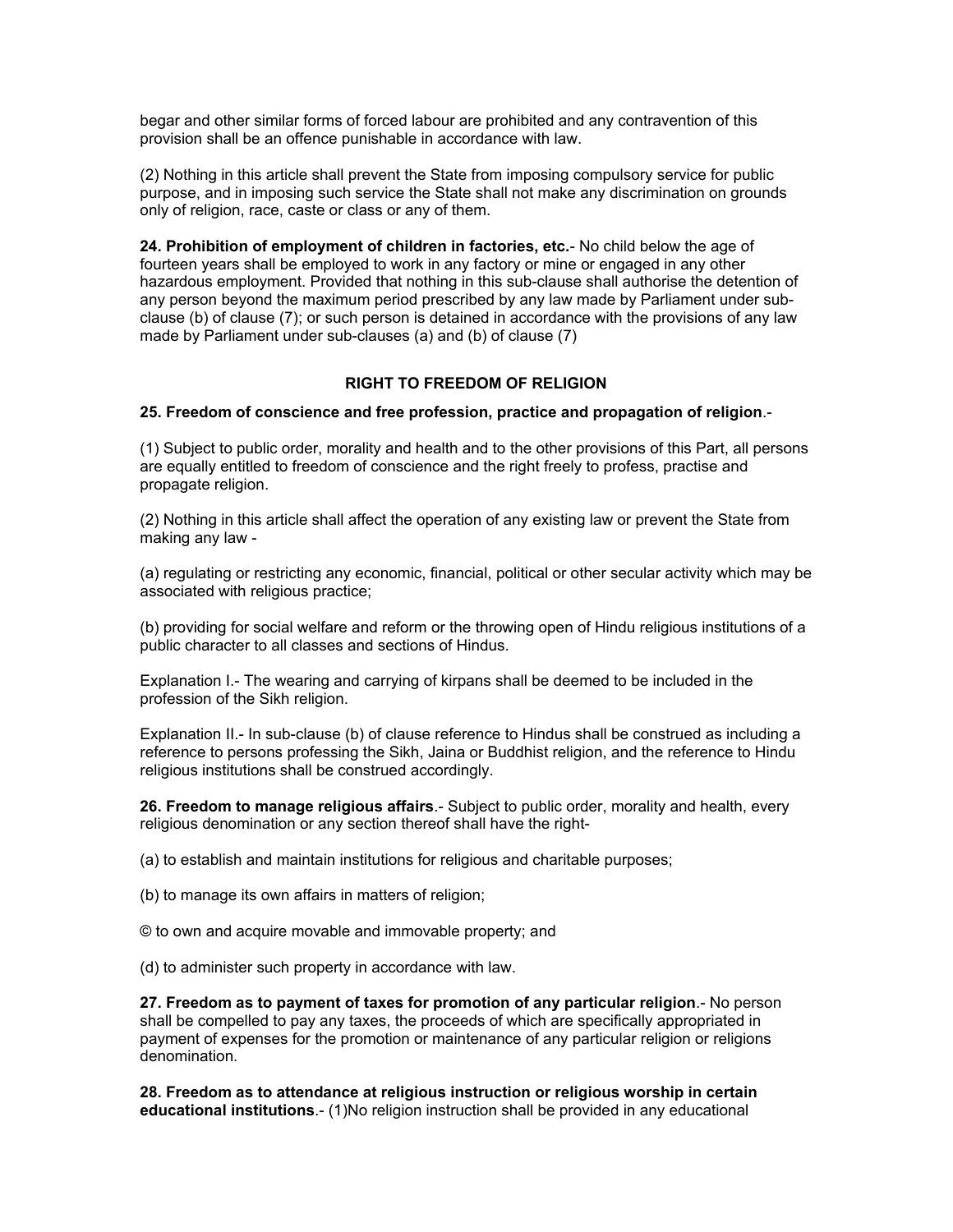institution wholly maintained out of State funds.

(2) Nothing in clause (1) shall apply to an educational institution which is administered by the State but has been established under any endowment or trust which requires that religious instruction shall be imparted in such institution.

(3) No person attending any educational institution recognised by the State or receiving aid out of State funds shall be required to take part in any religious instruction that may be imparted in such institution or to attend any religious worship that may be conducted in such institution or in any premises attached thereto unless such person or, if such person is a minor, his guardian has given his consent thereto.

# **CULTURAL AND EDUCATIONAL RIGHTS**

**29. Protection of interests of minorities**.- (1) Any section of the citizens residing in the territory of India or any part thereof having a distinct language, script or culture of its own shall have the right to conserve the same.

(2) No citizen shall be denied admission into any educational institution maintained by the State or receiving aid out of State funds on grounds only of religion, race, caste, language or any of them.

**30. Right of minorities to establish and administer educational institutions**.- (1)All minorities, whether based on religion or language, shall have the right to establish and administer educational institutions of their choice.

(1A) In making any law providing for the compulsory acquisition of any property of an educational institution established and administered by a minority, referred to in clause (1), the State shall ensure that the amount fixed by or determined under such law for the acquisition of such property is such as would not restrict or abrogate the right guaranteed under that clause.

(2) The state shall not, in granting aid to educational institutions, discriminate against any educational institution on the ground that it is under the management of a minority, whether based on religion or language. **31 Repealed**

# **SAVING OF CERTAIN LAWS**

**31A. Saving of laws providing for acquisition of estates, etc**. (1) Notwithstanding anything contained in Article 13, no law providing for

(a) the acquisition by the State of any estate or of any rights therein or the extinguishment or modification of any such rights, or

(b) the taking over of the management of any property by the State for a limited period either in the public interest or in order to secure the proper management of the property, or

© the amalgamation of two or more corporations either in the public interest or in order to secure the proper management of any of the corporations, or

(d) the extinguishment or modification of any rights of managing agents, secretaries and treasurers, managing directors, directors or managers of corporations, or of any voting rights of shareholders thereof, or

(e) the extinguishment or modification of any rights accruing by virtue of any agreement, lease or licence for the purpose of searching for, or winning, any mineral or mineral oil, or the premature termination or cancellation of any such agreement, lease or licence, shall be deemed to be void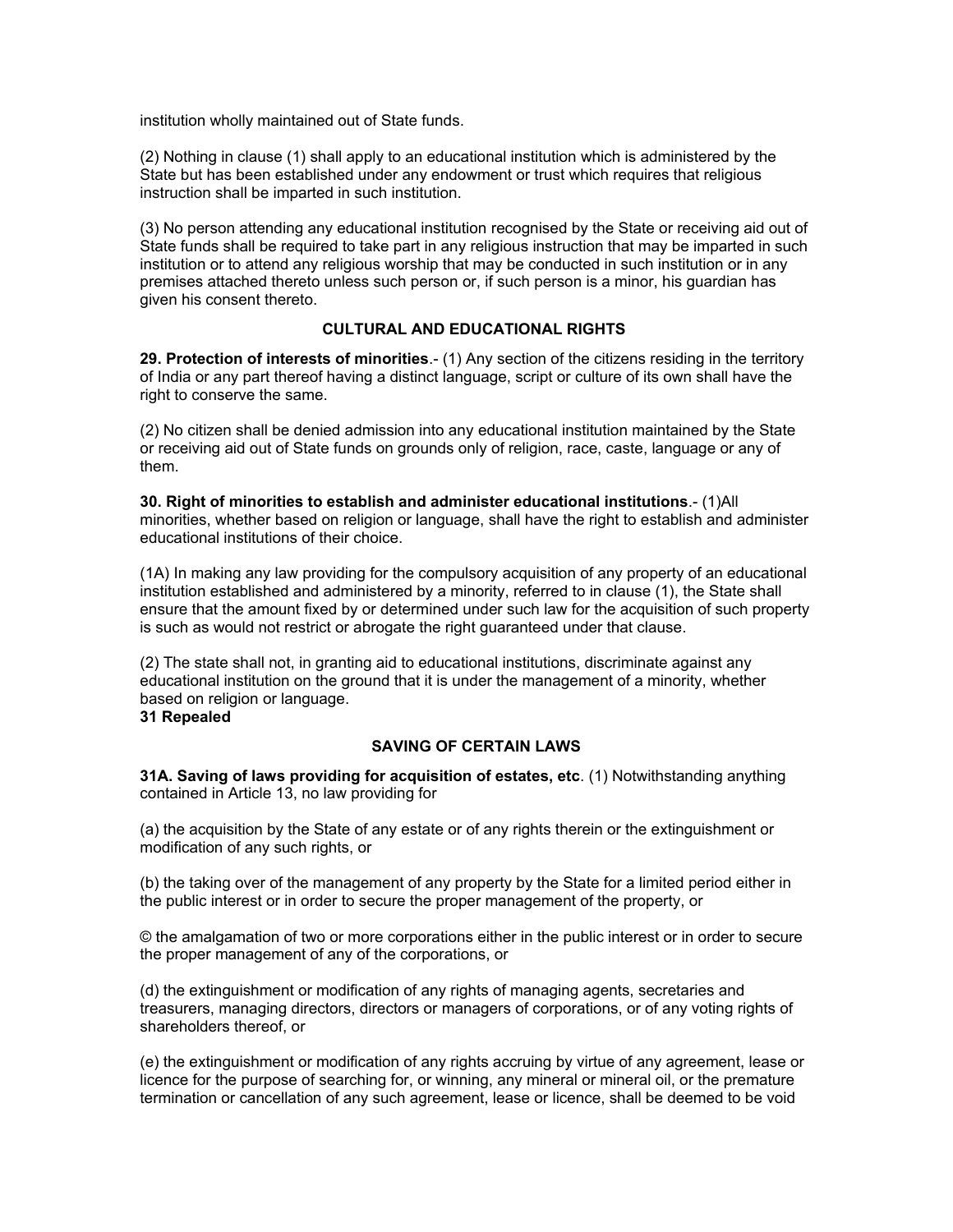on the ground that it is inconsistent with, or takes away or abridges any of the rights conferred by [Article 14 or Article 19]:

Provided that where such law is a law made by the Legislature of a State, the provisions of this article shall not apply thereto unless such law, having been reserved for the consideration of the President, has received his assent:

Provided further that where any law makes any provision for the acquisition by the State of any estate and where any land comprised therein is held by a person under his personal cultivation, it shall not be lawful for the State to acquire any portion of such land as is within the ceiling limit applicable to him under any law for the time being in force or any building or structure standing thereon or appurtenant thereto, unless the law relating to the acquisition of such land, building or structure, provides for payment of compensation at a rate which shall not be less than the market value thereof.

(2) In this article,-

(a) the expression "estate", shall, in relation to any local area, have the same meaning as that expression or its local equivalent has in the existing law relating to land tenures in force in that area and shall also include-

(i) any jagir, inam or muafi or other similar grant and in the States of Tamil Nadu and Kerala, any janmam right;

(ii) any land held under ryotwary settlement;

(iii)any land held or let for purposes of agriculture or for purposes ancillary thereto, including waste land, forest land, land for pasture or sites of buildings and other structures occupied by cultivators of land, agricultural labourers and village artisans;

(b) the expression "rights", in relation to an estate, shall include any rights vesting in a proprietor, sub-proprietor, under-proprietor, tenure-holder, raiyat, under- raiyat or other intermediary and any rights or privileges in respect of land revenue.

**31B. Validation of certain Acts and Regulations**.- Without prejudice to the generality of the provisions contained in Article 31A, none of the Acts and Regulations specified in the Ninth Schedule nor any of the provisions thereof shall be deemed to be void, or ever to have become void, on the ground that such Act, Regulation or provision is inconsistent with, or takes away or abridges any of the rights conferred by, any provisions of this Part, and notwithstanding any judgment, decree or order of any court or tribunal to the contrary, each of the said Acts and Regulations shall, subject to the power of any competent Legislature to repeal or amend it, continue in force.

**31C. Saving of laws giving effect to certain directive principles**.- Notwithstanding anything contained in Article 13, no law giving effect to the policy of the State towards securing all or any of the principles laid down in Part IV shall be deemed to be void on the ground that it is inconsistent with, or takes away or abridges any of the rights conferred by Article 14 or Article 19 and no law containing a declaration that it is for giving effect to such policy shall be called in question in any court on the ground that it does not give effect to such policy:

Provided that where such law is made by the Legislature of a State, the provisions of this Article shall not apply thereto unless such law, having been reserved for the consideration of the President, has received his assent.

#### **31D Repealed**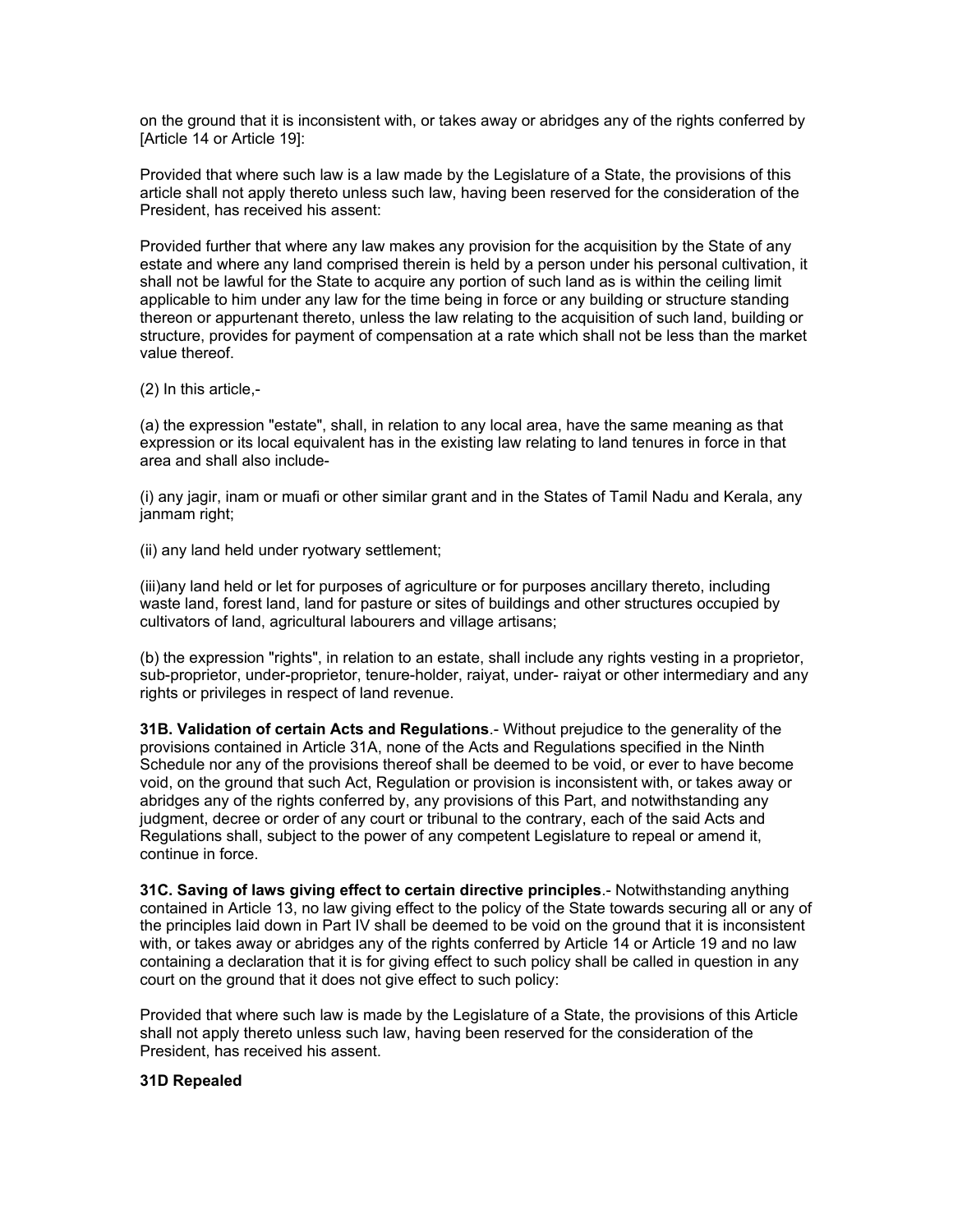# **RIGHT TO CONSTITUTIONAL REMEDIES**

**32. Remedies for enforcement of rights conferred by this Part**.- (1) The right to move the Supreme Court by appropriate proceedings for the enforcement of the rights conferred by this Part is guaranteed.

(2) The Supreme Court shall have power to issue directions or orders or writs, including writs in the nature of habeas corpus, mandamus, prohibition, quo warranto and certiorari, whichever may be appropriate, for the enforcement of any of the rights conferred by this Part.

(3) Without prejudice to the powers conferred on the Supreme Court by clause (1) and (2), Parliament may by law empower any other court to exercise within the local limits of its jurisdiction all or any of the powers exercisable by the Supreme Court under clause (2).

(4) The right guaranteed by this article shall not be suspended except as otherwise provided for by this Constitution.

## **32A Repealed**

**33. Power of Parliament to modify the rights conferred by this Part in their application etc**.- Parliament may, by law, determine to what extent any of the rights conferred by this Part shall, in their application to,-

(a) the members of the Armed Forces; or

(b) the members of the Forces charged with the maintenance of public order; or

© persons employed in any bureau or other organisation established by the State for purposes of intelligence or counter intelligence; or

(d) persons employed in, or in connection with, the telecommunication systems set up for the purposes of any Force, bureau or organisation referred to in clauses (a) to (c), be restricted or abrogated so as to ensure the proper discharge of their duties and the maintenance of discipline among them.

**34. Restriction on rights conferred by this Part while martial law is in force in any area**.- Notwithstanding anything in the foregoing provisions of this Part, Parliament may by law indemnify any person in the service of the Union or of a State or any other person in respect of any act done by him in connection with the maintenance or restoration of order in any area within the territory of India where martial law was in force or validate any sentence passed, punishment inflicted, forfeiture ordered or other act done under martial law in such area.

**35. Legislation to give effect to the provisions of this Part**.- Notwithstanding anything in this Constitution,-

(a) Parliament shall have, and the Legislature of a State shall not have, power to make laws-

(i) with respect to any of the matters which under clause (3) of Article 16, clause (3) of Article 32, Article 33 and Article 34 may be provided for by law made by Parliament; and

(ii) for prescribing punishment for those acts which are declared to be offences under this Part; and Parliament shall, as soon as may be after the commencement of this Constitution, make laws for prescribing punishment for the acts referred to in sub-clause (ii);

(b) any law in force immediately before the commencement of this Constitution in the territory of India with respect to any of the matters referred to in sub-clause (i) of clause (a) or providing for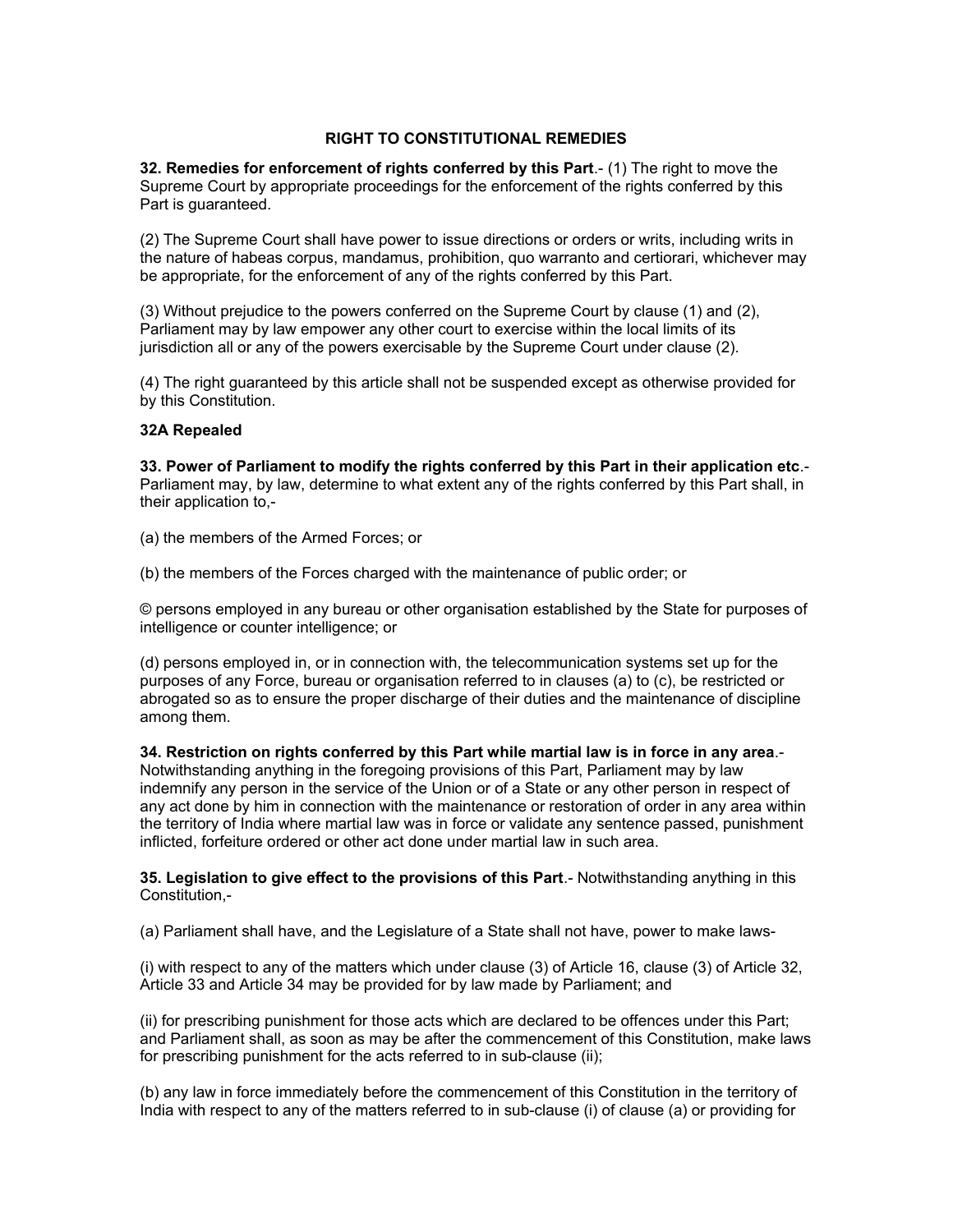punishment for any act referred to in sub-clause (ii) of that clause shall, subject to the terms there of and to any adaptations and modifications that may be made therein under Article 372, continue in force until altered or repealed or amended by Parliament.

Explanation.- In this article, the expression "law in force" has the same meaning as in Article 372.

# **PART IV-DIRECTIVE PRINCIPLES OF STATE POLICY**

**36. Definition**.- In this Part, unless the context otherwise requires, "the State" has the same meaning as in Part III.

**37. Application of the principles contained in this Part**.- The provisions contained in this Part shall not be enforceable by any court, but the principles therein laid down are nevertheless fundamental in the governance of the country and it shall be the duty of the State to apply these principles in making laws.

**38. State to secure a social order for the promotion of welfare of the people**.- (1) The State shall strive to promote the welfare of the people by securing and protecting as effectively as it may a social order in which justice, social, economic and political, shall inform all the institutions of the national life.

(2) The State shall, in particular, strive to minimize the inequalities in income, and endeavor to eliminate inequalities in status, facilities and opportunities, not only amongst individuals but also amongst groups of people residing in different areas or engaged in different vocations.

**39. Certain principles of policy to be followed by the State**:- The State shall, in particular, direct its policy towards securing-

(a) that the citizens, men and women equally, have the right to an adequate means to livelihood;

(b) that the ownership and control of the material resources of the community are so distributed as best to subserve the common good;

© that the operation of the economic system does not result in the concentration of wealth and means of production to the common detriment;

(d) that there is equal pay for equal work for both men and women;

(e) that the health and strength of workers, men and women, and the tender age of children are not abused and that citizens are not forced by economic necessity to enter avocations unsuited to their age or strength;

(f) that children are given opportunities and facilities to develop in a healthy manner and in conditions of freedom and dignity and that childhood and youth are protected against exploitation and against moral and material abandonment.

**39 A. Equal justice and free legal aid**.- The State shall secure that the operation of the legal system promotes justice, on a basis of equal opportunity, and shall, in particular, provide free legal aid, by suitable legislation or schemes or in any other way, to ensure that opportunities for securing justice are not denied to any citizen by reason of economic or other disabilities.

**40. Organisation of village panchayats**.- The State shall take steps to organize village panchayats and endow them with such powers and authority as may be necessary to enable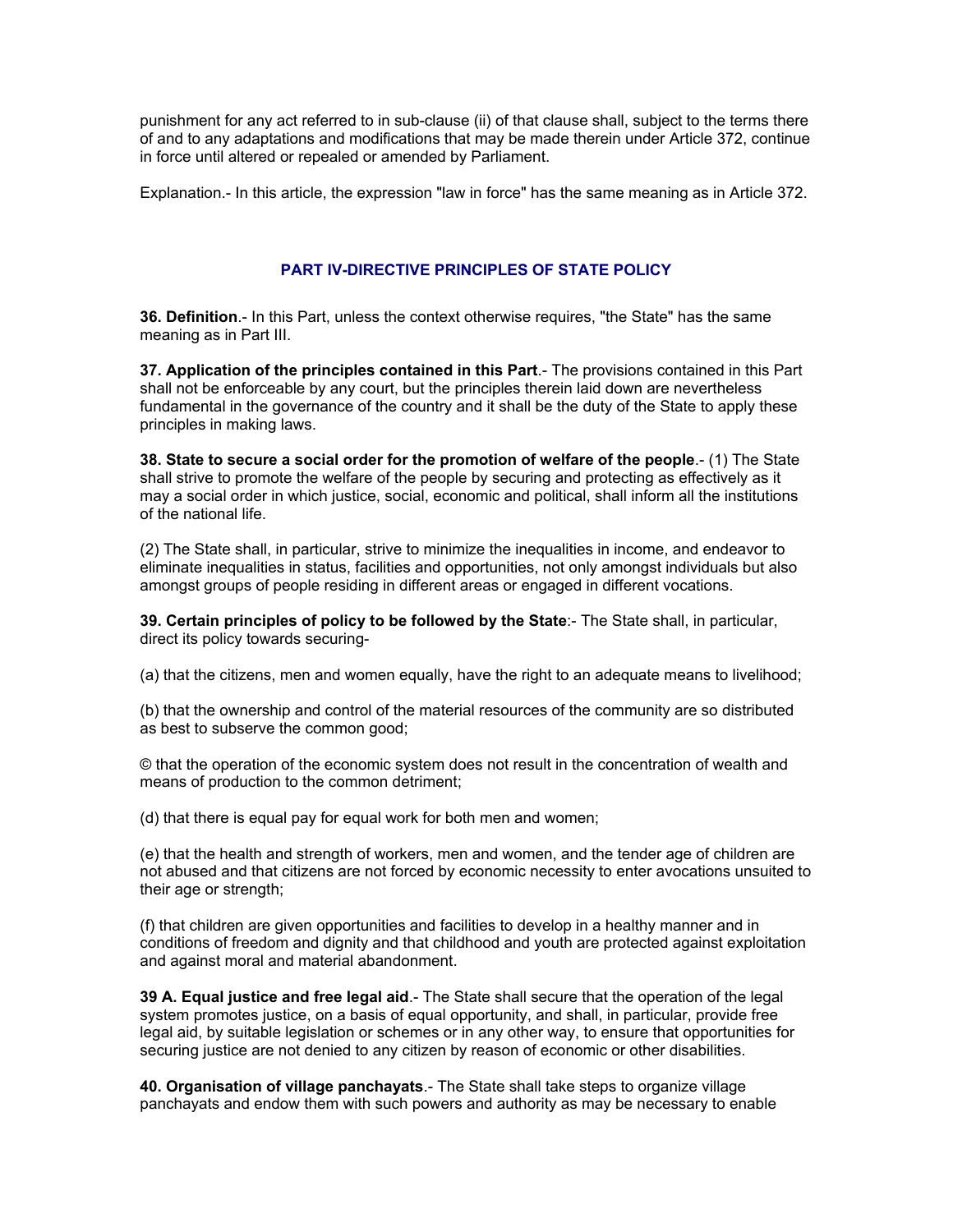them to function as units of self-government.

**41. Right to work**, to education and to public assistance in certain cases.- The State shall, within the limits of its economic capacity and development, make effective provision for securing the right to work, to education and to public assistance in cases of unemployment, old age, sickness and disablement, and in other cases of undeserved want.

**42. Provision for just and humane conditions of work and maternity relief**.- The State shall make provision for securing just and humane conditions of work and for maternity relief.

**43. Living wage, etc., for workers**.- The State shall endeavour to secure, by suitable legislation or economic organisation or in any other way, to all workers, agricultural, industrial or otherwise, work, a living wage, conditions of work ensuring a decent standard of life and full enjoyment of leisure and social and cultural opportunities and, in particular, the State shall endeavour to promote cottage industries on an individual or co-operative basis in rural areas.

**43.A Participation of workers in management of industries**.- The State shall take steps, by suitable legislation or in any other way, to secure the participation of workers in the management of undertakings, establishments or other organisations engaged in any industry.

**44. Uniform civil code for the citizens**.- The State shall endeavour to secure for the citizens a uniform civil code throughout the territory of India.

**45. Provision for free and compulsory education for children**.- The State shall endeavour to provide, within a period of ten years from the commencement of this Constitution, for free and compulsory education for all children until they complete the age of fourteen years.

**46. Promotion of educational and economic interests of Scheduled Castes, Scheduled Tribes and other weaker sections**.- The State shall promote with special care the educational and economic interests of the weaker sections of the people, and, in particular, of the Scheduled Castes and the Scheduled Tribes, and shall protect them from social injustice and all forms of exploitation.

**47. Duty of the State to raise the level of nutrition and the standard of living and to improve public health**.- The State shall regard the raising of the level of nutrition and the standard of living of its people and the improvement of public health as among its primary duties and, in particular, the State shall endeavour to bring about prohibition of the consumption except for medicinal purposes of intoxicating drinks and of drugs which are injurious to health.

**48. Organisation of agriculture and animal husbandry**.- The State shall endeavour to organise agriculture and animal husbandry on modern and scientific lines and shall, in particular, take steps for preserving and improving the breeds, and prohibiting the slaughter, of cows and calves and other milch and draught cattle.

**48A Protection and improvement of environment and safeguarding of forests and wild life**.- The State shall endeavour to protect and improve the environment and to safeguard the forests and wild life of the country.

**49. Protection of monuments and places and objects of national importance**.- It shall be the obligation of the State to protect every monument or place or object of artistic or historic interests, declared by or under law made by Parliament to be of national importance, from spoliation, disfigurement, destruction, removal, disposal or export, as the case may be.

**50. Separation of judiciary from executive.**- The State shall take steps to separate the judiciary from the executive in the public services of the State.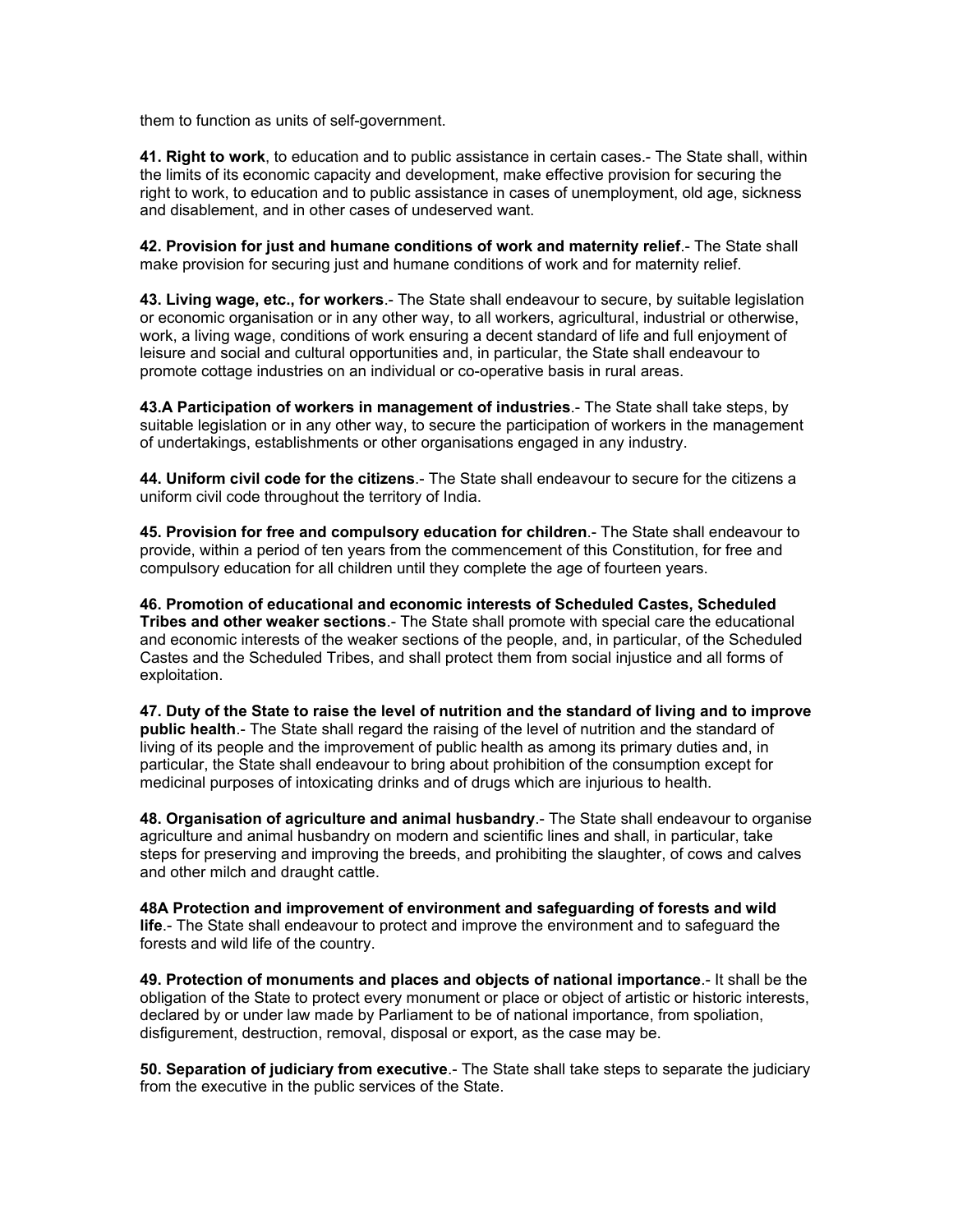**51. Promotion of international peace and security**.- The State shall endeavour to -

(a) promote international peace and security;

(b) maintain just and honourable relations between nations;

© foster respect for international law and treaty obligations in the dealings of organised peoples with one another; and encourage settlement of international disputes by arbitration.

# **PART IVA**

# **FUNDAMENTAL DUTIES**

**51A. Fundamental duties**.- It shall be the duty of every citizen of India- (a) to abide by the Constitution and respect its ideals and institutions, the national Flag and the National Anthem;

(b) to cherish and follow the noble ideals which inspired our national struggle for freedom;

© to uphold and protect the sovereignty, unity and integrity of India;

(d) to defend the country and render national service when called upon to do so;

(e) to promote harmony and the spirit of common brotherhood amongst all the people of India transcending religious, linguistic and regional or sectional diversities; to renounce practices derogatory to the dignity of women;

(f) to value and preserve the rich heritage of our composite culture;

(g) to protect and improve the natural environment including forests, lakes, rivers and wild life, and to have compassion for living creatures;

(h) to develop the scientific temper, humanism and the spirit of inquiry and reform;

(i) to safeguard public property and to abjure violence;

(j) to strive towards excellence in all spheres of individual and collective activity so that the nation constantly rises to higher levels of endeavour and achievement.

# **PART V-THE UNION**

# **CHAPTER I - THE EXECUTIVE**

## **The President and Vice-President**

**52. The President of India**.- There shall be a President of India.

## **53. Executive power of the Union**.-

(1) The executive power of the Union shall be vested in the President and shall be exercised by him either directly or through officers subordinate to him in accordance with this Constitution.

(2) Without prejudice to the generality of the foregoing provision, the supreme command of the Defence Forces of the Union shall be vested in the President and the exercise thereof shall be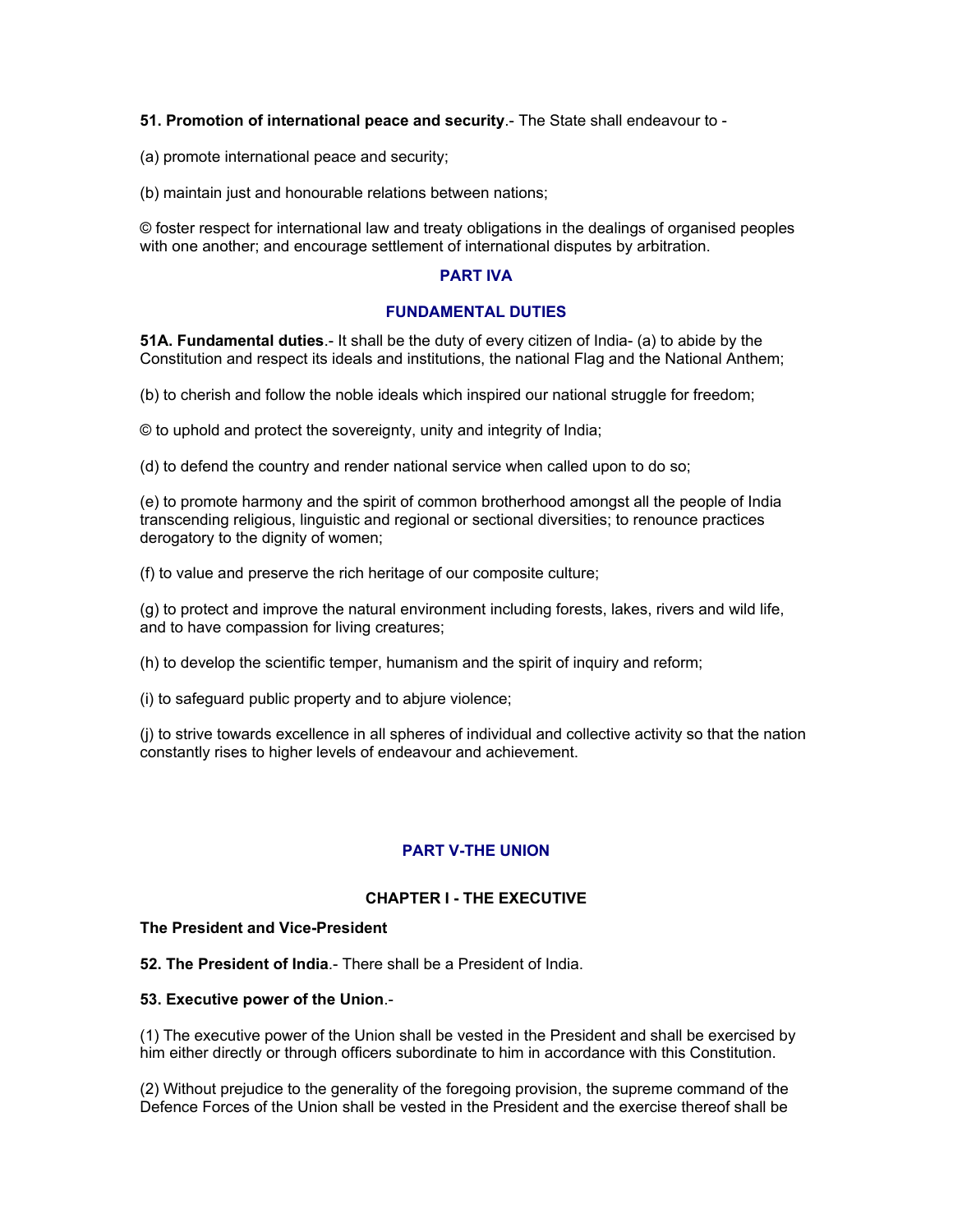regulated by law.

(3) Nothing in this article shall-

(a) be deemed to transfer to the President any functions conferred by any existing law on the Government of any State or other authority; or

(b) prevent Parliament from conferring by law functions on authorities other than the President.

**54. Election of President**.- The President shall be elected by the members of an electoral college consisting of the elected members of both Houses of Parliament; and the elected members of the Legislative Assemblies of the States.

#### **55. Manner of election of President**.-

(1) As far as practicable, there shall be uniformity in the scale of representation of the d different States at the election of the President.

(2) For the purpose of securing such uniformity among the States inter se as well as parity b between the States as a whole and the Union, the number of votes which each elected member of Parliament and of the Legislative Assembly of each State is entitled to cast at such election shall be determined in the following manner:-

(a) every elected member of the Legislative Assembly of a State shall have as many votes as there are multiples of one thousand in the quotient obtained by dividing the population of the State by the total number of the elected members of the Assembly;

(b) if, after taking the said multiples of one thousand, the remainder is not less than five hundred, then the vote of each member referred to in sub-clause (a) shall be further increased by one;

© each elected member of either House of Parliament shall have such number of votes as may be obtained by dividing the total number of votes assigned to the members of the Legislative Assemblies of the States under sub-clause (a) and (b) by the total number of the elected members of both Houses of Parliament, fractions exceeding one-half being counted as one and other fractions being disregarded.

(3) The election of the President shall be held in accordance with the system of proportional representation by means of the single transferable vote and the voting at such election shall be by secret ballot.

Explanation.- n this article, the expression "population" means the population ascertained at the last preceding census of which the relevant figures have been published: Provided that the reference in this Explanation to the last preceding census of which the relevant figures have been published shall, until the relevant figures for the first census taken after the year 2000 have been published, be construed as a reference to the 1971 census.

**56. Term of office of President**.- (1) The President shall hold office for a term of five years from the date on which he enters upon his office:

Provided that -

(a) the President may, by writing under his hand addressed to the Vice-President, resign his office;

(b) the President may, for violation of the constitution, be removed from office by impeachment in the manner provided in Article 61: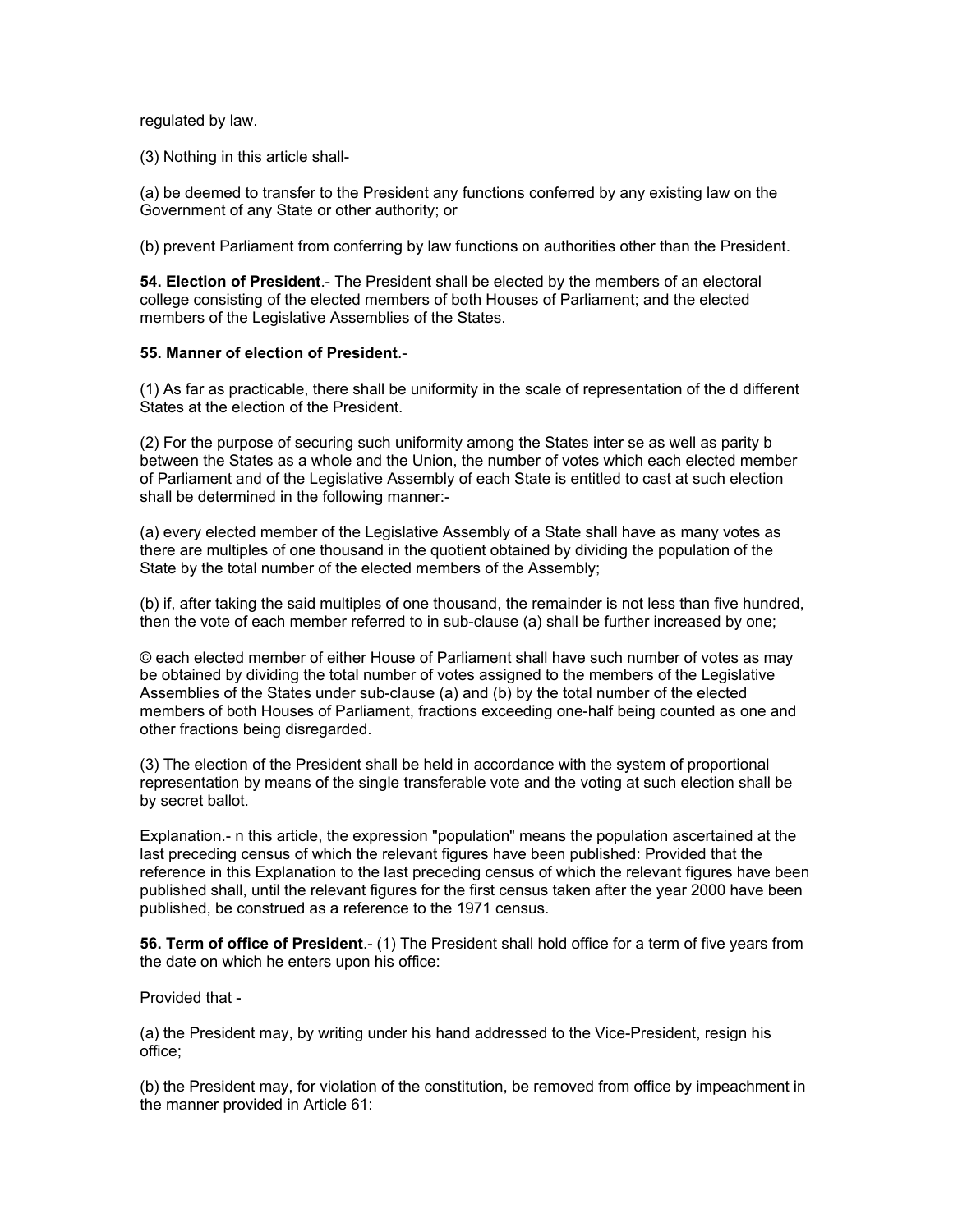© the President shall, notwithstanding the expiration of his term, continue to hold office until his successor enters upon his office.

(2) Any resignation addressed to the Vice-President under clause (a) of the proviso to clause (1) shall forthwith be communicated by him to the Speaker of the House of the People.

**57. Eligibility for re-election**.- A person who holds, or who has held, office as President shall, subject to the other provisions of this Constitution, be eligible for re-election to that office.

**58. Qualifications for election as President**.- (1) No person shall be eligible for election as President unless he-

(a) is a citizen of India,

(b) has completed the age of thirty-five years, and

© is qualified for election as a member of the House of the People.

(2) A person shall not be eligible for election as President if he holds any office of profit under the or the Government of any State or under any local or other authority subject to the control of any of the said Governments.

Explanation.- For the purposes of this article, a person shall not be deemed to hold any office of profit by reason only that he is the President or Vice President of the Union or the Governor of any State or is a Minister either for the Union or for any State.

**59. Conditions of President's office**.- (1) The President shall not be a member of either House of Parliament or of a House of the Legislature of any State, and if a member of either House of Parliament or of a House of the Legislature of any State be elected President, he shall be deemed to have vacated his seat in that House on the date on which he enters upon his office as President.

(2) The President shall not hold any other office of profit.

(3) The President shall be entitled without payment of rent to the use of his official residences and shall be also entitled to such emoluments, allowances and privileges as may be determined by Parliament by law and, until provision in that behalf is so made, such emoluments, allowances and privileges as are specified in the Second Schedule.

(4) The emoluments and allowances of the President shall ot be diminished during his term of office.

**60. Oath or affirmation by the President**.- Every President and every person acting as President or discharging the functions of the President shall, before entering upon his office, make and subscribe in the presence of the Chief Justice of India or, in his absence, the senior most Judge of the Supreme Court available, an oath or affirmation in the following form, that is to say-swear in the name of God.

"I, A.B., do ------------------------- that I olemnly affirm will faithfully execute the office of President (or discharge the functions of thePresident) of India and will do the best of my ability preserve, protect and defend the Constitution and the law and that I will devote myself to the service and well-being of the people of India."

**61. Procedure for impeachment of the President**.-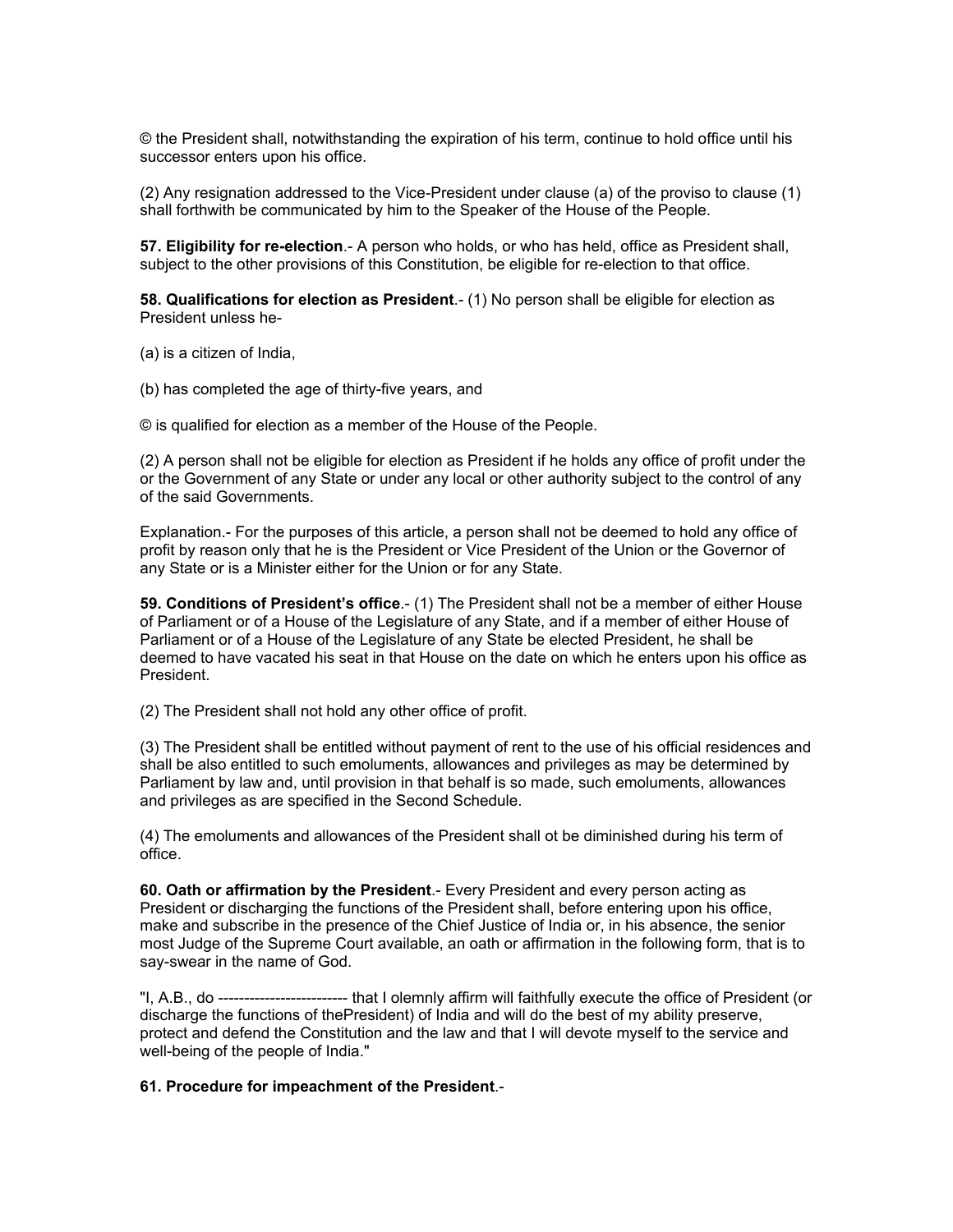(1) When a President is to be impeached for violation of the Constitution, the charge shall be preferred by either House of Parliament.

(2) No such charge shall be preferred unless-

(a) the proposal to prefer such charge is contained in a resolution which has been moved after at least fourteen days' notice in writing signed by not less than one-fourth of the total number of members of the House has been given of their intention to move the resolution, and

(b) such resolution has been passed by a majority of not less than two-thirds of the total membership of the House.

(3) When a charge has been so preferred by either House of Parliament, the other House shall investigate the charge or cause the charge to be investigated and the President shall have the right to appear and to be represented as such investigation.

(4) If as a result of the investigation a resolution is passed by a majority of not less than two-thirds of the total membership of the House by which the charge was investigated or cause to be investigated, declaring that the charge preferred against the President has been sustained, such resolution shall have the effect of removing the President from his office as from the date on which the resolution is so passed.

**62. Time of holding election to fill vacancy in the office of President and the term of office of person elected to fill casual vacancy**.- (1) An election to fill a vacancy caused by the expiration of the term of office of President shall be completed before the expiration of the term.

(2) An election to fill a vacancy in the office of President occurring by reason of his death, resignation or removal, or otherwise shall be held as soon as possible after, and in no case later than six months from, the date of occurrence of the vacancy, and the person elected to fill the vacancy shall, subject to the provisions of Article 56, be entitled to hold office for the full term of five years from the date on which he enters upon his office.

**63. The Vice-President of India**.- There shall be a Vice-President of India.

**64. The Vice-President to be ex-officio Chairman of the council of States**.- The Vice-President shall be ex-officio chairman of the counsel of States and shall not hold any other office of profit: Provided that during any period when the Vice-President acts as President or discharges the functions of the President under Article 65, he shall not perform the duties of the office of chairman of the council of States and shall not be entitled to any salary or allowance payable to the chairman of the council of States under Article 97.

#### **65. The Vice-President to act as President or to discharge his functions during casual vacancies in the office, or during the absence, of President**.-

(1) In the event of the occurrence of any vacancy in the office of the President by reason of his death, resignation or removal, or otherwise, the Vice-President shall act as President until the date on which a new President elected in accordance with the provisions of this Chapter to fill such vacancy enters upon his office.

(2) When the President is unable to discharge his functions owing to absence, illness or any other cause, the Vice-President shall discharge his functions until the date on which the President resumes his duties.

(3) The Vice-President shall, during, and in respect of, the period while he is so acting as, or discharging the functions of, President, have all the powers and immunities of the President and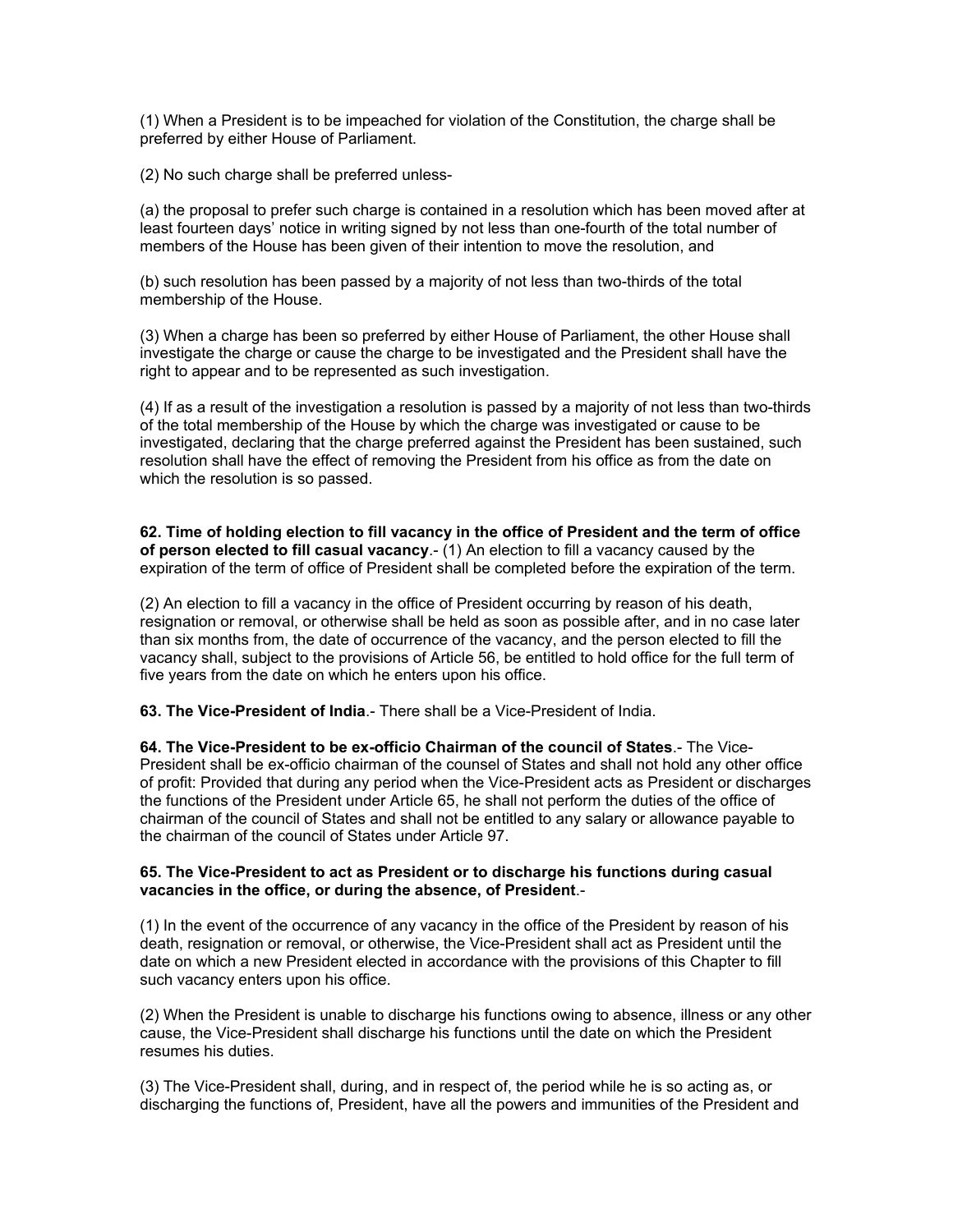be entitled to such emoluments, allowances and privileges as may be determined by Parliament by law and, until provision in that behalf is so made, such emoluments, allowances and privileges as are specified in the Second Schedule.

**66. Election of Vice-President**.- (1) The Vice-President shall be elected by the members of an electoral college consisting of the members of both Houses of Parliament in accordance with the system of proportional representation by means of the single transferable vote and the voting at such election shall be by secret ballot.

(2) The Vice-President shall not be a member of either House of Parliament or of a House of the Legislature of any State, and if a member of either House of Parliament or of a House of the Legislature of any State be elected Vice-President, he shall be deemed to have vacated his seat in that House on the date on which he enters upon his office as Vice-President.

(3) No person shall be eligible for election as Vice-President unless he-

(a) is a citizen of India;

(b) has completed the age of thirty-five years;

© is qualified for election as a member of the Council of States.

(4) A person shall not be eligible for election as Vice-President if he holds any office of profit under the Government of India or the Government of any State or under any local or other authority subject to the control of any of the said Governments.

Explanation- For the purposes of this article, a person shall not be deemed to hold any office of profit by reason only that he is the President or Vice-President of the Union or the Governor of any State or is a Minister either for the Union or for any State.

**67. Term of office of Vice-President**.- The Vice-President shall hold office for a term of five years from the date on which he enters upon his office:

Provided that -

(a) a Vice-President may, by writing under his hand addressed to the President, resign his office;

(b) a Vice-President may be removed from his office by a resolution of the council of States passed by a majority of all the then members of the council and agreed to by the House of the People; but no resolution for the purpose of this clause shall be moved unless at least fourteen days' notice has been given of the intention to move the reso

© a Vice-President shall, notwithstanding the expiration of his term, continue to hold office until his successor enters upon his office.

**68. Time of holding election to fill vacancy in the office of Vice-President and the term of office of person elected to fill casual vacancy**.- (1) An election to fill a vacancy caused by the expiration of the term of office of Vice-President shall be completed before the expiration of the term.

(2) An election to fill a vacancy in the office of Vice-President occurring by reason of his death, resignation or removal, or otherwise shall be held as soon as possible after the occurrence of the vacancy, and the person elected to fill the vacancy shall, subject to the provisions of Article 67, be entitled to hold office for the full term of five years from the date on which he enters upon his office.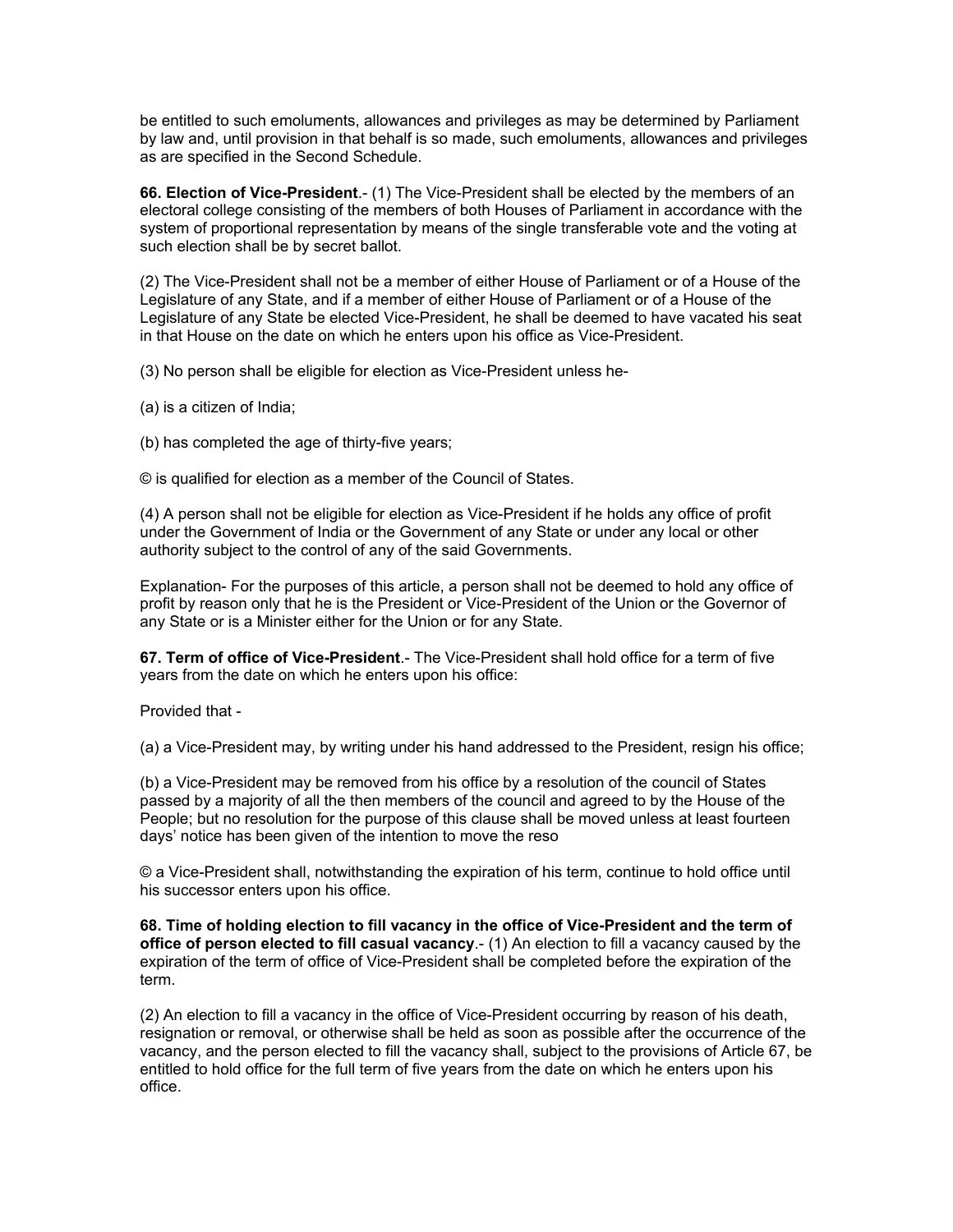**69. Oath or affirmation by the Vice-President**.- Every Vice-President shall, before entering upon his office, make and subscribe before the President, or some person appointed in that behalf by him, an oath or affirmation in the following form, that is to say-swear in the name of God"I, A.B., do ------------------------- that solemnly affirm will bear true faith, and allegiance to the Constitution of India as by law established and that I will faithfully discharge the duty upon which I am about to enter."

**70. Discharge of President's functions in other contingencies**.- Parliament may make such provision as if thinks fit for the discharge of the functions of the President in any contingency not provided for in this Chapter.

**71. Matters relating to, or connected with, the election of a president or Vice-President**.- (1) All doubts and disputes arising out of or in connection with the election of a president or vice-President shall be inquired into and decided by the Supreme court whose decision shall be final.

(2) If the election of a person as President or Vice-President is declared void by the Supreme court, acts done by him in the exercise and performance of the powers and duties of the office of President or Vice-President, as the case may be, on or before the date of the decision of the Supreme Court shall not be invalidated by reason of that declaration.

(3) Subject to the provisions of this constitution, Parliament may by law regulate any matter relating to or connected with the election of a President or Vice-President.

(4) The election of a person as President or Vice-President shall not be called in question on the ground of the existence of any vacancy for whatever reason among the members of the electoral college electing him.

**72. Power of President to grant pardons, etc., and to suspend, remit or commute sentences in certain cases**.- (1) The President shall have the power to grant pardons, reprieves, respites or remissions of punishment or to suspend, remit or commute the sentence of any person convicted of any offence-

(a) in all cases where the punishment or sentence is by a court Martial;

(b) in all cases where the punishment or sentence is for an offence against any law relating to a matter to which the executive power of the Union extends;

© in all cases where the sentence is a sentence of death.

(2) Noting in sub-clause (a) of Clause (1) shall affect the power to suspend, remit or commute a sentence of death exercisable by the Governor of a State under any law for the time being in force.

**73. Extent of executive power of the Union**.- (1) Subject to the provisions of this Constitution, the executive power of the Union shall extend-

(a) to the matters with respect to which Parliament has power to make laws; and

(b) to the exercise of such rights, authority and jurisdiction as are exercisable by the government of India by virtue of any treaty on agreement:

Provided that the executive power referred to in sub-clause (a) shall not, save as expressly provided in this constitution or in any law made by Parliament, extend in any State to matters with respect in which the Legislature of the State has also power to make laws.

(2) Until otherwise provided by Parliament, a State and any officer or authority of a State may,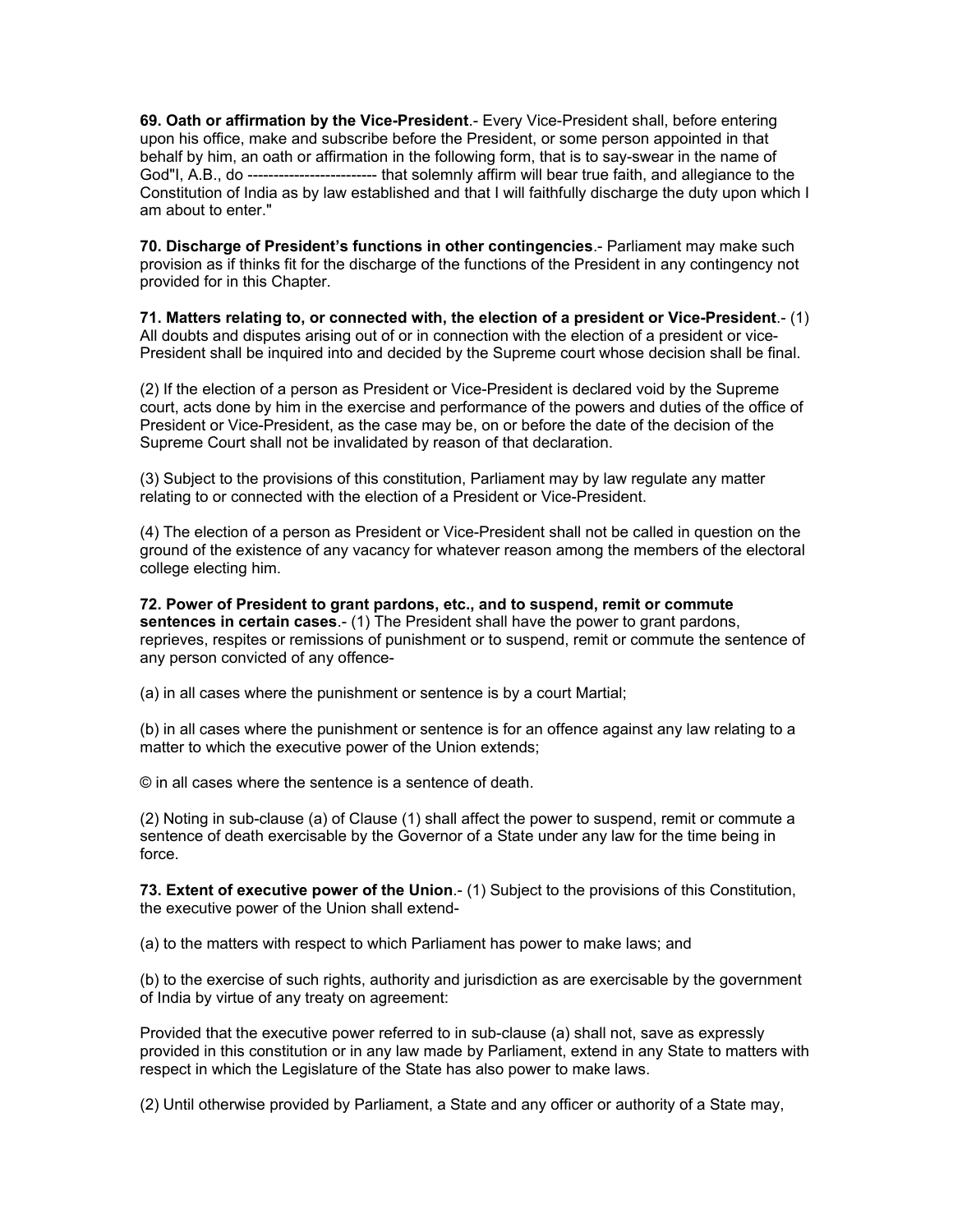notwithstanding anything in this article, continue to exercise in matters with respect to which Parliament has power to make laws for that State such executive power or functions as the State or officer or authority thereof could exercise immediately before the commencement of this **Constitution** 

# **Council of Ministers**

**74. Council of Ministers to aid and advise President**.- (1) There shall be a Council of Ministers with the Prime Minister at the head to aid and advise the President who shall, in the exercise of his functions, act in accordance with such advice:

Provided that the President may require the council of Ministers to reconsider such advice, either generally or otherwise, and the President shall act in accordance with the advice tendered after such reconsideration.

(2) The question whether any, and if so what, advice was tendered by Ministers to the President shall not be inquired into in any court.

75. Other provisions as to Ministers.- (1) The Prime Minister shall be appointed by the President and the other Ministers shall be appointed by the President on the advice of the Prime Minister.

(2) The Minister shall hold office during the pleasure of the President.

(3) The Council of Ministers shall be collectively responsible to the House of the People.

(4) Before a Minister enters upon his office, the President shall administer to him the oaths of office and of secrecy according to the forms set out for the purpose in the Third Schedule.

(5) A Minister who for any period of six consecutive months is not a member of either House of Parliament shall at the expiration of that period cease to be a Minister.

(6) The salaries and allowances of Ministers shall be such as Parliament may from time to time by law determine and, until Parliament so determines, shall be as specified in the Second Schedule.

The Attorney-General for India

**76. Attorney-General for India**.- (1) The President shall appoint a person who is qualified to be appointed a Judge of the Supreme Court to be Attorney-General for India.

(2) it shall be the duty of the Attorney General to give advice to the Government of India upon such legal matters, and to perform such other duties of a legal character, as may from time to time be referred or assigned to him by the President, and to discharge the functions conferred on him by or under this Constitution or any other law for the time being in force.

(3) In the performance of his duties the Attorney-General shall have right of audience in all courts in the territory of India.

(4) The Attorney General shall hold office during the pleasure of the President, and shall receive such remuneration as the President may determine.

Conduct of Government Business

**77. Conduct of business of the Government of India**.- (1) All executive action of the Government of India shall be expressed to be taken in the name of the President.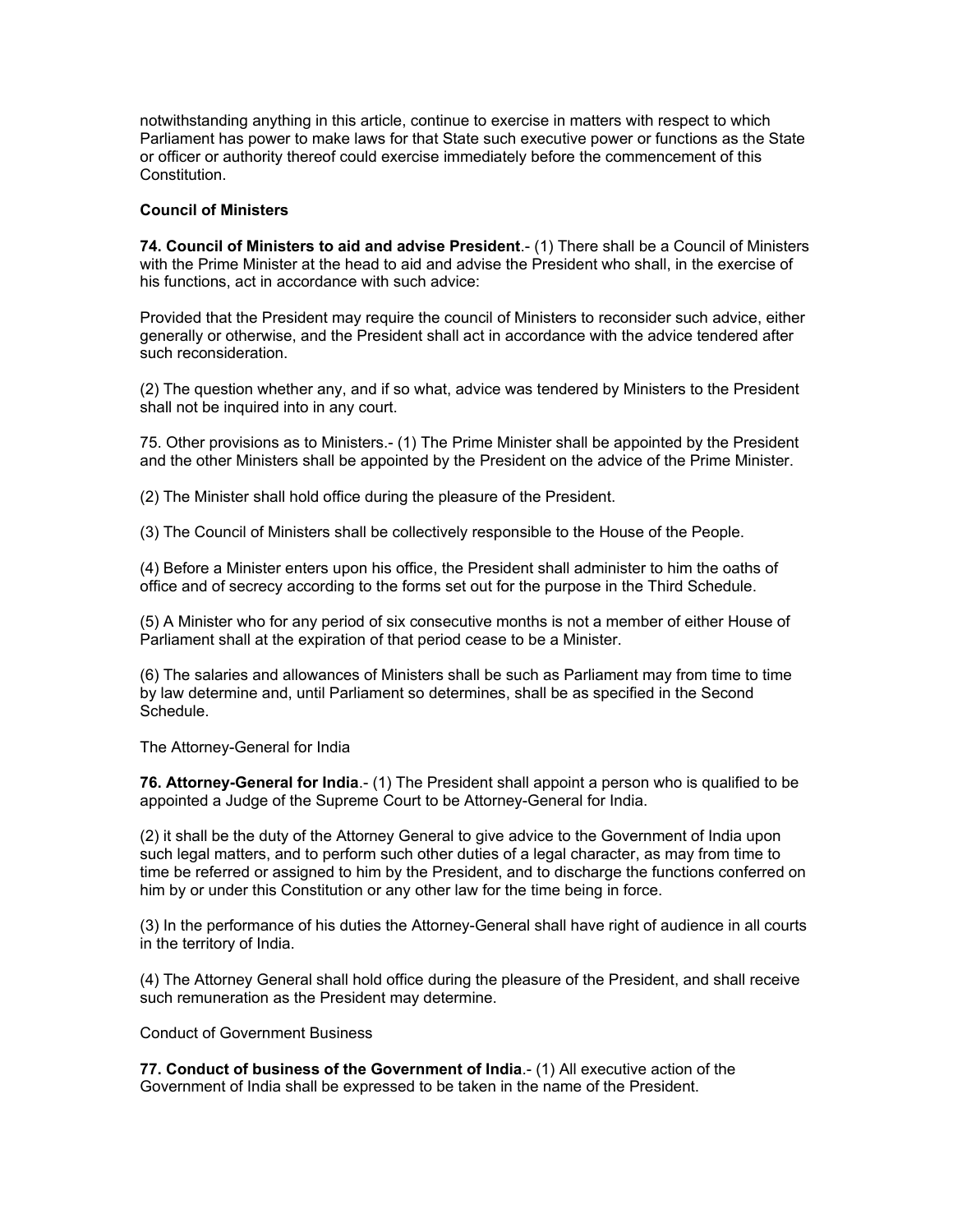(2) Orders and other instruments made and executed in the name of the President shall be authenticated in such manner as may be specified in rules to be made by the President, and the validity of an order or instrument which is so authenticated shall nor be called in question on the ground that it is not an order or instrument made or executed by the President.

(3) The President shall make rules for the more convenient transaction of the business of the Government of India, and for the allocation among Ministers of the said business.

**78. Duties of Prime Minister as respects the furnishing of information to the President, etc**.- It shall be the duty of the Prime Minister-

(a) to communicate to the President all decisions of the council of Ministers relating to the administration of the affairs of the union and proposals for legislation;

(b) to furnish such information relating to the administration of the affairs of the Union and proposals for legislation as the President may call for; and

© if the President so requires, to submit for the consideration of the Council of Ministers any matter on which a decision has been taken by a Minister but which has not been considered by the Council.

# **CHAPTER II - PARLIAMENT**

# **General**

**79. Constitution of Parliament**.- There shall be a Parliament for the Union which shall consist of the President and two Houses to be known respectively as the council of States and the House of the People.

**80. Composition of the Council of States**.- (1) The Council of States shall consist of-

(a) twelve members to be nominated by the President in accordance with the provisions of clause (3);and

(b) not more than two hundred and thirty-eight representatives of the States and of the Union territories.

(2) The allocation of seats in the Council of States to be filled by representatives of the States and of the Union territories shall be in accordance with the provisions in that behalf contained in the fourth Schedule.

(3) The members to be nominated by the President under sub-clause (a) of clause (1) shall consist of persons having special knowledge or practical experience in respect of such matters as the following, namely:-

#### **Literature, science, art and social service**.

(4) The representatives of each State in the council of States shall be elected by the elected members of the Legislative Assembly of the State in accordance with the system of proportional representation by means of the single transferable vote.

(5) The representatives of the Union Territories in the council of States shall be chosen in such manner as Parliament may by law prescribe.

**81. Composition of the House of the People**.- (1) Subject to the provisions of Article 331 the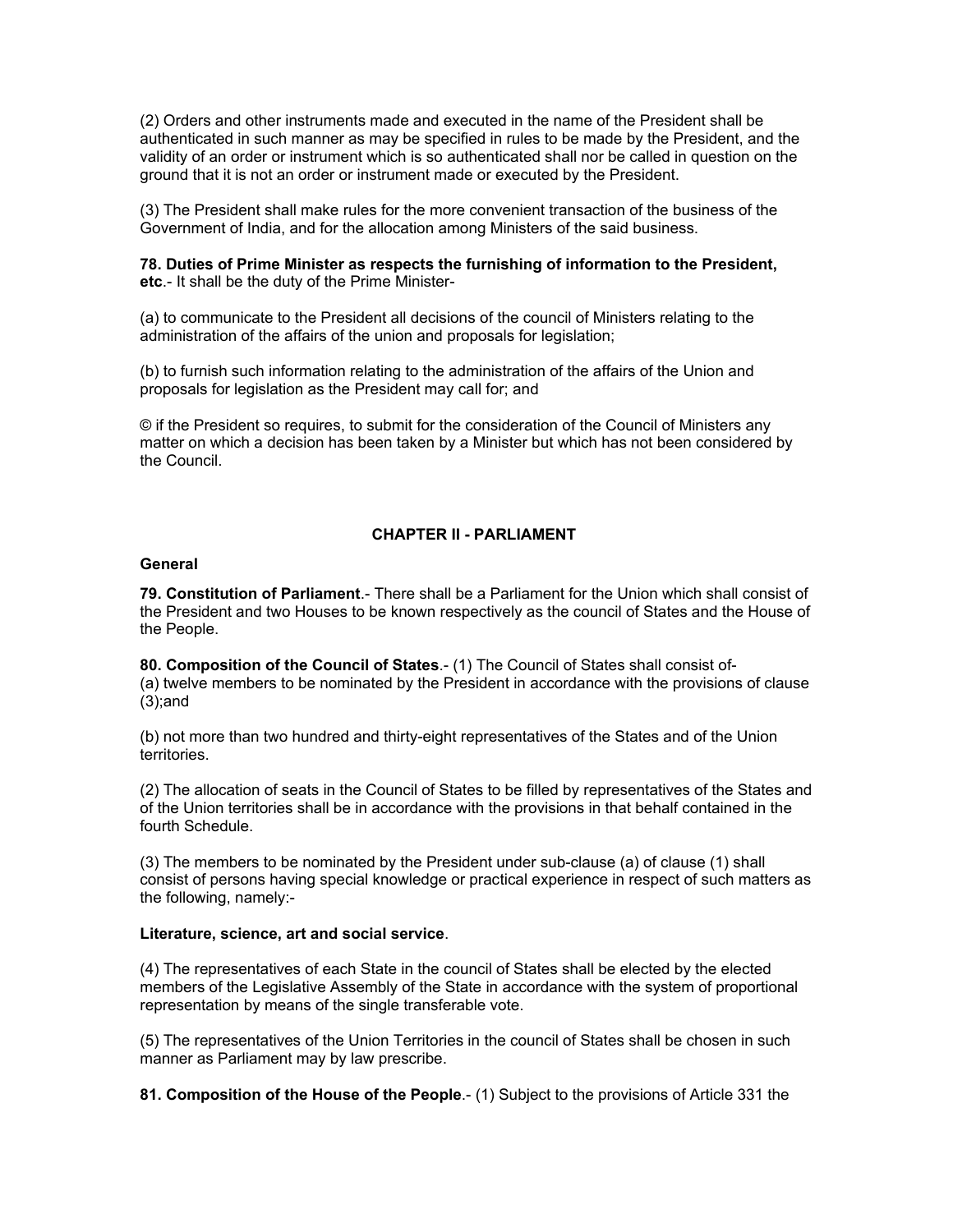House of the People shall consist of -

(a) not more than five hundred and thirty members chosen by direct election from territorial constituencies in the States, and

(b) not more than twenty members to represent the Union territories, chosen in such manner as parliament may by law provide.

(2) For the purposes of sub-clause (a) of clause (1)-(a) there shall be allotted to each State a number of seats in the House of the People in such manner that the ratio between that number and the population of the State is, so far as practicable, the same for all States; and

(b) each State shall be divided into territorial constituencies in such manner that the ratio between the population of each constituency and th number of seats allotted to it is, so far as practicable, the same throughout the State: Provided that the provisions of sub-clause (a) of this clause shall not be applicable for the purpose of allotment of seats in the House of the People to any State so long as the population of that State does not exceed six millions.

(3) In this article, the expression "population" means the population as ascertained at the last preceding census of which the relevant figures have been published: Provided that the reference in this clause to the last preceding census of which the relevant figures have been published shall, until the relevant figures for the first census taken after the year 2000 have been published, be construed as a reference to the 1971 census.

**82. Readjustment after each census**.- Upon the completion of each census, the allocation of seats in the House of the People to the States and the division of each State into territorial constituencies shall be readjusted by such authority and in such manner as Parliament may by law determine:

Provided that such readjustment shall not affect representation in the House of the People until the dissolution of the then existing House: Provided further that such readjustment shall take effect from such date as President may, by order, specify and until such readjustment takes effect, any election to the House may be held on the basis of the territorial constituencies existing before such readjustment:

Provided also that until the relevant figures for the first census taken after the year 2000 have been published, it shall not be necessary to readjust the allocation of seats in the House of the People to the States and the division of each State into territorial constituencies under this article.

**83. Duration of Houses of Parliament**.- (1) The council of States shall not be subject to dissolution, but as nearly as possible one-third of the members thereof shall retire as soon as may be on the expiration of every second year in accordance with the provisions made in that behalf by Parliament by law.

(2) The House of the People, unless sooner dissolved, shall continue for five years from the date appointed for its first meeting and no longer and the expiration of the said period of five years shall operate as a dissolution of the House: Provided that the said period may, while a Proclamation of Emergency is in operation, be extended by Parliament by law for a period not exceeding one year as a time and not extending in any case beyond a period of six months after s the Proclamation has ceased to operate.

**84. Qualification for membership of Parliament**.- A person shall not be qualified to be chosen to fill a seat in Parliament unless he-

(a) is a citizen of India, and makes and subscribes before some person authorised in that behalf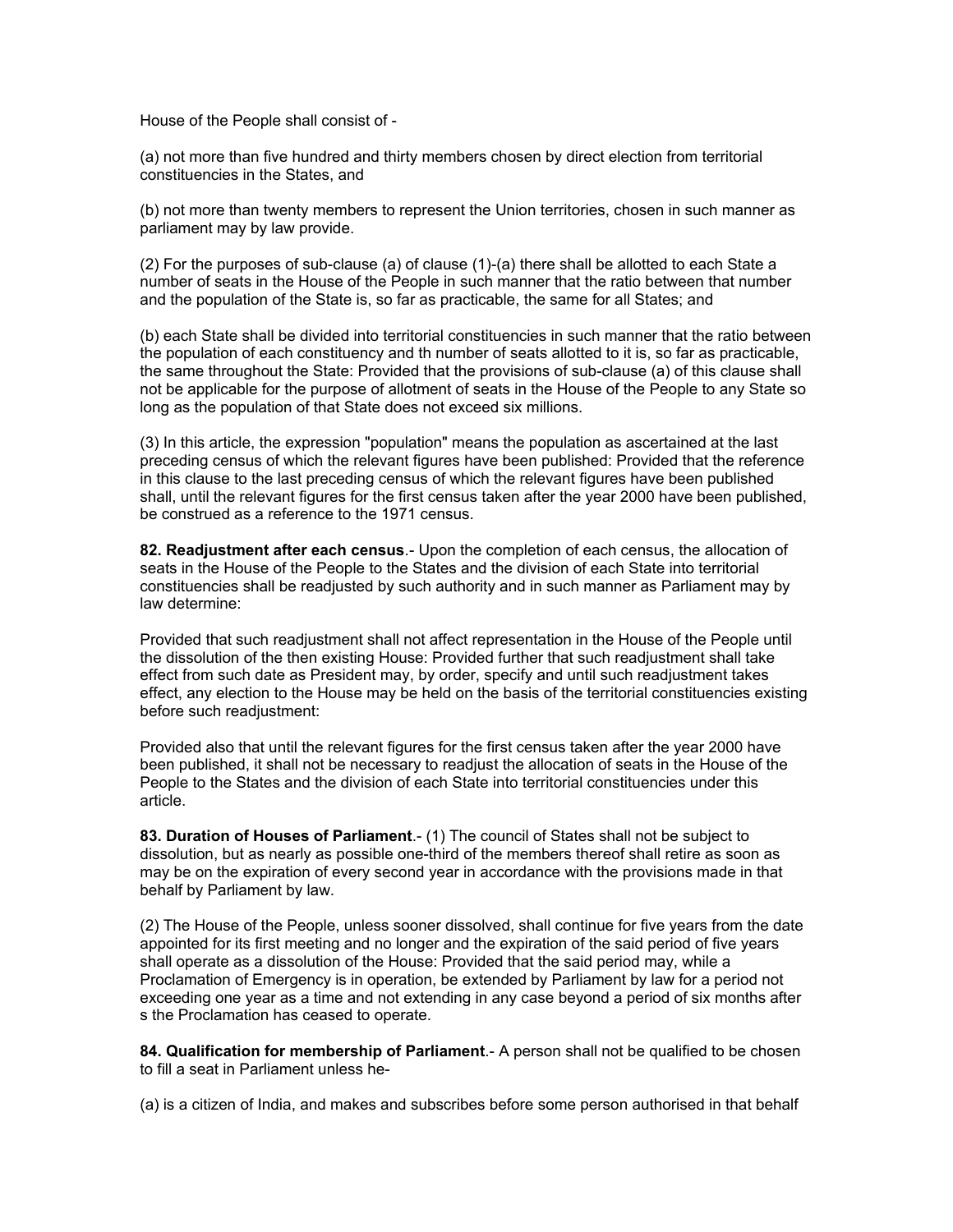by the Election Commission an oath or affirmation according to the form set out for the purpose in the Third Schedule;

(b) is, in the case of a seat in the Council of States, not less than thirty years of age and, in the case of a seat in the House of the People, not less than twenty-five years of age; and

© possesses such other qualifications as may be prescribed in that behalf by or under any law made by Parliament.

**85. Sessions of Parliament, prorogation and dissolution**.- (1) The President shall form time to time summon each House of Parliament to meet at such time and place as he thinks fit, but six months shall not intervene between its last sitting in one session and the date appointed for its first sitting in the next session.

(2) The President may from time to time-

(a) prorogue the Houses or either House;

(b) dissolve the House of the People.

### **86. Right of President to address and send messages to Houses**.-

(1) The President may address either House of Parliament or both Houses assembled together, and for that purpose require the attendance of members.

(2) The President may send messages to either House of Parliament, whether with respect to a Bill then pending in Parliament or otherwise, and a House to which any message is so sent shall with all convenient dispatch consider any matter required by the message to be taken into consideration.

## **87. Special address by the President**.-

(1) At the commencement of the first session after each general election to the House of the People and at the commencement of the first session of each year the President shall address both Houses of Parliament assembled together and inform Parliament of the causes of its summons.

(2) Provision shall be made by rules regulating the procedure of either House for the allotment of time for discussion of the matters referred to in such address.

**88. Rights of Ministers and Attorney-General in respects Houses**.- Every Minister and the Attorney-General of India shall have the right to speak in, and otherwise to take part in the proceedings of either House, any joint sitting of the Houses, and any committee of Parliament of which he may be named a member, but shall not by virtue of this article be entitled to vote.

# **Officers of Parliament**

**89. The Chairman and Deputy Chairman of the council of States**.- (1) The Vice-President of India shall be ex-officio Chairman of the Council of States.

(2) The council of States shall, as soon as may be, choose a member of the council to be Deputy an thereof and, so often as the office of Deputy Chairman becomes vacant, the council shall choose another member to be Deputy chairman thereof.

**90. Vacation and resignation of, and removal from, the office of Deputy Chairman**.- A member holding office as Deputy chairman of the Council of States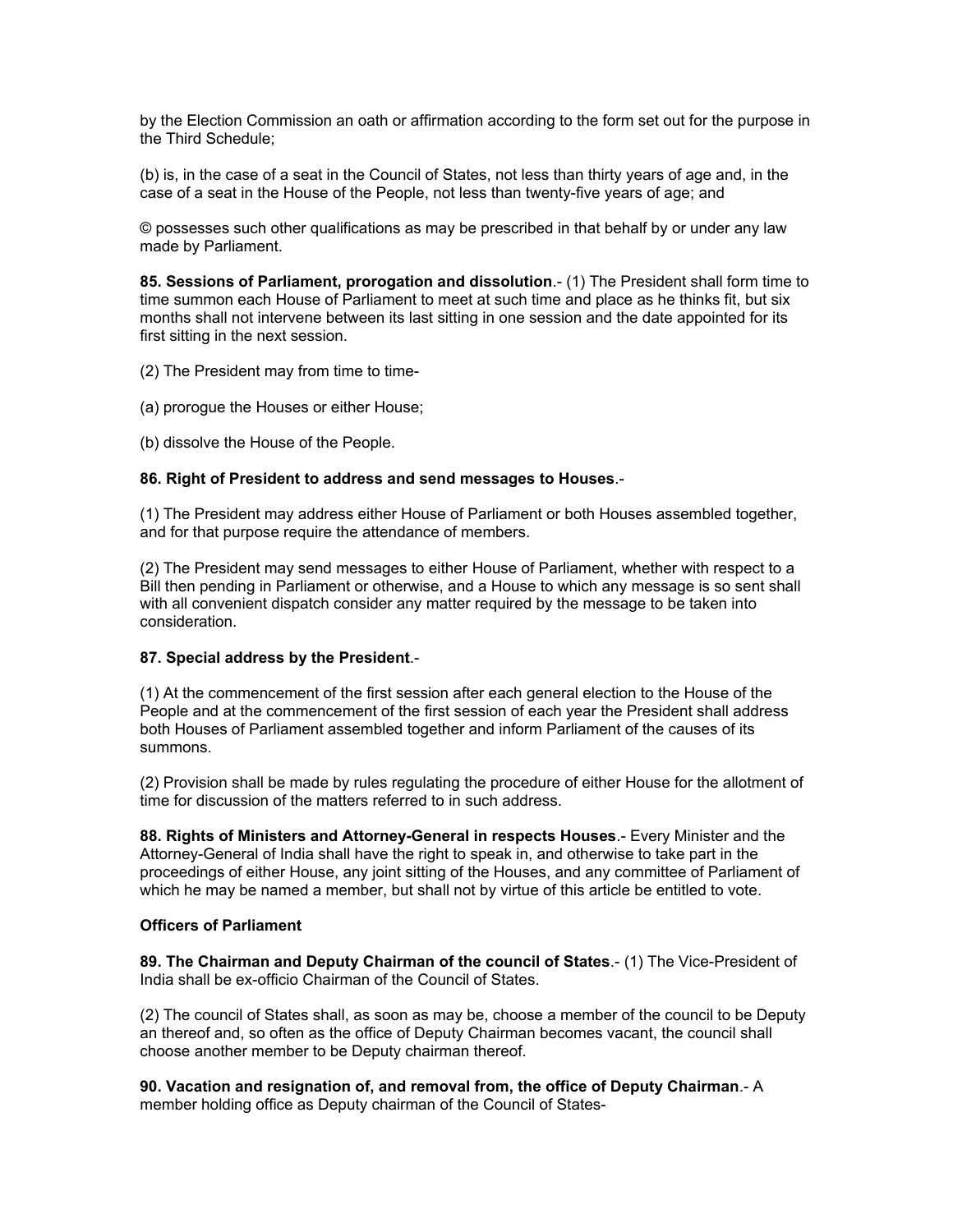(a) shall vacate his office if he cease to be a member of the Council;

(b) may at any time, by writing under his hand addressed to the Chairman, resign his office; and

© may be removed from his office by a resolution of the Council passed by a majority of all the then members of the Council: Provided that no resolution for the purpose of clause © shall be moved unless at least fourteen days' notice has been given of the intention to move the resolution.

**91. Power of the Deputy chairman or other person to perform the duties of the office of, or to act as, Chairman**.- (1) While the office of Chairman is vacant, or during any period when the vice-President is acting as, or discharging the functions of, President, the duties of the office shall be performed by the Deputy chairman, or, if the office of Deputy chairman is also vacant, by such member of the council of States as the President may appoint for the purpose.

(2) During the absence of the chairman from any sitting of the council of States the Deputy chairman, or, if he is also absent, such person as may be determined by the rules of procedure of the council, or, if no such person is present, such other person as may be determined by the council, shall act as Chairman.

**92. The Chairman or the Deputy chairman not to preside while a resolution for his removal from office is under consideration**.- (1) At any sitting of the Council of States, while any resolution for the removal of the Vice-President from his office is under consideration, the Chairman, or while any resolution for the removal of the Deputy Chairman from his office is under consideration, the Deputy Chairman, shall not, though he is present, preside, and the provisions of clause (2) of Article 91 shall apply in relation to every such sitting as they apply in relation to a sitting from which the chairman, or, as the case may be, the Deputy Chairman, is absent.

(2) The Chairman shall have the right to speak in, and otherwise to take part in proceedings of, the Council of States while any resolution for the removal of the Vice President from his office is under consideration in the Council, but, notwithstanding anything in Article 100, shall not be entitled to vote at all on such resolution or on any other matter during such proceedings.

**93. The Speaker and Deputy Speaker of the House of the People**.- The House of the People shall, as soon as may be, choose two members of the House to be respectively Speaker and Deputy Speaker thereof and, so often as the office of Speaker or Deputy Speaker becomes vacant, the House shall choose another member to be Speaker or Deputy Speaker, as the case may be.

### **94. Vacation and resignation of, and removal from, the offices of Speaker and Deputy Speaker.- A member holding office as Speaker or Deputy Speaker of the House of the People**-

(a) shall vacate his office if he ceases to be a member of the House of the People;

(b) may at any time, by writing under his hand addressed, if such member is the Speaker, to the Deputy Speaker, and if such member is the Deputy Speaker, to the Speaker, resign his office; and

© may be removed from his office by a resolution of the House of the People passed by a majority of all the then members of the House:

Provided that no resolution for the purpose of clause © shall be moved unless at least fourteen days' notice has been given of the intention to move the resolution: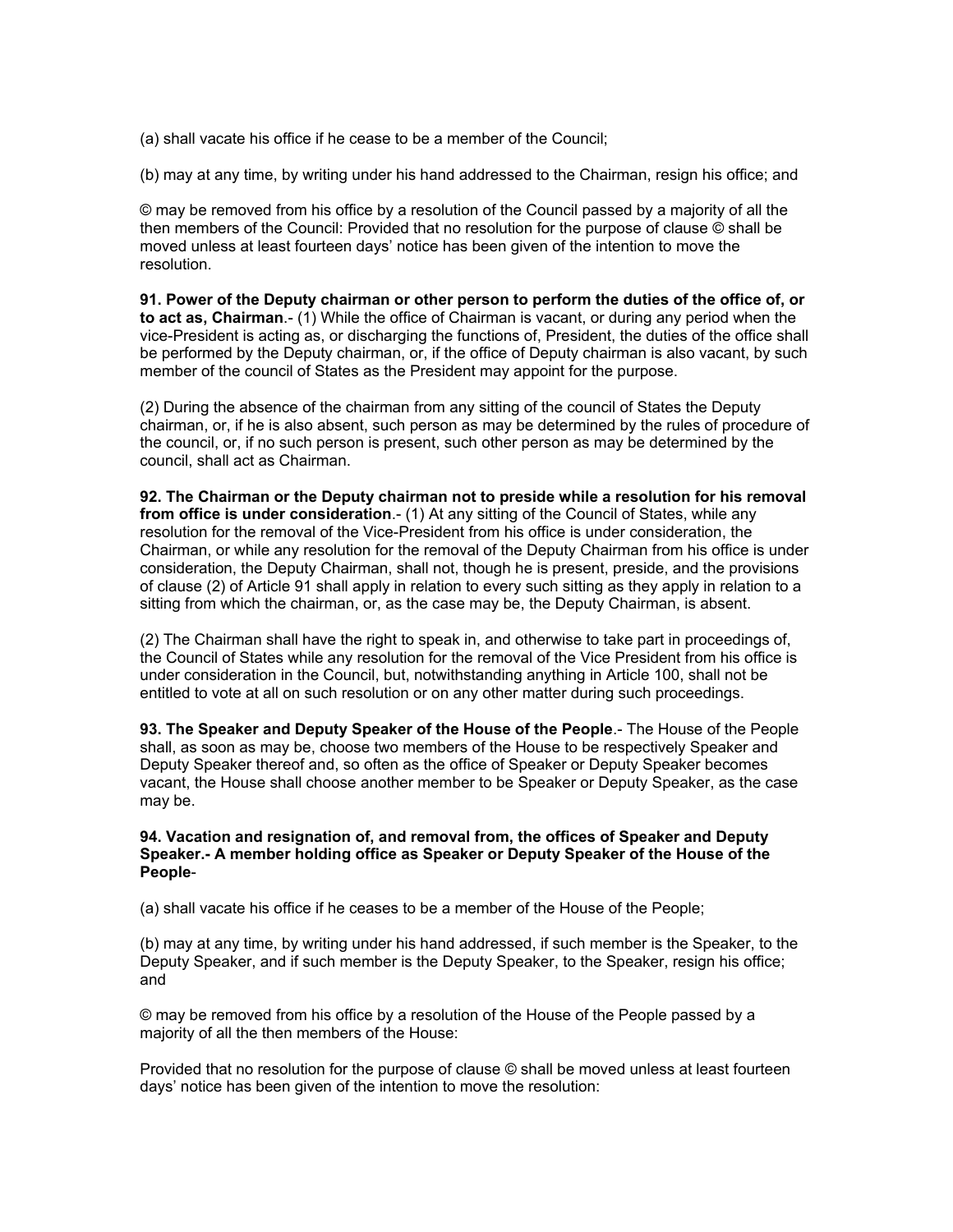Provided further that, whenever the House of the People is dissolved, the Speaker shall not vacate his office until immediately before the first meeting of the House of the People after the dissolution.

**95. Power of the Deputy Speaker or other person to perform the duties of the office of, or to act as, Speaker**.- (1) While the office of Speaker is vacant, the duties of the office shall be performed by the Deputy Speaker or, if the office of Deputy Speaker is also vacant, by such member of the House of the People as the President may appoint for the purpose.

(2) During the absence of the Speaker from any sitting of the House of the People the Deputy Speaker or, if he is also absent, such person as may be determined by the rules of procedure of the House, or, if no such person is present, such other person as may be determined by the House, shall act as Speaker.

**96. The Speaker or the Deputy Speaker not to preside while a resolution for his removal from office is under consideration**.- (1) At any sitting of the House of the People, while any resolution for the removal of the Speaker from his office is under consideration, the Speaker, or while any resolution for the removal of the Deputy Speaker from his office is under consideration, the Deputy Speaker, shall not, though he is present, preside, and the provisions of clause (2) of Article 95 shall apply in relation to every such sitting as they apply in relation to a sitting from which the Speaker, or, as the case may be, the Deputy Speaker, is absent.

(2) The Speaker shall have the right to speak in, and otherwise to take part in the proceedings of, the House of the People while any resolution for his removal from office is under consideration in the House and shall, notwithstanding anything in Article 100, be entitled to vote only in the first instance on such resolution or on any other matter during such proceedings but not in the case of an equality of votes.

**97. Salaries and allowances of the Chairman and Deputy Chairman and the Speaker and Deputy Speaker**.- There shall be paid to the Chairman and the Deputy Chairman of the council of States, and to the Speaker and the Deputy Speaker of the House of the People, such salaries and allowances as may be respectively fixed by Parliament by law and, until provision in that behalf is so made, such salaries and allowances as are specified in the Second Schedule.

**98. Secretariat of Parliament**.- (1) Each House of Parliament shall have a separate secretariat staff: Provided that nothing in this clause shall be construed as preventing the creation of posts common to both Houses of Parliament.

(2) Parliament may by law regulate the recruitment, and the conditions of service of persons appointed, to the secretarial staff of either House of Parliament.

(3) Until provision is made by Parliament under clause (2), the President may, after consultation with the Speaker of the House of the People or the chairman of the council of States, as the case may be, make rules regulating the recruitment, and the conditions of service of persons appointed, to the secretarial staff of the House of the People or the council of States, and any rules so made shall have effect subject to the provisions of any law made under the said clause.

## Conduct of Business

**99. Oath or affirmation by members**.- Every member of either House of Parliament shall, before taking his seat, make and subscribe before the President, or some person appointed in that behalf by him, an oath or affirmation according to the form set out for the purpose in the Third Schedule.

**100. Voting in Houses, power of Houses to act notwithstanding vacancies and quorum**.- (1) Save as otherwise provided in this Constitution, all questions at any sitting of either House or joint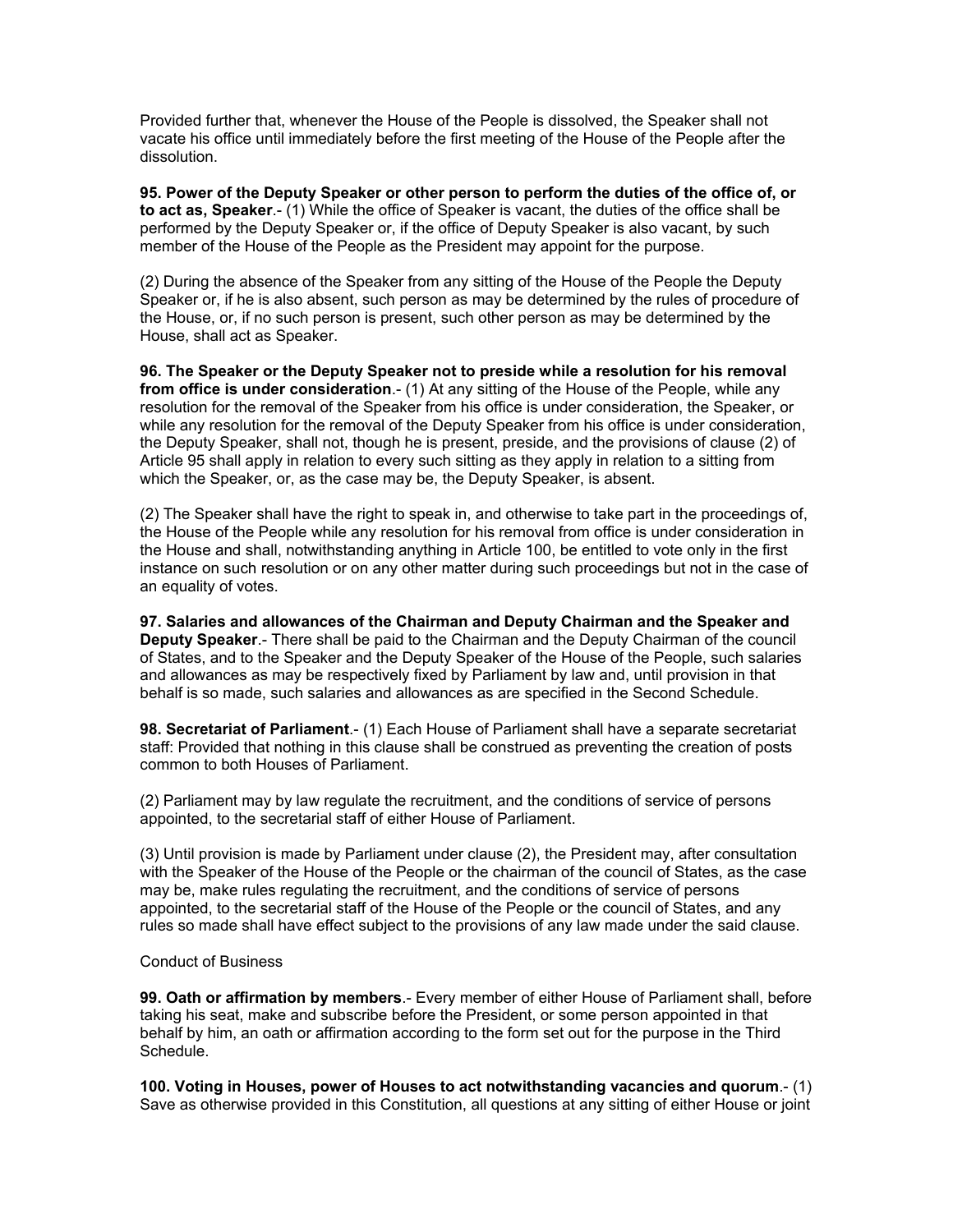sitting of the Houses shall be determined by a majority of votes of the members present and voting, other than the Speaker or person acting as Chairman or Speaker. The Chairman or Speaker, or person acting as such, shall not vote in the first instance, but shall have and exercise a casting vote in the case of an equality of votes.

(2) Either House of Parliament shall have power to act notwithstanding any vacancy in the membership thereof, and any proceedings in Parliament shall be valid notwithstanding that it is discovered subsequently that some person who was not entitled so to do sat or voted or otherwise took part in the proceedings.

(3) Until Parliament by law otherwise provides, the quorum to constitute a meeting of either House of Parliament shall be one-tenth of the total number of members of the House.

(4) If at any time during a meeting of a House there is no quorum, it shall be the duty of the chairman or Speaker, or person acting as such, either to adjourn the House or to suspend the meeting until there is a quorum

**101. Vacation of seats**.- (1) No person shall be a member of both Houses of Parliament and

provision shall be made by Parliament by law for the vacation by a person who is chosen a member of both Houses of his seat in one House or the other.

(2) No person shall be a member both of Parliament and of a House of the Legislature of a State and if a person is chosen a member both of Parliament and of a House of the Legislature of a State, then, at the expiration of such period as may be specified in rules made by the President, that person's seat in Parliament shall become vacant, unless he has previously resigned his seat in the Legislature of the State.

(3) If a member of either House of Parliament-

(a) becomes subject to any of the disqualification's mentioned in clause (1) or clause (2) of Article 102, or

(b) resigns his seat by writing under his hand addressed to the Chairman or the Speaker, as the as may be, and his resignation is accepted by the chairman or the Speaker, as the case may be, his seat shall thereupon become vacant: Provided that in the case of any resignation referred to in sub-clause (b), if from information received or otherwise and after making such inquiry as he thinks fit, the chairman or the Speaker, as the case may be, is satisfied that such resignation is not voluntary or genuine, he shall not accept such resignation.

(4) If for a period of sixty days a member of either House of Parliament is without permission of the House absent from all meetings thereof, the House may declare his seat vacant:

Provided that in computing the said period of sixty days no account shall be taken of any period during which the House is prorogued or is adjourned for more than four consecutive days.

**102. Disqualification's for membership**.- (1) A person shall be disqualified for being chosen as, and for being, a member of either House of Parliament-

(a) if he holds any office of profit under the Government of India or the Government of any State, other than an office declared by Parliament by law not to disqualify its holder;

(b) if he is of unsound mind and stands so declared by a competent court;

(c) if he is an undischarged insolvent;

(d) if he is not a citizen of India, or has voluntarily acquired the citizenship of a foreign State, or is under any acknowledgement of allegiance or adherence to a foreign State;

(e) if he is so disqualified by or under any law made by Parliament.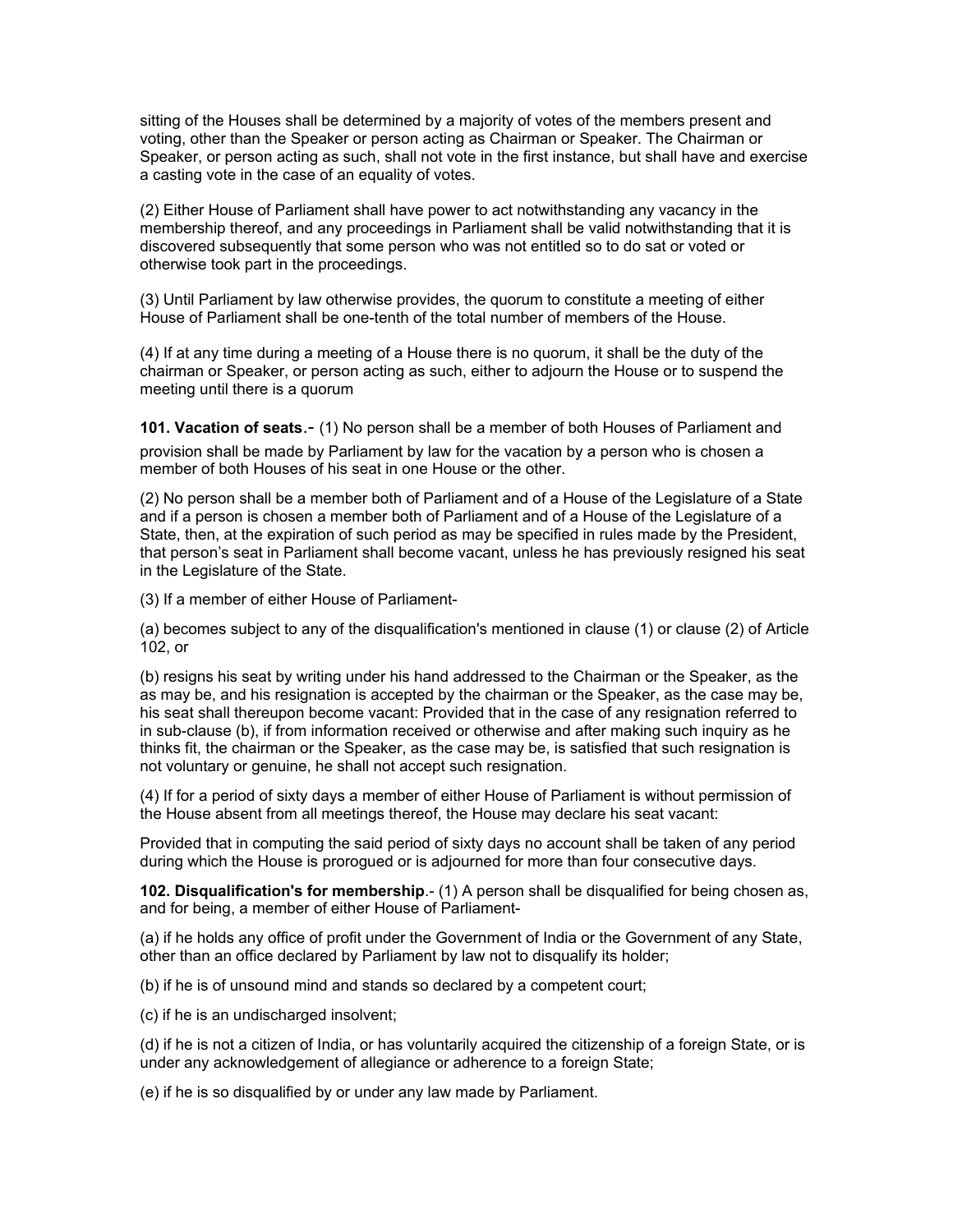Explanation- For the purposes of this clause a person shall not be deemed to hold an office of profit under the Government of India or the Government of any State by reason only that he is a Minister either for the Union or for such State.

(2) A person shall be disqualified for being a member of either House of Parliament if he is so disqualified under the Tenth Schedule.

**103. Decision on questions as to disqualifications of members**.- (1) If any question arises as to whether a member of either House of Parliament has become subject to any of the disqualifications mentioned in clause (1) of Article 102, the question shall be referred for the decision of the President and his decision shall be final.

(2) Before giving any decision on any such question, the President shall obtain the opinion of the Election Commission and shall act according to such opinion.

**104. Penalty for sitting and voting before making oath or affirmation under Article 99 or when not qualified or when disqualified**.- If a person sits or votes as a member of either House of Parliament before he has complied with the requirements of Article 99, or when he knows that he is not qualified or that he is disqualified for membership thereof, or that he is prohibited from so doing by the provisions of any law made by Parliament, he shall be liable in respect of each day on which he so sits or votes to a penalty of five hundred rupees to be recovered as a debt due to the Union.

Powers, Privileges and Immunities of Parliament and its Members

**105. Powers, privileges, etc. of the Houses of Parliament and of the members and committees thereof**.- (1) Subject to the provisions of this constitution and the rules and standing orders regulating the procedure of Parliament, there shall be freedom of speech in Parliament.

(2) No member of Parliament shall be liable to any proceedings in any court in respect of anything said or any vote given by him in Parliament or any committee thereof, and no person shall be so liable in respect of the publication by or under the authority of either House of Parliament of any report, paper, votes or proceedings.

(3) In other respects, the powers, privileges and immunities of each House of Parliament, and of the members and the committees of each House, shall be such as may from time to time be defined by Parliament by law, and, until so defined shall be those of that House and of its members and committees immediately before the coming into force of Section 15 of the Constitution (Forty-fourth Amendment) Act 1978.

(4) The provisions of clauses (1), (2) and (3) shall apply in relation to persons who by virtue of this constitution have the right to speak in, and otherwise to take part in the proceedings of, a House of Parliament or any committee thereof as they apply in relation to members of Parliament.

**106. Salaries and allowances of members**.- Members of either House of Parliament shall be entitled to receive such salaries and allowances as may from time to time be determined by Parliament by law and, until provision in that in that respect is so made, allowances at such rates and upon such conditions as were immediately before the commencement of this Constitution applicable in the case of members of the Constituent Assembly of the Dominion of India.

#### **Legislative Procedure**

**107. Provisions as to introduction and passing of Bills**.- (1) Subject to the provisions of Articles 109 and 117 with respect to Money Bills and other financial Bills, a Bill may originate in either House of Parliament.

(2) Subject to the provisions of Article 108 and 109, a Bill shall not be deemed to have been passed by the Houses of Parliament unless it has been agreed to by both Houses, either without amendment or with such amendments only as are agreed by both Houses.

(3) A Bill pending in Parliament shall not lapse by reason of the prorogation of the Houses.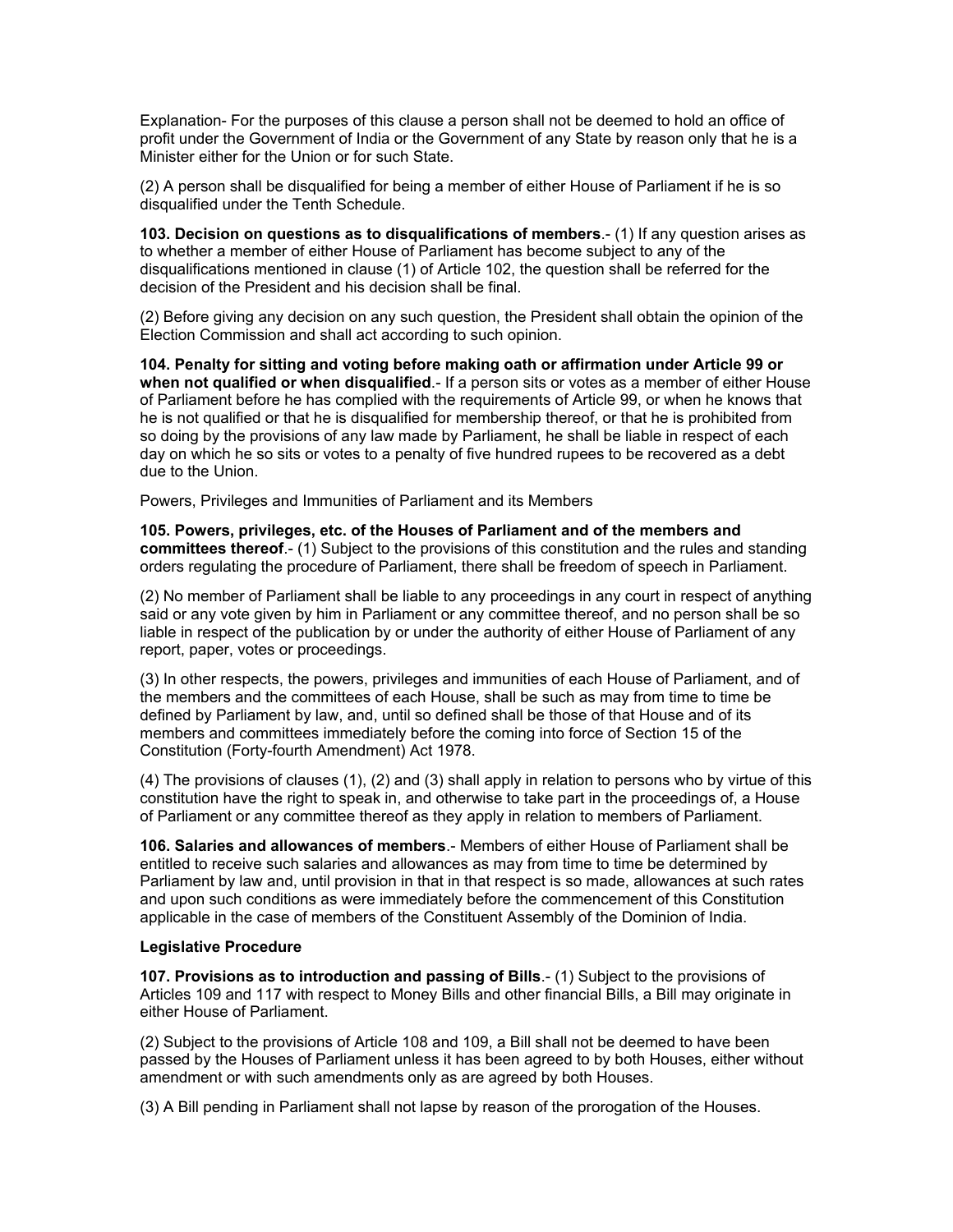(4) A Bill pending in the Council of States which has not been passed by the House of the People shall not lapse on a dissolution of the House of the People.

(5) A Bill which is pending in the House of the People, or which having been passed by the House of the People is pending in the council of States, shall subject to the provisions of Article 108, lapse on a dissolution of the House of the People.

**108. Joint sitting of both Houses in certain cases**.- (1) If after a Bill has been passed by one House and transmitted to the other House-

(a) the Bill is rejected by the other House; or

(b) the Houses have finally disagreed as to the amendments to be made in the Bill; or

© more than six months elapse from the date of the reception of the Bill by the other House without the Bill being passed by it. the President may, unless the Bill has lapsed by reason of a dissolution of the House of the People, notify to the Houses by message if they are sitting or by public notification if they are not sitting, his intention to summon them to meet in a joint sitting for the purpose of deliberating and voting on the Bill:

Provided that nothing in this clause shall apply to a Money Bill.

(2) In reckoning any such period of six months as is referred to in clause (1), no account shall be taken of any period during which the House referred to in sub-clause © of that clause is prorogued or adjourned for more than four consecutive days.

(3) Where the President has under clause (1) notified his intention of summoning the Houses to meet in a joint sitting, neither House shall proceed further with the Bill, but the President may at any time after the date of his notification summon the Houses to meet in a joint sitting for the purpose specified in the notification and, if he does so, the Houses shall meet accordingly.

(4) If at the joint sitting of the two Houses the Bill, with such amendments, if any, as are agreed to in joint siting, is passed by a majority of the total number of members of both Houses present and voting, it shall be deemed for the purposes of this Constitution to have been passed by both Houses:

## **Provided that a joint sitting**-

(a) if the Bill, having been passed by one House, has not been passed by the other House with amendments and returned to the House in which it originated, no amendment shall be proposed to the Bill other than such amendments (if any) as are made necessary by the delay in the passage of the Bill;

(b) if the Bill has been so passed and returned, only such amendments as aforesaid shall be proposed to the Bill and such other amendments as are relevant to the matters with respect to which the Houses have not agreed; and the decision of the person presiding as to the amendments which are admissible under this clause shall be final.

(5) A joint sitting may be held under this article and a Bill passed thereat, notwithstanding that a dissolution of the House of the People has intervened since the President notified his intention to summon the Houses to meet therein.

**109. Special procedure in respect of Money Bills**.- (1) A Money Bill shall not be introduced in the Council of States.

(2) After a Money Bill has been passed by the House of the People it shall be transmitted to the Council of States for its recommendations and the Council of States shall within a period of fourteen days from the date of its receipt of the Bill return the Bill to the house of the People with its recommendations and the House of the People may thereupon either accept or reject all or any of the recommendations of the Council of States.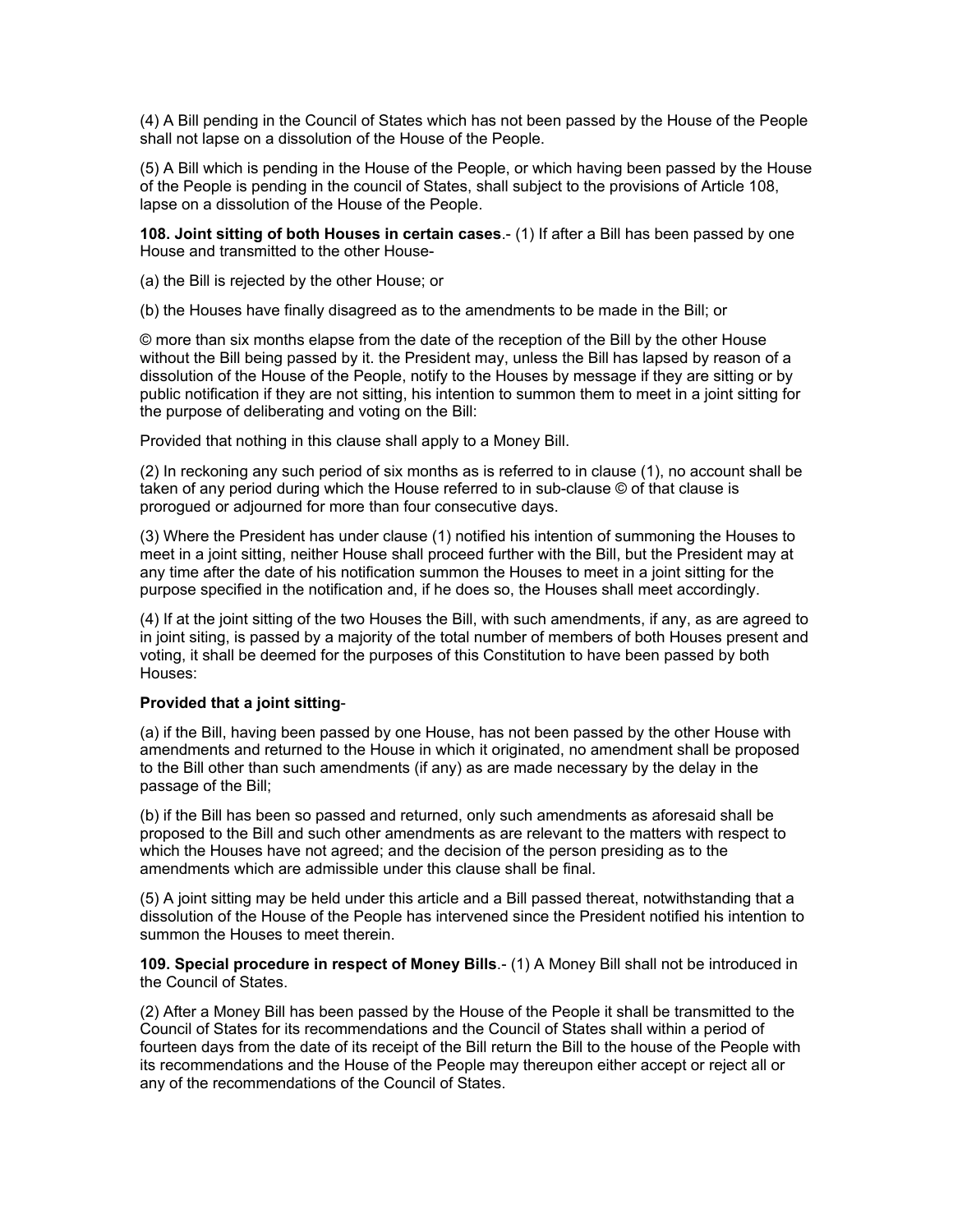(3) If the House of the People accepts any of the recommendations of the council of States, the Money Bill shall be deemed to have been passed by both Houses with the amendments recommended by the council of States and accepted by the House of the People.

(4) If the House of the People does not accept any of the recommendations of the council of States, the Money Bill shall be deemed to have been passed by both Houses in the form in which it was passed by the House of the People without any of the amendments recommended by the Council of States.

(5) If a Money Bill passed by the House of the People and transmitted to the council of States for its recommendations is not returned to the House of the People within the said period of fourteen days, it shall be deemed to have been passed by both Houses at the expiration of the said period in the form in which it was passed by the House of the People.

**110. Definition of "Money Bill"**.- (1) For the purposes of this Chapter, a Bill shall be deemed to be a Money Bill if it contains only provisions dealing with all or any of the following matters, namely-

(a) the imposition, abolition, remission, alteration or regulation of any tax;

(b) the regulation of the borrowing of money or the giving of any guarantee by the Government of India, or the amendment of the law with respect to any financial obligations undertaken or to be undertaken by the Government of India;

© the custody of the consolidated Fund or the Contingency Fund of India, the payment of moneys into or the withdrawal of moneys from any such Fund;

(d) the appropriation of moneys out of the consolidated Fund of India;

(e) the declaring of any expenditure to be expenditure charged on the Consolidated Fund of India or the increasing of the amount of any such expenditure;

(f) the receipt of money on account of the Consolidated Fund of India or the public account of India or the custody or issue of such money or the audit of the accounts of the Union or of a State; or

(g) any matter incidental to any of the matters specified in sub-clause (a) to (f).

(2) A Bill shall not be deemed to be a Money Bill by reason only that it provides for the imposition of fines or other pecuniary penalties, or for the demand or payment of fees for licences or fees for services rendered, or by reason that it provides for the imposition, abolition, remission, alteration or regulation of any tax by any local authority or body for local purposes.

(3) If any question arises whether a Bill is a Money Bill or not, the decision of the Speaker of the House of the People thereon shall be final.

(4) There shall be endorsed on every Money Bill when it is transmitted to the Council of States under Article 109, and when it is presented to the President for assent under Article 111, the certificate of the Speaker of the House of the People signed by him that it is a Money Bill.

**111. Assent to Bills**.- When a Bill has been passed by the Houses of Parliament, it shall be presented to the President, and the President shall declare either that he assents to the Bill, or that he withholds assent therefrom.

Provided that the President may, as soon as possible after the presentation to him of a Bill for assent, return the Bill if it is not a Money Bill to the Houses with a message requesting that they will reconsider the Bill or any specified provisions thereof and, in particular, will consider the desirability of introducing any such amendments as he may recommend in his message, and when a Bill is so returned, the Houses shall reconsider the Bill accordingly, and if the Bill is passed again by the Houses with or without amendment and presented to the President for assent, the President shall not withhold assent therefrom.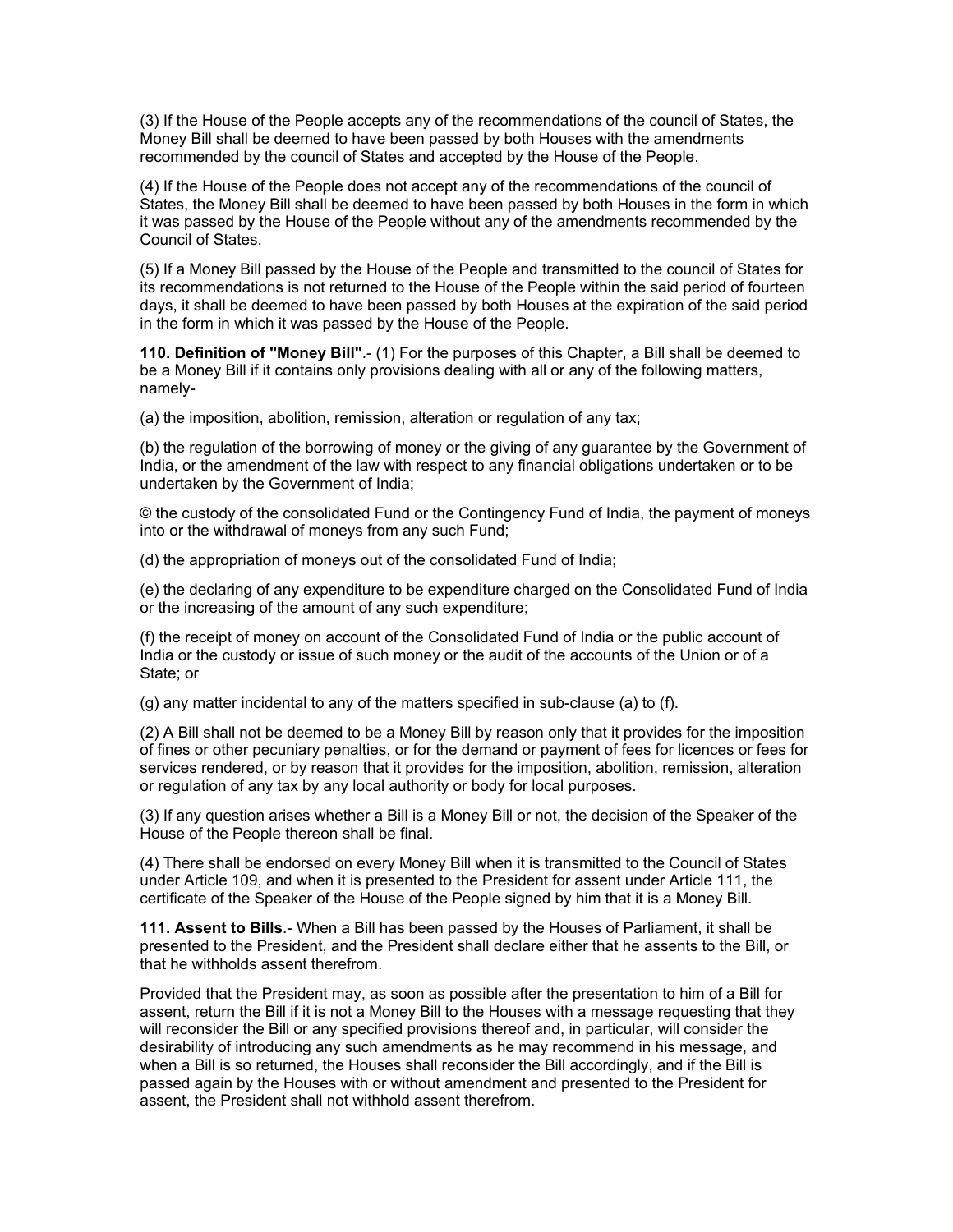## **Procedures in Financial Matters**

**112. Annual financial statement**.- (1) The President shall in respect of every financial year cause to be laid before both the Houses of Parliament a statement of the estimated receipts and expenditure of the Government of India for that year, in this Part referred to as the "annual financial statement".

(2) The estimates of expenditure embodied in the annual financial statement shall show separately-

(a) the sums required to meet expenditure described by the Condition as expenditure charged upon the Consolidated Fund of India; and

(b) the sums required to meet other expenditure proposed to be made from the Consolidated Fund of India, and shall distinguish expenditure on revenue account from other expenditure.

(3) The following expenditure shall be expenditure charged on the Consolidated Fund of India-

(a) the emoluments and allowances of the President and other expenditure relating to his office;

(b) the salaries and allowances of the Chairman and the Deputy Chairman of the Council of States and the Speaker and the Deputy Speaker of the House of the People;

© debt charges for which the Government of India is liable including interest, sinking fund charges and redemption charges, and other expenditure relating to the raising of loans and the service and redemption of debt;

(d) (i) the salaries, allowances and pensions payable to or in respect of Judges of the Supreme Court,

(ii) the pensions payable to or in respect of Judges of the Federal Court,

(iii) the pensions payable to or in respect of Judges of any High Court which exercises jurisdiction in relation to any area included in the territory of India or which at any time before the commencement of this Constitution exercises jurisdiction in relation to any area included in a Governor's Province of the Dominion of India;

(e) the salary, allowances and pension payable to or in respect of the Comptroller and Auditor-General of India;

(f) any sums required to satisfy any judgment, decree or award of any court or arbitral tribunal;

(g) any other expenditure declared by this Constitution or by Parliament by law to be so charged.

#### **113. Procedure in Parliament with respect to estimates**.-

(1) So much of the estimates as relates to expenditure charged upon the Consolidated Fund of India shall not be submitted to the vote of Parliament, but nothing in this clause shall be construed as preventing the discussion in either House of Parliament of any of those estimates.

(2) So much of the said estimates as relates to other expenditure shall be submitted in the form of demands for grants to the House of the People, and the House of the People shall have power to assent, or to refuse to assent, to any demand, or to assent to any demand subject to a reduction of the amount specified therein.

(3) No demand for a grant shall be made except on the recommendation of the President.

**114. Appropriation Bills**.- (1) As soon as may be after the grants under article 113 have been made by the House of the People, there shall be introduced a Bill to provide for the appropriation out of the Consolidated Fund of India of all moneys required to meet-

(a) the grants so made by the House of the People; and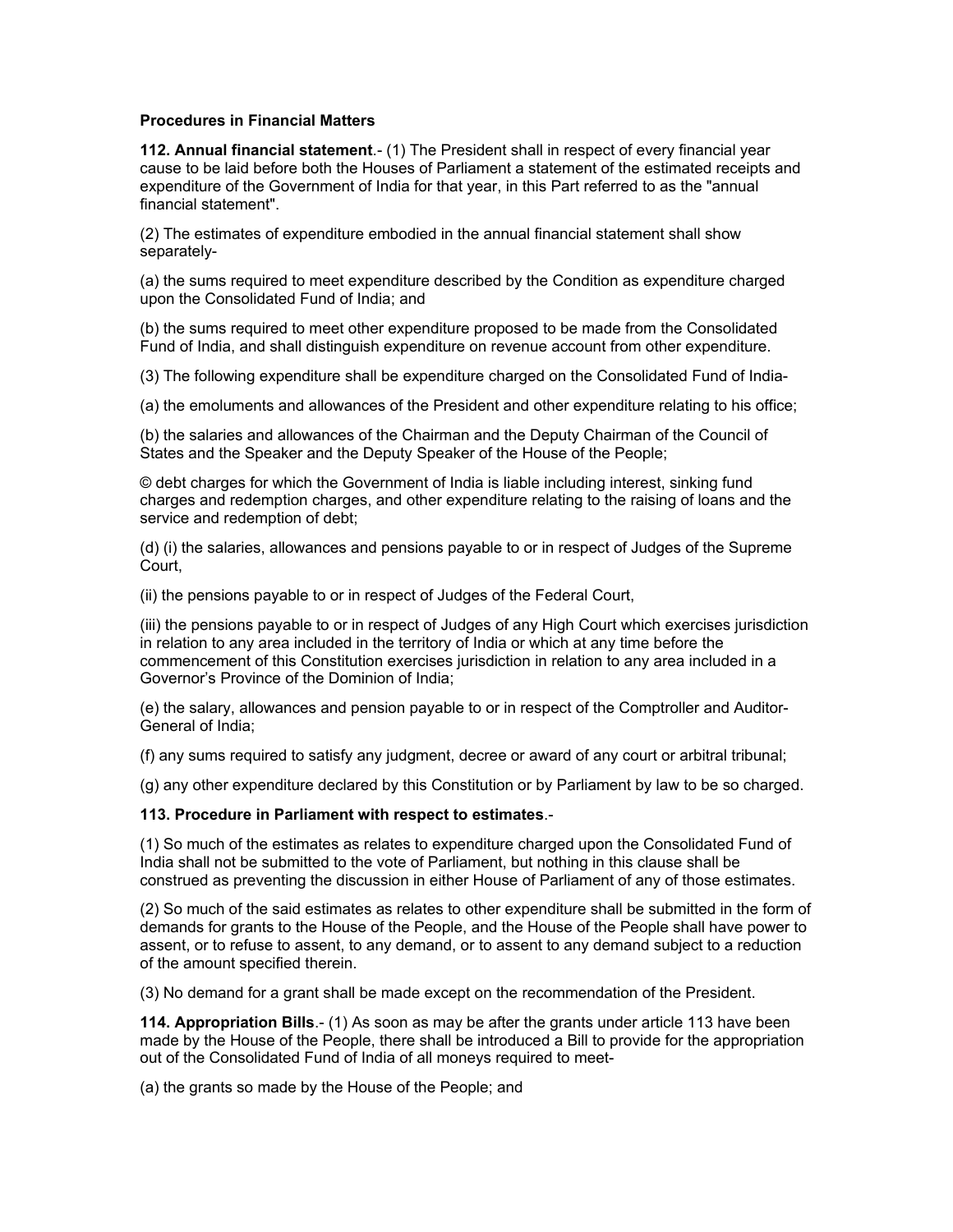(b) the expenditure charged on the Consolidated fund of India but not exceeding in any case the amount shown in the statement previously laid before Parliament.

(2) No amendment shall be proposed to any such Bill in either House of Parliament which will have the effect of varying the amount or altering the destination of any grant so made or of varying the amount of any expenditure charged on the Consolidated Fund of India, and the decision of the person presiding as to whether an amendment is inadmissible under this clause shall be final.

(3) Subject to the provisions of articles 115 and 116, no money shall be withdrawn from the Consolidated Fund of India expect under appropriation made by law passed in accordance with the provisions of this article.

# **115. Supplementary, additional or excess grants.- (1) The President shall**-

(a) If the amount authorised by any law made in accordance with the provisions of article 114 to be expended for a particular service for the current financial year is found to be insufficient for the purposes of that year or when a need has arisenduring the current financial year for supplementary or additional expenditure upon some new service not contemplated in the annual financial statement for that year, or

(b) if any money has been spent on any service during a financial year in excess of the amount granted for that service and for that year, cause to be laid before both the Houses of Parliament another statement showing the estimated amount of that expenditure or cause to be presented to the House of the People a demand for such excess, as the case may be.

(2) The provisions of articles 112, 113 and 114 shall have effect in relation to any such statement and expenditure or demand and also to any law to be made authorising the appropriation of moneys out of the Consolidated Fund of India to meet such expenditure or the grant in respect of such demand as they have effect in relation to the annual financial statement and the expenditure mentioned therein or to a demand for a grant and the law to be made for the authorisation of appropriation of moneys out of the Consolidated Fund of India to meet such expenditure or grant.

**116. Votes on account, votes of credit and exceptional grants**.- (1) Notwithstanding anything in the foregoing provisions of this Chapter, the House of the People shall have power-

(a) to make any grant in advance in respect of the estimated expenditure for a part of any financial year pending the completion of the procedure prescribed in article 113 for the voting of such grant and the passing of the law in accordance with the provisions of article 114 in relation to that expenditure;

(b) to make a grant for meeting an unexpected demand upon there sources of India when on account of the magnitude or the indefinite character of the service the demand cannot be stand with the details ordinarily given in an annual financial statement;

© to make an exceptional grant which forms no part of the current service of any financial year; and Parliament shall have power to authorise by law the withdrawal of moneys from the Consolidated Fund of India for the purposes for which the said grants are made.

(2) The provisions of articles 113 and 114 shall have effect in relation to the making of any grant under clause (1) and to any law to be made under that clause as they have effect in relation to the making of a grant with regard to any expenditure mentioned in the annual financial statement and the law to be made for the authorisation of appropriation of moneys out of the Consolidated Fund of India to meet such expenditure.

**117. Special provisions as to financial Bills**.- (1) A Bill or amendment making provision for any of the matters specified in sub-clauses (a) to (f) of clause (1) of article 110 shall not be introduced or moved except on the recommendation of the President and a Bill making such provision shall not be introduced in the Council of States: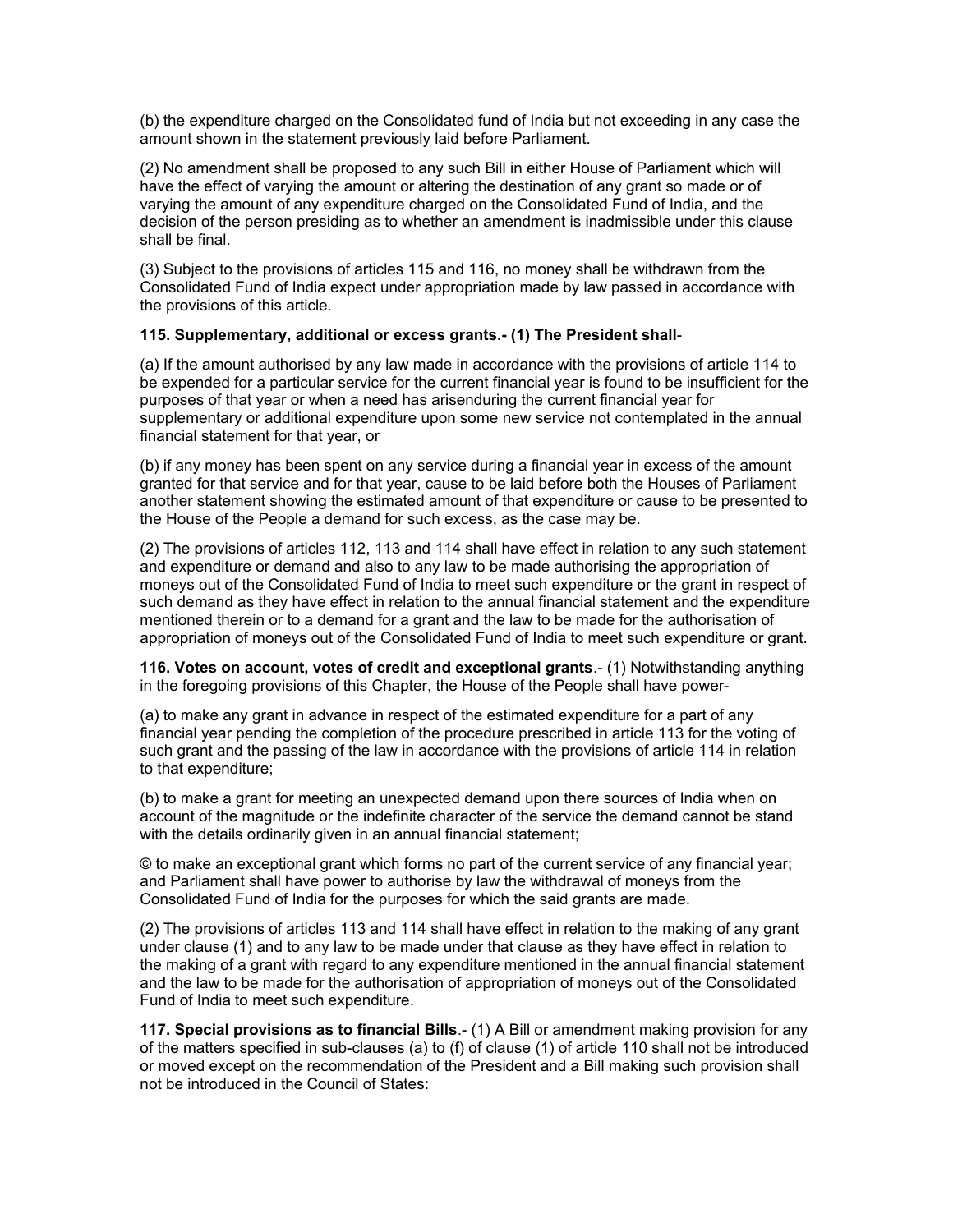Provided that no recommendation shall be required under this clause for the moving of an amendment making provision for the reduction or abolition of any tax.

(2) A Bill or amendment shall not be deemed to make provision for any of the matters aforesaid by reason only that it provides for the imposition of fines or other pecuniary penalties, or for the demand or payment of fees for licences or fees for services rendered, or by reason that it provides for the imposition, abolition, remission, alteration or regulation of any tax by any local authority or body for local purposes.

(3) A Bill which, if enacted and brought into operation, would involve expenditure from the consolidated Fund of India shall not be passed by either House of Parliament unless the President has recommended to that House the consideration of the Bill.

#### **Procedure Generally**

**118. Rules of procedure**.- (1) Each House of Parliament may make rules for regulations, subject to the provisions of this Constitution, its procedure and the conduct of its business.

(2) Until rules are made under clause (1), the rules of procedure and standing orders in force immediately before the commencement of this Constitution with respect to the Legislature of the Dominion of India shall have effect in relation to Parliament subject to such modifications and adaptations as may be made therein by the Chairman of the Council of States or the Speaker of the House of the People, as the case may be.

(3) The President, after consultation with the Chairman of the Council of States and the Speaker of the House of the People, may make rules as to the procedure with respect to joint sittings of, and communications between, the two Houses.

(4) At a joint sitting of the two Houses the Speaker of the House of the People, or in his absence such person as may be determined by rules of procedure made under clause (3), shall preside.

**119. Regulation by law of procedure in Parliament in relation to financial business**.- Parliament may, for the purpose of the timely completion of financial business, regulate by law the procedure of, and the conduct of business in, each House of Parliament in relation to any financial matter or to any Bill for the appropriation of moneys out of the consolidated Fund of India, and, if and so far as any provision of any law so made is inconsistent with any rule made by a House of Parliament under clause (1) of Article 118 or with any rule or standing order having effect in relation to Parliament under clause (2) of that article, such provision shall prevail.

**120. Language to be used in Parliament**.- (1) Notwithstanding anything in Part XVII, but subject to the Article 348, business in Parliament shall be transacted in Hindi or in English: Provided that the Chairman of the Council of States or Speaker of the House of the People, or Person acting as such, as the Case may be, may permit any member who cannot adequately express himself in Hindi or in English to address the House in his mother tongue.

(2) Unless Parliament by Law otherwise provides, this article shall, after the expiration of a period of fifteen years from the commencement of this Constitution, have effect as if the words "or in English" were omitted therefrom.

**121. Restriction on discussion in Parliament**.- No discussions shall take place in Parliament with respect to the conduct of any Judge of the Supreme Court or of a High Court in the discharge of his duties expect upon a motion for presenting an address to the President praying for the removal of the Judge as hereinafter provided.

**122. Courts not to inquire into proceedings of Parliament**.- (1) The validity of any proceedings in Parliament shall not be called in question on the ground of any alleged irregularity of procedure.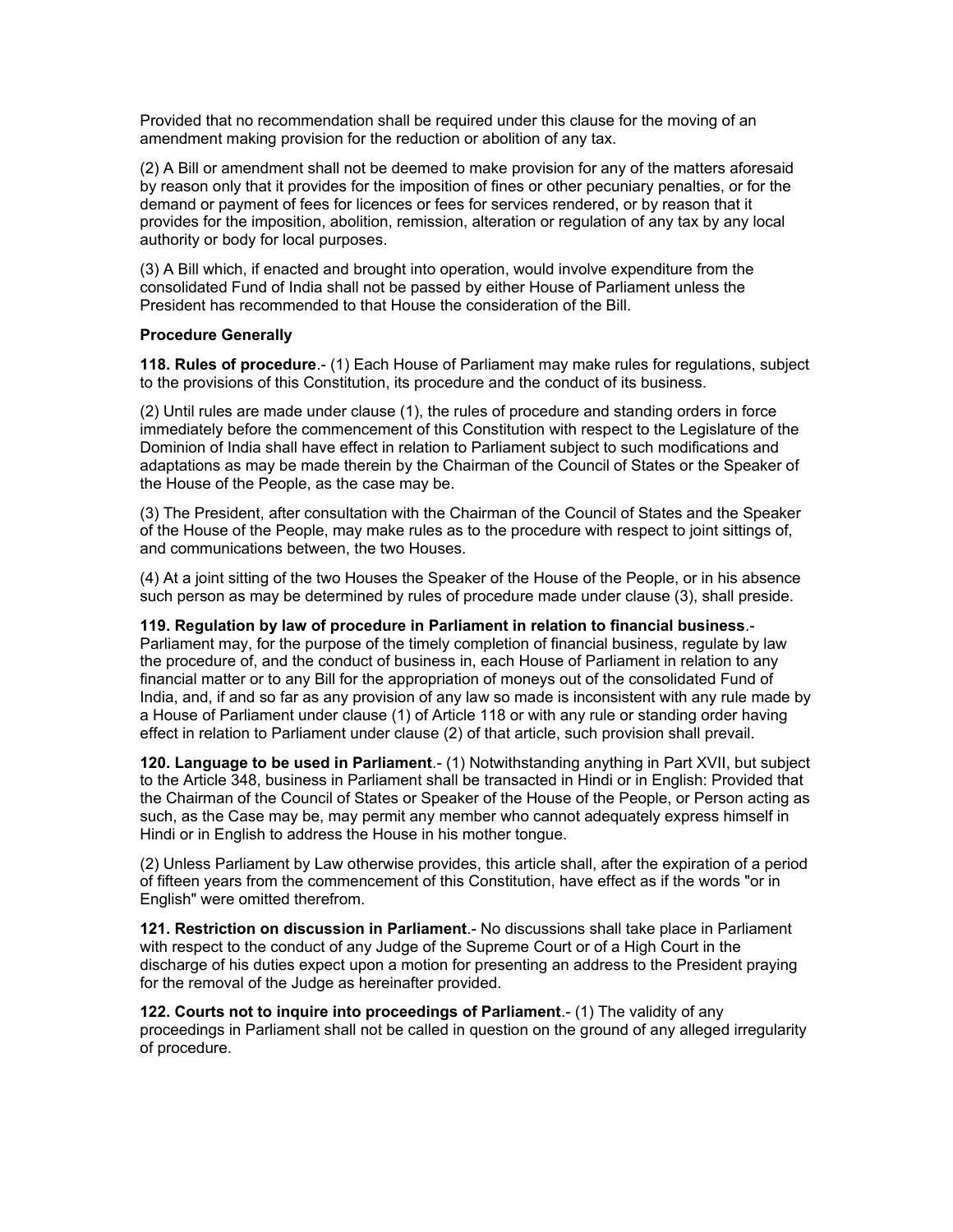(2) No officer or member of Parliament in whom powers are vested by or under this Constitution for regulating procedure or the conduct of business, or for maintaining order, in Parliament shall be subject to the jurisdiction of any court in respect of the exercise by him of those powers.

# **CHAPTER III LEGISLATIVE POWERS OF THE PRESIDENT**

**123. Power of President to promulgate Ordinances during recess of Parliament**.- (1) If at any time, except when both Houses of Parliament are in session, the President is satisfied that circumstances exist which render it necessary for him to take immediate action, he may promulgate such Ordinance as the circumstances appear to him to require.

(2) An Ordinance promulgated under this article shall have the same force and effect as an Act of Parliament, but every such Ordinance-

(a) shall be laid before both House of Parliament and shall cease to operate at the expiration of six weeks from the reassemble of Parliament, or, if before the expiration of that period resolutions disapproving it are passed by both Houses, upon the passing of the second of those resolutions; and

(b) may be withdrawn at any time by the President. Explanation.- Where the Houses of Parliament are summoned to reassemble on different dates, the period of six weeks shall be reckoned from the later of those dates for the purposes of this clause.

(3) If and so far as an Ordinance under this article makes any provision which Parliament would not under this Constitution be competent to enact, it shall be void.

## **CHAPTER IV- THE UNION JUDICIARY**

**124. Establishment and constitution of Supreme Court**.- (1) There shall be a Supreme Court of India constituting of a Chief Justice of India and, until Parliament by law prescribes a larger number, of not more than seven other Judges.

(2) Every Judge of the Supreme Court shall be appointed by the President by warrant under his hand and seal after consultation with such of the Judges of the Supreme Court and of the High Courts in the States as the President may deem necessary for the purpose and shall hold office until he attains the age of sixty-five years:

Provided that in the case of appointment of a Judge other than the chief Justice, the chief Justice of India shall always be consulted:

(a) a Judge may, by writing under his hand addressed to the President, resign his office;

(b) a Judge may be removed rom his office in the manner provided in clause (4).

2A. The age of a Judge of the Supreme Court shall be determined by such authority and in such manner as Parliament may by law provide.

(3) A person shall not be qualified for appointment as a Judge of the Supreme Court unless he is a citizen of India and-

(a) has been for at least five years a Judge of a High Court or of two or more such Courts in succession; or

(b) has been for at least ten years an advocate of a High Court or of two or more such Courts in succession; or

(c) is, in the opinion of the President, a distinguished jurist.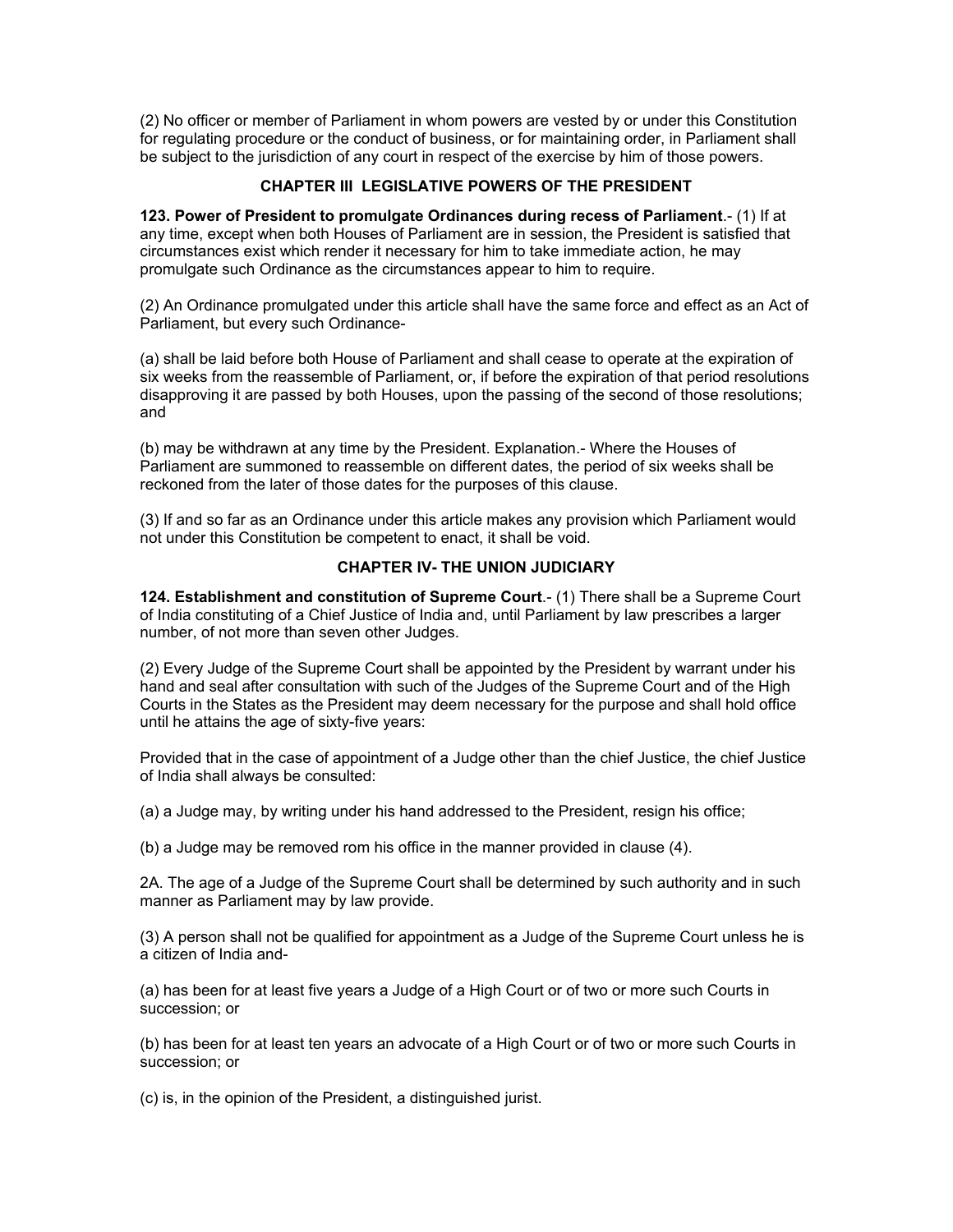Explanation I.- In this clause "High Court' means a High Court which exercises, or which at any time before the commencement of this Constitution exercised, jurisdiction in any part of the territory of India.

Explanation II.- In computing for the purpose of this clause the period during which a person has been an advocate, any period during which a person has held judicial office not inferior to that of a district judge after he became an advocate shall be included.

(4) A Judge of the Supreme Court shall not be removed from his office except by an order of the President passed after an address by each House of Parliament supported by a majority of the total membership of that House and by a majority of not less than two-third of the members of the House present and voting has been presented to the President in the same session for such removal on the ground of proved misbehaviour or incapacity.

(5) Parliament may by law regulate the procedure for the presentation of an address and for the investigation and proof of the misbehaviour or incapacity of a Judge under clause (4):

(6) Every person appointed to be a Judge of the Supreme Court shall, before he enters upon his office, make and subscribe before the President, or some person appointed in that behalf by him, an oath or affirmation according to the form set out for the purpose in the Third Schedule.

(7) No person who has held office as a Judge of the Supreme Court shall plead or act in any court or before any authority within the territory of India.

**125. Salaries, etc., of Judges**.- (1) There shall be paid to the Judges of the Supreme Court such salaries as may be determined by Parliament by law and, until provision in that behalf is so made, such salaries as are specified in the Second Schedule.

(2) Every Judge shall be entitled to such privileges and allowances and to such rights in respect of leave of absence and pension as may from time to time be determined by or under law made by Parliament and, until so determined, to such privileges, allowances and rights as are specified in the Second Schedule:

Provided that neither the privileges nor the allowances of a Judge nor his rights in respect of leave of absence or pension shall be varied to his disadvantage after his appointment.

**126. Appointment of acting Chief Justice**.- When the office of Chief Justice of India is vacant or when the Chief Justice is, by reason or absence or otherwise, unable to perform the duties of his office, the duties of the office shall be performed by such one of the other Judges of the Court as the President may appoint for the purpose.

**127. Appointment of ad-hoc Judges**.- (1) If at any time there should not be a quorum of the Judges of the Supreme Court available to hold or continue any session of the Court, the Chief Justice of India may, with the previous consent of the President and after consultation with the Chief Justice of the High Court concerned, request in writing the attendance at the sittings of the Court, as an ad hoc Judge, for such period as may be necessary, of a Judge of a High Court duly qualified for appointment as a Judge of the Supreme Court to be designated by the Chief Justice of India.

(2) It shall be the duty of the Judge who has been so designated, in priority to other duties of his office, to attend the sittings of the Supreme Court at the time and for the period for which his attendance is required, and while so attending he shall have all the jurisdiction, powers and privileges, and shall discharge the duties, of a Judge of the Supreme Court.

**128. Attendance of retired Judges at sittings of the Supreme Court**.- Notwithstanding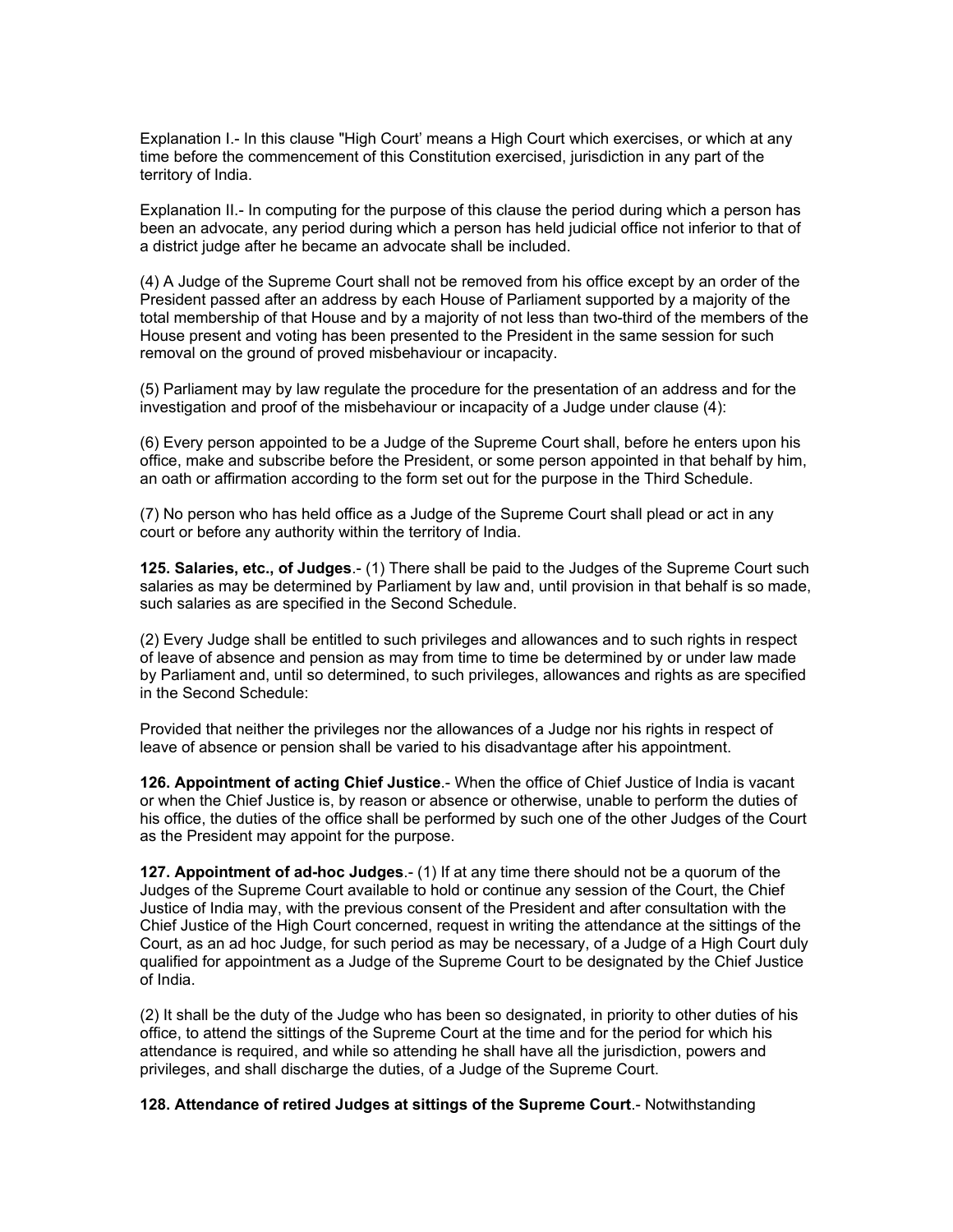anything in this chapter, the Chief Justice of India may at any time, with the previous consent of the president, request any person who has held the office of a Judge of the Supreme Court or of the Federal Court or who has held the office of a Judge of a High Court and is duly qualified for appointment as a Judge of the Supreme Court to sit and act as a Judge of the Supreme Court, and every such person so requested shall, while so sitting and acting, be entitled to such allowances as the President may by order determine and have all the jurisdiction, powers and privileges of, but shall not otherwise be deemed to be, a Judge of that Court:

Provided that nothing in this article shall be deemed to require any such person as aforesaid to sit and act as a Judge of that Court unless he consents so to do.

**129. Supreme Court to be a court of record.** - The Supreme Court shall be a court of record and shall have all the powers of such a court including the power to punish for contempt of itself.

**130.Seat of Supreme Court**.- The Supreme Court shall sit in Delhi or in such other place or places, as the Chief Justice of India may, with the approval of the President, from time to time, appoint.

**131.Original jurisdiction of the Supreme Court**.- Subject to the provisions of this Constitution, the Supreme Court shall, to the exclusion of any other court, have original jurisdiction in any dispute-

(a) between the Government of India and one or more States; or

(b) between the Government of India and any State or States on one side and one or more other States on the other; or

© between two or more States, if and in so far as the dispute involves any question (whether of law or fact) on which the existence or extent of a legal right depends:

Provided that the said jurisdiction shall not extend to a dispute arising out of any treaty, agreement, covenant, engagements, and or other similar instrument which, having been entered into or executed before the commencement of this Constitution, continues in operation after such commencement, or which provides that the said jurisdiction shall not extend to such a dispute.

**132. Appellate jurisdiction of Supreme Court in appeals from High Courts in certain cases**.- (1) An appeal shall lie to the Supreme Court from any judgment, decree or final order of a High Court in the territory of India, whether in a civil, criminal or other proceeding, if the High Court certifies under Article 134A that the case involves a substantial question of law as t the interpretation of this Constitution.

(2) Omitted.

(3) Where such a certificate is given, any party in the case may appeal to the Supreme Court on the ground that any such question as aforesaid has been wrongly decided.

Explanation.- For the purposes of this article, the expression "final order" includes an order declaring an issue which, if decided in favour of the appellant, would be sufficient for the final disposal of the case.

**133. Appellate jurisdiction of Supreme Court in appeals from High Courts in regard to civil matters**.- (1) An appeal shall lie to the Supreme Court from any judgment, decree or final order in a civil proceeding of a High Court in the territory of India if the High Court certifies under Article 134A-

(a) that the case involves a substantial question of law of general importance; and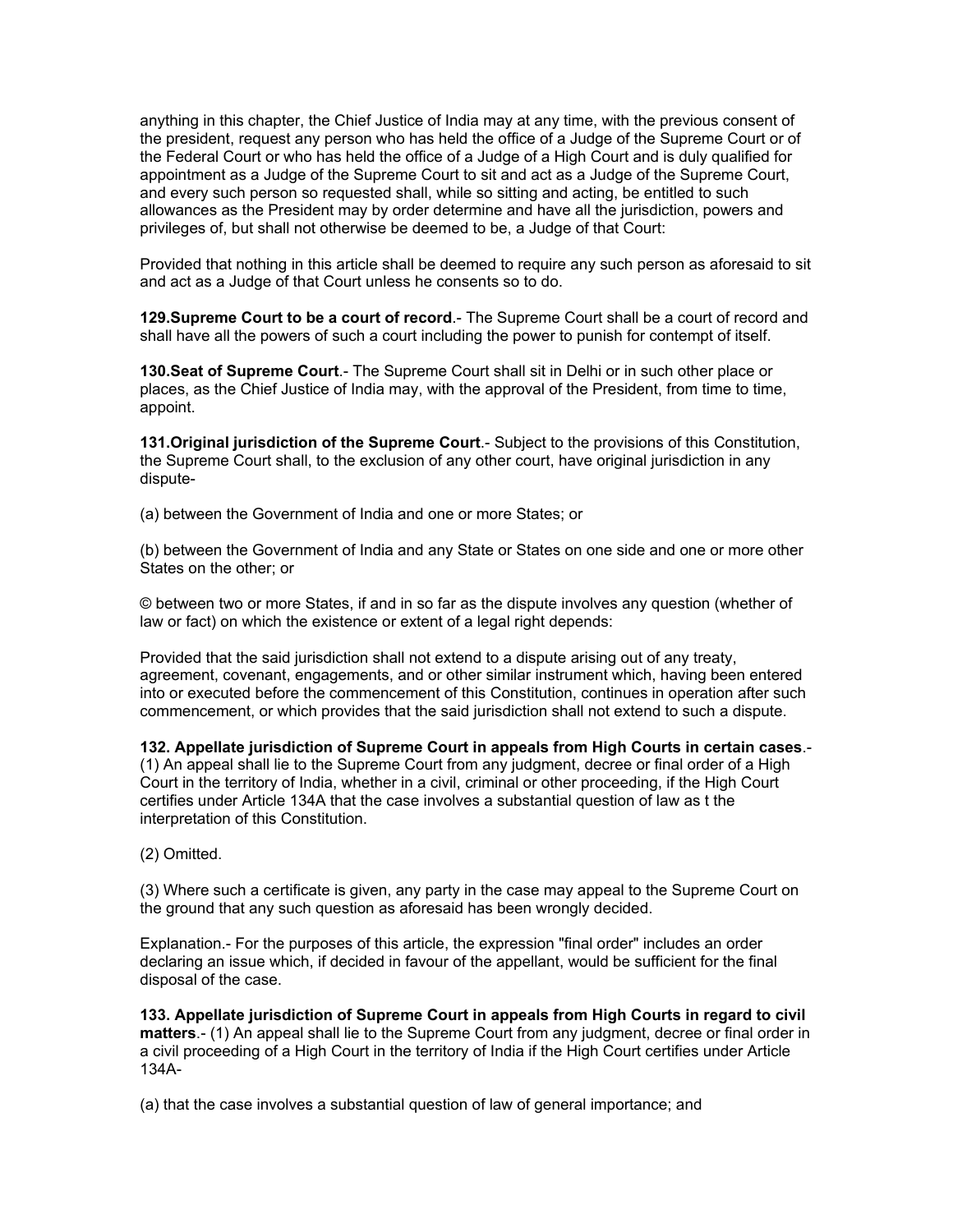(b) that in the opinion of the High Court the said question needs to be decided by the Supreme Court.

(2) Notwithstanding anything in Article 132, any party appealing to the Supreme Court under clause (1) may urge as one of the grounds in such appeal that a substantial question of law as to the interpretation of this Constitution has been wrongly decided.

(3) Notwithstanding anything in this article, no appeal shall, unless Parliament by law otherwise provides, lie to the Supreme Court from the judgment, decree or final order of one Judge of a High Court.

**134. Appellate jurisdiction of Supreme Court in regard to criminal matters**.- (1) An appeal shall lie to the Supreme Court from any judgment, final order or sentence in a criminal proceeding of a High Court in the territory of India if the High Court-has on appeal reversed an order of acquittal of an accused person and sentenced him to death; or has withdrawn for trial before itself any case from any court subordinate to its authority and has in such trial convicted the accused person and sentenced him to death; or

© certifies under Article 134A that the case is a fit one for appeal to the Supreme Court:

Provided that an appeal under sub-clause © shall lie subject to such provisions as may be made in that behalf under clause (1) of Article 145 and to such conditions as the High Court may establish or require.

(2) Parliament may by law confer on the Supreme Court any further powers to entertain and hear appeals from any judgment, final order or sentence in a criminal proceeding of a High Court in the territory of India subject to such conditions and limitations as may be specified in such law.

**134A. Certificate for appeal to the Supreme Court**.- Every High Court, passing or making a judgment, decree, final order, or sentence, referred to in clause (1) of Article 132 or clause (1) of Article 133, or clause (1) of Article 134-

(a) may, if it deems fit so to do, on its own motion; and

(b) shall, if an oral application is made, by or on behalf of the party aggrieved, immediately after the passing or making of such judgment, decree, final order or sentence, determine, as soon as may be after such passing or making, the question whether a certificate of the nature referred to in clause (1) of Article 132, or clause (1) of Article 133 or, as the case may be, sub-clause © of clause (1) of Article 134, may be given in respect of that case.

**135.Jurisdiction and powers of the Federal Court under existing law to be exercisable by the Supreme Court**.- Until Parliament by law otherwise provides, the Supreme Court shall also have jurisdiction and powers with respect to any matter to which the provisions of Article 133 or Article 134 do not apply if jurisdiction and powers in relation to that matter were exercisable by the Federal Court immediately before the commencement of this Constitution under any existing law.

# **CHAPTER IV- THE UNION JUDICIARY**

**136.Special leave to appeal by the Supreme Court**.- (1) Notwithstanding anything in this Chapter, the Supreme Court may, in its discretion, grant special leave to appeal from any judgment, decree, determination, sentence or order in any cause or matter passed or made by any court or tribunal in the territory of India.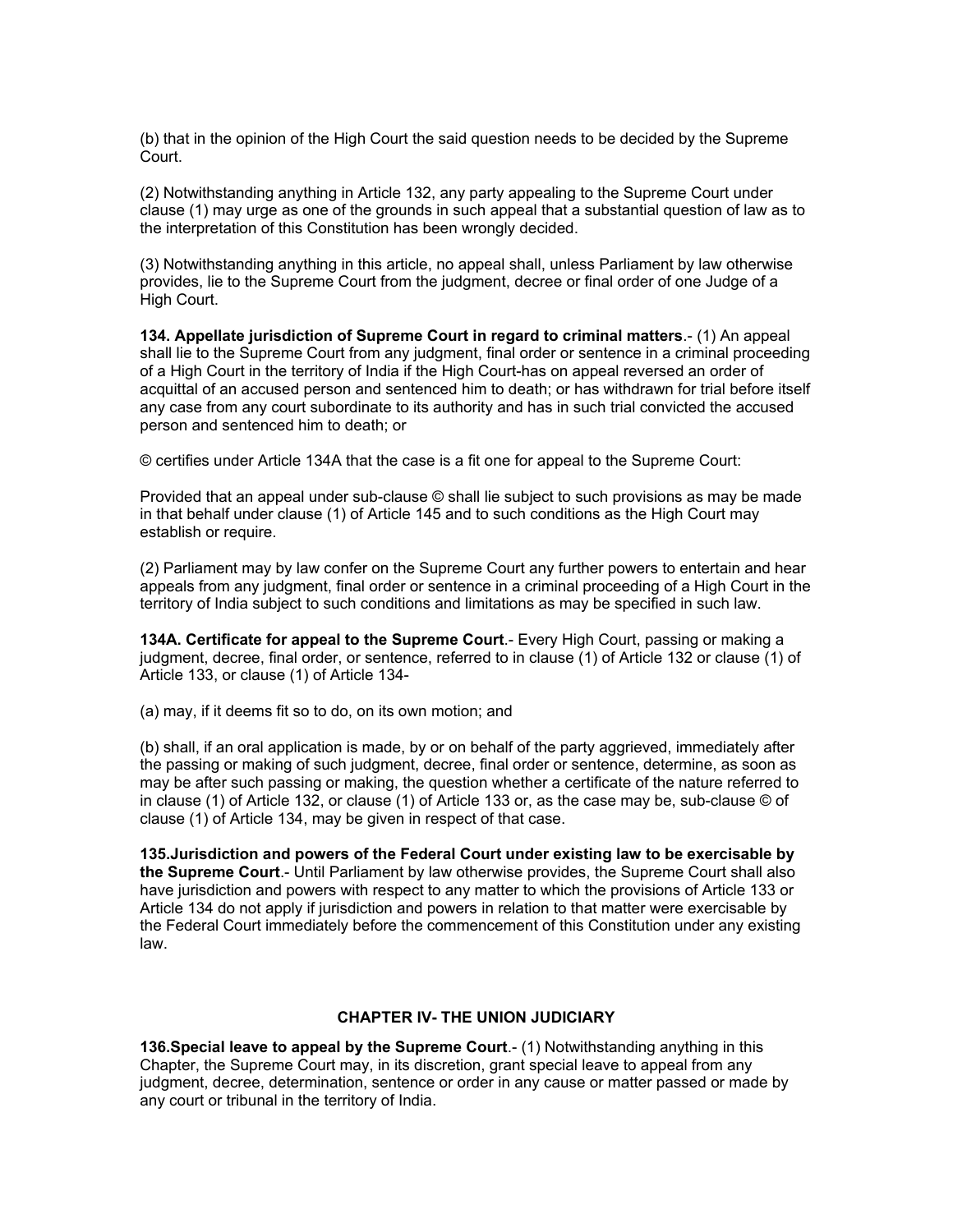(2) Nothing in clause (1) shall apply to any judgment, determination, sentence or order passed or made by any court or tribunal constituted by or under any law relating to the Armed Forces.

**137.Review of judgments or orders by the Supreme Court**.- Subject to the provisions of any law made by Parliament or any rules made under Article 145, the Supreme Court shall have power to review any judgment pronounced or order made by it.

**138.Enlargement of the jurisdiction of the Supreme Court**.- (1) The Supreme Court shall have such further jurisdiction and powers with respect to any of the matters in the Union List as Parliament may by law confer.

(2) The Supreme Court shall have such further jurisdiction, and powers with respect to any matter as the Government of India and the Government of any State may by special agreement confer, if Parliament by law provides for the exercise of such jurisdiction and powers by the Supreme Court.

**139.Conferment on the Supreme Court of powers to issue certain writs**.- Parliament may by law confer on the Supreme Court power to issue directions, orders or writs, including writs in the nature of habeas corpus, mandamus, prohibition, quo warranto and certiorari, or any of them, for any purposes other than those mentioned in clause (2) of Article 32.

**139A.Transfer of certain cases.**- (1) Where cases involving the same or substantially the same questions of law are pending before the Supreme Court and one or more High Courts or before two or more High Courts and the Supreme Court is satisfied on its own motion or an application made by the Attorney General of India or by a party to any such case that such questions are substantial questions of general importance, the Supreme Court may withdraw the case or cases pending before the High Court or the High Courts and dispose of all the cases itself:

Provided that the Supreme Court may after determining the said questions of law return any case so withdrawn together with a copy of its judgment on such questions to the High Court from which the case has been withdrawn, and the High Court shall on receipt thereof, proceed to dispose of the case in conformity with such judgment.

(2) The Supreme Court may, if it deems it expedient so to do for the ends of justice, transfer any case, appeal or other proceedings pending before any High Court to any other High Court.

**140.Ancillary powers of Supreme Court**.- Parliament may by law make provision for conferring upon the Supreme Court such supplemental powers not inconsistent with any of the provisions of this Constitution as may appear to be necessary or desirable for the purpose of enabling the Court more effectively to exercise the jurisdiction conferred upon it by or under this Constitution.

**141.Law declared by Supreme Court to be binding on all courts**.- The law declared by the Supreme Court shall be binding on all courts within the territory of India.

**142.Enforcement of decrees and orders of Supreme Court and unless as to discovery, etc**.- (1) The Supreme Court in the exercise of its jurisdiction may pass such decree or make such order as is necessary for doing complete justice in any cause or matter pending before it, and any decree so passed or orders so made shall be enforceable throughout the territory of India in such manner as may be prescribed by or under any law made by Parliament and, until provision in that behalf is so made, in such manner as the President may by order prescribe.

(2) Subject to the provisions of any law made in this behalf by Parliament, the Supreme Court shall, as respects the whole of the territory of India, have all and every power to make any order for the purpose of securing the attendance of any person, the discovery or production of any documents, or the investigation or punishment of any contempt of itself.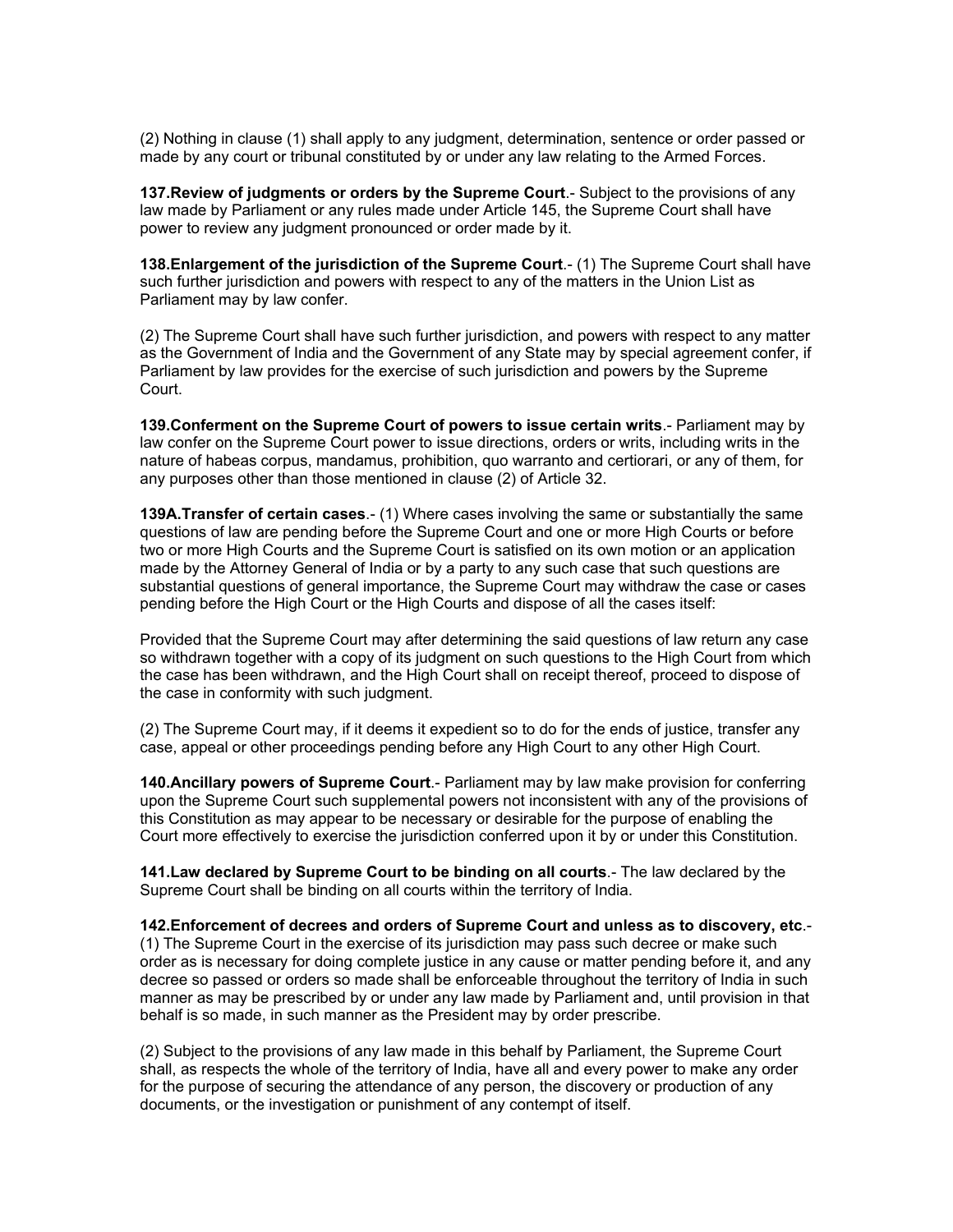**143.Power of President to consult Supreme Court**.- (1) If at any time it appears to the President that a question of law or fact has arisen, or is likely to arise, which is of such a nature and of such public importance that it is expedient to obtain the opinion of the Supreme Court upon it, he may refer the question to that Court for consideration and the Court may, after such hearing as it thinks fit, report to the President its opinion thereon.

(2) The President may, notwithstanding anything in the proviso to Article 131, refer a dispute of the kind mentioned in the said proviso to the Supreme Court for opinion and the Supreme Court shall, after such hearing as it thinks fit, report to the President its opinion thereon.

**144.Civil and judicial authorities to act in aid of the Supreme Court**.- All authorities, civil and judicial, in the territory of India shall act in aid of the Supreme Court.

**145.Rules of Court, etc**.- (1) Subject to the provisions of any law made by Parliament the Supreme Court may from time to time, with the approval of the President, make rules for regulating generally the practice and procedure of the Court including-

(a) rules as to the persons practising before the Court,

(b) rules as to the procedure for hearing appeals, and other matters pertaining to appeals including the time within which appeals to the Court are to be entered;

© rules as to the proceedings in the Court for the enforcement of any of the rights conferred by Part III;

(cc) rules as to the proceedings in the Court under Article 139A;

(d) rules as to the entertainment of appeals under sub-clause © of clause (1) of Article 134;

(e) any judgment pronounced or order made by the Court may be received and rules as to the conditions the procedure for such review including the time within which applications to the Court for such review are to be entered;

(f) rules as to the costs of and incidental to any proceedings in the Court and as to the fees to be charged in respect of proceeding therein;

(g) rules as to the granting of bail;

(h) rules as to stay of proceedings;

(i) rules providing for the summary determination of any appeal which appears to the Court to be frivolous or vexatious or brought for the purpose of delay;

(j) rules as to the procedure for inquiries referred to in clause (1) of Article 317.

(2) Subject to the provisions of clause (3), rules made under this article may fix the minimum number of Judges who are to sit for any purpose, and may provide for the powers of single Judges and Division Courts.

(3) The minimum number of Judges who are to sit for the purpose of deciding any case involving a substantial question of law as to the interpretation of this Constitution or for the purpose of hearing any reference under Article 143 shall be five:

Provided that, where the Court hearing an appeal under any of the provisions of this chapter other than Article 132 consists of less than five Judges and in the course of the hearing of the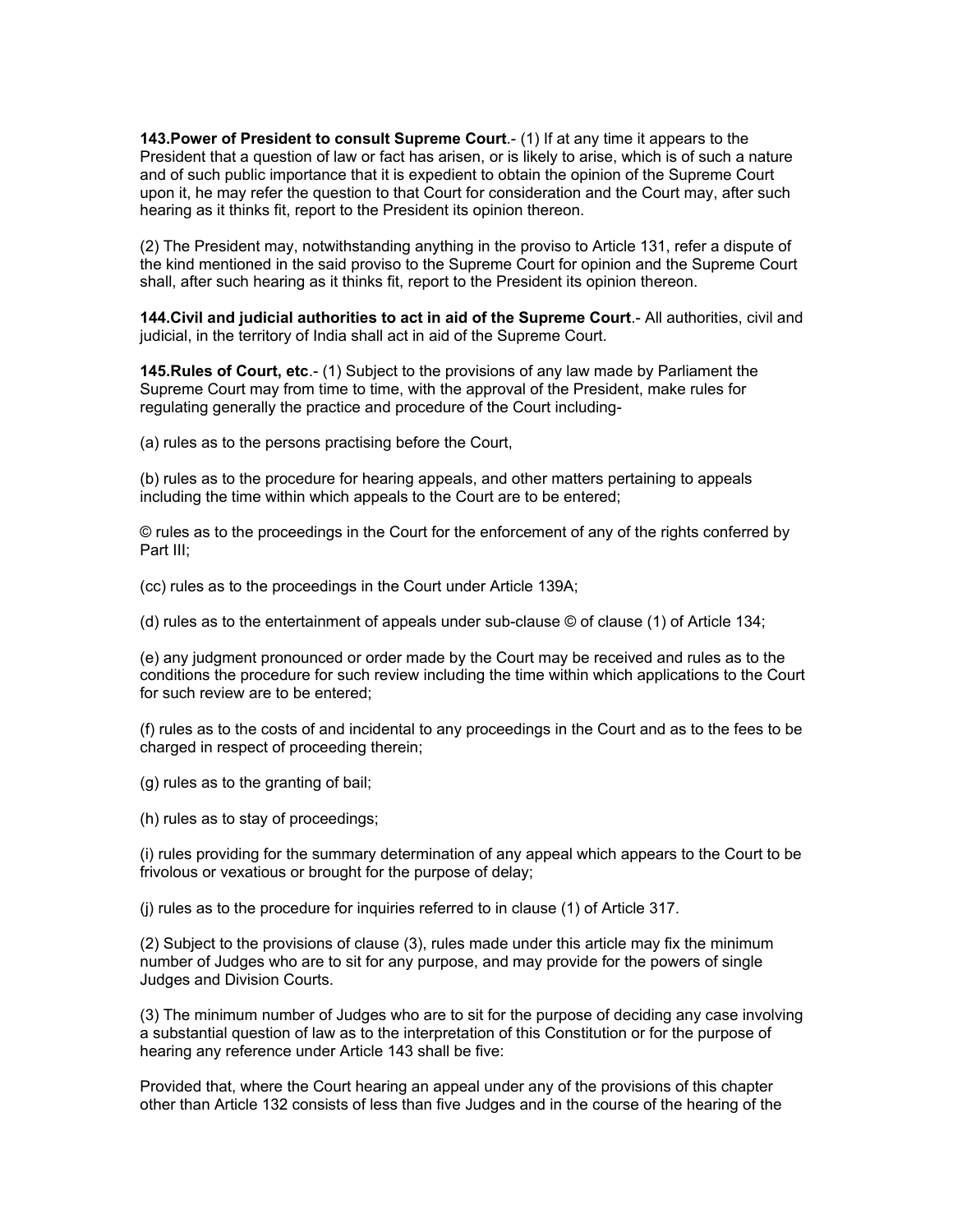appeal the Court is satisfied that the appeal involves a substantial question of law as to the interpretation of this Constitution the determination of which is necessary for the disposal of the appeal, such Court shall refer the question for opinion to a Court constituted as required by this clause for the purpose of deciding any case involving such a question and shall on receipt of the opinion dispose of the appeal in conformity with such opinion.

(4) No judgment shall be delivered by the Supreme Court save in open Court, and no report shall be made under Article 143 save in accordance with an opinion also delivered in open Court.

(5) No judgment and no such opinion shall be delivered by the Supreme Court save with the concurrence of a majority of the Judges present at the hearing of the case, but nothing in this clause shall be deemed to prevent a Judge who does not concur from delivering a dissenting judgment or opinion.

**146.Officers and servants and the expenses of the Supreme Court**.- (1) Appointments of officers and servants of the Supreme Court shall be made by the Chief Justice of India or such other Judge or officer of the Court as he may direct:

Provided that the President may by rule require that in such cases as may be specified in the rule, no person not already attached to the Court shall be appointed to any office connected with the Court, save after consultation with the Union Public Service Commission.

(2) Subject to the provisions of any law made by Parliament, the conditions of service of officers and servants of the Supreme Court shall be such as may be prescribed by rules made by the Chief Justice of India or by some other Judge or officer of the Court authorised by the Chief Justice of India to make rules for the purpose:

Provided that the rules made under this clause shall, so far as they relate to salaries, allowances, leave or pensions, require the approval of the President.

(3) The administrative expenses of the Supreme Court, including all salaries, allowances and pensions payable to or in respect of the offices and servants of the Court, shall be charged upon the Consolidated Fund of India, and any fees or other moneys taken by the court shall form part of that Fund.

**147.Interpretation**.- In this Chapter and in Chapter V of Part VI references to any substantial question of law as to the interpretation of this Constitution shall be construed as including references to any substantial question of law as to the interpretation of the Government of India Act, 1935 (including any enactment amending or supplementing that Act), or of any Order in Council or order made thereunder, or of the Indian Independence Act, 1947, or of any order made thereunder.

# **CHAPTER V**

# **COMPTROLLER AND AUDITOR-GENERAL OF INDIA**

**148.Comptroller and Auditor-General of India**.- (1) There shall be a Comptroller and Auditor-General of India who shall be appointed by the President by warrant under his hand and seal and shall only be removed from office in like manner and on the like grounds as a Judge of the Supreme Court.

(2) Every person appointed to be the Comptroller and Auditor-General of India shall, before he enters upon his office, make and subscribe before the President, or some person appointed in that behalf by him, an oath or affirmation according to the form set out for the purpose in the Third Schedule.

(3) The salary and other conditions of service of the Comptroller and Auditor-General shall be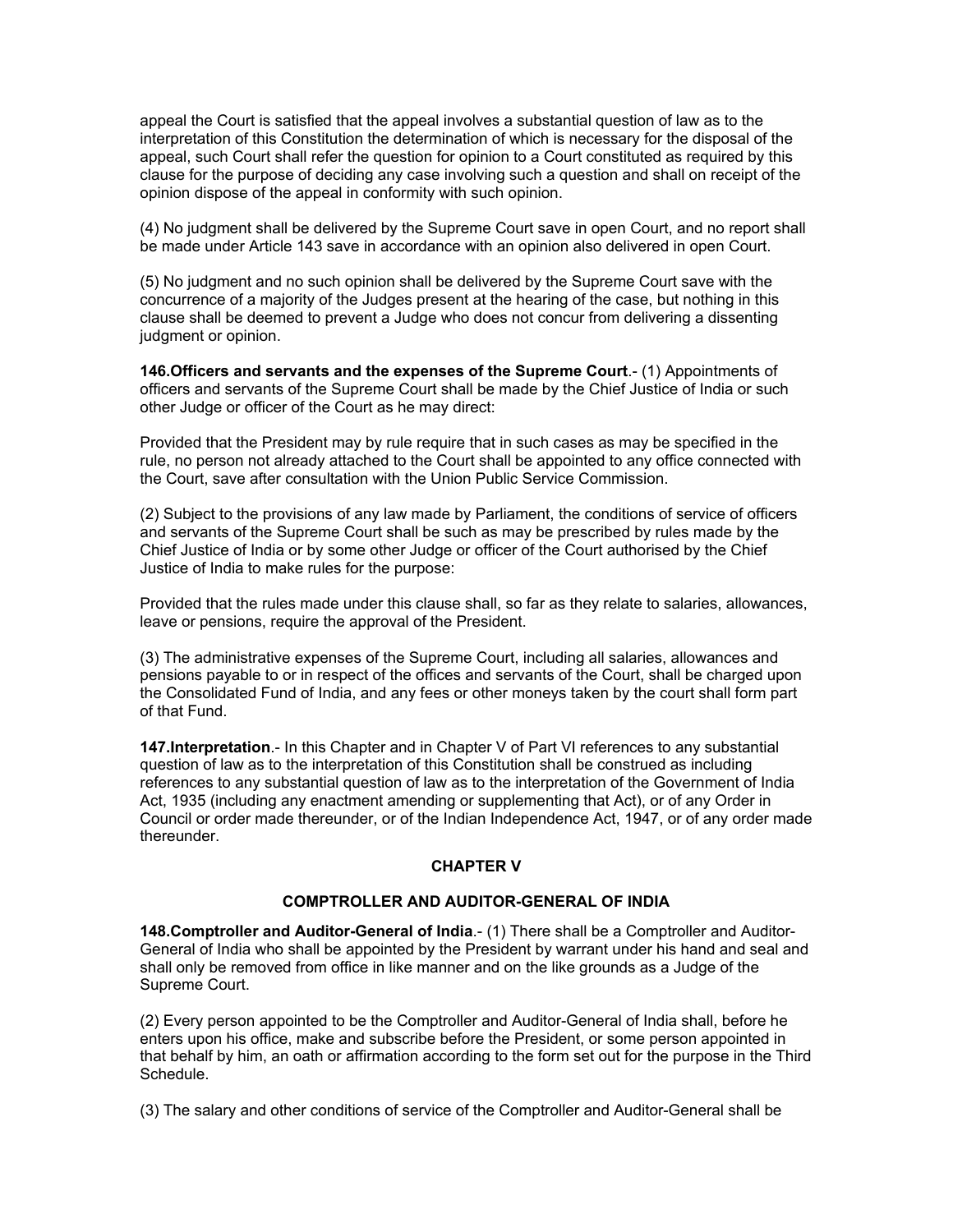such as may be determined by Parliament by law and, until they are so determined, shall be as specified in the Second Schedule:

Provided that neither the salary of a Comptroller and Auditor-General nor his rights in respect of leave of absence, pension or age of retirement shall be varied to his disadvantage after his appointment.

(4) The Comptroller and Auditor-General shall not be eligible for further office either under the Government of India or under the Government of any State after he has ceased to hold his office.

(5) Subject to the provisions of this Constitution and of any law made by Parliament, the conditions of service of persons serving in the Indian Audit and Accounts Department and the administrative powers of the Comptroller and Auditor-General shall be such as may be prescribed by rules made by the President after consultation with the Comptroller and Auditor-General.

(6) The Administrative expenses of the office of the Comptroller and Auditor-General, including all salaries, allowances and pensions payable to or in respect of pensions serving in that office, shall be charged upon the Consolidated Fund of India.

**149.Duties and powers of the Comptroller and Auditor- General**.- The Comptroller and Auditor-General shall perform such duties and exercise such powers in relation to the accounts of the Union and of the States and of any other authority or body as may be prescribed by or under any law made by Parliament and, until provision in that behalf is so made, shall perform such duties and exercise such powers in relation to the accounts of the Union and of the States as were conferred on or exercisable by the Auditor-General of India immediately before the commencement of this Constitution in relation to the accounts of the Dominion of India and of the Provinces respectively.

**150. Form of accounts of the Union and of the States**.- The accounts of the Union and of the States shall be kept in such form as the President may, on the advice of the Comptroller and Auditor-General of India, prescribe.

**151.Audit reports**.- (1) The reports of the Comptroller and Auditor-General of India relating to the accounts of the Union shall be submitted to the President, who shall cause them to be laid before each House of Parliament.

(2) The reports of the Comptroller and Auditor-General of India relating to the accounts of a State shall be submitted to the Governor of the State, who shall cause them to be laid before the Legislature of the State.

## **CHAPTER I-GENERAL**

**152.Definition**.- In this Part, unless the context otherwise, requires, the expression "State" does not include the State of Jammu and Kashmir.

# **CHAPTER II-THE EXECUTIVE**

The Governor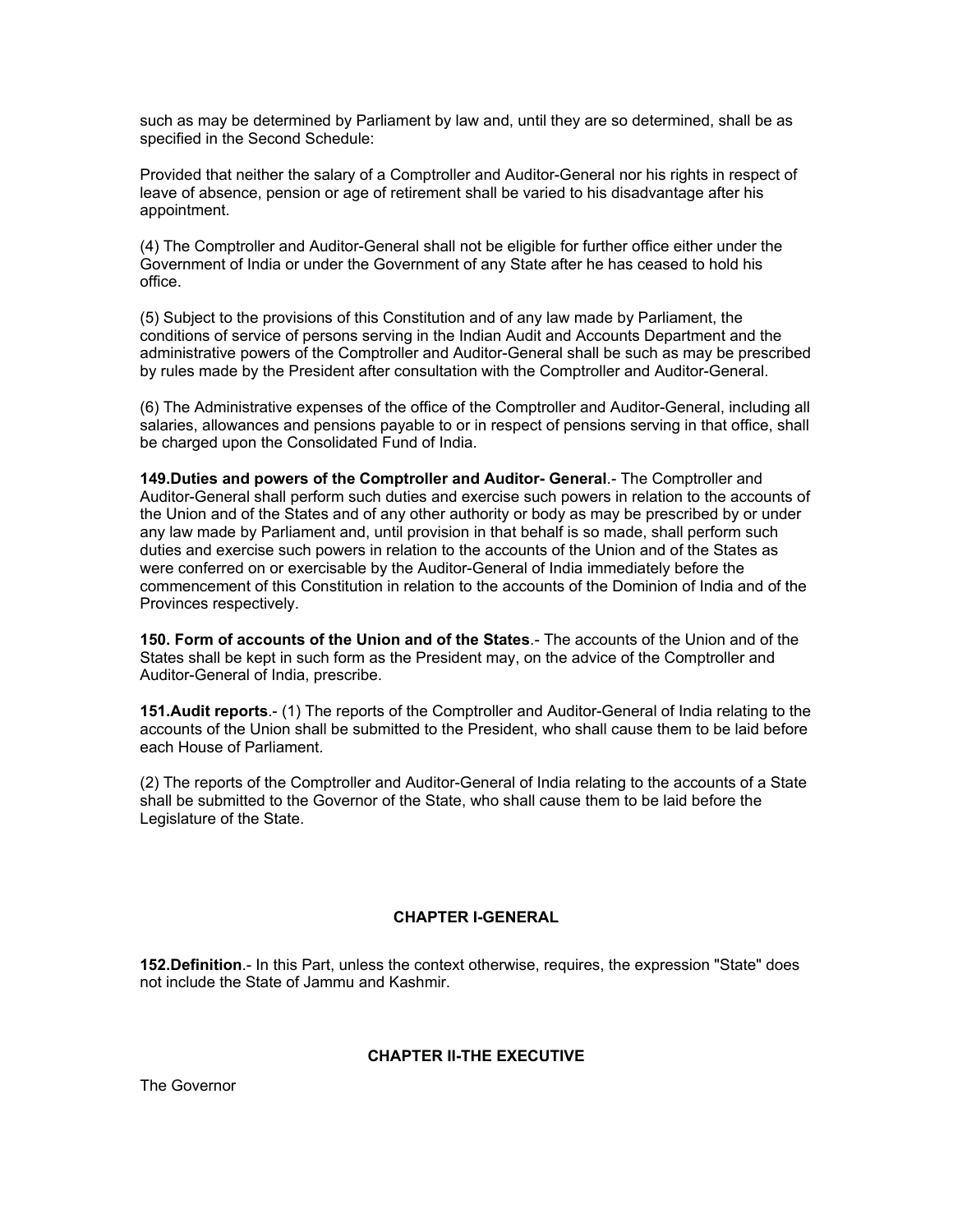**153.Governors of States**.- There shall be Governor for each State:

Provided that nothing in this article shall prevent the appointment of the same person as Governor for two or more States.

**154.Executive power of State**.- (1) The executive power of the State shall be vested in the Governor and shall be exercised by him either directly or through officers subordinate to him in accordance with this Constitution.

(2) Nothing in this article shall-

(a) be deemed to transfer to the Governor any functions conferred by any existing law on any other authority; or

(b) prevent Parliament or the Legislature of the State from conferring by law functions on any authority subordinate to the Governor.

**155.Appointment of Governor**.- The Governor of a State shall be appointed by the President by warrant under his hand and seal.

**156.Term of office of Governor**.- (1) The Governor shall hold office during the pleasure of the President.

(2) The Governor may, by writing under his hand addressed to the President, resign his office.

(3) Subject to the foregoing provisions of this article, a Governor shall hold for a term of five years from the date on which he enters upon his office.

(4) Provided that a Governor shall, notwithstanding the expiration of his term, continue to hold office until his successor enters upon his office.

**157.Qualifications for appointment as Governor**.- No person shall be eligible for appointment as Governor unless he is a citizen of India and has completed the age of thirty-five years.

**158. Conditions of Governor' office.**- (1) The Governor shall not be a member of either House of Parliament or of a House of the Legislature of any State specified in the First Schedule, and if a member of either House of Parliament or of a House of the Legislature of any such State be appointed Governor, he shall be deemed to have vacated his seat in that House on the date on which he enters upon his office as Governor.

(2) The Governor shall not hold any other office of profit.

(3) The Governor shall be entitled without payment of rent to the use of his official residences and shall be also entitled to such emoluments, allowances and privileges as may be determined by Parliament by law and, until provision in that behalf is so made, such emoluments, allowances and privileges as are specified in Second Schedule.

(3A) Where the same person is appointed as Governor of two or more States, the emoluments and allowances payable to the Governor shall be allocated among the States in such proportion as the President may by order determine.

(4) The emoluments and allowances of the Governor shall not be diminished during his term of office.

**159. Oath or affirmation by Governor**.- Every Governor and every person discharging the functions of the Governor shall, before entering upon his office, make and subscribe in the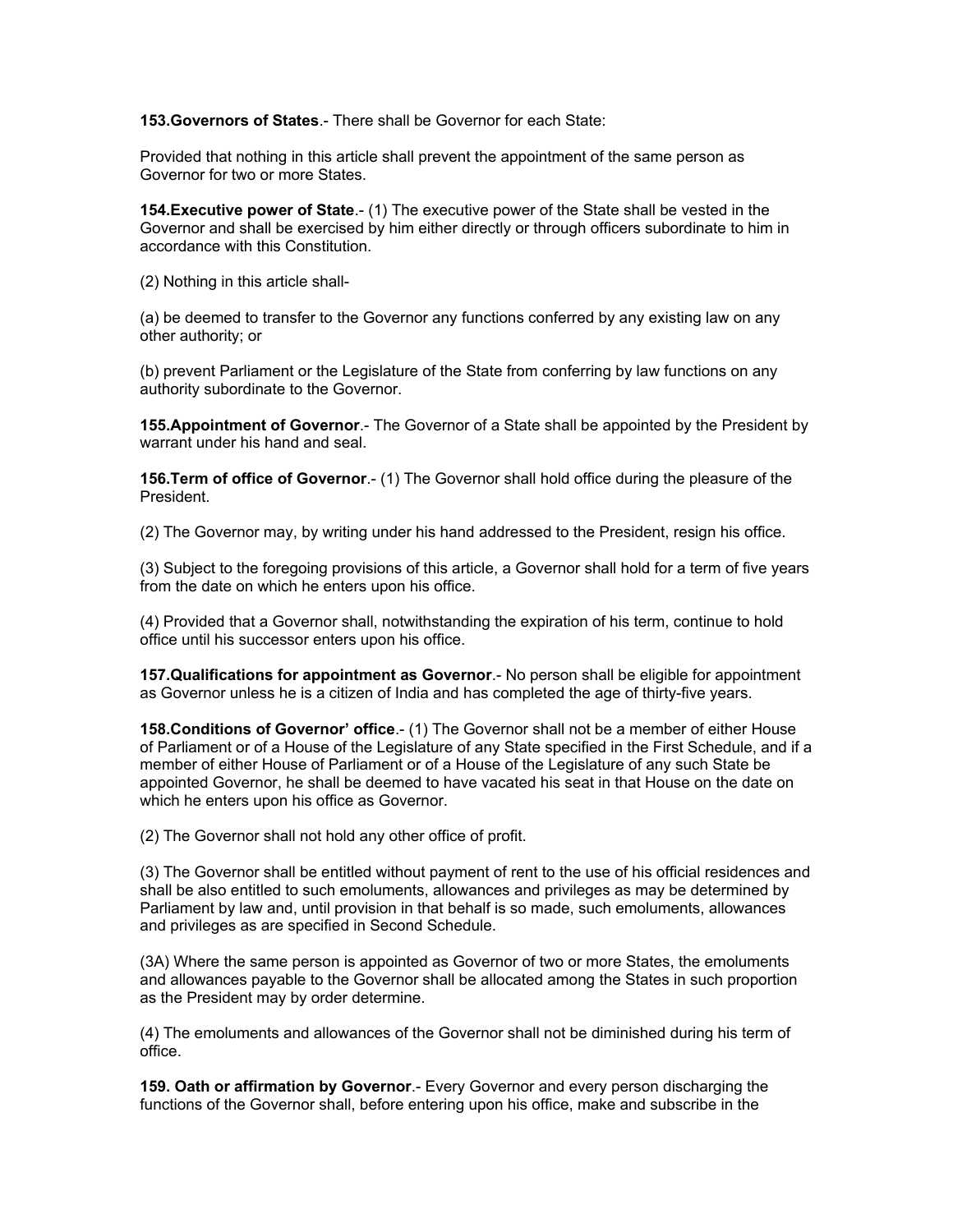presence of the chief Justice of the High Court exercising jurisdiction in relation to the State, or, in his absence, the senior most Judge of that court available, an oath or affirmation in the following form, that is to say-swear in the name of God "I, A.B., do ------------------------ that I solemnly affirm will faithfully execute the office of Governor (or discharge the functions of the Governor) of ......... (name of the State) and will to the best of my ability preserve, protect and defend the Constitution and the law and that I will devote myself to the service and well-being of the people of ....... (name of the State)."

**160.Discharge of the functions of the Governor in certain contingencies**.- The President may make such provision as he thinks fit for the discharge of the functions of the Governor of a State in any contingency not provided for in this Chapter.

**161.Power of Governor to grant pardons, etc., and to suspend, remit or commute sentences in certain cases**.- The Governor of a State shall have the power to grant pardons, reprieves, respites or remissions of punishment or to suspend, remit or commute the sentence of any person convicted of any offence against any law relating to a matter to which the executive power of the State extends.

**162.Extent of executive power of State**.- Subject to the provisions of this Constitution, the executive power of a State shall extend to the matters with respect to which the Legislature of the State has power to make laws.

Provided that in any matter with respect to which the Legislature of a State and Parliament have power to make laws, the executive power of the State shall be subject to, and limited by, the executive power expressly conferred by the Constitution or by any law made by Parliament upon the Union or authorities thereof.

### **Council of Ministers**

**163.Council of Ministers to aid and advise Governor**.- (1) There shall be a council of Ministers with the chief Minister at the head to aid and advise the Governor in the exercise of his functions, except in so far as he is by or under this constitution required to exercise his functions or any of them in his discretion.

(2) If any question arises whether any matter is or is not a matter as respects which the Governor is by or under this Constitution required to act in his discretion, the decision of the Governor in his discretion shall be final, and the validity of anything done by the Governor shall not be called in question on the ground that he ought or ought not to have acted in his discretion.

(3) The question whether any, and if so what, advice was tendered by Ministers to the Governor shall not be inquired into in any court.

**164.Other provisions as to Ministers**.- (1) The chief Minister shall be appointed by the Governor and the other Ministers shall be appointed by the Governor on the advice of the Chief Minister, and the Ministers shall hold office during the pleasure of the Governor:

Provided that in the State of Bihar, Madhya Pradesh and Orissa, there shall be a Minister in charge of tribal welfare who may in addition be in charge of the welfare of the Scheduled Castes and backward classes or any other work.

(2) The Council of Ministers shall be collectively responsible to the Legislative Assembly of the State.

(3) Before a Minister enters upon his office, the Governor shall administer so him the oaths of office and of secrecy according to the forms set out for the purpose in the Third Schedule.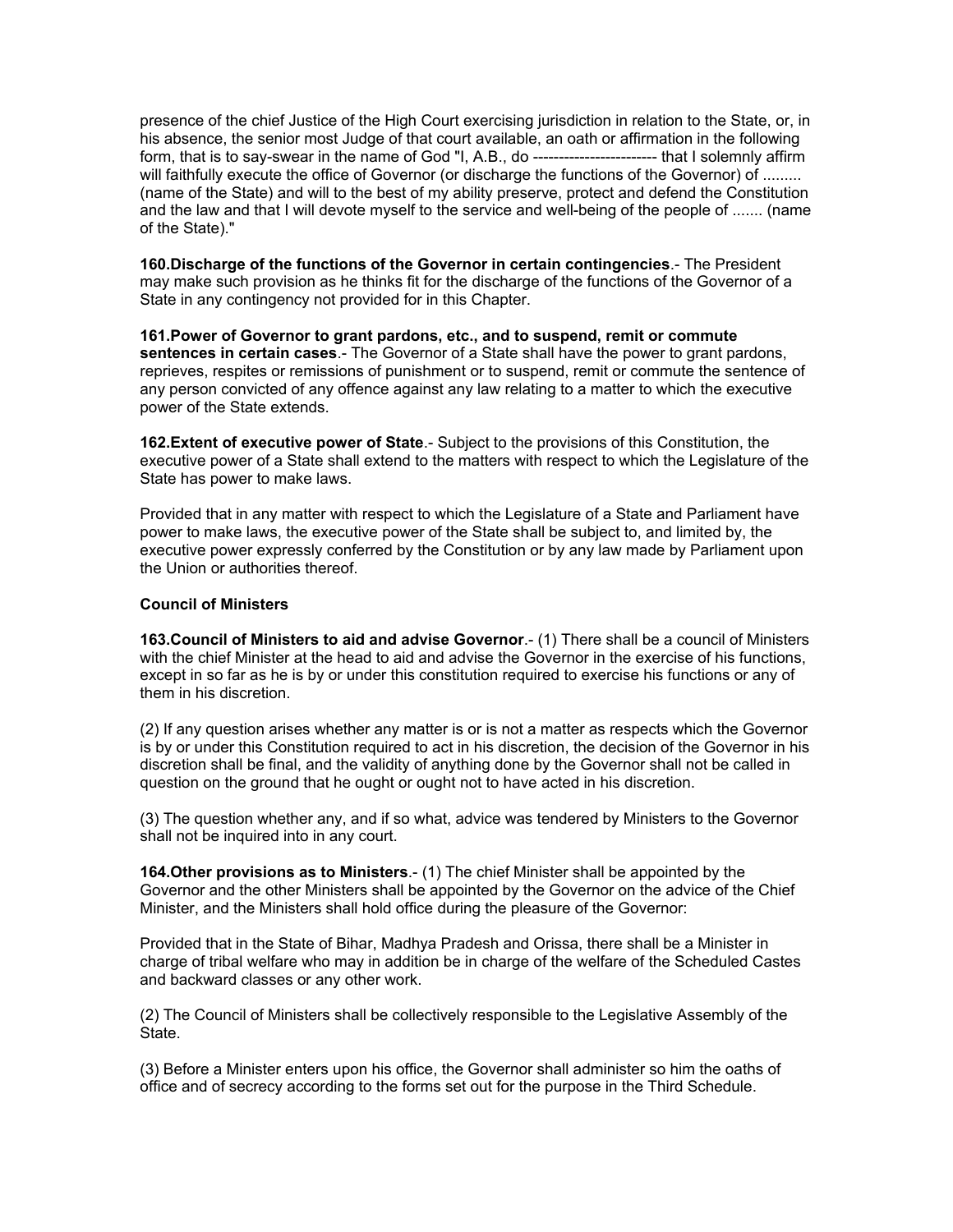(4) A Minister who for any period of six consecutive months is not a member of the Legislature of the State shall at the expiration of that period cease to be a Minister.

(5) The salaries and allowances of Ministers shall be such as the Legislature of the State may from time to time by law determine and, until the Legislature of the State so determines, shall be as specified in the Second Schedule.

## **The Advocate-General for the State**

**165.Advocate-General for the State**.- (1) The Governor of each State shall appoint a person who is qualified to be appointed a Judge of a High Court to be Advocate-General for the State.

(2) It shall be the duty of the Advocate-General to give advice to the Government of the State upon such legal matters, and to perform such other duties of a legal character, as may from time to time be referred or assigned to him by the Governor, and to discharge the functions conferred on him by or under this Constitution or any other law for the time being in force.

(3) The Advocate-General shall hold office during the pleasure of the Governor, and shall receive such remuneration as the Governor may determine.

# **Conduct of Government Business**

**166. Conduct of business of the Government of a State**.- (1) All executive action of the Government of a State shall be expressed to be taken in the name of the Governor.

(2) Orders and other instruments made and executed in the name of the Governor shall be authenticated in such manner as may be specified in rules to be made by the Governor, and the validity of an order on instruction which is so authenticated shall not be called in question on the ground that it is not an order or instrument made or executed by the Governor.

(3) The Governor shall make rules for the more convenient transaction of the business of the Government of the State, and for the allocation among Ministers of the said business in so far as it is not business with respect to which the Governor is by or under this Constitution required to act in his discretion.

### **167.Duties of Chief Minister as respects the furnishing of information to Governor, etc**.- It shall be the duty of the Chief Minister of each State-

(a) to communicate to the Governor of the State all decisions of the council of Ministers relating to the administration of the affairs of the State and proposals for legislation;

(b) to furnish such information relating to the administration of the affairs of the State and proposals for legislation as the Governor may call for; and

© if the Governor so requires, to submit for the consideration of the Council of Ministers any matter on which a decision has been taken by a Minister but which has not been considered by the Council.

# **CHAPTER III- THE STATE LEGISLATURE**

# **General**

**168.Constitution of Legislatures in States**.- (1) For every State there shall be a Legislature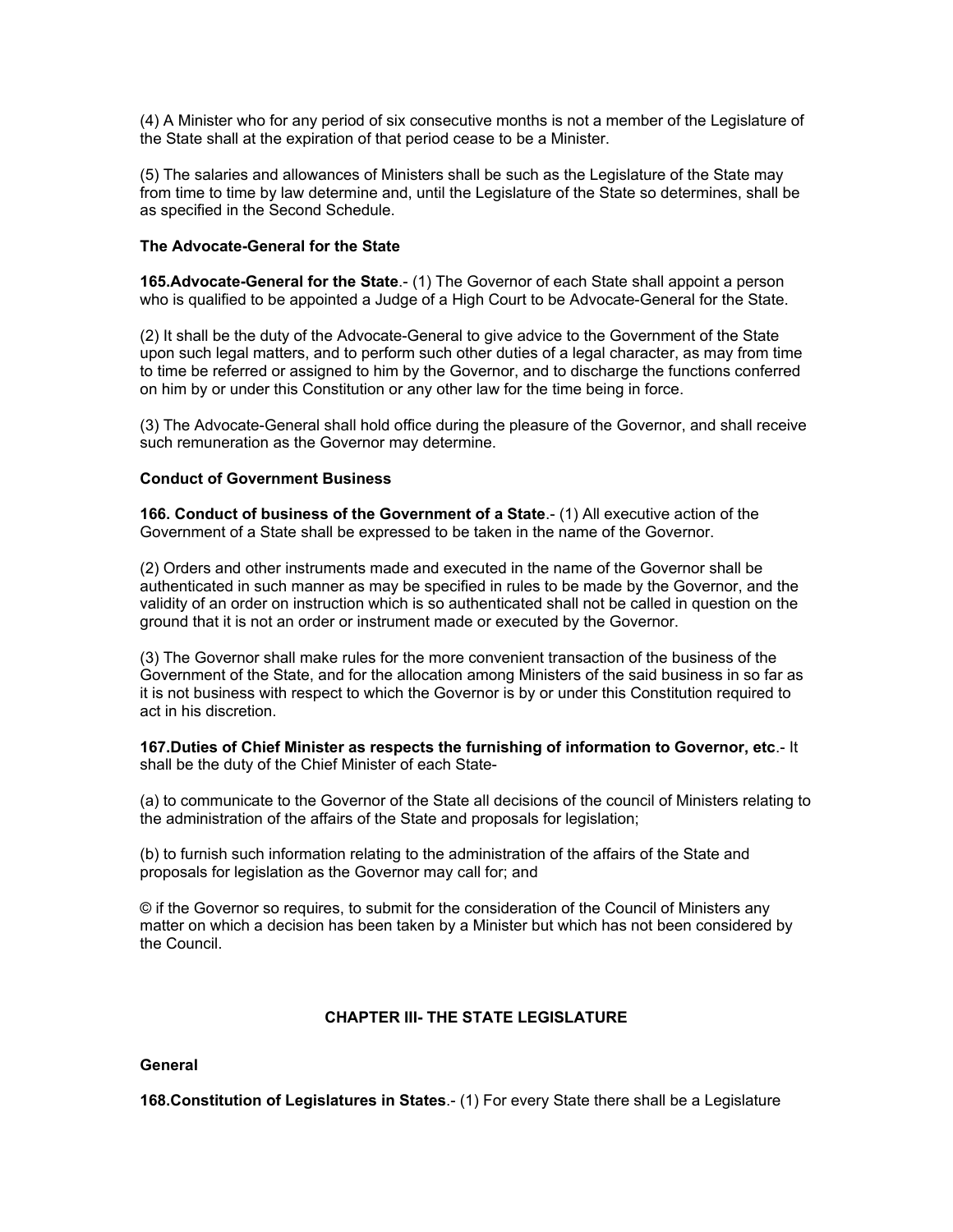which shall consist of the Governor, and

(a) in the States of Bihar, Madhya Pradesh, Maharashtra, Karnataka and Uttar Pradesh, two houses:

(b) in other States, one House.

(2) Where there are two Houses of the Legislature of a State, one shall be known as the Legislative Council and the other as the Legislative Assembly, and where there is only one House, it shall be known as the Legislative Assembly.

**169.Abolition or creation of Legislative Councils in States**.- (1) Notwithstanding anything in Article 168, Parliament may by law provide for the abolition of the Legislative Council of a State having such a Council or for the creation of such a Council in a State having no such Council, if the Legislative Assembly of the State passes a resolution to that effect by a majority of the total membership of the Assembly and by a majority of not less than two-thirds of the members of the Assembly present and voting.

(2) Any law referred to in clause (1) shall contain such provisions for the amendment of this Constitution as may be necessary to give effect to the provisions of the law and may also contain such supplemental, incidental and consequential provisions as Parliament may deem necessary.

(3) No such law as aforesaid shall be deemed to be an amendment of this Constitution for the purposes of Article 368.

**170.Composition of the Legislative Assemblies**.- (1) Subject to the provisions of Article 333, the Legislative Assembly of each State shall consist of not more than five hundred, and not less than sixty, members chosen by direct election from territorial constituencies in the State.

(2) For the purposes of clause (1), each State shall be divided into territorial constituencies in such manner that the ratio between the population of each constituency and the number of seats allotted to it shall, so far as practicable, be the same throughout the State.

Explanation.- In this clause, the expression "population" means the population as ascertained at the last preceding census of which the relevant figures have been published:

Provided that the reference in this Explanation to the last preceding census of which the relevant figures have been published shall, until the relevant figures for the first census taken after the year 2000 have been published, be construed as a reference to the 1971 census.

(3) Upon the completion of each census, the total number of seats in the Legislative Assembly of each State and the division of each State into territorial constituencies shall be readjusted by such authority and in such manner as Parliament may by law determine:

Provided that such readjustment shall not affect representation in the Legislative Assembly until the dissolution of the then existing Assembly: Provided further that such readjustment shall take effect from such date as the President may, by order, specify and until such readjustment takes effect, any election to the Legislative Assembly may be held on the basis of the territorial constituencies existing before such readjustment: Provided also that until the relevant figures for the first census taken after the year 2000 have been published, it shall not be necessary to readjust the total number of seats in the Legislative Assembly of each State and the division of such State into territorial constituencies under this clause.

**171.Composition of the Legislative Councils**.- (1) The total number of members in the Legislative Council of a State having such a Council shall not exceed one-third of the total number of members in the Legislative Assembly of that State: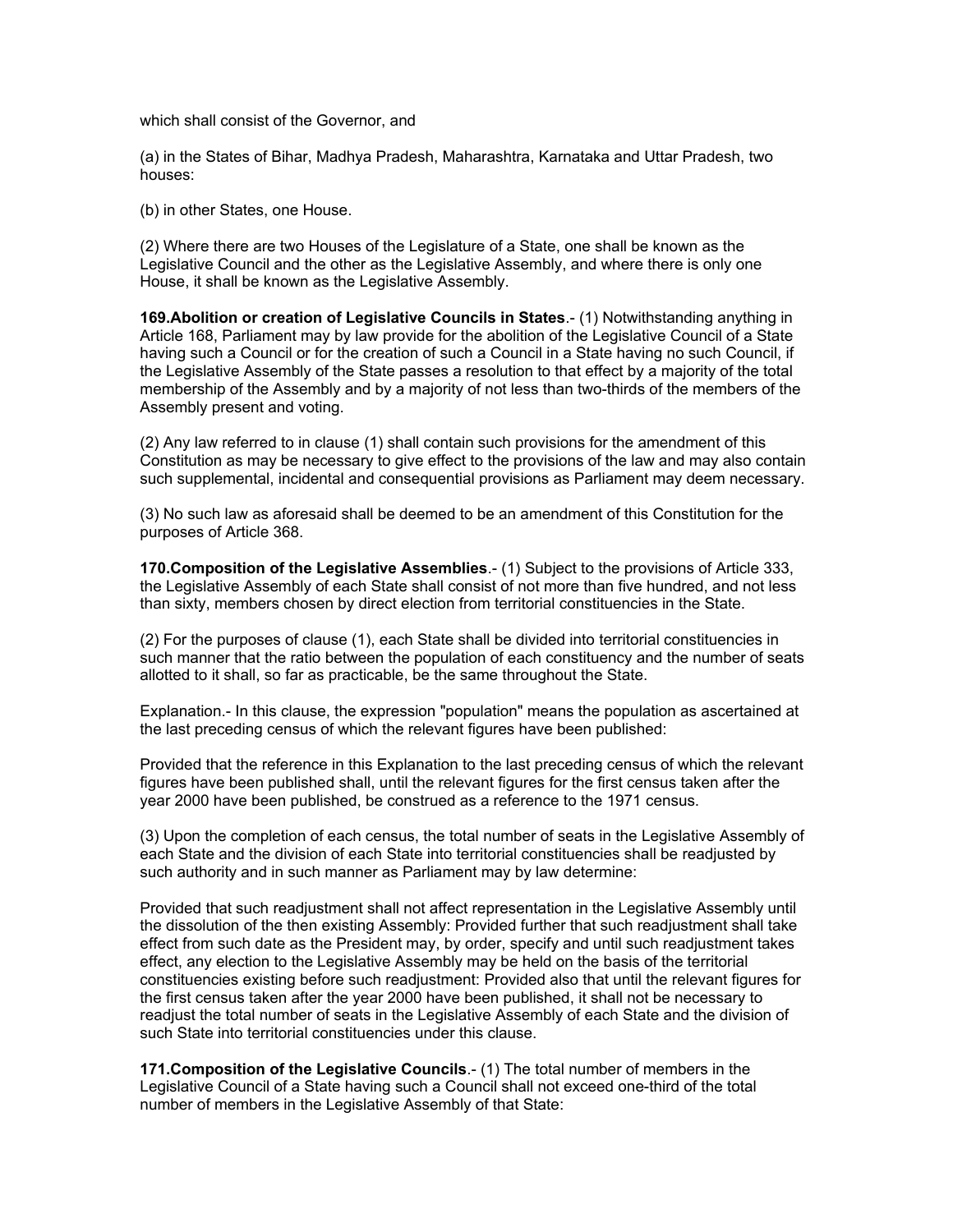Provided that the total number of members in the Legislative Council of a State shall in no case be less than forty.

(2) Until Parliament by law otherwise provides, the composition of the Legislative Council of a State shall be as provided in clause (3).

(3) Of the total number of members of the Legislative council of a State-

(a) as nearly as may be, one-third shall be elected by electorates consisting of members of municipalities, district boards and such other local authorities in the State as Parliament may by law specify;

(b) as nearly as may be, one-twelfth shall be elected by electorates consisting of persons residing in the State who have been for at least three years graduates of any university in the territory of India or have been for at least three years in possession of qualifications prescribed by or under any law made by Parliament as equivalent to that of a graduate of any such university;

© as nearly as may be, one-twelfth shall be elected by electorates consisting of persons who have been for at least three years engaged in teaching in such educational institutions within the State, not lower in standard than that of a secondary school, as may be prescribed by or under any law made by Parliament;

(d) as nearly as may be, one-third shall be elected by the members of the Legislative Assembly of the State from amongst persons who are not members of the Assembly;

(e) the remainder shall be nominated by the Governor in accordance with the provisions of clause (5).

(4) The members to be elected under sub-clauses (a), (b) and c) of clause (3) shall be chosen in such territorial constituencies as may be prescribed by or under any law made by Parliament, and the election under the said sub-clauses and under sub-clause (d) of the said clause shall be held in accordance with the system of proportional representation by means of the single transferable vote.

(5) The members to be nominated by the Governor under sub-clause (e) of clause (3) shall consist of persons having special knowledge or practical experience in respect of such matters as the following, namely:- Literature, science, art, co-operative movement and social service.

**172.Duration of State Legislatures**.- (1) Every Legislative Assembly of every State, unless sooner dissolved, shall continue for five years from the date appointed for its first meeting and no longer and the expiration of the said period of five years shall operate as a dissolution of the Assembly:

Provided that the said period may, while a Proclamation of Emergency is in operation, be extended by Parliament by law for a period not exceeding one year at a time and not extending in any case beyond a period of six months after the Proclamation has ceased to operate.

**173.Qualification for membership of the State Legislature**.- A person shall not be qualified to be chosen to fill a seat in the Legislature of a State unless he -

(a) is a citizen of India, and makes and subscribes before some person authorised in that behalf by the Election Commission an oath or affirmation according to the form set out for the purpose in the Third Schedule;

(b) is, in the case of a seat in the Legislative Assembly, not less than twenty-five years of age and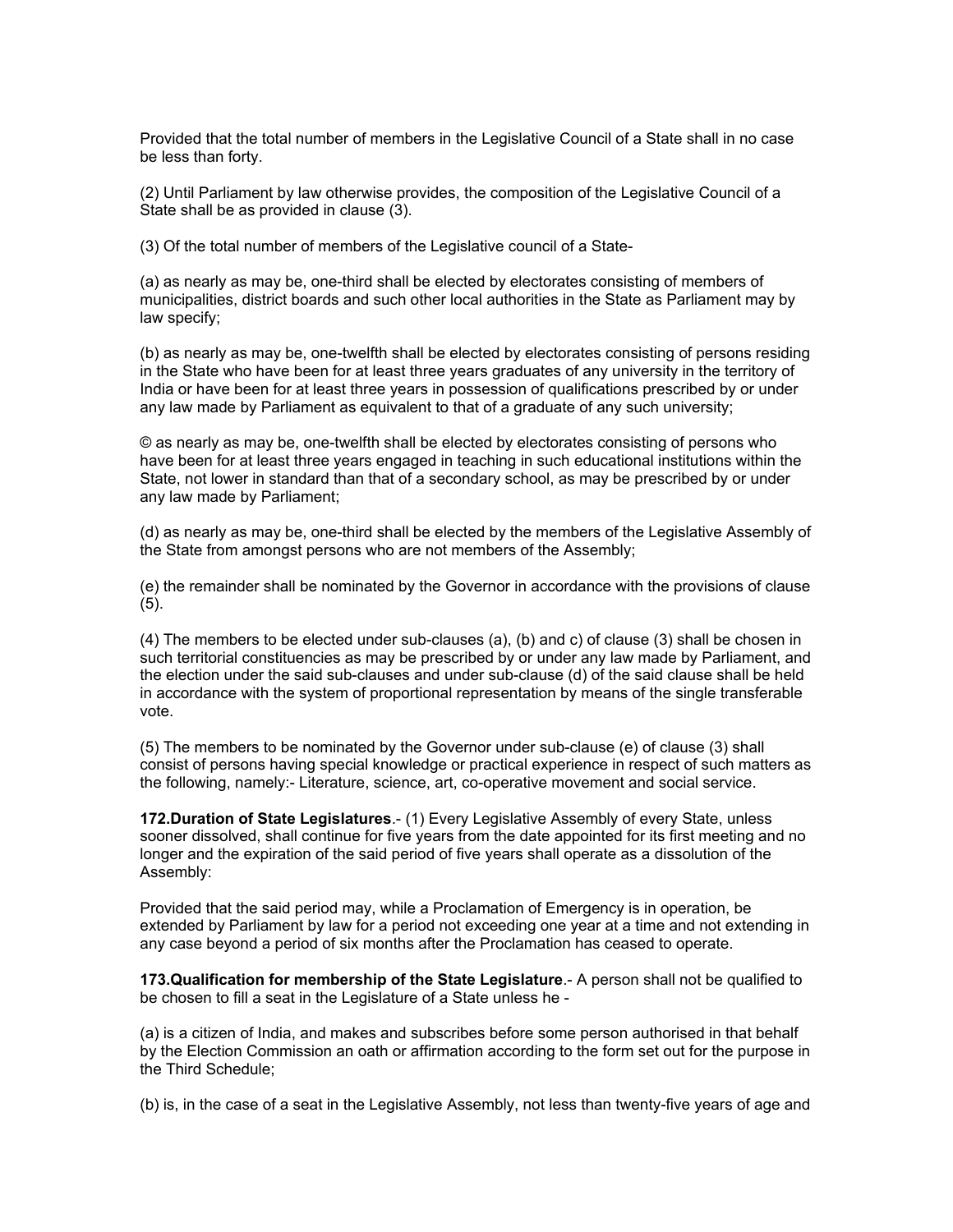in the case of a seat in the Legislative Council, not less than thirty years of age; and

© possesses such other qualifications as may be prescribed in that behalf by or under any law made by Parliament.

**174.Sessions of the State Legislature, prorogation and dissolution**.- (1) The Governor shall from time to time summon the House or each House of the Legislature of the State to meet at such time and place as he thinks fit, but six months shall not intervene between its last sitting in one session and the date appointed for its first sitting in the next session.

(2) The Governor may from time to time-

(a) Prorogue the House or either House;

(b) dissolve the Legislative Assembly.

**175.Right of Governor to address and send messages to the House or Houses**.- (1) The Governor may address the Legislative Assembly or, in the case of a State having a Legislative Council, either House of the Legislature of the State, or both Houses assembled together, and may for that purpose require the attendance of members.

(2) The Governor may sent messages to the House or Houses of the Legislature of the State, whether with respect to a Bill then pending in the Legislature or otherwise, and a House to which any message is so sent shall with all convenient dispatch consider any matter required by the message to be taken into consideration.

**176.Special address by the Governor**.- (1) At the commencement of the first session after each general election to the Legislative Assembly and at the commencement of the first session of each year, the Governor shall address the Legislative Assembly or, in the case of a State having a Legislative Council, both House assembled together and inform the Legislature of the causes of its summons.

(2) Provision shall be made by the rules regulating the procedure of the House or either House for the allotment of time for discussion of the matters referred to in such address.

**177.Rights of Ministers and Advocate-General as respects the Houses**.- Every Minister and the Advocate-General for a State shall have the right to speak in, and otherwise to take part in the proceedings of, the legislative Assembly of the State or, in the case of a State having a Legislative Council, both Houses, and to speak in, and otherwise to take part in the proceedings of, any committee of the Legislature of which he may be named a member, but shall not, by virtue of this article, be entitled to vote.

## **Officers of the State Legislature**

**178.The Speaker and Deputy Speaker of the Legislative Assembly**.- Every Legislative Assembly of a State shall, as soon as may be, choose two members of the Assembly to be respectively Speaker and Deputy Speakers thereof and, so often as the office of Speaker or Deputy Speaker becomes vacant, the Assembly shall choose another member to be Speaker or Deputy Speaker, as the case may be.

**179.Vacation and resignation of, and removal from, the offices of Speaker and Deputy Speaker**.- A member holding office as Speaker or Deputy Speaker of an Assembly-

(a) shall vacate his office if he ceases to be a member of the Assembly;

(b) may at any time by writing under his hand addressed, if such member is the Speaker, to the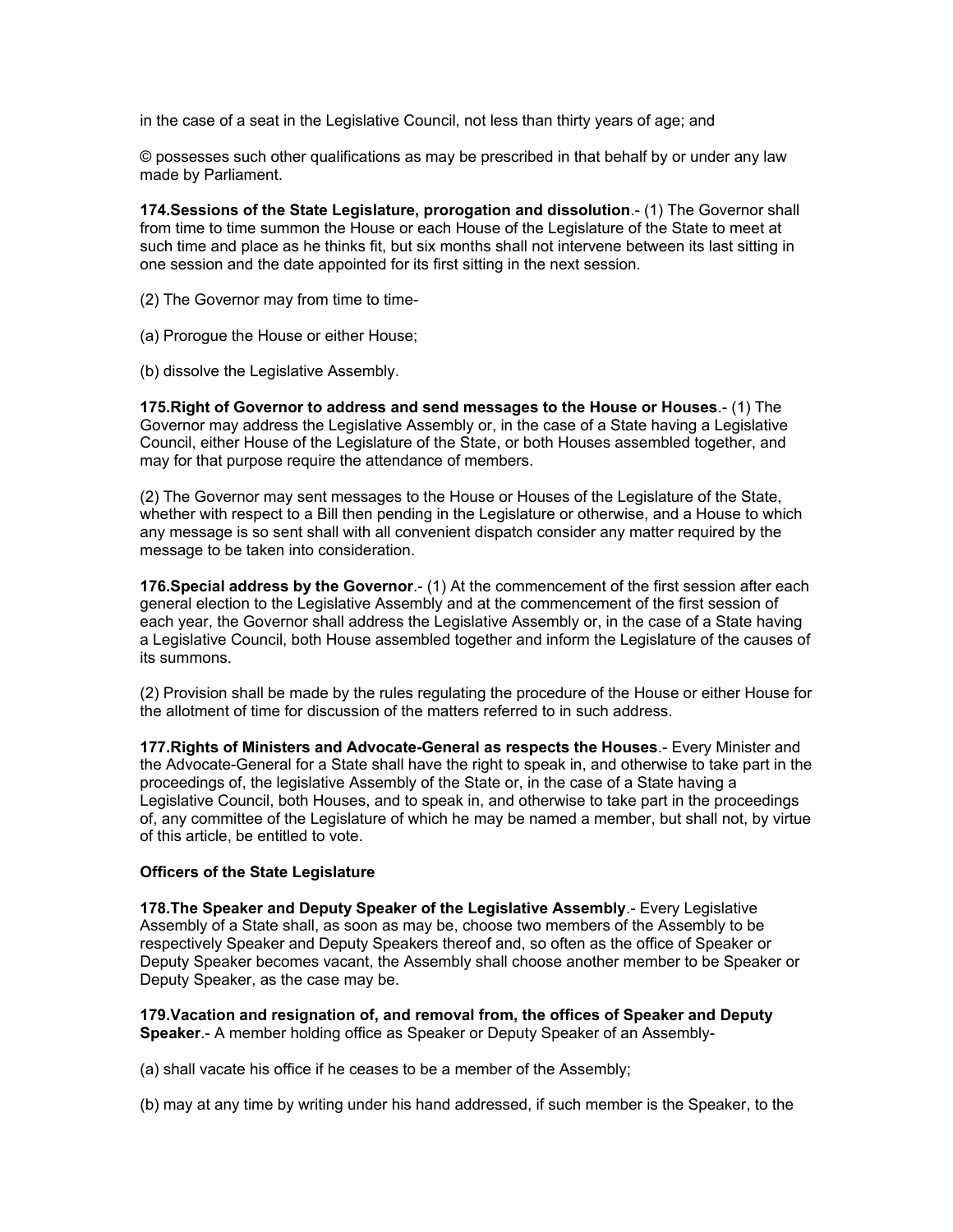Deputy Speaker, and if such member is the Deputy Speaker, to the Speaker, resign his office; and

Provided that no resolution for the purpose of clause © shall be moved unless at least fourteen days' notice has been given of the intention to move the resolution:

Provided further that, whenever the Assembly is dissolved, the Speaker shall not vacate his office until immediately before the first meeting of the Assembly after the dissolution.

**180.Power of the Deputy Speaker or other person to perform the duties of the office of, or to act as, Speaker**.- (1) While the office of Speaker is vacant, the duties of the office shall be performed by the Deputy Speaker or, if the office of Deputy Speaker is also vacant, by such member of the Assembly as the Governor may appoint for the purpose.

(2) During the absence of the Speaker from any sitting of the Assembly the Deputy Speaker or, if he is also absent, such person as may be determined by the rules of procedure of the assembly, or, if no such person is present, such other person as may be determined by the Assembly, shall act as Speaker.

**181.The Speaker or the Deputy Speaker not to preside while a resolution for his removal from office is under consideration**.- (1) At any sitting of the Legislative Assembly, while any resolution for the removal of the Speaker from his office is under consideration, the Speaker, or while any resolution for the removal of the Deputy Speaker from his office is under consideration, the Deputy Speaker, shall not, though he is present, preside, and the provisions of clause (2) of Article180 shall apply in relation to every such sitting as they apply in relation to a sitting from which the Speaker or, as the case may be, the Deputy Speaker, is absent.

(2) The Speaker shall have the right to speak in, and otherwise to take part in the proceedings of, the Legislative Assembly while any resolution for his removal from office is under consideration in the Assembly and shall, notwithstanding anything in Article 189, be entitled to vote only in the first instance on such resolution or on any other matter during such proceedings but not in the case of an quality of votes.

**182.The Chairman and Deputy Chairman of the Legislative Council**.- The Legislative Council of every State having such Council shall, as soon as may be, choose two members of the Council to be respectively Chairman and Deputy Chairman thereof and, so often as the office of Chairman or Deputy Chairman becomes vacant, the Council shall choose another member to be Chairman or Deputy Chairman, as the case may be.

**183.Vacation and resignation of, and removal from, the offices of Chairman and Deputy Chairman**.- A member holding office as Chairman or Deputy Chairman of a Legislative Council-

(a) shall vacate his office if he ceases to be a member of the Council;

(b) may at any time by writing under his hand addressed, if such member is the Chairman, to the Deputy Chairman, and if such member is the Deputy chairman, to the Chairman, resign his office; and

© may be removed from his office by a resolution of the council passed by a majority of all the then members of the Council:

Provided that no resolution for the purpose of clause © shall be moved unless at least fourteen days' notice has been given of the intention to move the resolution.

**184.Power of the Deputy Chairman or other person to perform the duties of the office of, or to act as, Chairman**.- (1) While the office of Chairman is vacant, the duties of the office shall be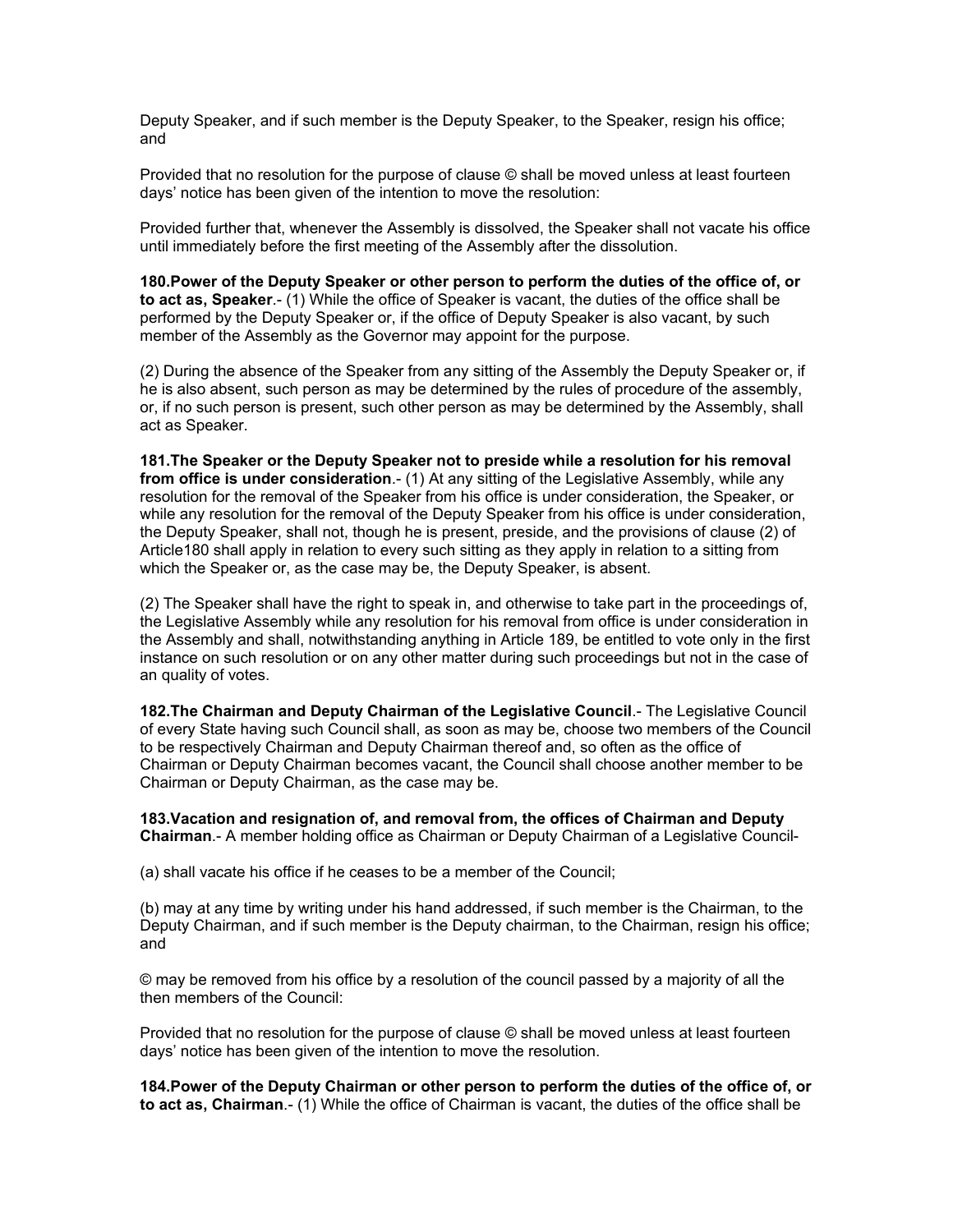performed by the Deputy Chairman or, if the office of Deputy Chairman is also vacant, by such member of the council as the Governor may appoint for the purpose.

(2) During the absence of the Chairman from any sitting of the Council the Deputy Chairman or, if he is also absent, such person as may be determined by the rules of procedure of the Council, or, if no such person is present, such other person as may be determined by the Council, shall act as Chairman.

**185.The Chairman or the Deputy Chairman not to preside while a resolution for his**  removal from office is under consideration.- (1) At any sitting of the Legislative Council, while any resolution for the removal of the chairman from his office is under consideration, the Chairman, or while any resolution for the removal of the Deputy Chairman from his office is under consideration, the Deputy chairman, shall not, though he is present, preside, and the provisions of clause (2) of Article 184 shall apply in relation to every such sitting as they apply in relation to a sitting from which the Chairman or, as the case may be, the Deputy Chairman is absent.

(2) The Chairman shall have the right to speak in, and otherwise to take part in the proceedings of, the Legislative Council while any resolution for his removal from office is under consideration in the Council and shall, notwithstanding anything in Article 189, be entitled to vote only in the first instance on such resolution or on any other matter during such proceedings but not in the case of an equality of votes.

**186.Salaries and allowances of the Speaker and Deputy Speaker and the Chairman and Deputy Chairman**.- There shall be paid to the Speaker and the Deputy Speaker of the Legislative Assembly, and to the Chairman and the Deputy Chairman of the Legislative Council, such salaries and allowances as may be respectively fixed by the Legislature of the State by law and, until provision in that behalf is so made, such salaries and allowances as are specified in the Second Schedule.

**187.Secretariat of State Legislature**.- (1) The House or each House of the Legislature of a State shall have a separate secretarial staff:

Provided that nothing in this clause shall, in the case of the Legislature of a State having a Legislative Council, be construed as preventing the creation of posts common to both Houses of such Legislature.

(2) The Legislature of a State may by law regulate the recruitment, and the conditions of service of persons appointed, to the secretarial staff of the House or Houses of the Legislature of the State.

(3) Until provision is made by the Legislature of the State under clause (2), the Governor may, after consultation with the Speaker of the Legislative Assembly or the Chairman of the Legislative Council, as the case may be, make rules regulating the recruitment, and the conditions of service of persons appointed, to the secretarial staff of the Assembly or the Council, and any rules so made shall have effect subject to the provisions of any law made under the said clause.

**188.Oath or affirmation by members**.- Every member of the Legislative Assembly or the Legislative Council of a State shall, before taking his seat, make and subscribe before the Governor, or some person appointed in that behalf by him, an oath or affirmation according to the form set out for the purpose in the Third Schedule.

**189.Voting in Houses, power of Houses to act notwithstanding vacancies and quorum**.- (1) Save as otherwise provided in this Constitution, all questions at any sitting of a House of the legislature of a State shall be determined by a majority of votes of the members present and voting, other than the Speaker or Chairman, or person acting as such. The Speaker or Chairman, or person acting as such, shall not vote in the first instance, but shall have and exercise a casting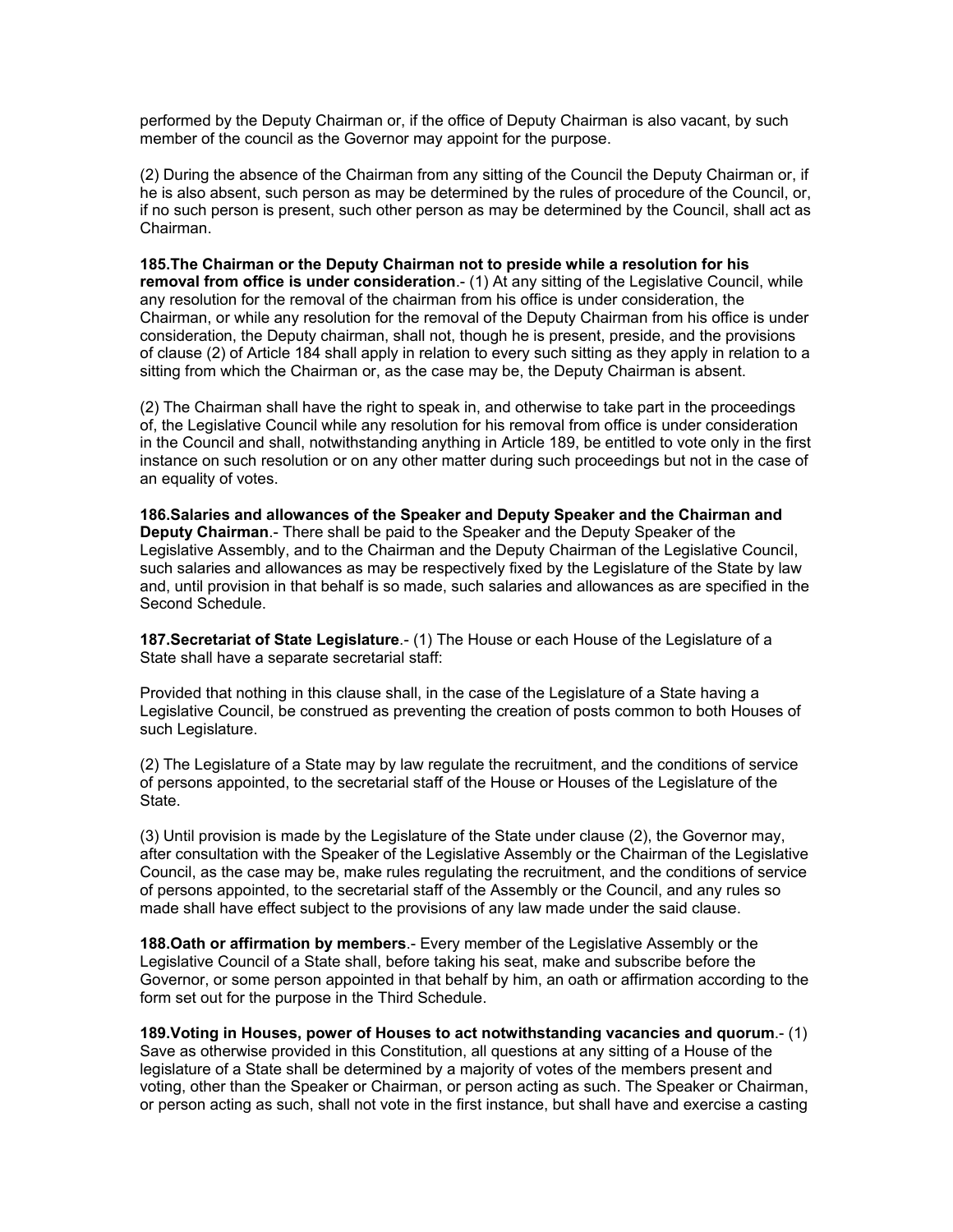vote in the case of an equality of votes.

(2) A House of the Legislature of a State shall have power to act notwithstanding any vacancy in the membership thereof, and any proceedings in the legislature of a State shall be valid notwithstanding that it is discovered subsequently that some person who was not entitled so to do sat or voted or otherwise took part in the proceedings.

(3) Until the Legislature of the State by law otherwise provides, the quorum to constitute a meeting of a House of the Legislature of a State shall be ten members or one-tenth of the total number of members of the House, whichever is greater.

(4) If at any time during a meeting of the Legislative Assembly or the Legislative council of a State there is no quorum, it shall be the duty of the Speaker or Chairman, or person acting as such, either to adjourn the House or to suspend the meeting until there is a quorum.

## **Disqualifications of Members**

**190.Vacation of seats**.- (1) No person shall be a member of both Houses of the legislature of a State and provision shall be made by the Legislature of the State by law for the vacation by a person who is chosen a member of both Houses of his seat in one House or the other.

(2) No person shall be a member of the legislatures of two or more States specified in the First Schedule and if a person is chosen a member of the Legislatures of two or more such States, then, at the expiration of such period as may be specified in rules made by the President, that person's seat in the Legislatures of all such States shall become vacant, unless he has previously resigned his seat in the Legislatures of all but one of the States.

(3) If a member of a House of the Legislature of a State-

(a) becomes subject to any of the disqualifications mentioned in clause (1) or clause (2) of Article 191; or

(b) resigns his seat by writing under his hand addressed to the Speaker or the Chairman, as the case may be, and his resignation is accepted by th Speaker or the Chairman, as the case may be, his seat shall thereupon becomes vacant:

Provided that in the case of any resignation referred to in sub-clause (b), if from information received or otherwise and after making such inquiry as he thinks fit, the Speaker or the Chairman, as the case may be, is satisfied that such resignation is not voluntary or genuine, he shall not accept such resignation.

(4) If for a period of sixty days a member of a House of the Legislature of a State is without permission of the House absent from all meetings thereof, the House may declare his seat vacant:

Provided that in computing the said period of sixty days no account shall be taken of any period during which the House is prorogued or is adjourned for more than four consecutive days.

**191.Disqualifications for membership**.- (1) A person shall be disqualified for being chosen as, and for being, a member of the Legislative Assembly or Legislative Council of a State-

(a) if he holds any office of profit under the Government of India or the Government of any State specified in the First Schedule, other than an office declared by the Legislature of the State by law not to disqualify its holder;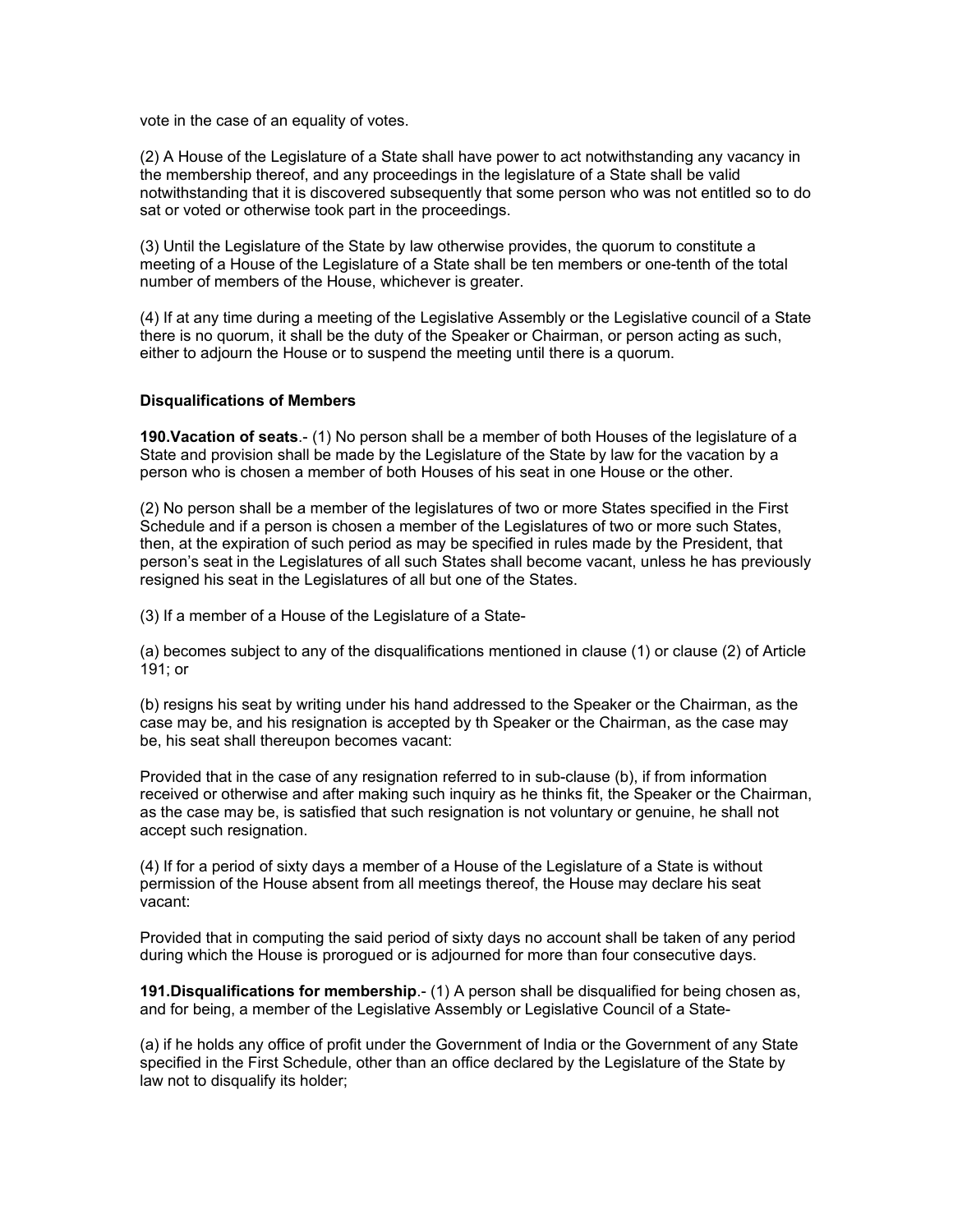(b) if he is of unsound mind and stands so declared by a competent court;

© if he is an undischarged insolvent;

(d) if he is not a citizen of India, or has voluntarily acquired the citizenship of a foreign State, or is under any acknowledgement of allegiance or adherence to a foreign State;

(e) if he is so disqualified by or under any law made by Parliament.

Explanation.- For the purposes of this clause, a person shall not be deemed to hold an office of profit under the Government of India or the Government of any State specified in the First Schedule by reason only that he is a Minister either for the Union or for such State.

(2) A person shall be disqualified for being a member of the Legislative Assembly or Legislative Council of a State if he is so disqualified under the Tenth Schedule.

**192.Decision on questions as to disqualifications of members**.- (1) If any question arises as to whether a member of a House of the Legislature of a State has become subject to any of the disqualifications mentioned in clause (1) of Article 191, the question shall be referred for the decision of the Governor and his decision shall be final.

(2) Before giving any decision on any such question, the Governor shall obtain the opinion of the Election Commission and shall act according to such opinion.

**193.Penalty for sitting and voting before making oath or affirmation under Article 188 or when not qualified or when disqualified**.- If a person sits or votes as a member of the Legislative Assembly or the Legislative Council of a State before he has complied with the requirements of Article 188, or when he knows that he is not qualified or that he is disqualified for membership thereof, or that he is prohibited from so doing by the provisions of any law made by Parliament or the legislature of the State, he shall be liable in respect of each day on which he so sits or votes to a penalty of five hundred rupees to be recovered as a debt due to the State.

#### **Powers, Privileges and Immunities of State Legislatures and their Members**

**194.Powers, privileges, etc., of the House of Legislatures and of the members and committees thereof**.- (1) Subject to the provisions of this Constitution and to the rules and standing orders regulating the procedure of the Legislature, there shall be freedom of speech in the Legislature of every State.

(2) No member of the Legislature of a State shall be liable to any proceedings in any court in respect of anything said or any vote given by him in the Legislature or any committee thereof, and no person shall be so liable in respect of the publication by or under the authority of a House of such a Legislature of any report, paper, votes or proceedings.

(3) In other respects, the powers, privileges and immunities of a House of the Legislature of a State, and of the members and the committees of a House of such Legislature, shall be such as may from time to time be defined by the Legislature by law, and, until so defined, shall be those of that House and of its members and committees immediately before the coming into force of Section 26 of the Constitution forty-fourth Amendment) Act, 1978.

(4) The provisions of clauses (1), (2) and (3) shall apply in relation to persons who by virtue of this Constitution have the right to speak in, and otherwise to take part in the proceedings of a House of the Legislature of a State or any committee thereof as they apply in relation to members of that Legislature.

**195.Salaries and allowances of members**.- Members of the Legislative Assembly and the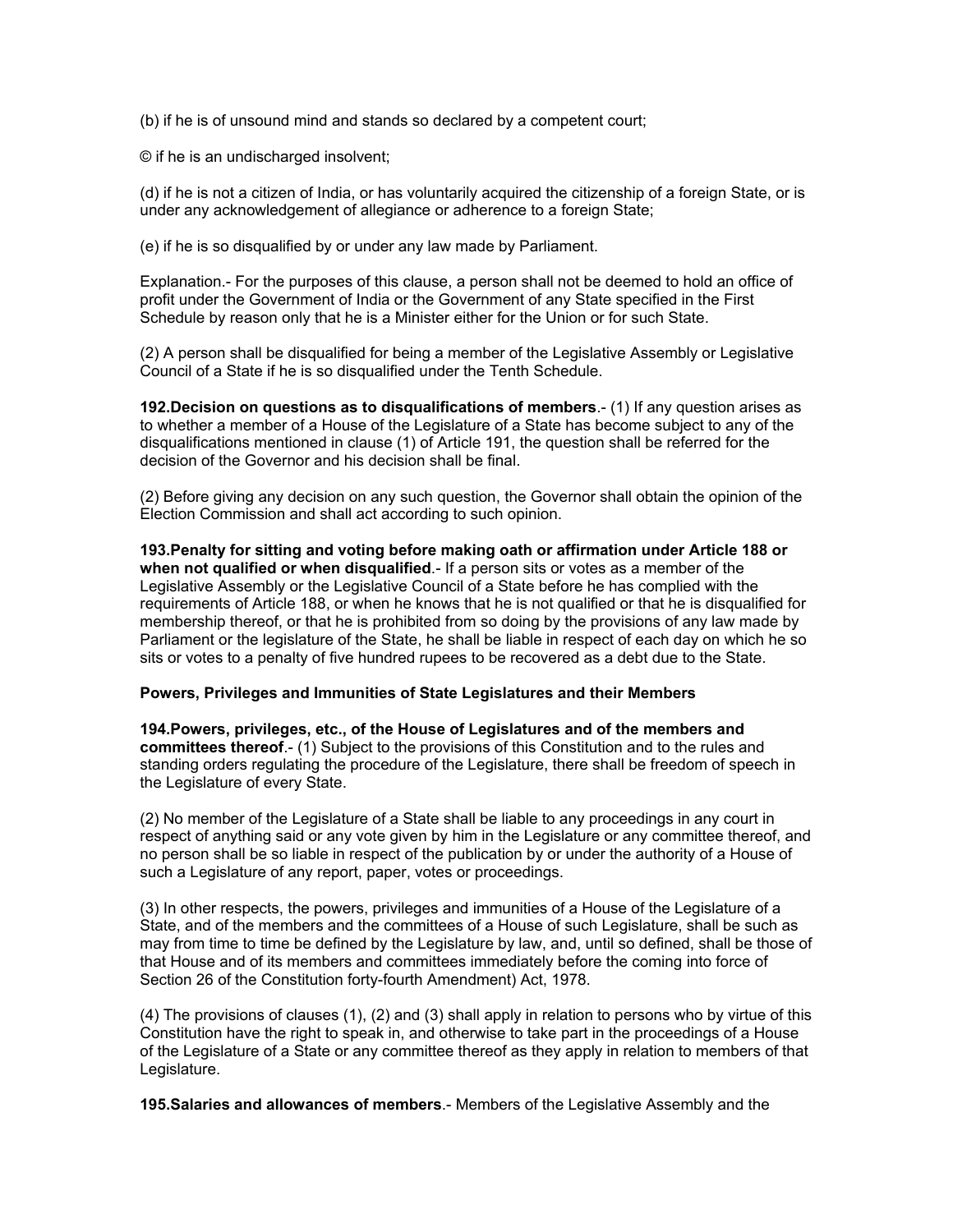Legislative Council of a State shall be entitled to receive such salaries and allowances as may from time to time be determined, by the Legislature of the State by law and, until provision in that respect is so made, salaries and allowances at such rates and upon such conditions as were immediately before the commencement of the Constitution applicable in the case of members of the Legislative Assembly of the corresponding Province.

## **Legislative Procedure**

**196.Provisions as to introduction and passing of Bills**.- (1) Subject to the provisions of Article 198 and 207 with respect o Money Bills and other financial Bills, a Bill may originate in either House of the Legislature of a State which has a Legislative Council.

(2) Subject to the provisions of Article 197 and 198, a Bill shall not be deemed to have been passed by the Houses of the Legislature of a State having a legislative Council unless it has been agreed to by both Houses, either without amendment or with such amendments only as are agreed to by both Houses.

(3) A Bill pending in the Legislature of a State shall not lapse by reason of the prorogation of the House or Houses thereof.

(4) A Bill pending in the Legislative Council of a State which has not been passed by the Legislative Assembly shall not lapse on a dissolution of the Assembly.

(5) A Bill which is pending in the Legislative Assembly of a State, or which having been passed by the Legislative Assembly is pending in the Legislative Council, shall lapse on a dissolution of the Assembly.

**197.Restriction on powers of Legislative Council as to Bills other than Money Bills**.- (1) If after a Bill has been passed by the Legislative Assembly of a State having a Legislative Council and transmitted to the Legislative Council-

(a) the Bill is rejected by the Council; or

(b) more than three months elapse from the date on which the Bill is laid before the Council without the Bill being passed by it; or

© the Bill is passed by the Council with amendments to which the Legislative Assembly does not agree; the Legislative Assembly may, subject to the rules regulating its procedure, pass the Bill again in the same or in any subsequent session with or without such amendments, if any, as have been made, suggested or agreed to by the Legislative Council and then transmit the Bill as so passed to the Legislative Council.

(2) If after a Bill has been so passed for the second time by the Legislative Assembly and transmitted to the Legislative Council-

(a) the Bill is rejected by the Council; or

(b) more than one month elapses from the date on which the Bill is laid before the Council without the Bill being passed by it; or

© the Bill is passed by the Council with amendments to which the Legislative Assembly does not agree; the Bill shall be deemed to have been passed by the Houses of the Legislature of the State in the form in which it was passed by the Legislative Assembly for the second time with such amendments, if any, as have been made or suggested by the Legislative Council and agreed to by the Legislative Assembly.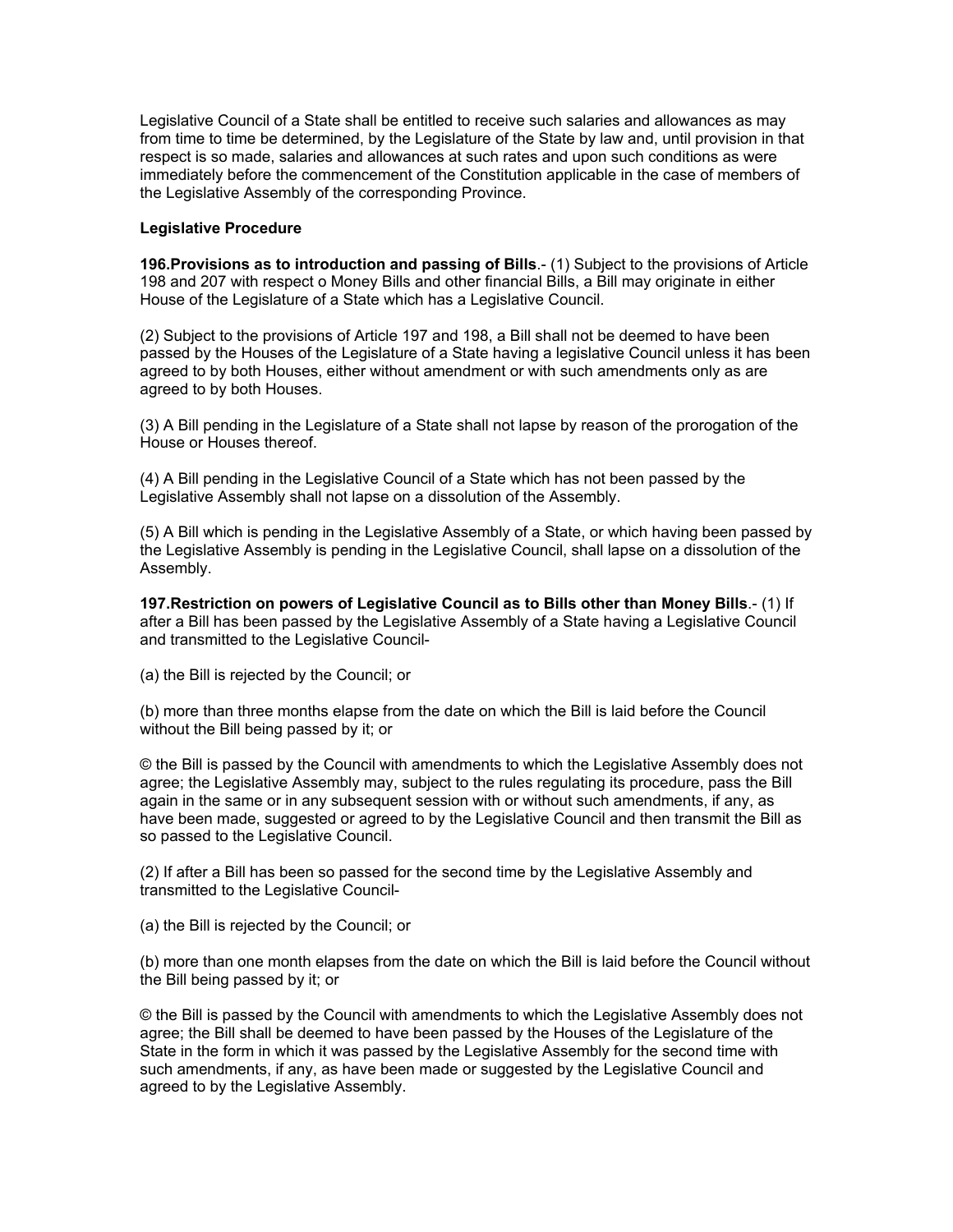(3) Nothing in this article shall apply to a Money Bill.

**198. Special procedure in respect of Money Bills**.- (1) A Money Bill shall not be introduced in a Legislative Council.(2) After a Money Bill has been passed by the Legislative Assembly of a State having a Legislative Council, it shall be transmitted to the Legislative Council for its recommendations, and the Legislative Council shall within a period of fourteen days from the date of its receipt of the Bill return the Bill to the Legislative Assembly with its recommendations, and the Legislative Assembly may thereupon either accept or reject all or any of the recommendations of the Legislative Council.

(3) If the Legislative Assembly accepts any of the recommendations of the Legislative Council, the Money Bill shall be deemed to have been passed by both Houses with the amendments recommended by the Legislative Council and accepted by the Legislative Assembly.

(4) If the Legislative Assembly does not accept any of the recommendations of the Legislative Council, the Money Bill shall be deemed to have been passed by both Houses in the form in which it was passed by the Legislative Assembly without any of the amendments recommended by the Legislative Council.

(5) If a Money Bill passed by the Legislative Assembly and transmitted to the Legislative Council for its recommendations is not returned to the Legislative Assembly within the said period of fourteen days, it shall be deemed to have been passed by both Houses at the expiration of the said period in the form in which it was passed by the Legislative Assembly.

**199.Definition of "Money Bills"**.- (1) For the purposes of this Chapter, a Bill shall be deemed to be a Money Bill if it contains only provisions dealing with all or any of the following matters, namely:-

(a) the imposition, abolition, remission, alteration or regulation of any tax;

(b) the regulation of the borrowing of money or the giving of any guarantee by the State, or the amendment of the law with respect to any financial obligations undertaken or to be undertaken by the State;

© the custody of the Consolidated Fund or the Contingency Fund of the State, the payment of moneys into or the withdrawal of moneys from any such Fund;

(d) the appropriation of moneys out of the Consolidated Fund of the State;

(e) the declaring of any expenditure to be expenditure charged on the Consolidated Fund of the State, or the increasing of the amount of any such expenditure;

(f) the receipt of money on account of the Consolidated Fund of the State or the public account of the State or the custody or issue of such money; or

(g) any matter incidental to any of the matters specified in sub-clauses (a) to (f).

(2) A Bill shall not be deemed to be a Money Bill by reason only that it provides for the imposition of fines or other pecuniary penalties, or for the demand or payment of fees for licences or fees for services rendered, or by reason that it provides for the imposition, abolition, remission, alteration or regulation of any tax by any local authority or body for local purposes.

(3) If any question arises whether a Bill introduced in the Legislature of a State which has a Legislative Council is a Money Bill or not, the decision of the Speaker of the Legislative Assembly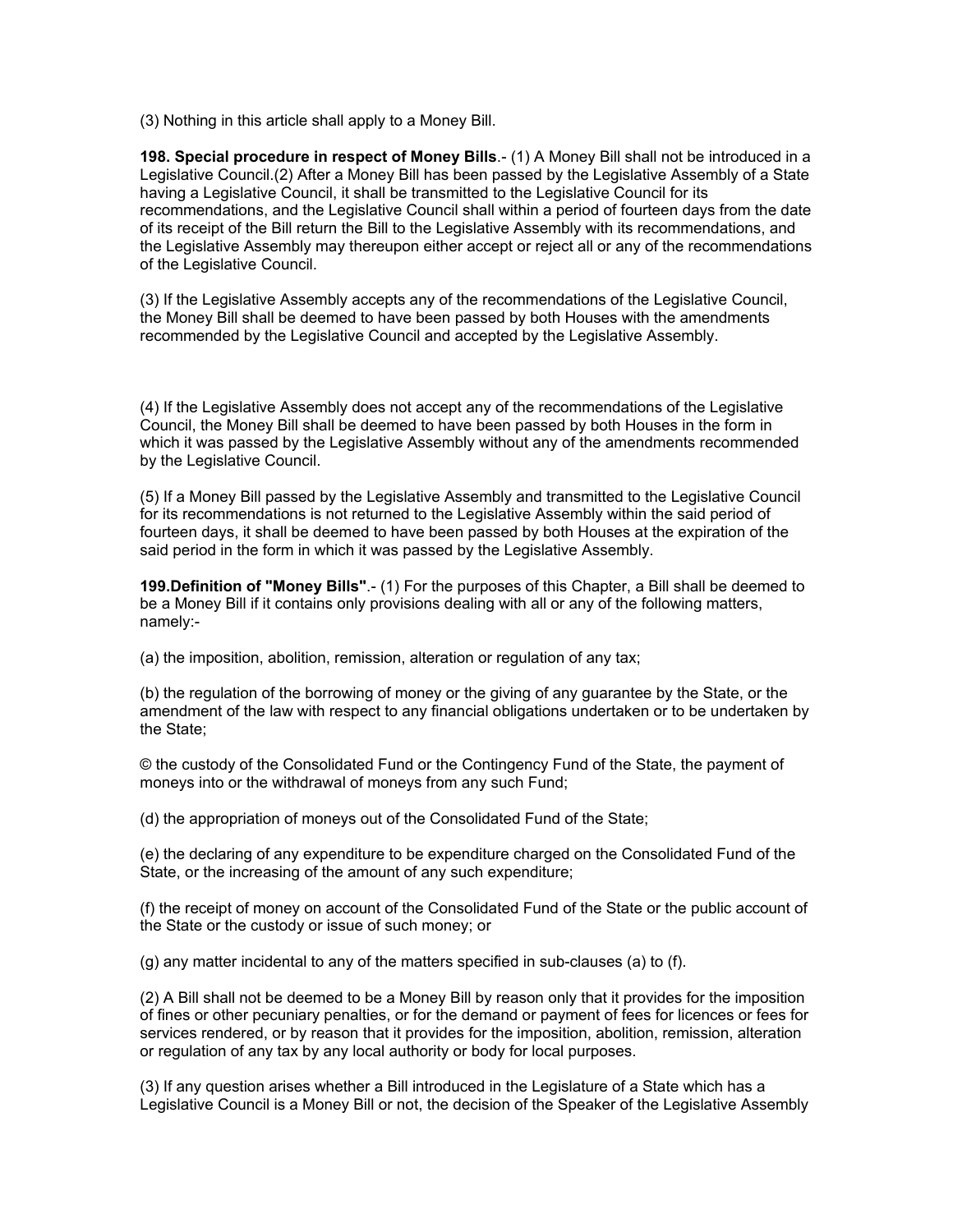of such State thereon shall be final.

(4) There shall be endorsed on every Money Bill when it is transmitted to the Legislative Council under Article 198, and when it is presented to the Governor for assent under Article 200, the certificate of the Speaker of the Legislative Assembly signed by him that it is a Money Bill.

**200.Assent to Bills**.- When a Bill has been passed by the Legislative Assembly of a State or, in the case of a State having a Legislative Council, has been passed by both Houses of the Legislature of the State, it shall be presented to the Governor and the Governor shall declare either that he assents to the Bill or that he withholds assent therefrom or that he reserves the Bill for the consideration of the President:

Provided that the Governor may, as soon as possible after the presentation to him of the Bill for assent, return the Bill if it is not a Money Bill together with a message requesting that the House or Houses will reconsider the Bill or any specified provisions thereof and, in particular, will consider the desirability of introducing any such amendments as he may recommend in his message and, when a Bill is so returned, the House or Houses shall reconsider the Bill accordingly, and if the Bill is passed again by the House or Houses with or without amendment and presented to the Governor for assent, the Governor shall not withhold assent therefrom:

Provided further that the Governor shall not assent to, but shall reserve for the consideration of the President, any Bill which in the opinion of the Governor would, if it became law, so derogate from the powers of the High Court as to endanger the position which that Court is by this Constitution designed to fill.

**201.Bill reserved for consideration**.- When a Bill is reserved by a Governor for the consideration of the President, the President shall declare either that he assents to the Bill or that he withholds assent therefrom:

Provided that, where the Bill is not a Money Bill, the President may direct the Governor to return the Bill to the House or, as the case may be, the Houses of the Legislature of the State together with such a message as it mentioned in the first proviso to Article 200 and, when a Bill is so returned, the House or Houses shall reconsider it accordingly within a period of six months from the date of receipt of such message and, if it is again passed by the House or Houses with or without amendment, it shall be presented again to the President for his consideration.

## **Procedure in Financial Matters**

**202.Annual financial statement**.- (1) The Governor shall in respect of every financial year cause to be laid before the House or Houses of the Legislature of the State a statement of the estimated receipts and expenditure of the State for that year, in this Part referred to as the "annual financial statement".

(2) The estimates of expenditure embodied in the annual financial statement shall show separately-

(a) the sums required to meet expenditure described by this Constitution as expenditure charged upon the Consolidated Fund of the State; and

(b) the sums required to meet other expenditure proposed to be made from the Consolidated Fund of the State;and shall distinguish expenditure on revenue account from other expenditure.

(3) The following expenditure shall be expenditure charged on the Consolidated Fund of each State-

(a) the emoluments and allowances of the Governor and other expenditure relating to his office;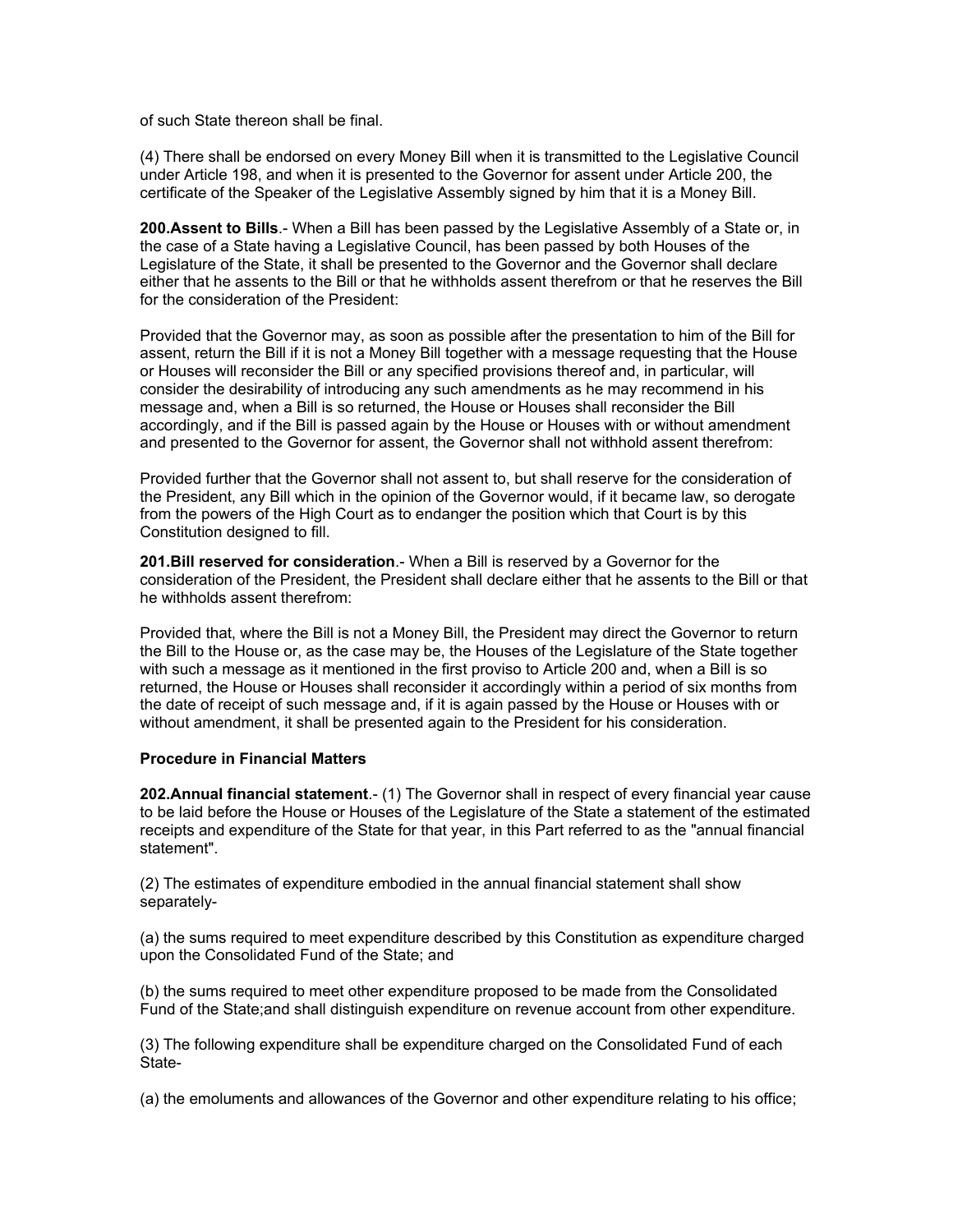(b) the salaries and allowances of the Speaker and the Deputy Speaker of the Legislative Assembly and, in the case of State having a Legislative Council, also of the Chairman and the Deputy Chairman of the Legislative Council;

© debt charges for which the State is liable including interest, sinking fund charges and redemption charges, and other expenditure relating to the raising of loans and the service and redemption of debt;

(d) expenditure in respect of the salaries and allowances of Judges of any High Court;

(e) any sums required to satisfy and judgment, decree or award of any court or arbitral tribunal;

(f) any other expenditure declared by this Constitution, or by the Legislature of the State by law, to be so charged.

### **203.Procedure in Legislature with respect to estimates**.-

(1) So much of the estimates as relates to expenditure charged upon the Consolidated Fund of a State shall not be submitted to the vote of the Legislative Assembly, but nothing in this clause shall be construed as preventing the discussion in the Legislature of any of those estimates.

(2) So much of the said estimates as relates to other expenditure shall be submitted in the form of demands for grants to the Legislative Assembly, and the Legislative Assembly shall have power to assent, or to refuse to assent, to any demand, or to assent to any demand subject to a reduction of the amount specified therein.

(3) No demand for a grant shall be made except on the recommendation of the Governor.

**204.Appropriation Bills**.- (1) As soon as may be after the grants under article 203 have been made by the Assembly, there shall be introduced a Bill to provide for the appropriation out of the Consolidated Fund of the State of all moneys required to meet-

(a) the grants so made by the assembly; and

(b) the expenditure charged on the Consolidated Fund of the State but not exceeding in any case the amount shown in the statement previously laid before the House or Houses.

(2) No amendment shall be proposed to any such Bill in the House or either House of the Legislature of the State which will have the effect of varying the amount or altering the destination of any grant so made or of varying the amount of any expenditure charged on the Consolidated Fund of the State, and the decision of the person presiding as to whether an amendment is inadmissible under this clause shall be final.

(3) Subject to the provisions of articles 205 and 206, no money shall be withdrawn from the Consolidated Fund of the State except under appropriation made by law passed in accordance with the provisions of this article.

**205.Supplementary, additional or excess grants**.- (1) The Governor shall-

(a) if the amount authorised by any law made in accordance with the provisions of article 204 to be expended for a particular service for the current financial year is found to be insufficient for the purposes of that year or when a need has arisen during the current financial year for supplementary or additional expenditure upon some new service not contemplated in the annual financial statement for that year, or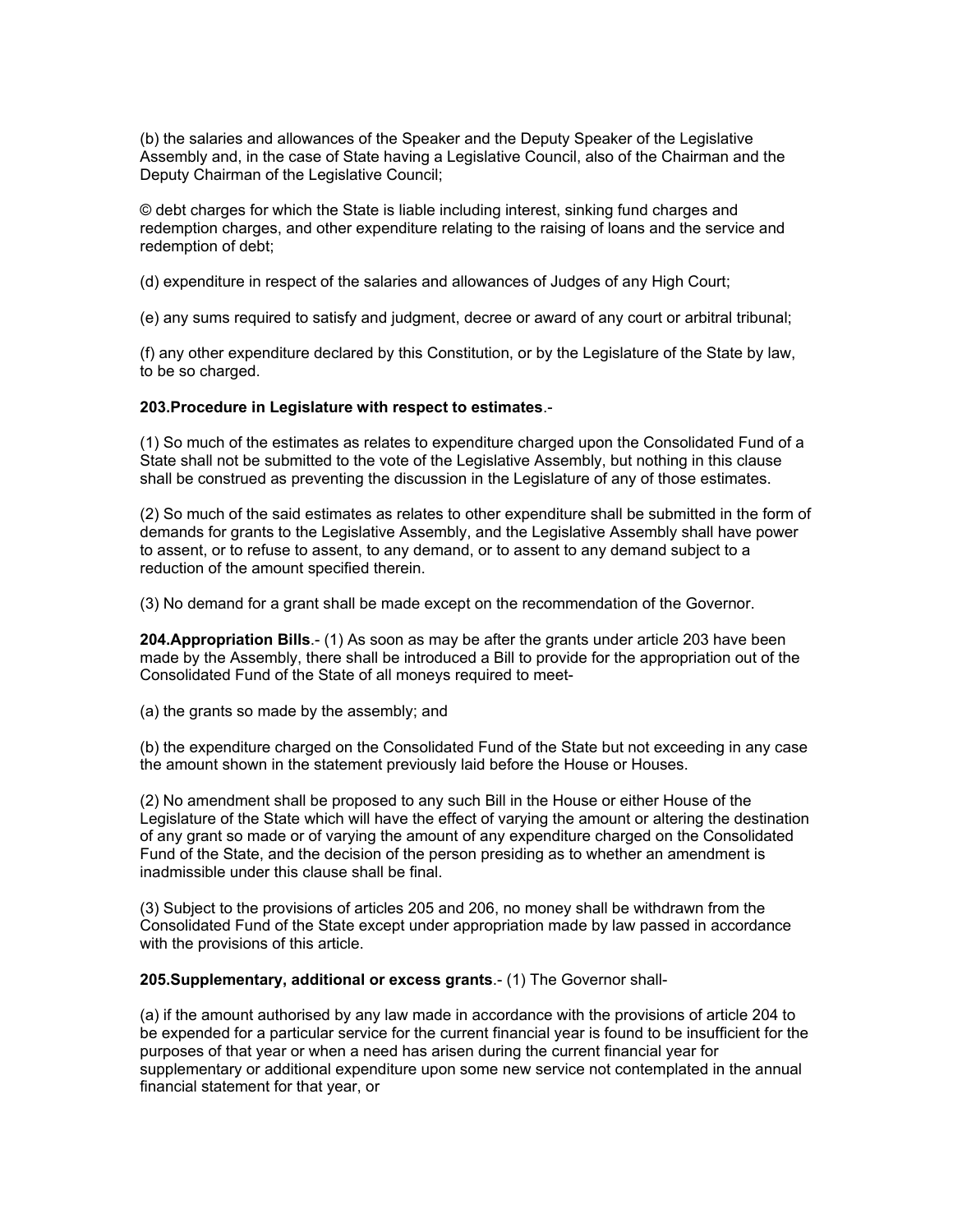(b) if any money has been spent on any service during a financial year in excess of the amount granted for that service and for that year, cause to be laid before the House or the Houses of the Legislature of the State another statement showing the estimated amount of that expenditure or cause to be presented to the Legislative Assembly of the State a demand for such excess, as the case may be.

(2) The provisions of articles 202, 203 and 204 shall have effect in relation to any such statement and expenditure or demand and also to any law to be made authorising the appropriation of moneys out of the Consolidated Fund of the State to meet such expenditure or the grant in respect of such demand as they have effect in relation to the annual financial statement and the expenditure mentioned therein or to a demand for a grant and the law to be made for the authorisation of appropriation of moneys out of the Consolidated Fund of the State to meet such expenditure or grant.

**206.Votes on account, votes of credit and exceptional grants**.- (1) Notwithstanding anything in the foregoing provisions of this Chapter, the Legislative Assembly of a State shall have power-

(a) to make any grant in advance in respect of the estimated expenditure for a part of any financial year pending the completion of the procedure prescribed in article 203 for the voting of such grant and the passing of the law in accordance with the provisions of article 204 in relation to that expenditure;

(b) to make a grant for meeting an unexpected demand upon the resources of the State when on account of the magnitude or the indefinite character of the service the demand cannot be stated with the details ordinarily given in an annual financial statement;

© to make an exceptional grant which forms no part of the current service of any financial year, and the Legislature of the State shall have power to authorise by law the withdrawal of moneys from the Consolidated Fund of the State for the purposes for which the said grants are made.

(2) The provisions of articles 203 and 204 shall have effect in relation to the making of any grant under clause (1) and to any law to be made under that clause as they have effect in relation to the making of a grant with regard to any expenditure mentioned in the annual financial statement and the law to be made for the authorisation of appropriation of moneys out of the Consolidated Fund of the State to meet such expenditure.

**207.Special provisions as to financial Bills**.- (1) A Bill or amendment making provision for any of the matters specified in sub-clause (a) to (f) of clause (1) of article 199 shall not be introduced or moved except on the recommendation of the Governor, and a Bill making such provision shall not be introduced in a Legislative Council:

Provided that no recommendation shall be required under this clause for the moving of an amendment making provision for the reduction or abolition of any tax.

(2) A Bill or amendment shall not be deemed to make provision for any of the matters aforesaid by reason only that it provides for the imposition of fines or other pecuniary penalties, or for the demand or payment of fees for licences or fees for services rendered, or by reason that it provides for the imposition, abolition, remission, alteration or regulation of any tax by any local authority or body for local purposes.

(3) A Bill which, if enacted and brought into operation, would involve expenditure from the Consolidated Fund of a State shall not be passed by a House of the Legislature of the State unless the Governor has recommended to that House the consideration of the Bill.

#### **Procedure Generally**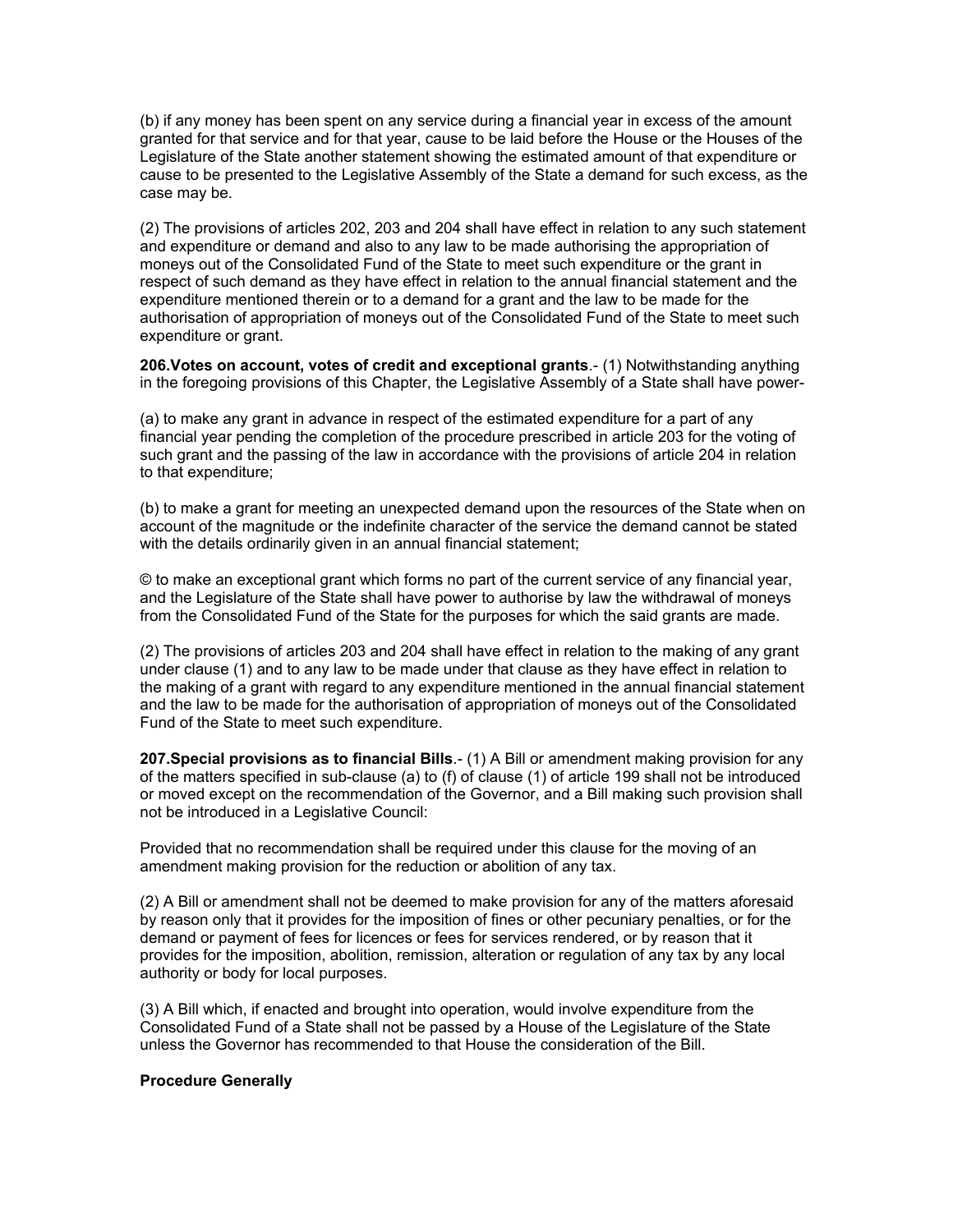**208.Rules of procedure**.- (1) A House of the Legislature of a State may make rules for regulating subject to the provisions of this Constitution, its procedure and the conduct of its business.

(2) Until rules are made under clause (1), the rules of procedure and standing orders in force immediately before the commencement of this Constitution with respect to the Legislature for the corresponding Province shall have effect in relation to the Legislature of the State subject to such modifications and adaptations as may be made therein by the Speaker of the Legislative Assembly, or the Chairman of the Legislative Council, as the case may be.

(3) In a State having a Legislative Council the Governor, after consultation with the Speaker of the Legislative Assembly and the Chairman of the legislative Council, may make rules as to the procedure with respect to communications between the two Houses.

**209.Regulation by law of procedure in the Legislature of the State in relation to financial business**.- The Legislature of a State may, for the purpose of the timely completion of financial business, regulate by law the procedure of, and the conduct of business in, the House or Houses of the Legislature of the State in relation to any financial matter or to any Bill for the appropriation of moneys out of the Consolidated Fund of the State, and, if and so far as any provision of any law so made is inconsistent with any rule made by the House or either House of the Legislature of the State under clause (1) of article 208 or with any rule or standing order having effect in relation to the Legislature of the State under clause (2) of that article, such provision shall prevail.

**210.Language to be used in the Legislature**.- (1) Notwithstanding anything in Part XVII, but subject to the provisions of article 348, business in the Legislature of a State shall be transacted in the official language or languages of the State or in Hindi or in English:

Provided that the Speaker of the Legislative Assembly or Chairman of the Legislative Council, or person acting as such, as the case may be, may permit any member who cannot adequately express himself in any of the languages aforesaid to address the House in his mother-tongue.

(2) Unless the Legislature of the State by law otherwise provides, this article shall, after the expiration of a period of fifteen years from the commencement of this Constitution, have effect as if the words "or in English" were omitted here from:

Provided that in relation to the Legislatures of the States of Himachal Pradesh, Manipur, Meghalaya and Tripura this clause shall have effect as if for the words "fifteen years" occurring therein, the words "twenty-five years" were substituted: Provided further that in relation to the Legislature of the States of Arunachal Pradesh, Goa and Mizoram, this clause shall have effect as if for the words "fifteen years" occurring therein, the words "forty years" were substituted.

**211.Restriction on discussion in the Legislature**.- No discussion shall take place in the Legislature of a State with respect to the conduct of any Judge of the Supreme Court or of a High Court in the discharge of his duties.

**212.Courts not to inquire into proceedings of the Legislature**.- (1) The validity of any proceedings in the Legislature of a State shall not be called in question on the ground of any alleged irregularity of procedure.

(2) No officer or member of the Legislature of a State in whom powers are vested by or under this Constitution for regulating procedure or the conduct of business, or for maintaining order, in the Legislature shall be subject to the jurisdiction of any court in respect of the exercise by him of those powers.

### **CHAPTER IV- LEGISLATIVE POWER OF THE GOVERNOR**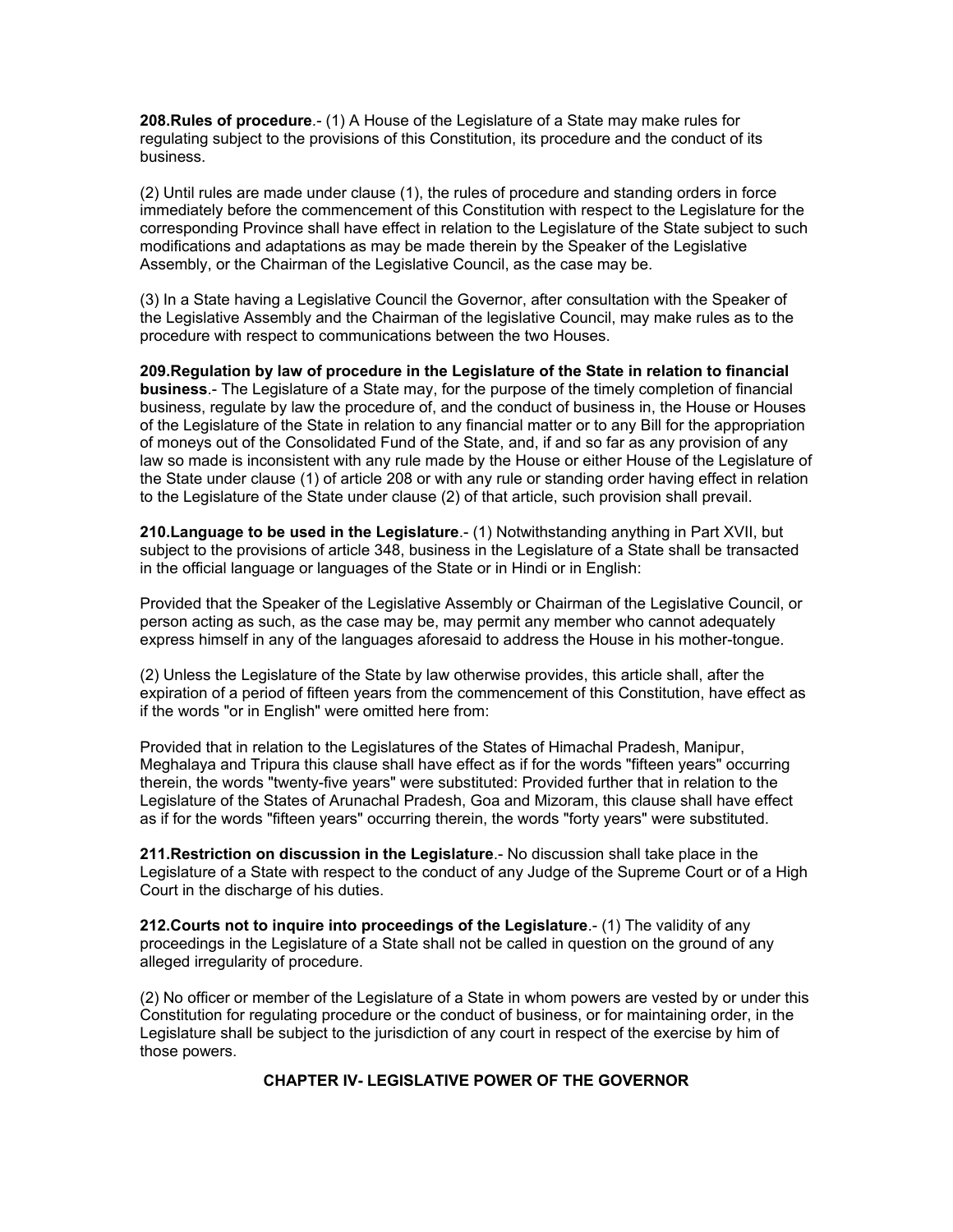**213.Power of Governor to promulgate Ordinances during recess of Legislature**.- (1) If at any time, except when the Legislative Assembly of a State is in session, or where there is a Legislative Council in a State, except when both Houses of the Legislature are in session, the Governor is satisfied that circumstances exist which render it necessary for him to take immediate action, he may promulgate such Ordinance as the circumstances appear to him to require:

Provided that the Governor shall not, without instructions from the President, promulgate any such Ordinance if-

a) a Bill containing the same provisions would under this Constitution have required the previous sanction of the President for the introduction thereof into the Legislature;

or

b) he would have deemed it necessary to reserve a Bill containing the same provisions for the consideration of the President; or

c) an Act of the Legislature of the State containing the same provisions would under this Constitution have been invalid unless, having been reserved for the consideration of the President, it had received the assent of the President.

(2) An Ordinance promulgated under this article shall have the same force and effect as an Act of Legislature of the State assented to by the Governor, but every such Ordinance-

(a) shall be laid before the legislative Assembly of the State, or where there is a Legislative Council in the State, before both the House, and shall cease to operate at the expiration of six weeks from the reassembly of the Legislature, or if before the expiration of that period a resolution disapproving it is passed by the Legislative Assembly and agreed to by the Legislative Council, if any, upon the passing of the resolution or, as the case may be, on the resolution being agreed to by the Council ; and

(b) may be withdrawn at any time by the Governor Explanation.- Where the Houses of the Legislature of a State having a Legislative Council are summoned to reassemble on different dates, the period of six weeks shall be reckoned from the later of those dates for the purposes of this clause.

(3) If and so far as an Ordinance under this article makes any provision which would not be valid if enacted in an Act of the legislature of the State assented to by the Governor, it shall be void:

Provided that, for the purposes of the provisions of this Constitution relating to the effect of an Act of the Legislature of a State which is repugnant to an Act of Parliament or an existing law with respect to a matter enumerated in the Concurrent List, an Ordinance promulgated under this article in the Concurrent List, an Ordinance promulgated under this article in pursuance of instructions from the President shall be deemed to be an Act of the Legislature of the State which has been reserved for the consideration of the president and assented to by him.

# **CHAPTER V - THE HIGH COURTS IN THE STATES**

**214.High Courts for States**.- There shall be a High Court for each State.

**215.High Courts to be courts of record**.- Every High Court shall be a court of record and shall have all the powers of such a court including the power to punish for contempt of itself.

**216.Constitution of High Courts**.- Every High Court shall consist of a Chief Justice and such other Judges as the President may from time to time deem it necessary to appoint.

**217.Appointment and conditions of the office of a Judge of a High Court**.- (1) Every Judge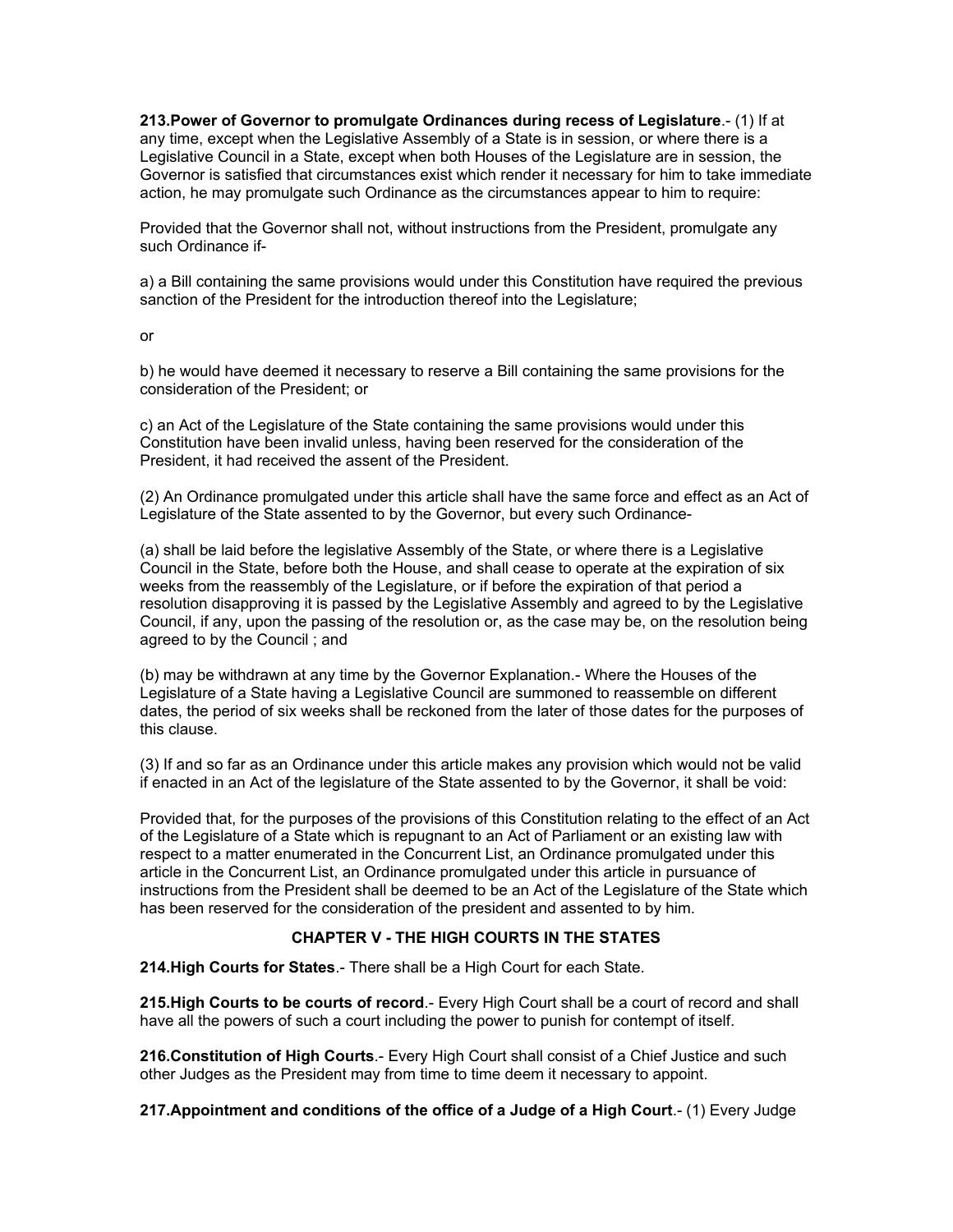of a High Court shall be appointed by the President by warrant under his hand and seal after consultation with the Chief Justice of India, the Governor of the State, and,in the case of appointment of a Judge other than the chief Justice, the chief Justice of the High court, and shall hold office, in the case of an additional or acting Judge, as provided in Article 224, and in any other case, until he attains the age of sixty-two years.

Provided that-

(a) a Judge may, by writing under his hand addressed to the President, resign his office;

(b) a Judge may be removed from his office by the President in the manner provided in clause (4) of Article 124 for the removal of a Judge of the Supreme Court;

© the office of a Judge shall be vacated by his being appointed by the President to be a Judge of the Supreme Court or by his being transferred by the President to any other High Court within the territory of India.

(2) A person shall not be qualified for appointment as a Judge of a High Court unless he is a citizen of India and-

(a) has for at least ten years held a judicial office in the territory of India; or

(b) has for at least ten years been an advocate of a High Court or of two or more such Courts in succession;

Explanation.- For the purposes of this clause-

(a) in computing the period during which a person has held judicial office in the territory of India, there shall be included any period, after he has held any judicial office, during which the person has been an Advocate of a High Court or has held the office of a member of a tribunal or any post, under the Union or a State, requiring special knowledge of law;

(aa) in computing the period during which a person has been an advocate of a High Court, there shall be included any period during which the person has held judicial office or the office of a member of a tribunal or any post, under the Union or a State, requiring special knowledge of law after he became an advocate;

(b) in computing the period during which a person has held judicial office in the territory of India or been an advocate of High Court, there shall be included any period before the commencement of this Constitution during which he has held judicial office in any area which was comprised before the fifteenth day of August, 1947, within India as defined by the Government of India Act, 1935, or has been an advocate of any High Court in any such area, as the case may be.

(3) If any question arises as to the age of a Judge of a High Court, the question shall be decided by the President after consultation with the Chief Justice of India and the decision of the President shall be final.

**218.Application of certain provisions relating to Supreme Court to High Courts**.- The provisions of clauses (4) and (5) of Article 124 shall apply in relation to a High Court as they apply in relation to the Supreme Court with the substitution of references to the High Court for references to the Supreme Court.

**219.Oath or affirmation by Judges of High Courts**.- Every person appointed to be a Judge of a High Court shall, before he enters upon his office, make and subscribe before the Governor of the State, or some person appointed in that behalf by him, an oath or affirmation according to the form set out for the purpose in the Third Schedule.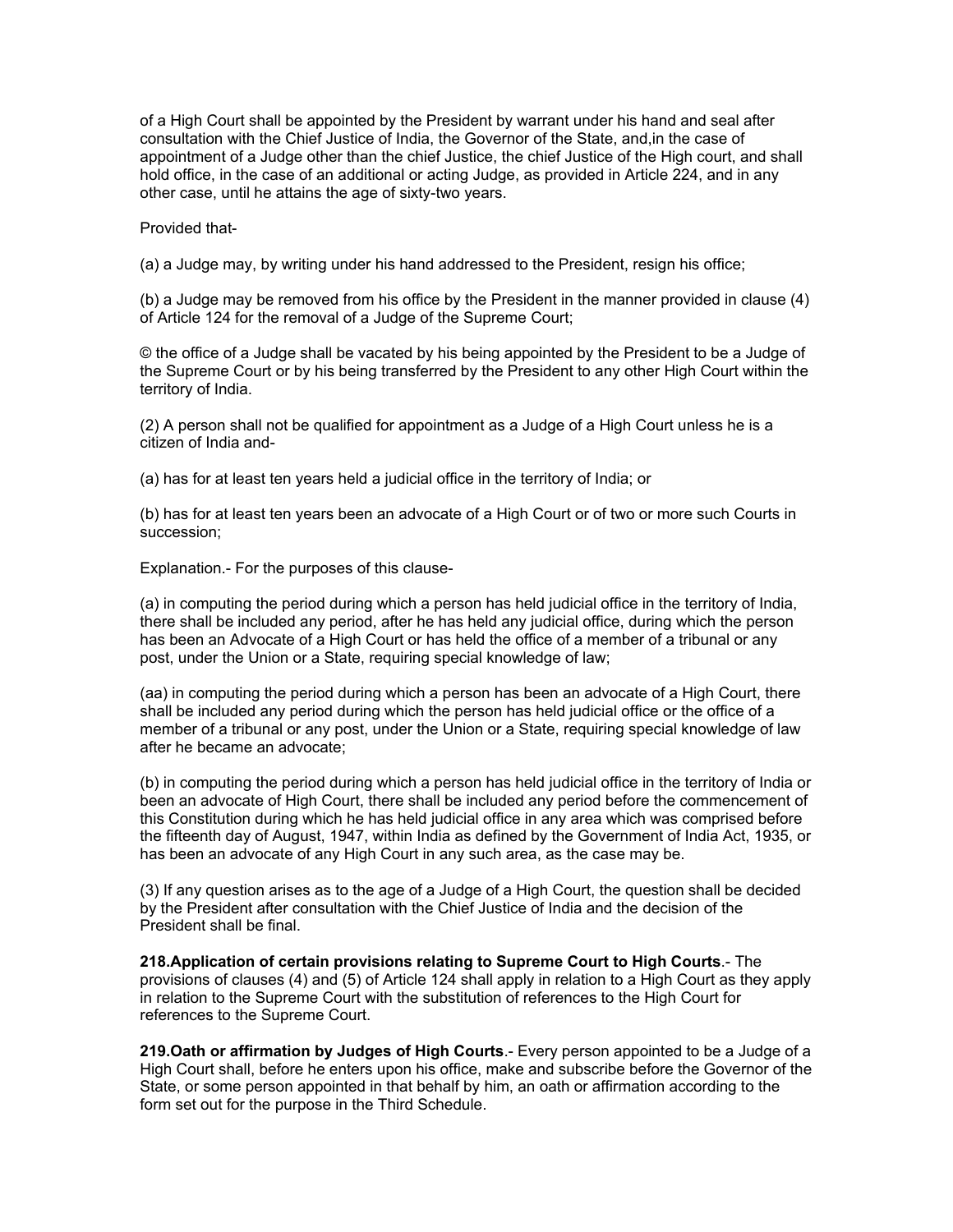**220.Restriction on practice after being a permanent Judge**.- No person who, after the commencement of this Constitution , has held office as a permanent Judge of a High Court shall plead or act in any court or before any authority in India except the Supreme Court and the other High Courts.

Explanation.- In this article, the expression "High Court" does not include a High Court for a State specified in Part B of the First Schedule as it existed before the commencement of the Constitution (seventh Amendment) Act, 1956.

**221.Salaries etc., of Judges**.- (1) There shall be paid to the Judges of each High Court such salaries as may be determined by Parliament by law and, until provision in that behalf is so made, such salaries as are specified in the Second Schedule.

(2) Every Judge shall be entitled to such allowances and to such rights in respect of leave of absence and pension as may from time to time be determined by or under law made by Parliament and, until so determined, to such allowances and rights as are specified in the Second Schedule:

Provided that neither the allowances of a Judge nor his rights in respect of leave of absence shall be varied to his disadvantage after his appointment.

### **222.Transfer of a Judge from one High Court to another**.-

(1) The President may, after consultation with the Chief Justice of India, transfer a Judge from one High Court to any other High Court.

(2) When a Judge has been or is so transferred, he shall, during the period he serves, after the commencement of the Constitution (Fifteenth Amendment) Act, 1963, as a Judge of the other High Court, be entitled to receive in addition to his salary such compensatory allowance as may be determined by Parliament by law and, until so determined, such compensatory allowance as the President may by order fix.

**223.Appointment of acting Chief Justice**.- When the office of Chief Justice of High Court is vacant or when any such Chief Justice is, by reason of absence or otherwise, unable to perform the duties of his office, the duties of the office shall be performed by such one of the other Judges of the Court as the President may appoint for the purposes.

**224.Appointment of additional and acting Judges**.- (1) If by reason of any temporary increase in the business of High Court or by reason of arrears of work therein, it appears to the President that the number of the Judges of that Court should be for the time being increased, the President may appoint duly qualified persons to be additional Judges of the Court for such period not exceeding two years as he may specific.

(2) When any Judge of a High Court other than the Chief Justice is by reason of absence or for any other reason unable to perform the duties of his office or is appointed to act temporarily as Chief Justice, the President may appoint a duly qualified person to act as a Judge of that Court until the permanent Judge has resumed his duties.

(3) No person appointed as an additional or acting Judge of a High Court shall hold office after attaining the age of sixty-two years.

**224-A.Appointment of retired Judges at sittings of High Courts**.- Notwithstanding anything in this Chapter, the Chief Justice of a High Court for any State may at any time, with the previous consent of the President, request any person who has held the office of Judge of that Court or of any other High Court to sit and act as a Judge of the High Court for that State, and every such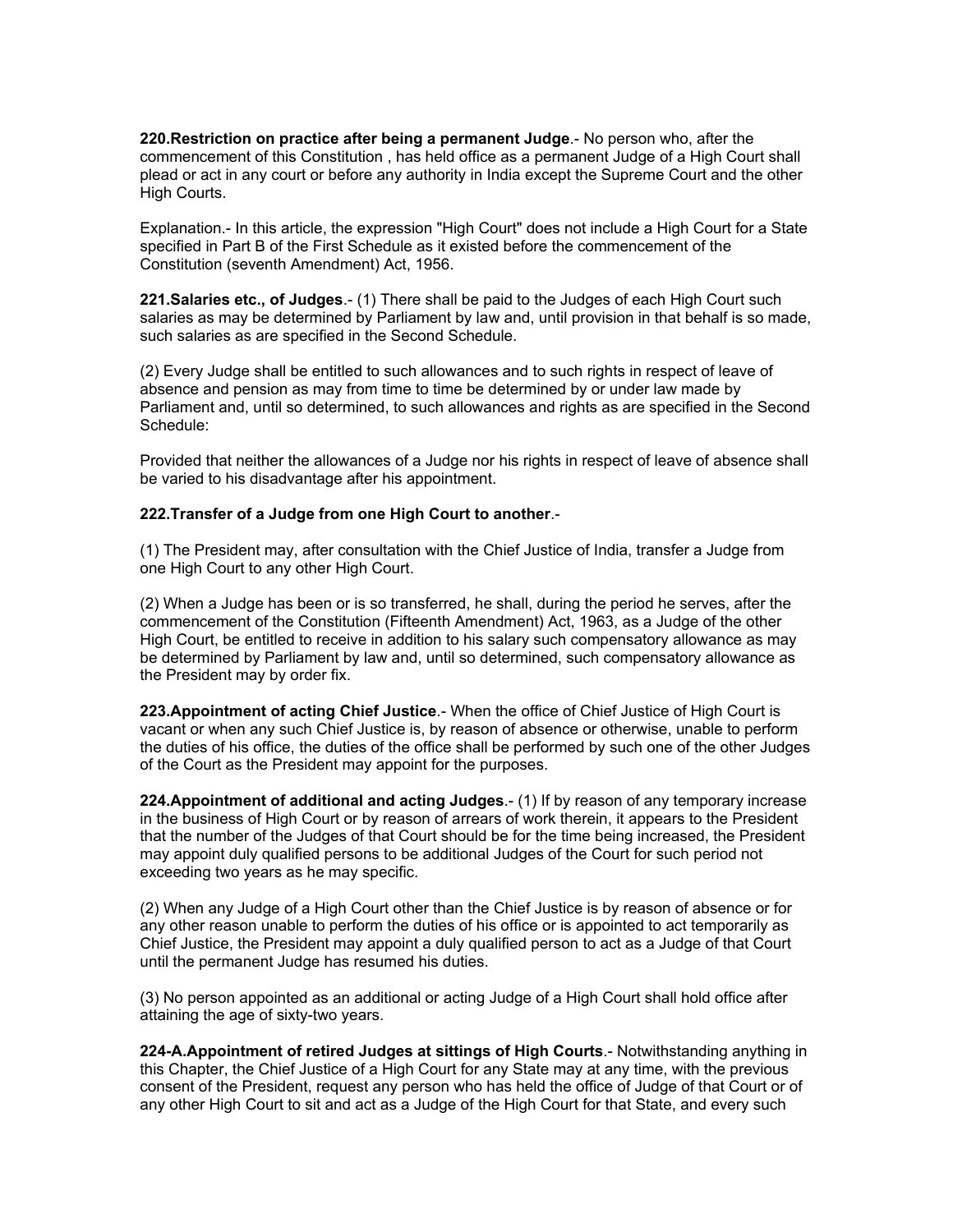person so requested shall, while so sitting and acting, be entitled to such allowances as the President may by order determine and have all the jurisdiction, powers and privileges of, but shall not otherwise be deemed to be, a Judge of that High Court:

Provided that nothing in this article shall be deemed to require any such person as aforesaid to sit and act as a Judge of that High Court unless he consents so to do.

**225.Jurisdiction of existing High Courts**.- Subject to the provisions of this Constitution and to the provisions of any law of the appropriate Legislature made by virtue of powers conferred on that Legislature by this Constitution, the jurisdiction of, and the law administered in, any existing High Court, and the respective powers of the Judges thereof in relation to the administration of justice in the Court, including any power to make rules of Court and to regulate the sittings of the Court and of members thereof sitting alone or in Division Courts, shall be the same as immediately before the commencement of this Constitution :

Provided that any restriction to which the exercise of original jurisdiction by any of the High Courts with respect to any matter concerning the revenue or concerning any act ordered or done in the collection thereof was subject immediately before the commencement of this Constitution shall no longer apply to the exercise of such jurisdiction.

## **CHAPTER V - THE HIGH COURTS IN THE STATES**

**226.Power of High Courts to issue certain writs**.- (1) Notwithstanding anything in Article 32 every High Court shall have powers, throughout the territories in relation to which it exercise jurisdiction, to issue to any person or authority, including in appropriate cases, any Government, within those territories directions, orders or writs, including writs in the nature of habeas corpus, mandamus, prohibitions, quo warranto and certiorari, or any of them, for the enforcement of any of the rights conferred by Part III and for any other purpose.

(2) The power conferred by clause (1) to issue directions, orders or writs to any Government, authority or person may also be exercised by any High Court exercising jurisdiction in relation to the territories within which the cause of action , wholly or in part, arises for the exercise of such power, notwithstanding that the seat of such Government or authority or the residence of such person is not within those territories.

(3) Where any party against whom an interim order, whether by way of injunction or stay or in any other manner, is made on, or in any proceedings relating to, a petition under clause (1), without-

(a) furnishing to such party copies of such petition and all documents in support of the plea for such interim order; and

(b) giving such party an opportunity of being heard, makes an application to the High Court for the vacation of such order and furnishes a copy of such application to the party in whose favour such order has been made or the counsel of such party, the High Court shall dispose of the application within a period of two weeks from the date on which it is received or from the date on which the copy of such application is so furnished, whichever is later, or where the High Court is closed on the last day of that period, before the expiry of the next day afterwards on which the High Court is open; and if the application is not so disposed of, the interim order shall, on the expiry of that period, or , as the case may be, the expiry of the aid next day, stand vacated.

(4) The power conferred on a High Court by this article shall not be in derogation of the power conferred on the Supreme court by clause (2) of Article 32.

**226-A.Constitutional validity of Central laws not to be considered in proceedings under Article 226**. [Omitted].

**227.Power of superintendence over all courts by the High Court**.- (1) Every High Court shall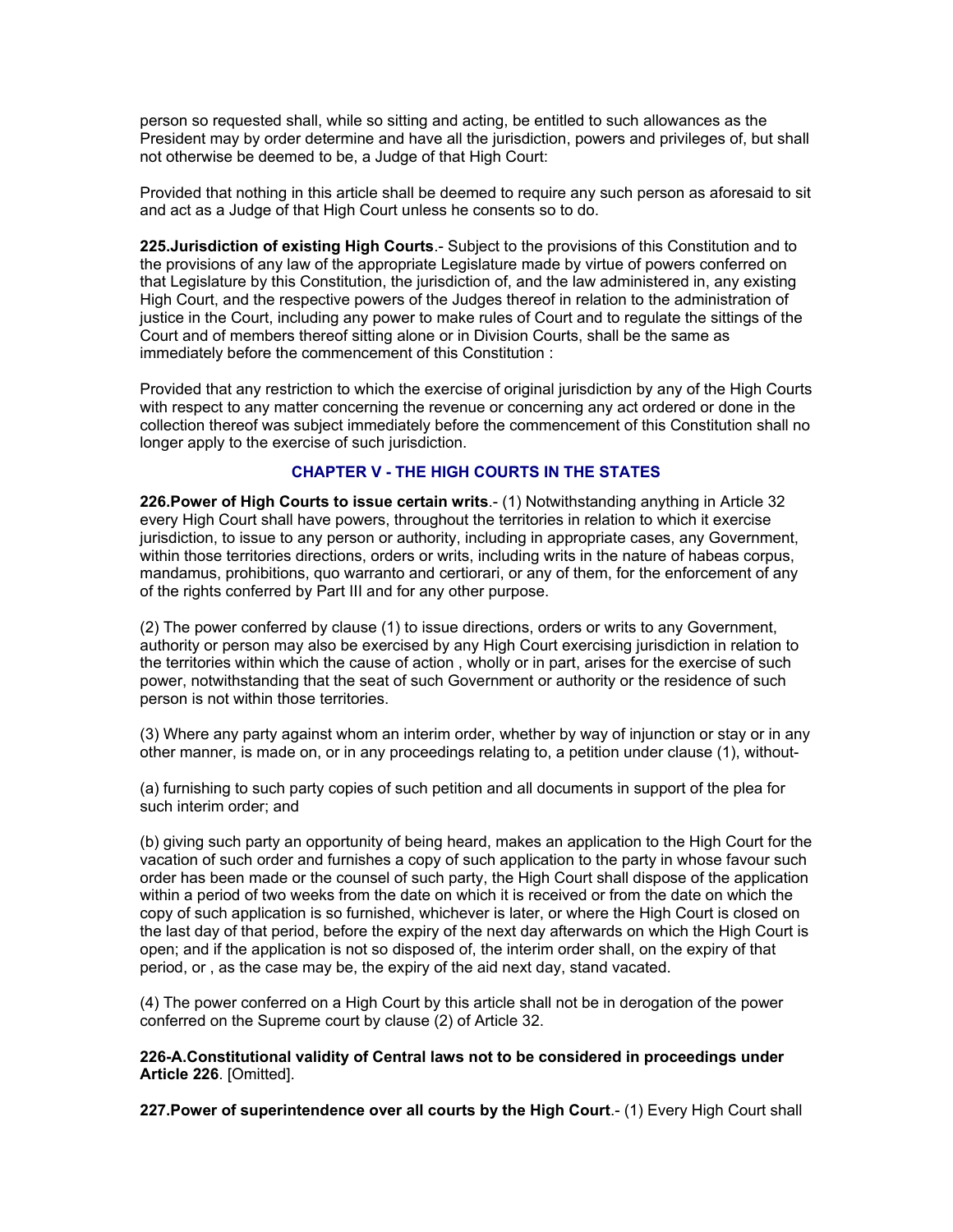have superintendence over all courts and tribunals throughout the territories interrelation to which it exercises jurisdiction.

(2) Without prejudice to the generality of the foregoing provisions, the High Court may -

(a) call for returns from such courts;

(b) make and issue general rules and prescribe forms for regulating the practice and proceedings of such courts; and

© prescribe forms in which books, entries and accounts shall be kept by the officers of any such courts.

(3) The High Court may also settle tables of fees to be allowed to the sheriff and all clerks and officers of such courts and to attorneys, advocates and pleaders practising therein:

Provided that any rules made, forms prescribed or tables settled under clause (2) or clause (3) shall not be inconsistent with the provision of any law for the time being in force, and shall require the previous approval of the Governor.

(4) Nothing in this article shall be deemed to confer on a High Court powers of superintendence over any court or tribunal constituted by or under any law relating to the Armed Forces.

### **228. Transfer of certain cases to High Court**.—

If the High Court is satisified that a case pending in a court subordinate to it involves a substantial question of law as to the interpretation of this Constitution the determination of which is necessary for the disposal of the case, it shall withdraw the case and \*\*\* may—.

(a) either dispose of the case itself, or

(b) determine the said question of law and return the case to the court from which the case has been so withdrawn together with a copy of its judgment on such question, and the said court shall on receipt thereof proceed to dispose of the case in confirmity with such judgment.

#### **228A. Special provisions as to disposal of question relating to constitutional validity of State Laws**.—

Rep. by the Constitution (Forty-third Amendment) Act, 1977, sec. 10, (w.e.f. 13-4-1978).

#### **229. Officers and servants and the expenses of High Courts**.—

(1) Appointments of officers and servants of a High Court shall be made by the Chief Justice of the Court or such other Judge or officer of the Court as he may direct:

Provided that the Governor of the State \*\*\* may by rule require that in such cases as may be specified in the rule no person not already attached to the Court shall be appointed to any office connected with the Court save after consultation with the State Public Service Commission.

(2) Subject to the provisions of any law made by the Legislature of the State, the conditions of service of officers and servants of a High Court shall be such as may be prescribed by rules made by the Chief Justice of the Court or by some other Judge or officer of the Court authorised by the Chief Justice to make rules for the purpose:

Provided that the rules made under this clause shall, so far as they relate to salaries, allowances, leave or pensions, require the approval of the Governor of the State \*\*\*.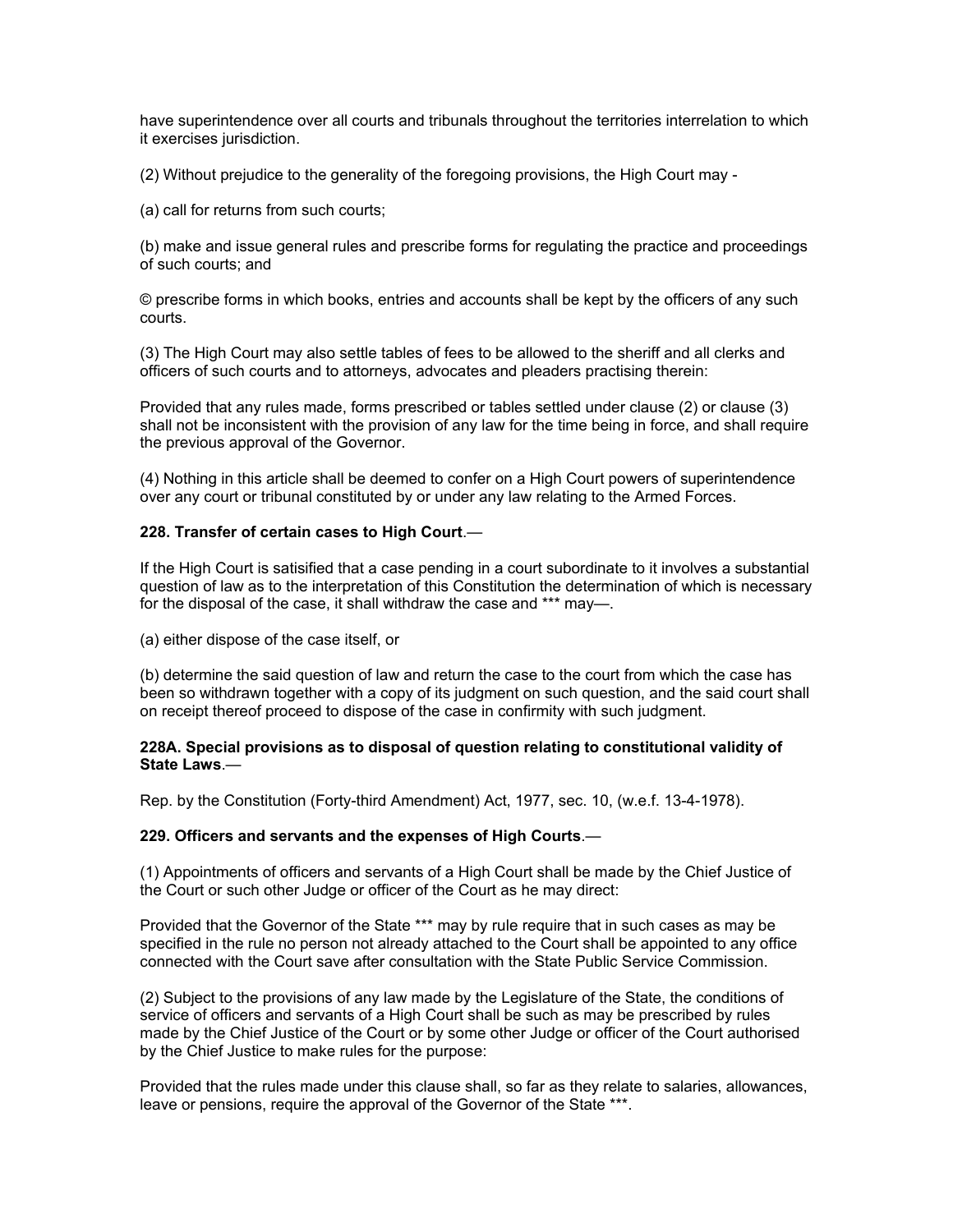(3) The administrative expenses of a High Court, including all salaries, allowacnes and pensions payable to or in respect of the officers and servants of the court, shall be charged upon the Consolidated Fund of the State, and any fees or other moneys taken by the Court shall form part of that Fund.

## **230. Extension of jurisdiction of High Courts to Union territories**.—

(1) Parliament may by law extend the jurisdiction of a High Court to, or exclude the jurisdiction of a High Court from, any Union territory.

(2) Where the High Court of a State exercises jurisdiction in relation to a Union territory:—

(a) nothing in this Constitution shall be construed as empowering the Legislature of the State to increase, restrict or abolish that jurisdiction; and

(b) the reference in article 227 to the Governor shall, in relation to any rules, forms or tables for subordinate courts in that territory, be construed as a reference to the President.

## **231. Establishment of a common High Court for two or more States**.—

(1) Notwithstanding anything contained in the preceding provisions of this Chapter, Parliament may by law establish a common High Court for two or more States or for two or more States and a Union territory.

(2) In relation to any such High Court,—

(a) the reference in article 217 to the Governor of the State shall be construed as a reference to the Governors of all the States in relation to which the High Court exercises jurisdiction;

(b) the reference in article 227 to the Governor shall, in relation to any rules, forms or tables for subordinate courts, be construed as a reference to the Governor of the State in which the Subordinate Courts are situate; and

(c) the reference in articles 219 and 229 to the State shall be construed as a reference to the State in which the High Court has its principal seat:

Provided that if such principal seat is in a Union territory, the references in articles 210 and 229 to the Governor, Public Service Commission, Legislature and Consolidated Fund of the State shall be construed respectively as references to the President, Union Public Service Commission, Parliament and Consolidated Fund of India.

# **232. Omitted by the Constitution (7th Amendment) Act, 1956**.

# **CHAPTER VI - SUBORDINATE COURTS**

**233.Appointment of district judges**.- (1) Appointments of persons to be, and the posting and promotion of, district judges in any State shall be made by the Governor of the State in consultation with the High Court exercising jurisdiction in relation to such State.

(2) A person not already in the service of the Union or of the State shall only be eligible to be appointed a district judge if he has been for not less than seven years an advocate or a pleader and is recommended by the High Court for appointment.

**233-A.Validation of appointments of, and judgments, etc., delivered by, certain district judges.- Notwithstanding any judgment, decree or order of any court**,-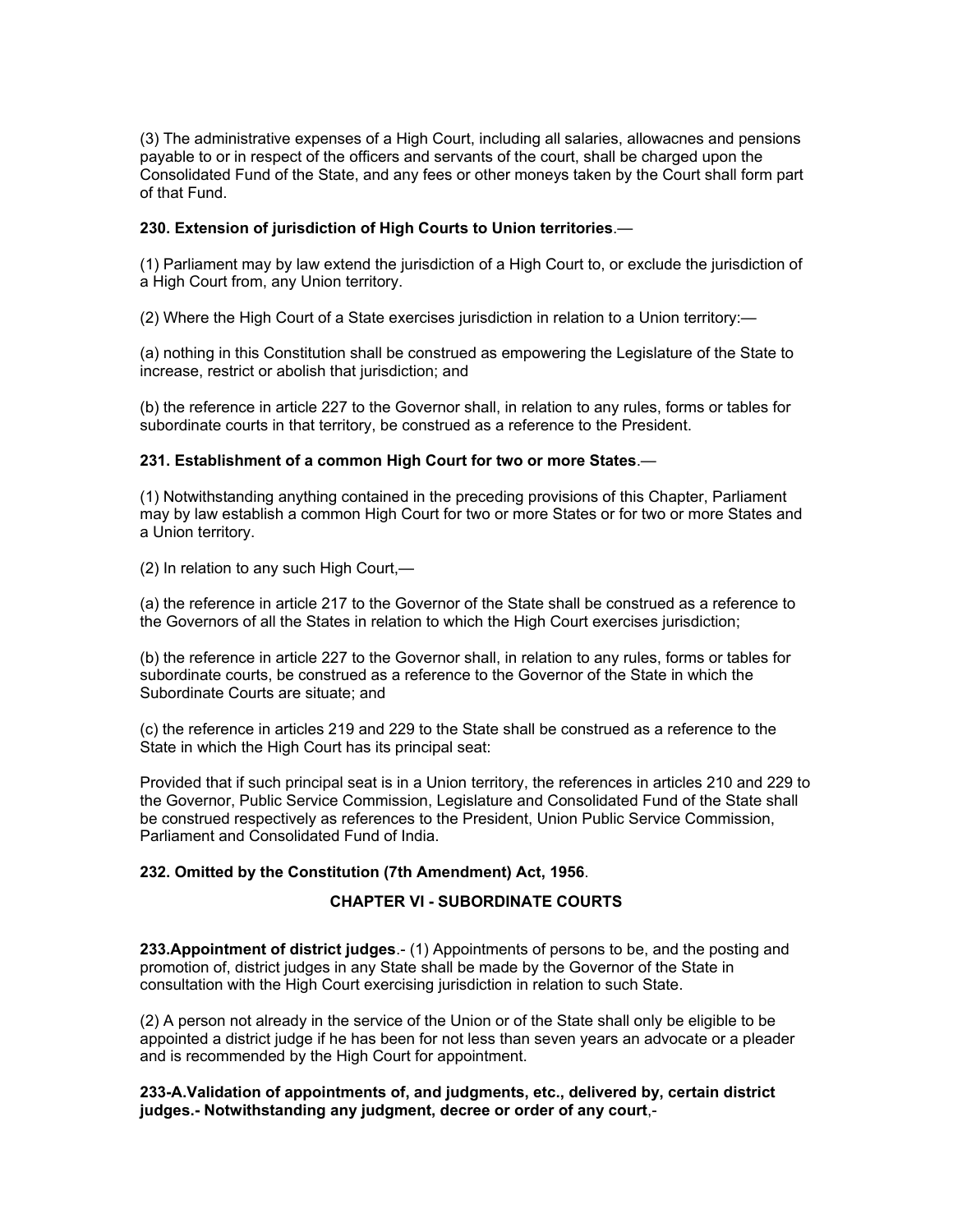(a) i) no appointment of any person already in the judicial service of a State or of any person who has been for not less than seven years an advocate or a pleader, to be a district judge in that State, and

ii) no posting, promotion or transfer of any such person as a district judge, made at any time before the commencement of the Constitution (Twentieth Amendment) Act, 1966, otherwise than in accordance with the provisions of Article 233 or Article 235 shall be deemed to be illegal or void or ever to have become illegal or void by reason only of the fact that such appointment, posting, promotion or transfer was not made in accordance with the said provisions;

(b) no jurisdiction exercised, no judgment, decree, sentence or order passed or made, and no other act or proceeding done or taken, before the commencement of the Constitution (Twentieth Amendment) Act, 1966 by, or before, any person appointed, posted, promoted or transferred as a district judge in any State otherwise than in accordance with the provisions of Article 233 or Article 235 shall be deemed to be illegal or invalid or ever to have become illegal or invalid by reason only of the fact that such appointment, posting, promotion or transfer was not made in accordance with the said provisions.

**234.Recruitment of persons other than district judges to the judicial service**.- Appointment of persons other than district judges to the judicial service of a State shall be made by the Governor of the State in accordance with rules made by him in that behalf after consultation with the State Public Service Commission and with the High Court exercising jurisdiction in relation to such State.

**235.Control over subordinate courts**.- The control over district courts and courts subordinate thereto including the posting and promotion of, and the grant of leave to, persons belonging to the judicial service of a State and holding any post inferior to the post of district judge shall be vested in the High Court, but nothing in this article

shall be construed as taking away from any such person any right of appeal which he may under the law regulating the conditions of his service or as authorising the High Court to deal with him otherwise than in accordance with the conditions of his service prescribed under such law.

#### **236. Interpretation**.- In this Chapter-

(a) the expression "district judge" includes judge of a city civil court, additional district judge, joint district judge, assistant district judge, chief judge of a small cause court, chief presidency magistrate, additional chief presidency magistrate, sessions judge, additional sessions judge and assistant sessions judge;

(b) the expression "judicial service" means a service consisting exclusively of persons intended to fill the post of district judge and other civil judicial posts inferior to the post of district judge.

#### **237.Application of the provisions of this Chapter to certain class or classes of**

**magistrates**.- The Governor may by public notification direct that the foregoing provisions of this Chapter and any rules made thereunder shall with effect from such date as may be fixed by him in that behalf apply in relation to any class or classes of magistrates in the State as they apply in relation to persons appointed to the judicial service of the State subject to such exceptions and modifications as may be specified in the notification.

#### **PART VII- Repealed**

## **238. Omitted by the Constitution (7th Amendment) Act, 1956**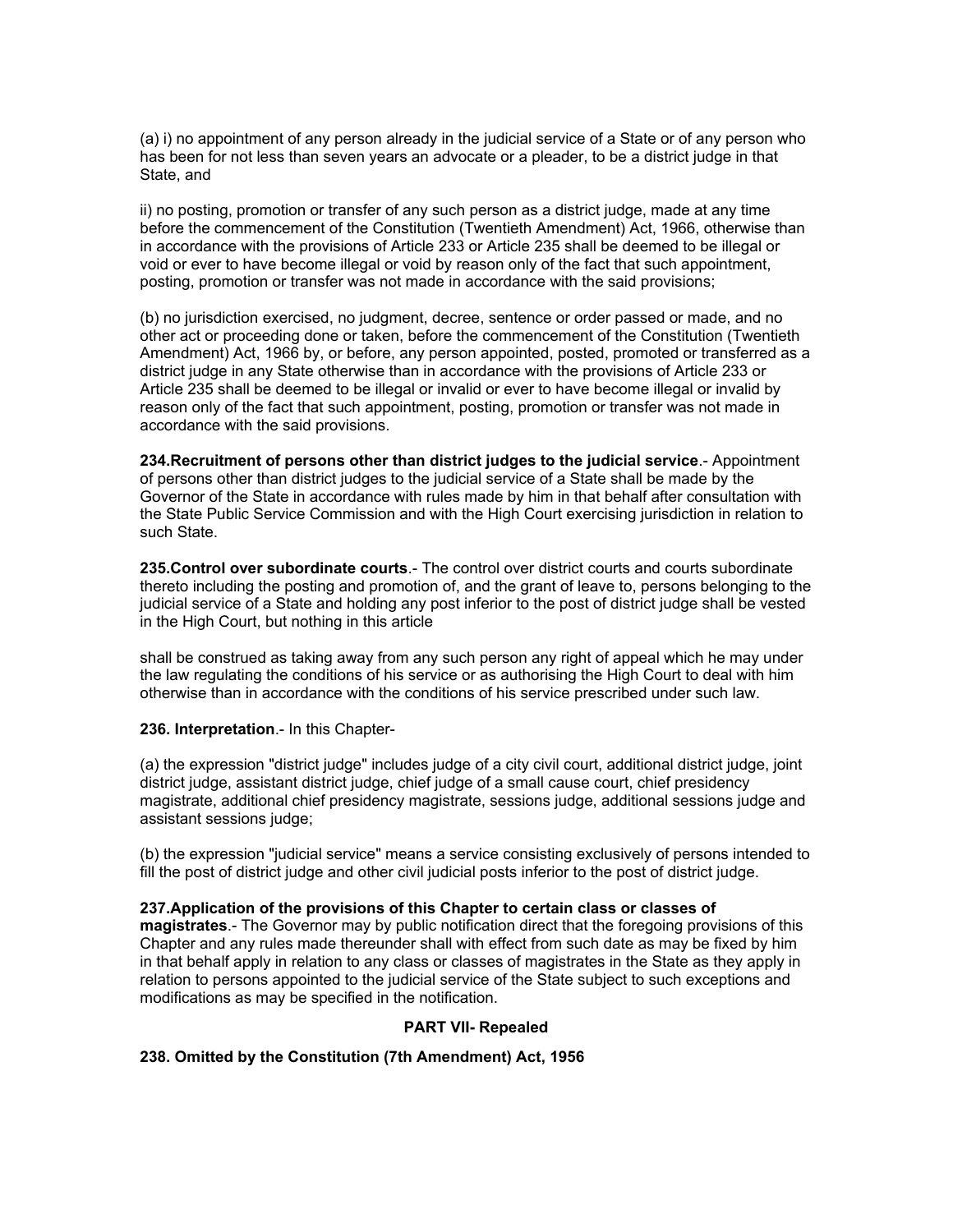## **PART VIII**

#### **THE UNION TERRITORIES**

**239.Administration of Union Territories**.- (1) Save as otherwise provided by Parliament by law, every Union territory shall be administered by the President acting, to such extent as he thinks fit, through an administrator to be appointed by him with such designation as he may specify.

(2) Notwithstanding anything contained in Part VI, the President may appoint the Governor of a State as the administrator of an adjoining Union territory, and where a Governor is so appointed, he shall exercise his functions as such administrator independently of his Council of Ministers.

**239-A. Creation of local Legislatures or Council of Ministers or both for certain Union Territories**.- (1) Parliament may by law create for the Union territory of Pondicherry -

(a) a body, whether elected or partly nominated and partly elected, to function as a Legislature for the Union territory, or

(b) a Council of Ministers, or both with such constitution, powers and functions, in each case, as may be specified in the law.

(2)Any such law as is referred to in clause (1) shall not be deemed to be an amendment of this Constitution for the purposes of Article 368 notwithstanding that it contains any provision which amends or has the effect of amending this Constitution.

**239-B.Power of administrator to promulgate Ordinances during recess of Legislature**.- (1)If at any time, except when the Legislature of the Union territory of Pondicherry is in session, the administrator thereof is satisfied that circumstances exist which render it necessary for him to take immediate action, he may promulgate such Ordinances as the circumstances appear to him to require:

Provided that no such Ordinance shall be promulgated by the administrator except after obtaining instructions from the President in that behalf:

Provided further that whenever the said legislature is dissolved, or its functioning from the President shall be deemed to be an Act of the Legislature of the Union territory which has been duly enacted after complying with the provisions in that behalf contained in any such law as is referred to in clause (1) of Article 239A, the administrator shall not promulgate any Ordinance during the period of such dissolution or suspension.

(2) An Ordinance promulgated under this article in pursuance of instructions from the President shall be deemed to be an Act of the Legislature of the Union territory which has been duly enacted after complying with the provisions in that behalf contained in any such law as is referred to in clause (1) of Article 239A, but every such Ordinance-

(a) shall be laid before the Legislature of the Union territory and shall cease to operate at the expiration of six weeks from the reassembly of the legislature or if, before the expiration of that period, a resolution disapproving it is passed by the Legislature, upon the passing of the resolution; and

(b) may be withdrawn at any time by the administrator after obtaining instructions from the President in that behalf.

(3) If and so far as an Ordinance under this article makes any provision which would not be valid if enacted in an Act of the Legislature of the Union territory made after complying with the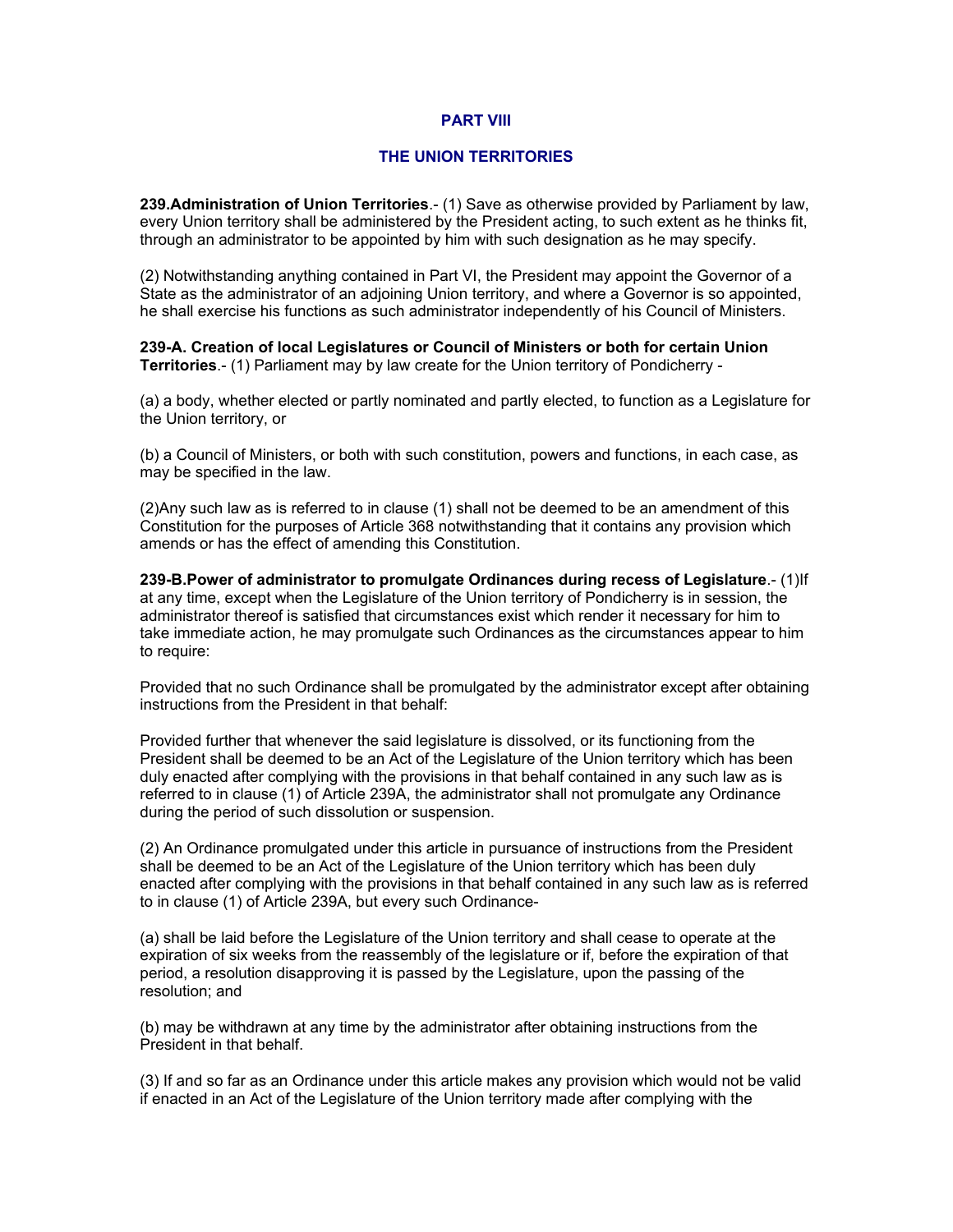provisions in that behalf contained in any such law as is referred to in clause (1) of Article 239A, it shall be void.

**240.Power of President to make regulations for certain Union territories**.- (1) The President may make regulations for the peace, progress and good government of the Union territory of-

- (a) the Andaman and Nicobar Islands;
- (b) Lakshadweep;
- © Dadra and Nagar Haveli;
- (d) Daman and Diu;
- (e) Pondicherry;

Provided that when any body is created under Article 239A to function as a Legislature for the Union territories of Pondicherry, the President shall not make any regulation for the peace, progress and good government of that Union territory with effect from the date appointed for the first meeting of the Legislature:

Provided further that whenever the body functioning as a Legislature for the Union territory of Pondicherry is dissolved, or the functioning of that body as such Legislature remains suspended on account of any action taken under any such law as is referred to in clause (1) of Article 239A, the President may, during the period of such dissolution or suspension, make regulations for the peace, progress and good government of that Union territory.

(2) Any regulation so made may repeal or amend any Act made by Parliament or any other law which is for the time being applicable to the Union territory and, when promulgated by the President, shall have the same force and effect as an Act of Parliament which applies to that territory.

**241.High Courts for Union territories**.- (1) Parliament may by law constitute a High Court for a Union territory or declare any court in any such territory to be a High Court for all or any of the purposes of this Constitution.

(2) The provisions of Chapter V of Part VI shall apply in relation to every High Court referred to in clause (1) as they apply in relation to a High Court referred to in Article 214 subject to such modifications or exceptions as Parliament may by law provide.

(3) Subject to the provisions of this Constitution and to the provisions of any law of the appropriate Legislature made by virtue of powers conferred on that Legislature by or under this Constitution, every High Court exercising jurisdiction immediately before the commencement of the Constitution (Seventh Amendment) Act, 1956, in relation to any Union territory shall continue to exercise such jurisdiction in relation to that territory after such commencement.

(4) Nothing in this article derogates from the power of parliament to extend or exclude the jurisdiction of a High Court for a State to, or from, any Union territory or part thereof.

### **242.[Coorg.] Rep. by the Constitution (Seventh Amendment) Act, 1956, Section 29 and Schedule**.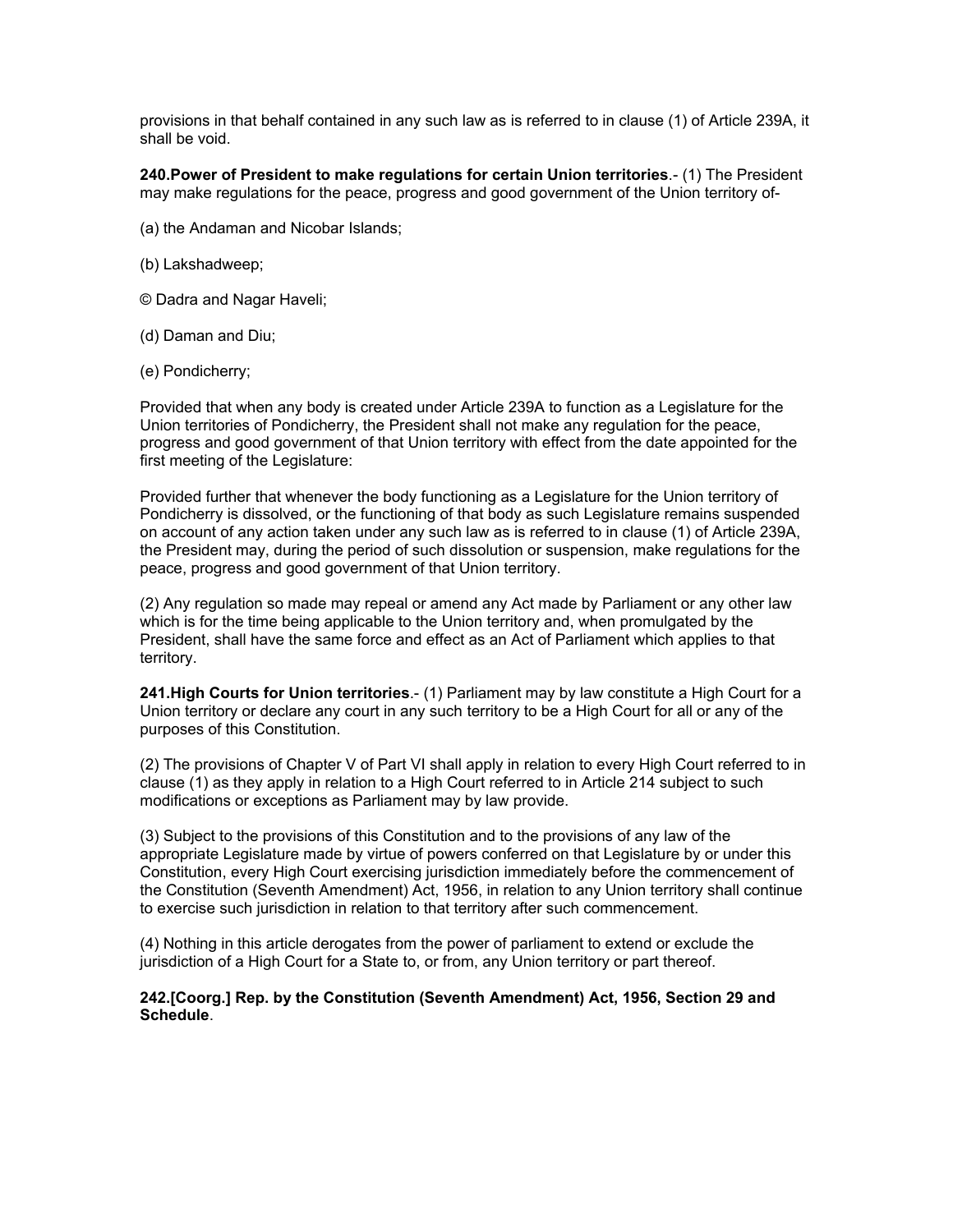# **PART IX-THE PANCHAYATS**

### **243. Definitions**.-

In this Part, unless the context otherwise requires,—

(a) 'district' means a district in a State;

(b) 'Gram Sabha' means a body consisting of persons registered in the electoral rolls relating to a village comprised within the area of Panchayat at the village level;

(c) 'intermediate level' means a level between the village and district levels specified by the Governor of a State by public notification to be the intermediate level for the purposes of this Part;

(d) 'Panchayat' means an institution (by whatever name called) of self-government constituted under article 243B, for the rural areas;

(e) 'Panchayat area' means the territorial area of a Panchayat;

(f) 'population' means the population as ascertained at the last preceding census of which the relevant figures have been published;

(g) 'village' means a village specified by the Governor by public notification to be a village for the purposes of this Part and includes a group of villages so specified.

### **243A. Gram Sabha**.—

A Gram Sabha may exercise such powers and perform such functions at the village level as the Legislature of a State may by law, provide.

# **243B. Constitution of Panchayats**.—

(1) There shall be constituted in every State, Panchayats at the village, intermediate and district levels in accordance with the provisions of this Part.

(2) Notwithstanding anything in clause (1), Panchayats at the intermediate level may not be constituted in a State having a population not exceeding twenty lakhs.

## **243C. Composition of Panchayats**.—

(1) Subject to the provisions of this Part, the Legislature of a State may, by law, make provisions with respect to the composition of Panchayts:

Provided that the ratio between the population of the territorial area of a Panchayat at any level and the number of seats in such Panchayat to be filled by election shall, so far as practicable, be the same throughout the State,

(2) All the seats in a Panchayat shall be filled by persons chosen by direct election from territorial constituencies in the Panchayat area and, for this purpose, each Panchayat area shall be divided into territorial constituencies in such manner that the ratio between the population of each constituency and the number of seats allotted to it shall, so far as practicable, be the same throughout the Panchayat area.

(3) The Legislature of a State may, by law, provide for the representation—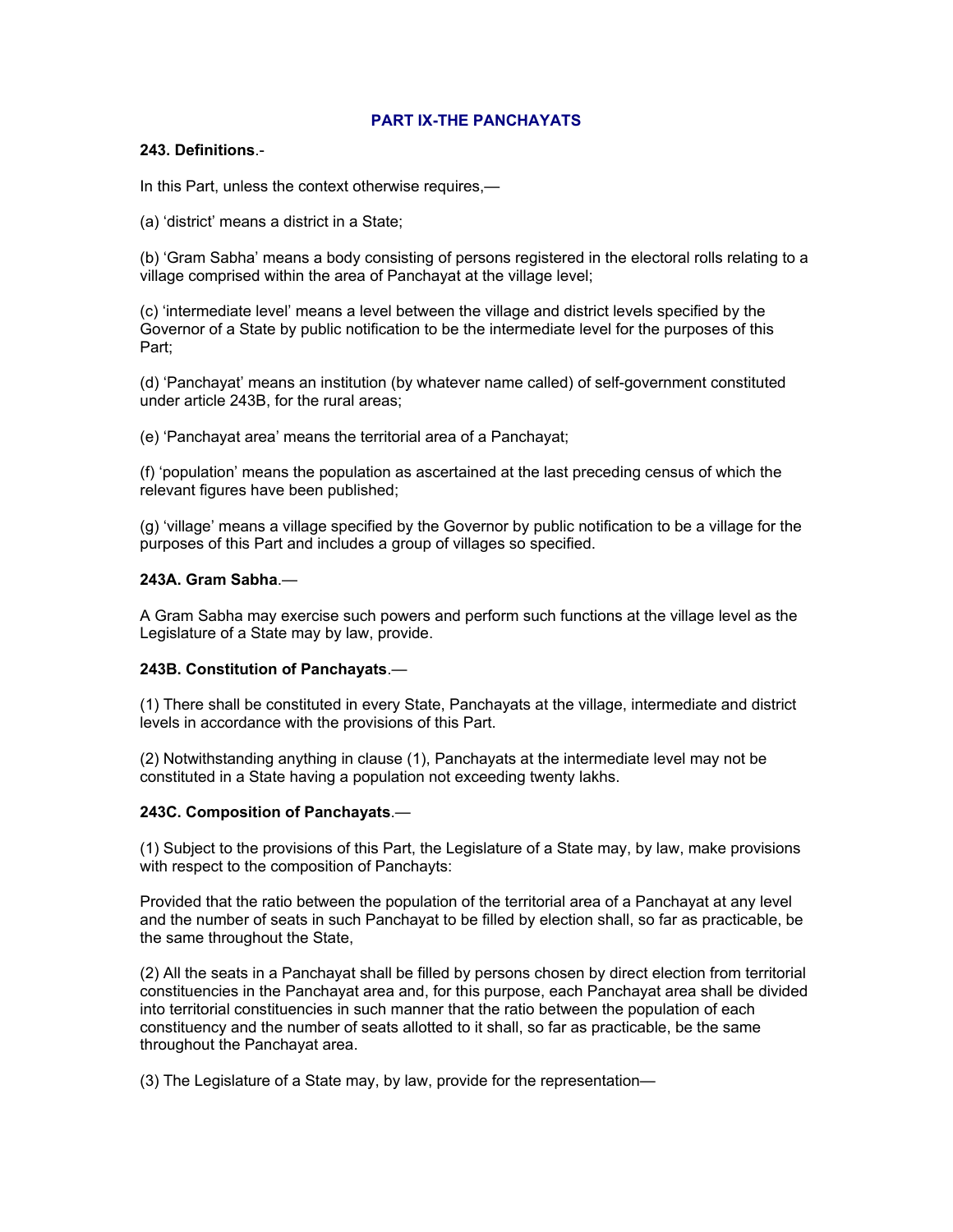(a) of the Chairpersons of the Panchayats at the village level, in the Panchayats at the intermediate level or, in the case of a State not having Panchayats at the intermediate level, in the Panchayats at the district level;

(b) if the Chairpersons of the Panchayats at the intermediate level, in the Panchayats at the district level;

(c) of the members of the House of the People and the members of the Legislative Assembly of the State representing constituencies which comprise wholly or partly a Panchayat area at a level other than the village level, in such Panchayat;

(d) of the members of the Council of States and the members of the Legislative Council of the State, where they are registered as electors within—

(i) a Panchayat area at the intermediate level, in Panchayat at the intermediate level;

(ii) a Panchayat area at the district level, in Panchayat at the district level.

(4) The Chairperson of a Panchayat and other members of a Panchayat whether or not chosen by direct election from territorial constituencies in the Panchayat area shall have the right to vote in the meetings of the Panchayats.

(5) The Chairperson of—

(a) Panchayat at the village level shall be elected in such manner as the Legislature of a State may, by law, provide; and

(b) a Panchayat at the intermediate level or district level, shall be elected by, and from amongst, the elected members thereof.

## **243D. Reservation of seats**.—

- (1) Seats shall be reserved for—
- (a) the Scheduled Castes; and
- (b) the Scheduled Tribes,

in every Panchayat and the number of seats so reserved shall bear, as nearly as may be, the same proportion to the, total number of seats to be filled by direct election in that Panchayat as the population of the Scheduled Castes in that Panchayat area or of the Scheduled Tribes in that Panchayat area bears to the total population of that area and such seats may be allotted by rotation to different constituencies in a Panchayat.

(2) Not less than one-third of the total number of seats reserved under clause (1) shall be reserved for women belonging, to the Scheduled Castes or, as the case may be, the Scheduled Tribes.

(3) Not less than one-third (including the number of seats reserved for women belonging to the Scheduled Castes and the Scheduled Tribes) of the total number of seats to be filled by direct election in every Panchayat shall be reserved for women and such seats may be allotted by rotation to different constituencies in a Panchayat.

(4) The offices of the Chairpersons in the Panchayats at the village or any other level shall be reserved for the Scheduled Castes the Scheduled Tribes and women in such manner as the Legislature of a State may, by law, provide: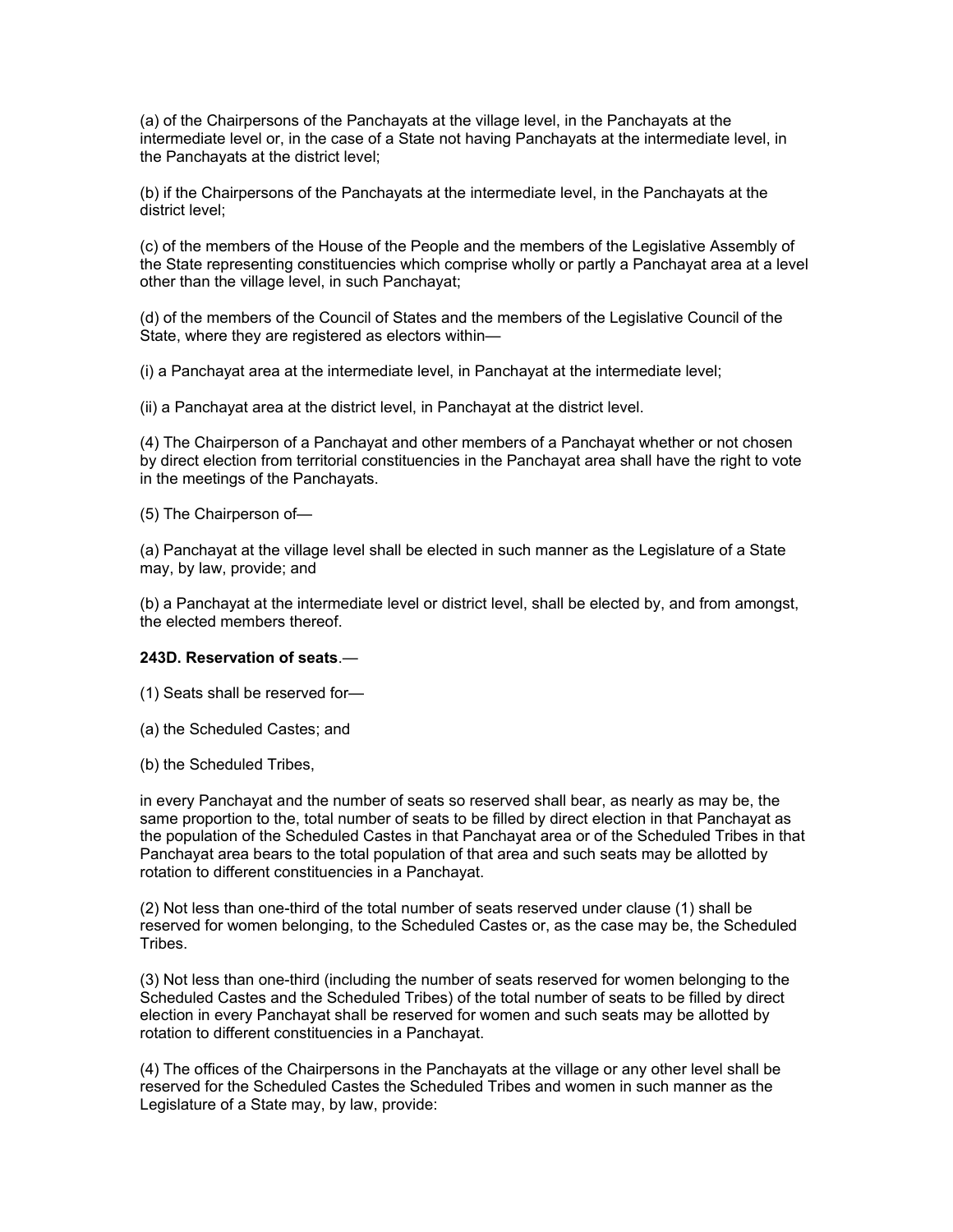Provided that the number of offices of Chairpersons reserved for the Scheduled Castes and the Scheduled Tribes in the Panchayats at each level in any State shall bear, as nearly as may be, the same proportion to the total number of such offices in the Panchayats at each level as the population of the Scheduled Castes in the State or of the Scheduled Tribes in the State bears to the total population of the State:

Provided further that not less than one-third of the total number of offices of Chairpersons in the Panchayats at each level shall be reserved for women:

Provided also that the number of offices reserved under this clause shall be allotted by rotation to different Panchayats at each level.

(5) The reservation of seats under clauses (1) and (2) and the reservation of offices of Chairpersons (other than the reservation for women) under clause (4) shall cease to have effect on the expiration of the period specified in article 334 .

(6) Nothing in this Part shall prevent the Legislature of a State from making any provision for reservation of seats in any Panchayat or offices of Chairpersons in the Panchayats at any level in favour of backward class of citizens.

### **243E. Duration of Panchayats, etc**.—

(1) Every Panchayat, unless sooner dissolved under any law for the time being in force, shall continue for five years from the date appointed for its first meeting and no longer.

(2) No amendment of any law for the time being in force shall have the effect of causing dissolution of a Panchayat at any level, which is functioning immediately before such amendment, till the expiration of its duration specified in clause (1).

- (3) An election to constitute a Panchayat shall be completed—
- (a) before the expiry of its duration specified in clause (1);
- (b) before the expiration of a period of six months from the date of its dissolution:

Provided that where the remainder of the period for which the dissolved Panchayat would have continued is less than six months, it shall not be necessary to hold any election under this clause for constituting the Panchayat.

(4) A Panchayat constituted upon the dissolution of a Panchayat before the expiration of its duration shall continue only for the remainder of the period for which the dissolved Panchayat would have continued under clause (1) had it not been so dissolved.

#### **243F. Disqualifications for membership**.—

(1) A person shall be disqualified for being chosen as, and for being, a member of a Panchayat—

(a) if he is so disqualified by or under any law for the time being in force for the purposes of elections to the Legislature of the State concerned:

Provided that no person shall be disqualified on the ground that be is less than twenty-five years of age, if he has attained the age of twenty-one years;

(b) if he is so disqualified by or under any law made by the Legislature of the State.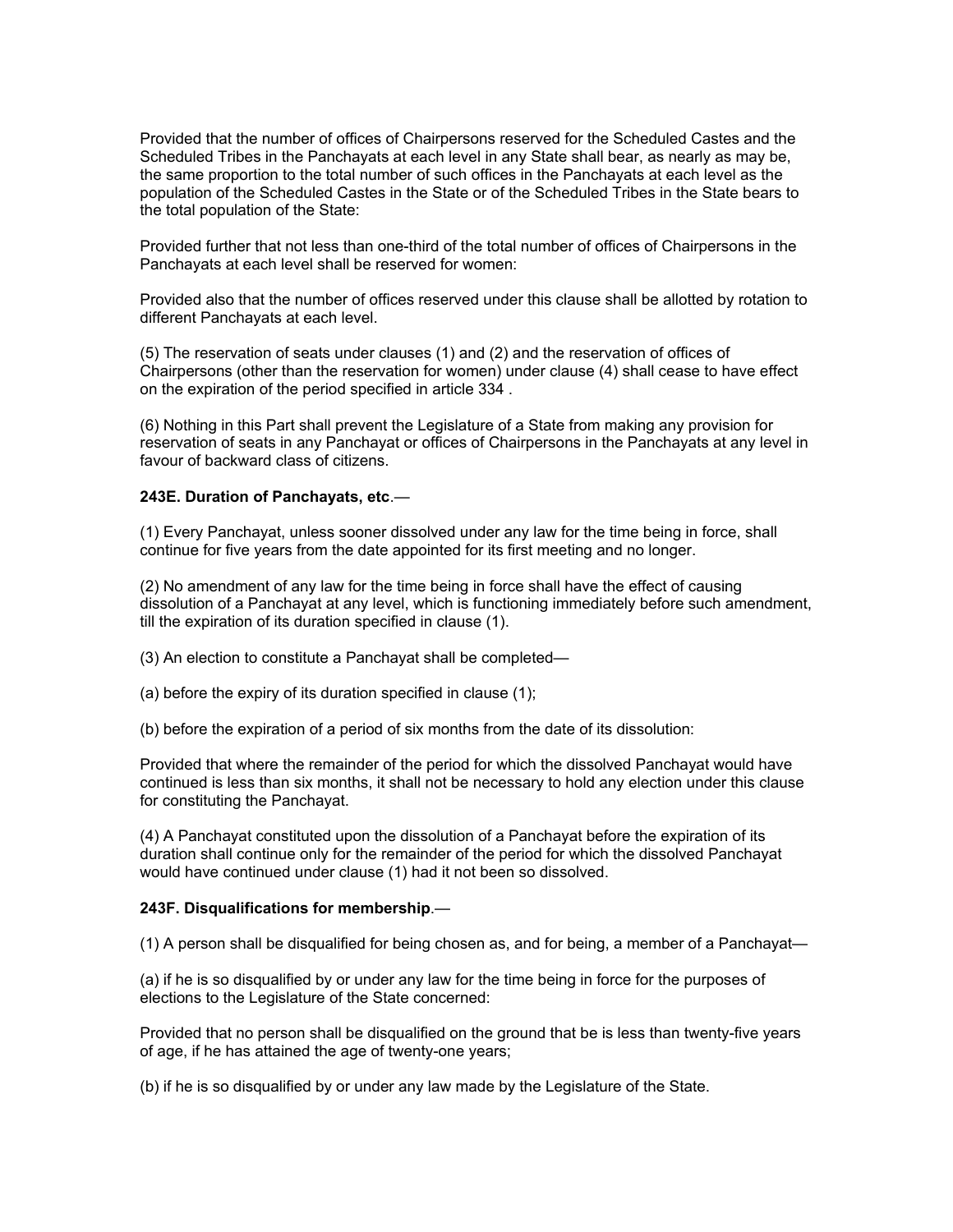(2) If any question arises as to whether a member of a Panchayat has become subject to any of the disqualifications mentioned in clause (1), the question shall be referred for the decision of such authority and in such manner as the Legislature of a State may, by law, provide.

## **243G. Powers, authority and responsibilities of Panchayats**.—

Subject to the provisions of this Constitution the Legislature of a State may, by law, endow the Panchayats with such powers and authority and may be necessary to enable them to function as institutions of self-government and such law may contain provisions for the devolution of powers and responsibilities upon Panchayats, at the appropriate level, subject to such conditions as may be specified therein, with respect to—

(a) the preparation of plans for economic development and social justice;

(b) the implementation of schemes for economic development and social justice as may be entrusted to them including those in relation to the matters listed in the Eleventh Schedule.

## **243H. Powers to impose taxes by, and funds of, the Panchayats**.—

The Legislature of a State may, by law,—

(a) authorise a Panchayat to levy, collect and appropriate such taxes, duties, tolls and fees in accordance with such procedure and subject to such limits;

(b) assign to a Panchayat such taxes, duties, tolls and fees levied and collected by the State Government for such purposes and subject to such conditions and limits;

(c) provide for making such grants-in-aid to the Panchayats from the Consolidated Fund of the State; and

(d) provide for constitution of such Funds for crediting all moneys received, respectively, by or on behalf of the Panchayats and also for the withdrawal of such moneys therefrom,

as may be specified in the law.

## **243I. Constitution of finance Commissions to review financial position**.—

(1) The Governor of a State shall, as soon as may be within one year from the commencement of the Constitution (Seventy-third Amendment) Act, 1992, and thereafter at the expiration of every fifth year, constitute a Finance Commission to review the financial position of the Panchayats and to make recommendations to the Governor as to—

(a) the principles which should govern—

(i) the distribution between the State and the Panchayats of the net proceeds of the taxes, duties, tolls and fees leviable by the State, which may be divided between them under this Part and the allocation between the Panchayats at all levels of their respective shares of such proceeds;

(ii) the determination of the taxes, duties, tolls and fees which may be assigned to, or appropriated by, the Panchayats;

(iii) the grants-in-aid to the Panchayats from the Consolidated Fund of the State;

(b) the measures needed to improve the financial position of the Panchayats;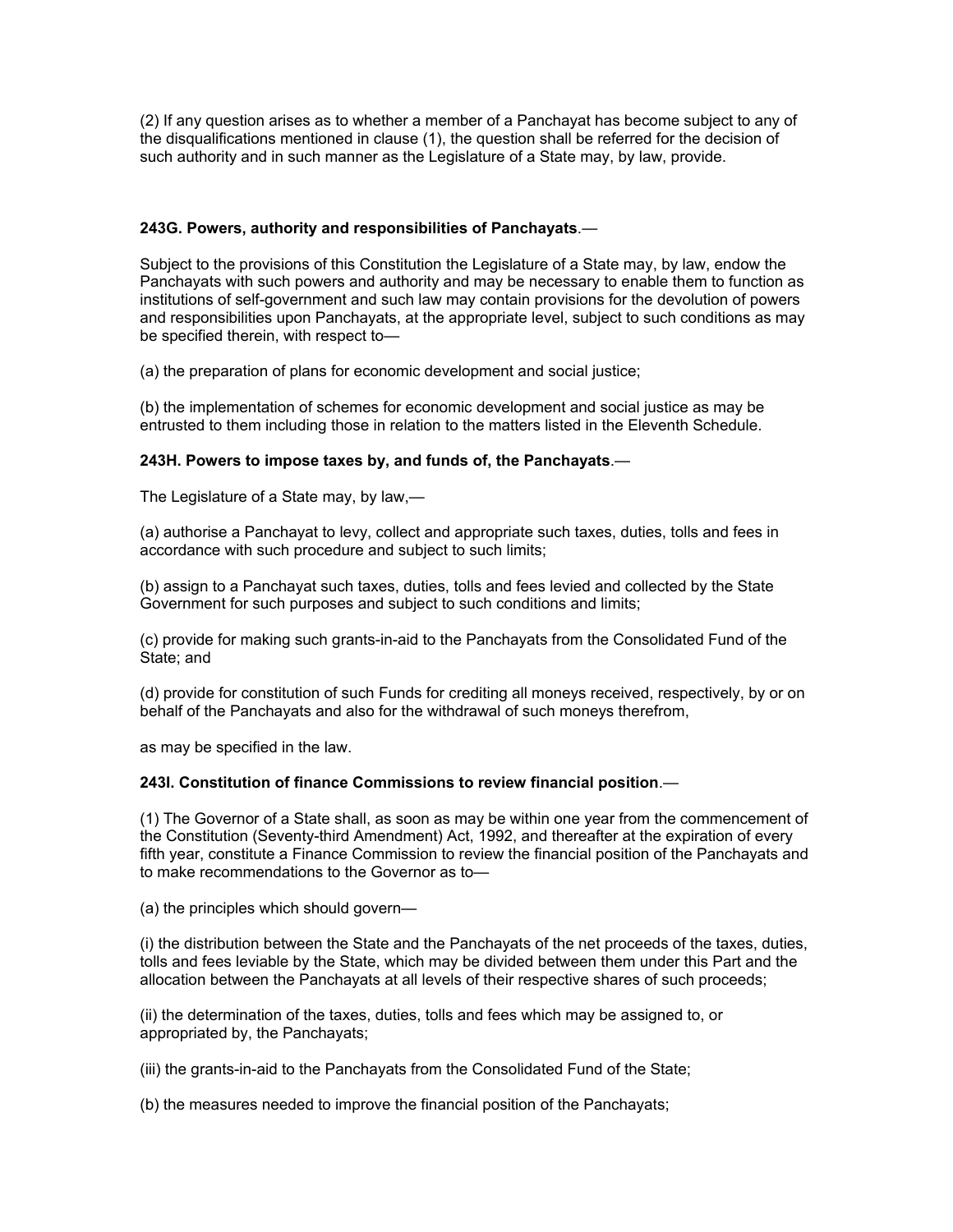(c) any other matter referred to the Finance Commission by the Governor in the interests of sound finance of the Panchayats.

(2) The Legislature of a State may, by law, provide for the composition of the Commission, the qualifications which shall be requisite for appointment as members thereof and the manner in which they shall be selected.

(3) The Commission shall determine their procedure and shall have such powers in the performance of their functions as the Legislature of the State may, by law, confer on them,

(4) The Governor shall cause every recommendation made by the Commission under this article together with an explanatory memorandum as to the action taken thereon to be laid before the Legislature of the State.

### **243J. Audit of accounts of Panchayats**.—

The Legislature of a State may, by law, make provisions with respect to the maintenance of accounts by the Panchayats and the auditing of such accounts.

### **243K. Elections to the Panchayats**.—

The superintendence, direction and control of the preparation of electoral rolls for, and the conduct of, all elections to the Panchayats shall be vested in a State Election Commission consisting of a State Election Commissioner to be appointed by the Governor.

(2) Subject to the provisions of any law made by the Legislature of a State the conditions of service and tenure of office of the State Election Commissioner shall be such as the Governor may by rule determine:

Provided that the State Election Commissioner shall not be removed from his office except in like manner and on the like ground as a Judge of a High Court and the conditions of service of the State Election Commissioner shall not be varied to his disadvantage after his appointment.

(3) The Governor of a State shall, when so requested by the State Election Commission, make available to the State Election Commission such staff as may be necessary for the discharge of the functions conferred on the State Election Commission by clause (1).

(4) Subject to the provisions of this Constitution, the Legislature of a State may, by law, make provision with respect to all matters relating to, or in connection with, elections to the Panchayats.

### **243L. Application to Union territories**.—

The provisions of this Part shall apply to the Union territories and shall, in their application to a Union territory, have effect as if the references to the Governor of a State were references to the Administrator of the Union territory appointed under 239 and references to the Legislature or the Legislative Assembly of a State were references, in relation to a Union territory having a Legislative Assembly, to that Legislative Assembly:

Provided that the President may, by public notification, direct that the provisions of this Part shall apply to any Union territory or part thereof subject to such exceptions and modifications as he may specify in the notification.

## **243M. Part not to apply to certain areas**.—

(1) Nothing in this Part shall apply to the Scheduled Areas referred to in clause (1), and the tribal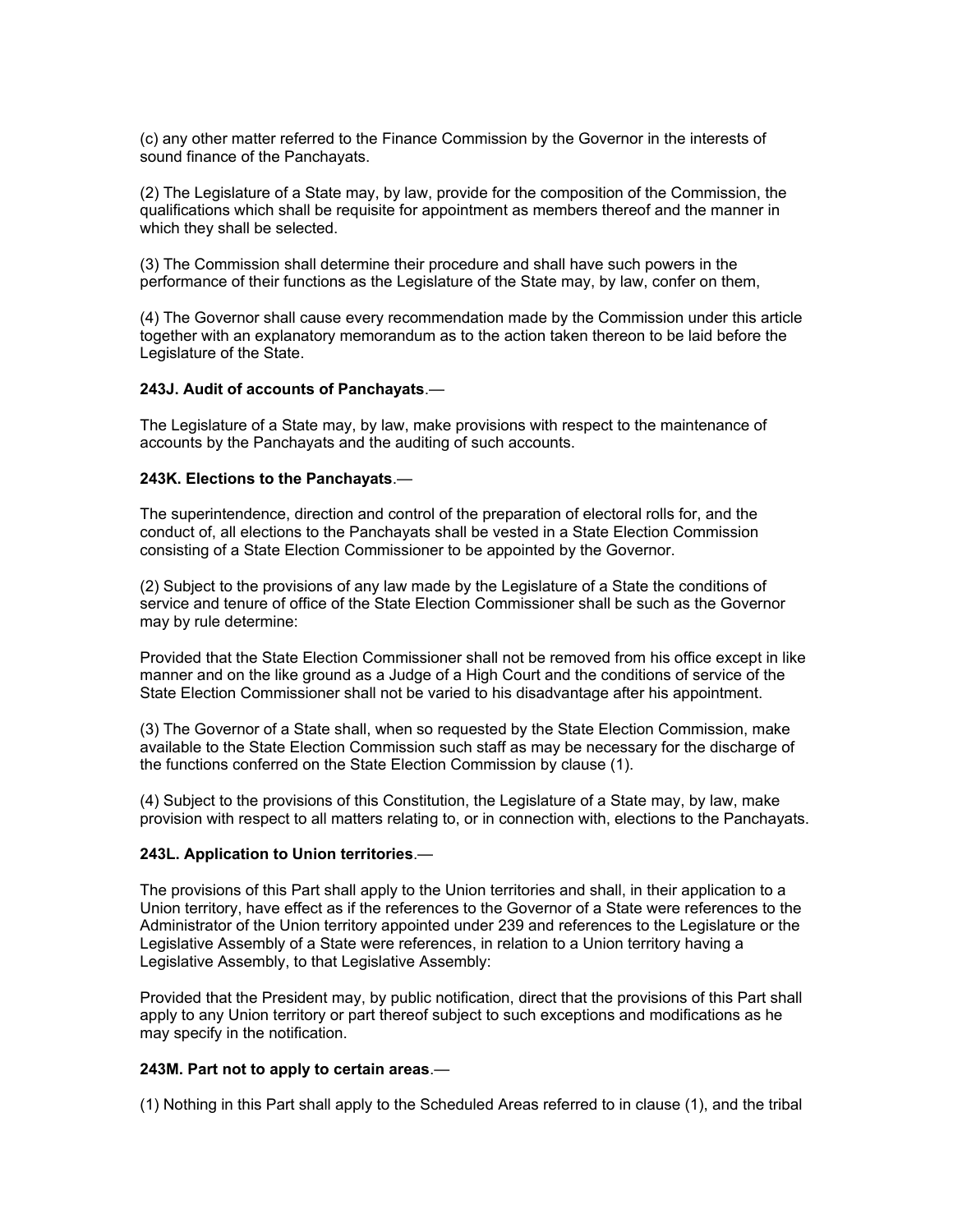areas referred to in clause (2), of article 244.

- (2) Nothing in this Part shall apply to—
- (a) the States of Nagaland, Meghalaya and Mizoram;

(b) the Hill areas in the State of Manipur for which District Councils exist under any law for the time being in force.

(3) Nothing in this Part—

(a) relating to Panchayats at the district level shall apply to the Hill areas of the District of Darjeeling in the State of West Bengal for which Darjeeling Gorkha Hill Council exists under any law for the time being in force;

(b) shall be construed to affect the functions and powers of the Darjeeling Gorkha Hill Council constituted under such law.

(4) Notwithstanding anything in this Constitution—

(a) the Legislature of a State referred to in sub-clause (a) of clause (2) may, by law, extend this Part to that State, except the areas, if any, referred to in clause (1), if the Legislative Assembly of that State passes a resolution to that effect by a majority of the total membership of that House and by a majority of not less than two-thirds of the members of that house present and voting;

(b) Parliament may, by law, extend the provisions of this Part to the Scheduled Areas and the tribal areas referred to in clause (1) subject to such exceptions and modifications as may be specified in such law, and no such law shall be deemed to be an amendment of this Constitution for the purposes of Article 368.

#### **243N. Continuance of existing laws and Panchayats**.—

Notwithstanding anything in this Part, any provision of any law relating to Panchayats in force in a State immediately before commencement of the Constitution (Seventy-third Amendment) Act, 1992, which is inconsistent with the provisions of this part, shall continue to be in force until amended or repealed by a competent Legislature other competent authority or until the expiration of one year from such commencement whichever is earlier:

Provided that all the Panchayats existing immediately before such commencement shall continue till the expiration of their duration, unless sooner dissolved by a resolution passed to that effect by the Legislative Assembly of that State or, in the case of a State having a Legislative Council, by each house of the Legislature of that State.

## **243O. Bar to interference by courts in electoral matters**.—

Notwithstanding anything in this Constitution—

(a) the validity of any law relating to the delimitation of constituencies or the allotment of seats to such constituencies made or purporting to be made under article 243K, shall not be called in question in any court;

(b) no election to any Panchayat shall be called in question except by an election petition presented to such authority and in such manner as is provided for by or under any Law made by the legislature of a State.

## **Election Process (Gram Panchayats)**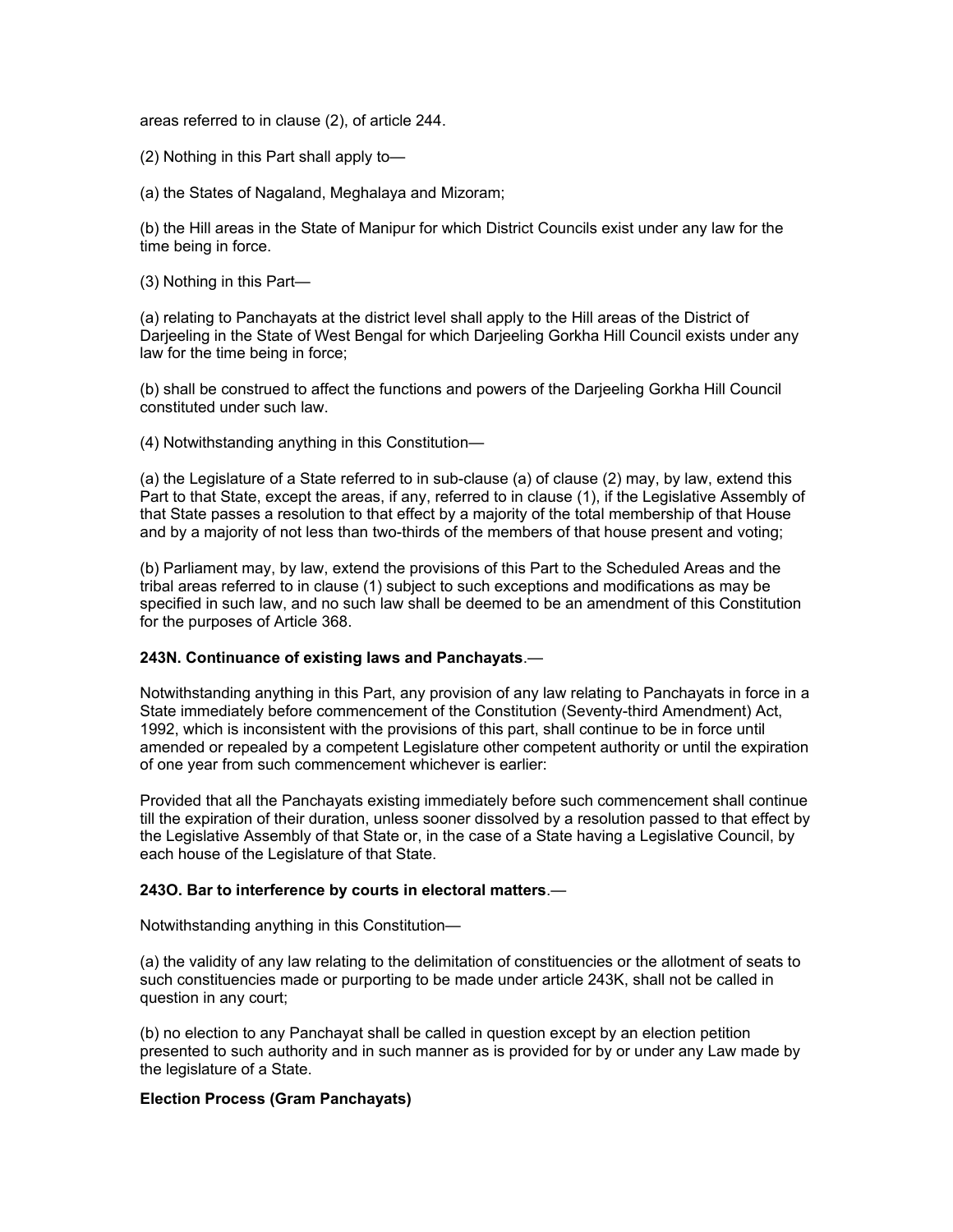# **PART IX A-THE MUNICIPALITIES**

## **243P. Definitions**.-

In this Part, unless the context otherwise requires,—

- (a) 'Committee' means a Committee constituted under article 243S;
- (b) 'district' means a district in a State;

(c) 'Metropolitan area' means an area having a population of ten lakhs or more, comprised in one or more districts and consisting of two or more Municipalities or Panchayats or other contiguous areas, specified by the Governor by public notification to be Metropolitan area for the purposes of this Part;

(d) 'Municipal area' means the territorial area of a Municipality as is notified by the Governor;

- (e) 'Municipality' means an institution of self-government constituted under Article 243Q ;
- (f) 'Panchayat' means a Panchayat constituted under Article 243B;

(g) 'population' means the population as ascertained at the last preceding census of which the relevant figures have been published.

## **243Q. Constitution of Municipalities**.—

(1) There shall be constituted in every State,—

(a) a Nagar Panchayat (by whatever name called) for a transitional area, that is to say, an area in transition from a rural area to an urban area.

- (b) a Municipal Council for a smaller urban area; and
- (c) a Municipal Corporation for a larger urban area,

in accordance with the provisions of this Part:

Provided that a Municipality under this clause may not be constituted in such urban area or part thereof as the Governor may, having regard to the size of tile area and the municipal services being provided or proposed to be provided by an industrial establishment in that area and such other factors as he may deem fit, by public notification, specify to be an industrial township.

(2) In this article, 'a transitional area', 'a smaller urban area' or 'a larger urban area' means such area as the Governor may, having regard to the population of the area, the density of the population therein, the revenue generated for local administration, the percentage of employment in non-agricultural activities, the economic importance or such other factors as he may deem fit, specify by public notification for the purposes of this Part.

## **243R. Composition of Municipalities**.—

(1) Save as provided in clause (2), all the seats in a Municipality shall be filled by persons chosen by direct election from the territorial constituencies in the Municipal area and for this purpose each Municipal area shall be divided into territorial constituencies to be known as wards.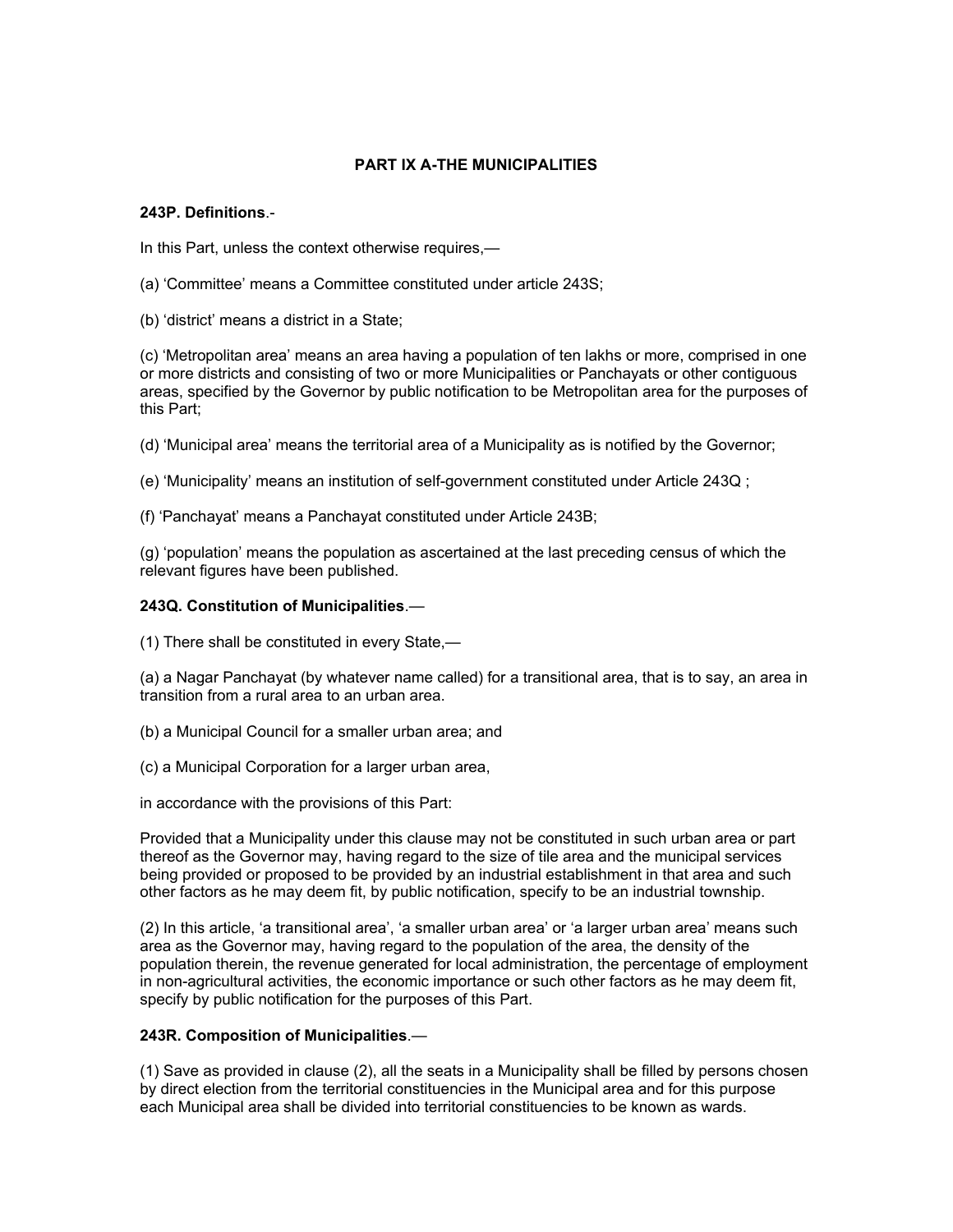(2) The Legislature of a State may, by law, provide—

(a) for the representation in a Municipality of—

(i) persons having special knowledge or experience in Municipal administration;

(ii) the members of the House of the People and the members of the Legislative Assembly of the State representing constituencies which comprise wholly or partly the Municipal area;

(iii) the members of the Council of States and the members of the Legislative Council of the State registered electors within tile Municipal area;

(iv) the Chairpersons of the Committees constituted under clause (5) of article 243S:

Provided that the persons referred to in paragraph (i) shall not have the right to vote in the meetings of the Municipality;

(b) the manner of election of the Chairperson of a Municipality.

### **243S. Constitution and composition of wards Committees, etc**.—

(1) There shall be constituted Wards Committees, consisting of one or more Wards, within the territorial area of a Municipality having a population of three lakhs or more.

(2) The Legislature of a State may, by law, make provision with respect to—

(a) the composition and the territorial area of a Wards Committee;

(b) the manner in which the seats in a Wards Committee shall be filled.

(3) A member of a Municipality representing a ward within the territorial area of the Wards Committee shall be a member of that Committee.

(4) Where a Wards Committee consists of—

(a) one ward, the member representing that ward in the Municipality; or

(b) two or more wards, one of the members representing such wards in the Municipality elected by the members of the Wards Committee,

shall be the Chairperson of that Committee.

(5) Nothing in this article shall be deemed to prevent the Legislature of a State from making any provision for the Constitution of Committees in addition to the Wards Committees.

#### **243T. Reservation of seats**.—

(1) Seats shall be reserved for the Scheduled Castes and the Scheduled Tribes in every Municipality and the number of seats so reserved shall bear, as nearly as may be, the same proportion to the total number of seats to be filled by direct election in that Municipality as the population of the Scheduled Castes in the Municipal area or of the Scheduled Tribes in the Municipal area bears to the total population of that area and such seats may be allotted by rotation to different constituencies in a Municipality.

(2) Not less than one-third of the total number of seats reserved under clause (1) shall be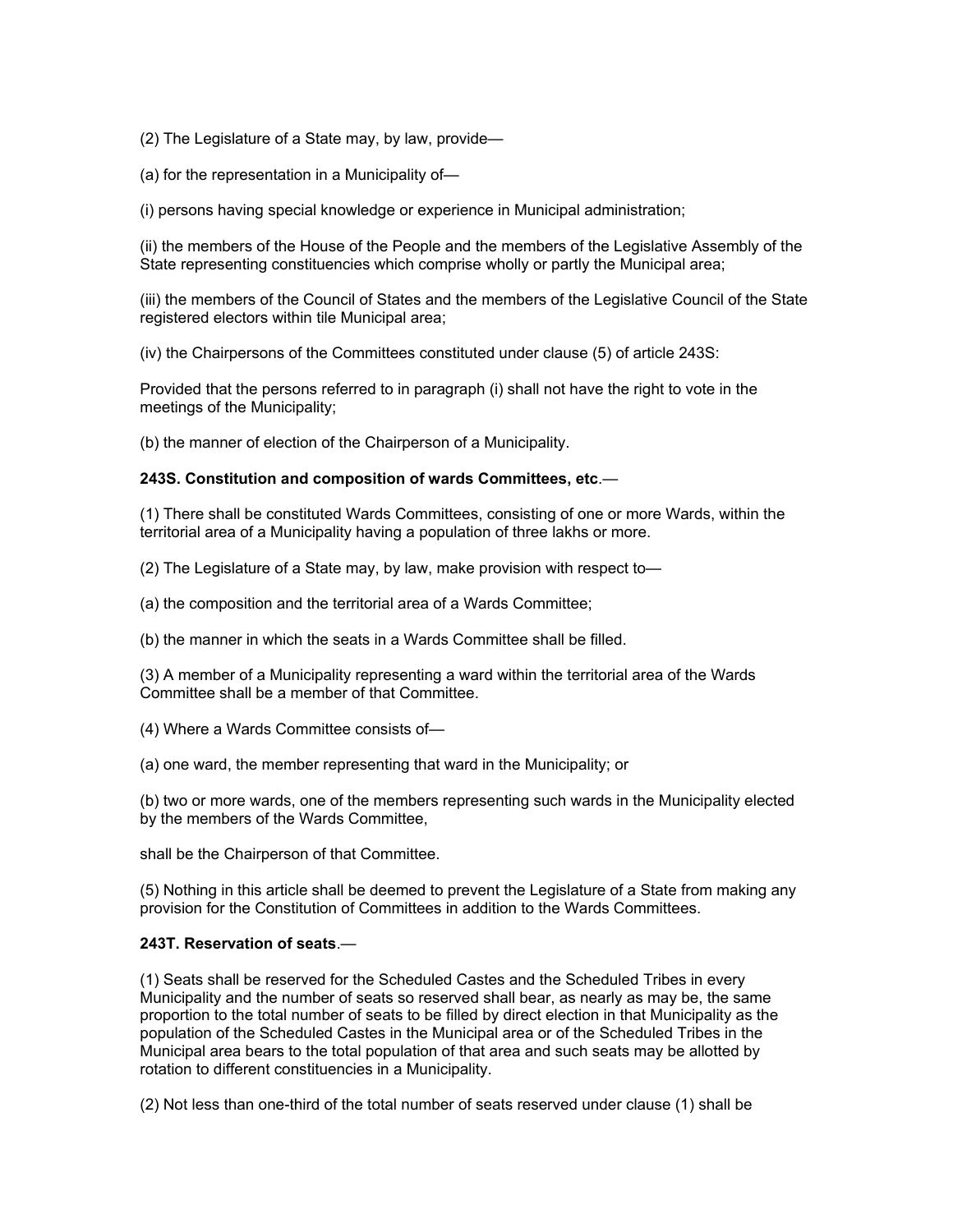reserved for women belonging to the Scheduled Castes or, as the case may be, the Scheduled Tribes.

(3) Not less than one-third (including the number of seats reserved for women belonging to the Scheduled Castes and the Scheduled Tribes) of the total number of seats to be filled by direct election in every Municipality shall be reserved for women and such seats may be allotted by rotation to different constituencies in a Municipality.

(4) The offices of Chairpersons in the Municipalities shall be reserved for the Scheduled Castes, the Scheduled Tribes and women in such manner as the Legislature of a State may, by law, provide.

(5) The reservation of seats under clauses (1) and (2) and the reservation of offices of Chairpersons (other than the reservation for women) under clause (4) shall cease to have effect on the expiration of the period specified in article 334 .

(6) Nothing in this Part shall prevent the Legislature of a State from making any provision for reservation of seats in any Municipality or offices of Chairpersons in the Municipalities in favour of backward class of citizens.

## **243U. Duration of Municipalities, etc**.—

(1) Every Municipality, unless sooner dissolved under any law for the time being in force, shall continue for five years from the date appointed for its first meeting and no longer:

Provided that a Municipality shall be given a reasonable opportunity of being heard before its dissolution.

(2) No amendment of any law for the time being in force shall have the effect of causing dissolution of a Municipality at any level, which is functioning immediately before such amendment, till the expiration of its duration specified in clause (1).

(3) An election to Constitute a Municipality shall be completed,—

- (a) before the expiry of its duration specified in clause (1);
- (b) before the expiration of a period of six months from the date of its dissolution:

Provided that where the remainder of the period for which the dissolved Municipality would have continued is less than six months, it shall not be necessary to hold any election under this clause for constituting the Municipality for such period.

(4) A Municipality constituted upon the dissolution of a Municipality before the expiration of its duration shall continue only for the remainder of the period for which the dissolved Municipality would leave continued. under, clause (1) had it not been so dissolved.

## **243V. Disqualifications for membership**.—

(1) A person shall be disqualified for being chosen as, and for being a member of a Municipality—

(a) if he is so disqualified by or under any law for the time being in force for the purposes of elections to the Legislature of the State concerned:

Provided that no person shall be disqualified on the ground that he is less than twenty-five years of age, if he has attained the age, of twenty-one years;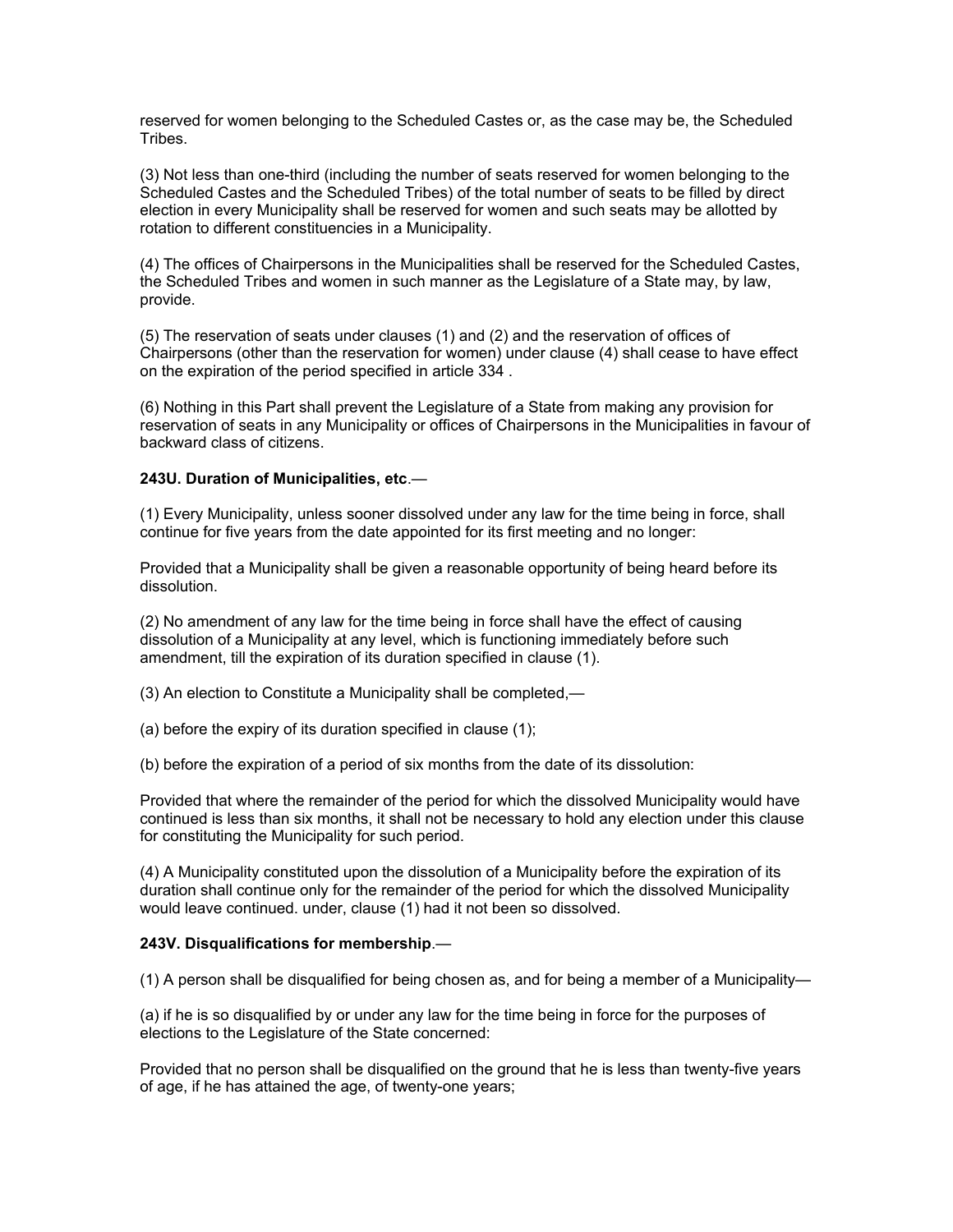(b) if he is so disqualified by or under any law made by the Legislature of the State.

(2) If any question arises as to whether a member of a Municipality has become subject to any of the disqualifications mentioned in clause (1), the question shall be referred for the decision of such authority and in such manner as the Legislature of a State may, by law, provide.

# **243W. Powers, authority and responsibilities of Municipalities, etc**.—

Subject to the provisions of this Constitution, the Legislature of a State may, by law, endow—

(a) the Municipalities with such powers and authority as may be necessary to enable them to function as institutions of self-government and such law may contain provisions for the devolution of powers and responsibilities upon Municipalities, subject to such conditions as may be specified therein, with respect to—

(i) the preparation of plans for economic development and social justice;

(ii) the performance of functions and the implementation of schemes as may be entrusted to them including those in relation to the matters listed in the Twelfth Schedule;

(b) the Committees with such powers and authority as may be necessary to enable them to carry out the responsibilities conferred upon them including those in relation to the matters listed in the Twelfth Schedule.

#### **243X. Power to impose taxes by, and funds, of, the Municipalities**.—

The Legislature of a State may, by law—

(a) authorise a Municipality to levy, collect and appropriate such taxes, duties, tolls and fees in accordance with such procedure and subject to such limits;

(b) assign to a Municipality such taxes, duties, tolls and fees levied and collected by the State-Government for such purposes and subject to such conditions and limits;

(c) provide for making, such grants-in-aid to the Municipalities from the Consolidated Fund of the State; and

(d) provide for constitution of such Funds for crediting all moneys received. respectively, by or on behalf of the Municipalities and also for the withdrawal of such moneys therefrom,

as may be specified in the law.

## **243Y. Finance Commission**.—

(1) The Finance Commission constituted under article 243-I shall also review the financial position of the Municipalities and make recommendations to the Governor as to—

(a) the principles which should govern—

(i) the distribution between the State and the Municipalities of the net proceeds of the taxes, duties, tolls and fees leviable by the State, which may be divided between them under this Part and the allocation between the Municipalities at all levels of their respective shares of such proceeds;

(ii) the determination of the taxes, duties, tolls and fees which may be assigned to, or appropriated by, the Municipalities;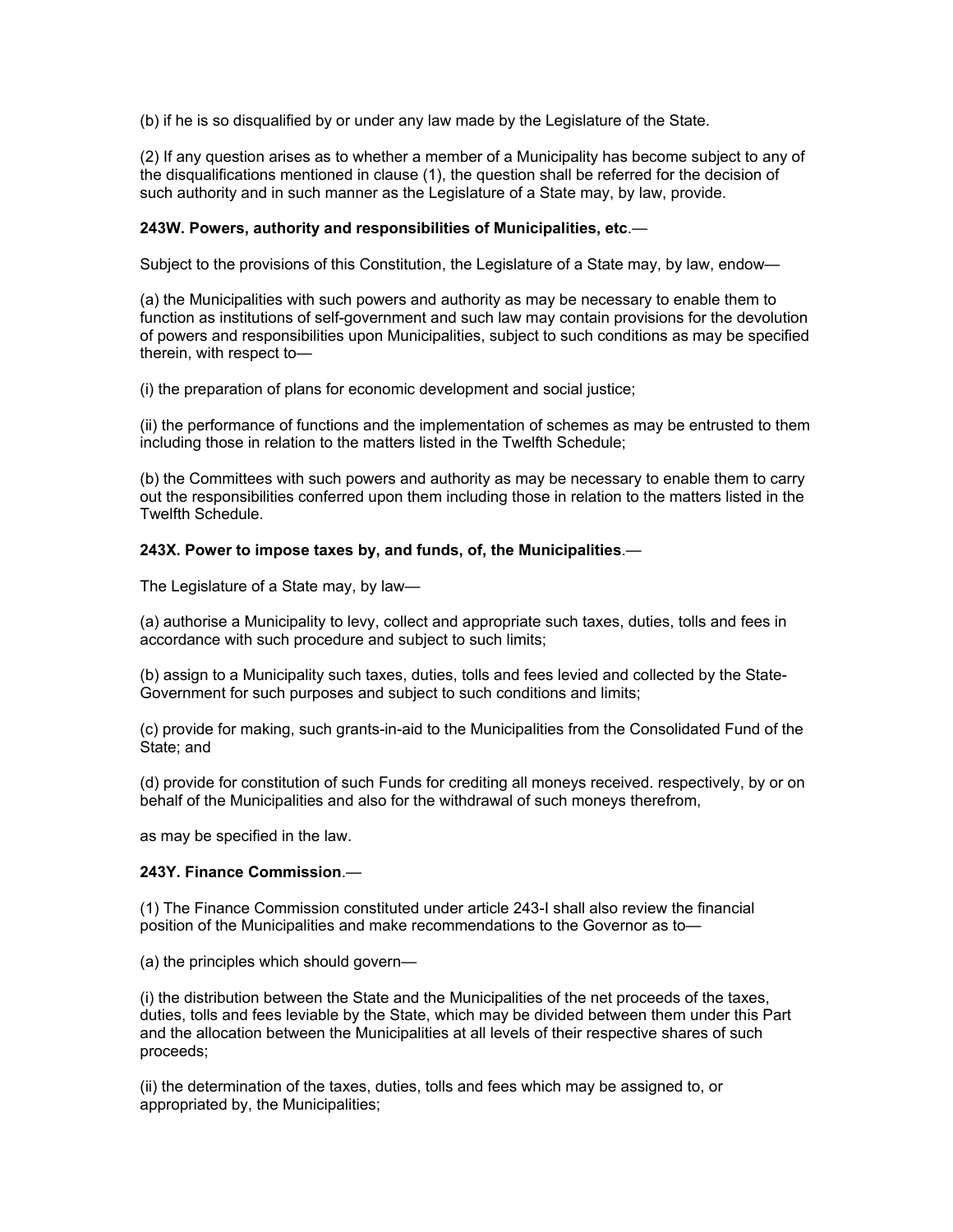(iii) the grants-in-aid to the Municipalities from the Consolidated Fund of the State;

(b) the measures needed to improve the financial position of the Municipalities;

(c) any other matter referred to the Finance Commission by the Governor in the interests of sound finance of the Municipalities.

(2) The Governor shall cause every recommendation made by the Commission under this article together with an explanatory memorandum as to the action taken thereon to be laid before the Legislature of the State.

#### **243Z. Audit of accounts of Municipalities**.—

The Legislature of a State may, by law, make provisions with respect to the maintenance of accounts by the Municipalities and the auditing of such accounts.

#### **243ZA. Elections to the Municipalities**.—

(1) The superintendence, direction and control of the preparation of electoral rolls for, and the conduct of, all elections to the Municipalities shall be vested in the State Election Commission referred to in article 243K.

(2) Subject to provisions of this Constitution, the Legislature of a State may, by law, make provision with respect to all matters relating to, or in connection with, elections to the Municipalities.

#### **243ZB. Application to Union territories**.—

The Provisions of this Part shall apply to the Union territories and shall, in their application to a Union territory, have effect as if the references to the Governor of a State were references to the Administrator of the Union territory appointed under article 239 and references to the Legislature or the Legislative Assembly of a State were references in relation to a Union territory having a Legislative Assembly, to that Legislative Assembly:

Provided that the President may, by public notification, direct that the provisions of this Part shall apply to any Union territory or part thereof subject to such exceptions and modifications as he may specify in the notification.

#### **243ZC. Part not to apply to certain areas**.—

(1) Nothing in this Part shall apply to the Scheduled Areas referred to in Clause (1), and the tribal areas referred to in Clause (2), of article 244.

(2) Nothing in this part shall be construed to affect the functions and powers of the Darjeeling Gorkha Hill Council constituted under any law for the time being in force for the hill areas of the district of Darjeeling in the State of West Bengal.

(3) Notwithstanding anything in this Constitution, Parliament may, by law, extend the provisions of this Part to the Scheduled Areas and the Tribal Areas referred to in clause (1) subject to such exceptions and modifications as may be specified in such law, and no such law shall be deemed to be an amendment of this Constitution for the purposes of article 368.

## **243ZD. Committee for district planning**.—

(1) There shall be constituted in every State at the district level a District Planning Committee to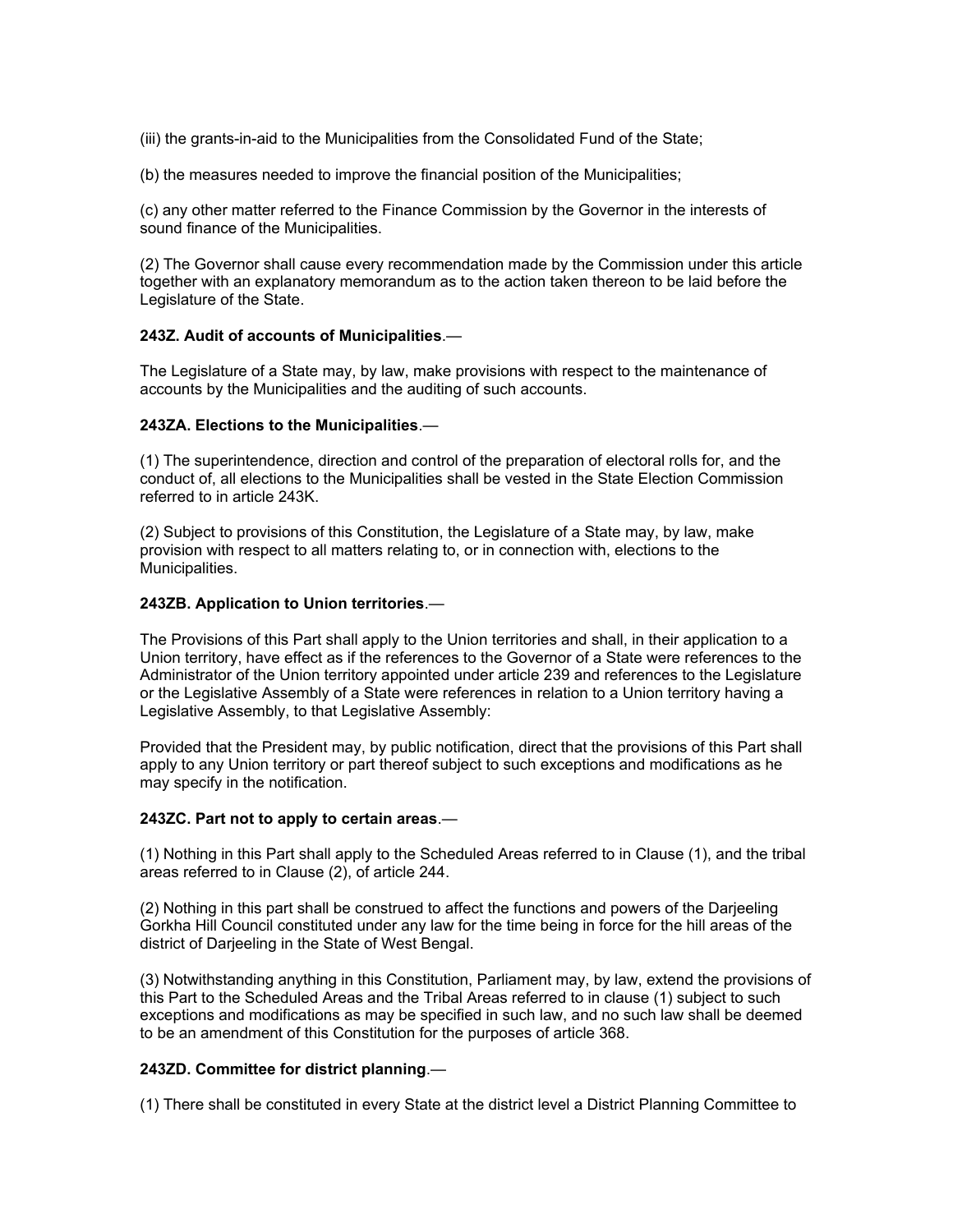consolidate the plans prepared by the Panchayats and the Municipalities in the district and to prepare a draft development plan for the district as a whole.

(2) The Legislative of a State may, by law, make provision with respect to—

(a) the composition of the District Planning Committees;

(b) the manner in which the seats in such Committees shall be filled:

Provided that not less than four-fifths of the total number of members of such Committee shall be elected by, and from amongst, the elected members of the Panchayat at the district level and of the Municipalities in the district in proportion to the ratio between the population of the rural areas and of the urban areas in the district;

(c) the functions relating to district planning which may be assigned to such Committees;

(d) the manner in which the Chairpersons of such Committees be chosen.

(3) Every District Planning Committee shall, in preparing the draft development plan,—

(a) have regard to—

(i) matters of common interest between the Panchayats and the Municipalities including spatial planning, sharing of water and other physical and natural resources, the integrate development of infrastructure and environmental conservation;

(ii) the extent and type of available resources whether financial or otherwise;

(b) consult such institutions and organizations as the Governor may, by order, specify.

(4) The Chairperson of every District Planning Committee shall forward the development plan, as recommended by such Committee, to the Government of the State.

# **243ZE. Committee for Metropolitan Planning**.—

(1) There shall be constituted in every Metropolitan, area a Metropolitan Planning Committee to prepare a draft development plan for the Metropolitan area as a whole.

(2) The Legislature of a State may, by law, make with respect to—

(a) the composition of the Metropolitan Planning Committees;

(b) the manner in which the seats in such Committees shall be filled:

Provided that not less than two-thirds of the members of such Committee shall be elected by, and from amongst, the elected members of the Municipalities and Chairpersons of the Panchayats in the, Metropolitan area in proportion to the ratio between the population of the Municipalities and of the Panchayats in that area;

(c) the representation, in such Committees of the Government of India and the Government of the State and of such organisations and institutions as may be deemed necessary for carrying out the functions assigned to such Committees;

(d) the functions relating to planning and coordination for the Metropolitan area which may be assigned to such Committees;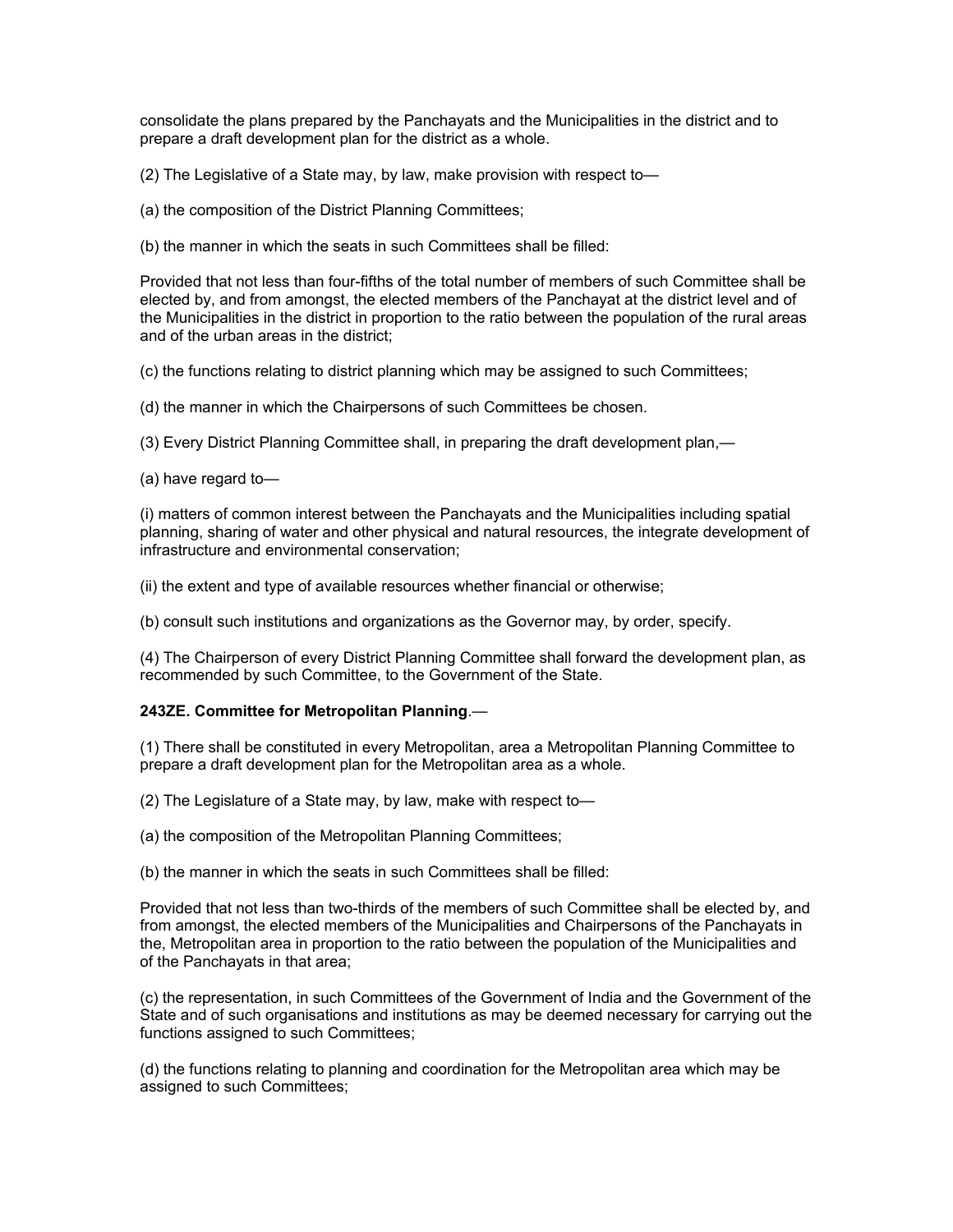(e) the manner in which the Chairpersons of such Committees shall be chosen.

(3) Every Metropolitan Planning Committee shall, in preparing the draft development plan,—

(a) have regard to—

(i) the plans prepared by the Municipalities and the Panchayats in the Metropolitan area;

(ii) matters of common interest between the Municipalities and the Panchayats, including coordinated spatial planning of the area, sharing of water and other physical and natural resources, the integrated development of infrastructure and environmental conservation;

(iii) the overall objectives and priorities set by the Government of India and the Government of the State;

(iv) the extent and nature of investments likely to be made in the Metropolitan area by agencies of the Government of India and of the Government of the State and other available resources whether financial or otherwise;

(b) consult such institutions and organisations as the Governor may, by order, specify.

(4) The Chairperson of every Metropolitan Planning Committee shall forward the development plan, as recommended by such Committee, to the Government of the State.

# **243ZF. Continuance of existing laws and Municipalities**.—

Notwithstanding anything in this Part, any provision of any law relating to Municipalities in force in a State immediately before the commencement of the Constitution (Seventy-fourth Amendment) Act, 1992, which is inconsistent with the provisions of this Part, shall continue to be in force until amended or repealed by a competent Legislature or other competent authority or until the expiration of one year from such commencement, whichever is earlier:

Provided that all the Municipalities existing immediately before such commencement shall continue till the expiration of their duration, unless sooner dissolved by a resolution passed to that effect by the Legislative Assembly of that State or, in the case of a State having a Legislative Council, by each House of the Legislature of that State.

## **243ZG. Bar to interference by courts in electoral matters**.—

Notwithstanding anything in this Constitution,—

(a) the validity of any law relating to the delimitation of constituencies or the allotment of seats to such constituencies, made or purporting to be made under article 243ZA shall not be called in question in any court;

(b) no election to any Municipality shall be called in question expect by an election petition presented to such authority and in such manner as is provided for by or under any law made by the Legislature of a State.

# **PART X-THE SCHEDULED AND TRIBAL AREAS**

**244.Administration of Scheduled Areas and Tribal Areas**.- (1) The provisions of the Fifth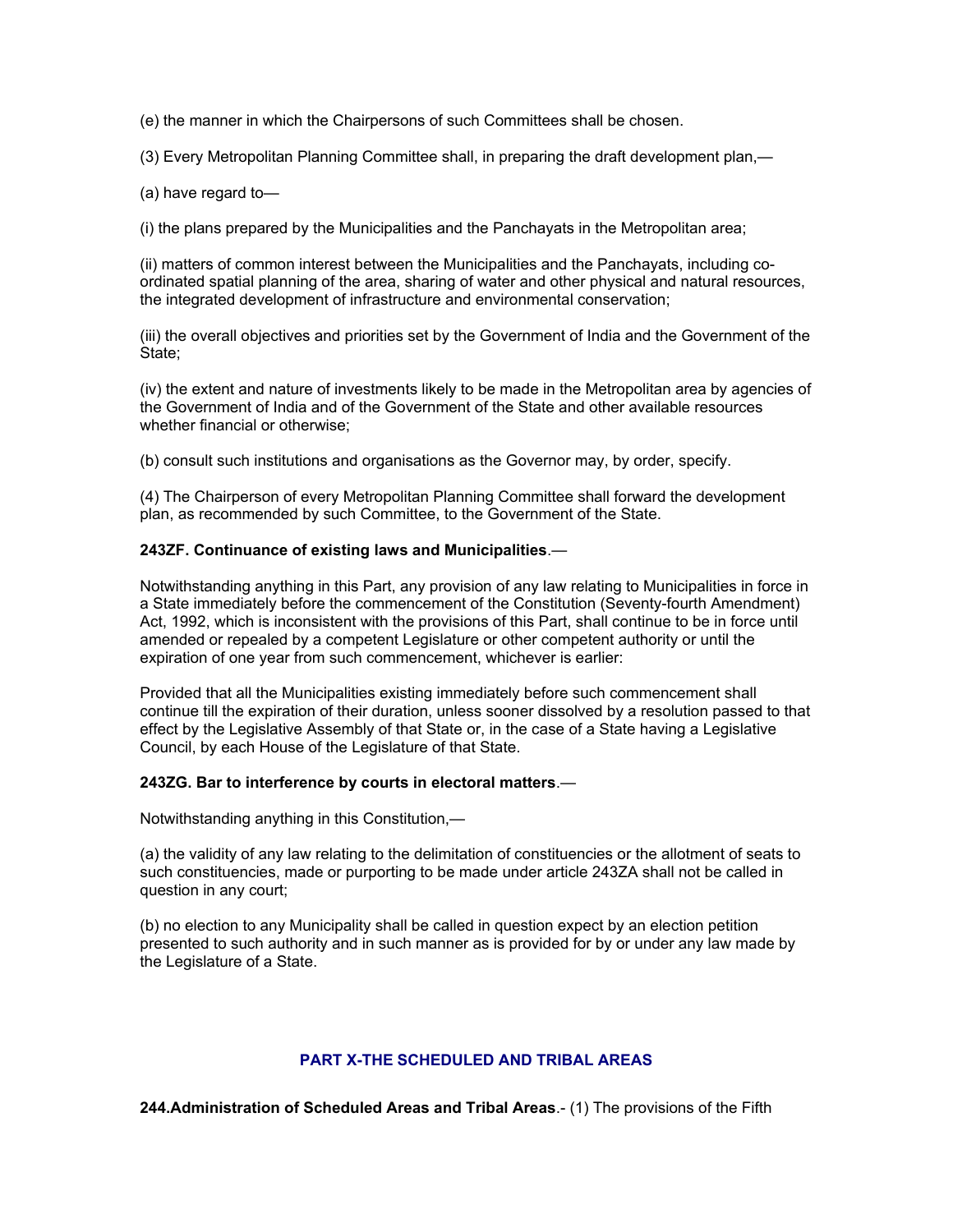Schedule shall apply to the administration and control of the Scheduled Areas and Scheduled Tribes in any State other than the States of Assam Meghalaya, Tripura and Mizoram.

**244-A. Formation of an autonomous State comprising certain tribal areas in Assam and creation of local Legislature or Council of Ministers or both therefor**.- (1) Notwithstanding anything in this Constitution, Parliament may, by law, form within the State of Assam an autonomous State comprising (whether wholly or in part) all or any of the tribal areas specified in Part I of the table appended to paragraph 20 of the Sixth Schedule and create therefor-

(a) a body, whether elected or partly nominated and partly elected, to function as a Legislature for the autonomous State, or

(b) a Council of Ministers,or both with such constitution, powers and functions, in each case, as may be specified in the law.

(2) Any such law as is referred to in clause (1) may, in particular,-

(a) specify the matters enumerated in the State List or the Concurrent List with respect to which the legislature of the autonomous State shall have power to make laws for the whole or any part thereof, whether to the exclusion of the Legislature of the State of Assam or otherwise;

(b) define the matters with respect to which the executive power of the autonomous State shall extend;

© provide that any tax levied by the State of Assam shall be assigned to the autonomous State in so far as the proceeds thereof are attributable to the autonomous State;

(d) provide that any reference to a State in any article of this Constitution shall be construed as including a reference to the autonomous State; and

(e) make such supplemental, incidental and consequential provisions as may be deemed necessary.

(3) An amendment of any such law as aforesaid in so far as such amendment relates to any of the matters specified in sub-clause (a) or sub-clause (b) of clause (2) shall have no effect unless the amendment is passed in each House of Parliament by not less than two-thirds of the members present and voting.

(4) Any such law as is referred to in this article shall not be deemed to be an amendment of this Constitution for the purposes of Article 368 notwithstanding that it contains any provision which amends or has the effect of amending this Constitution

## **PART XI-RELATIONS BETWEEN THE UNION AND THE STATES**

# **CHAPTER I - LEGISLATIVE RELATIONS**

## **Distribution of Legislative Powers**

**245.Extent of laws made by Parliament and by the Legislatures of States**.- (1) Subject to the provisions of this Constitution, Parliament may make laws for the whole or any part of the territory of India, and the Legislature of a State may make laws for the whole or any part of the State.

(2) No law made by Parliament shall be deemed to be invalid on the ground that it would have extra-territorial operation.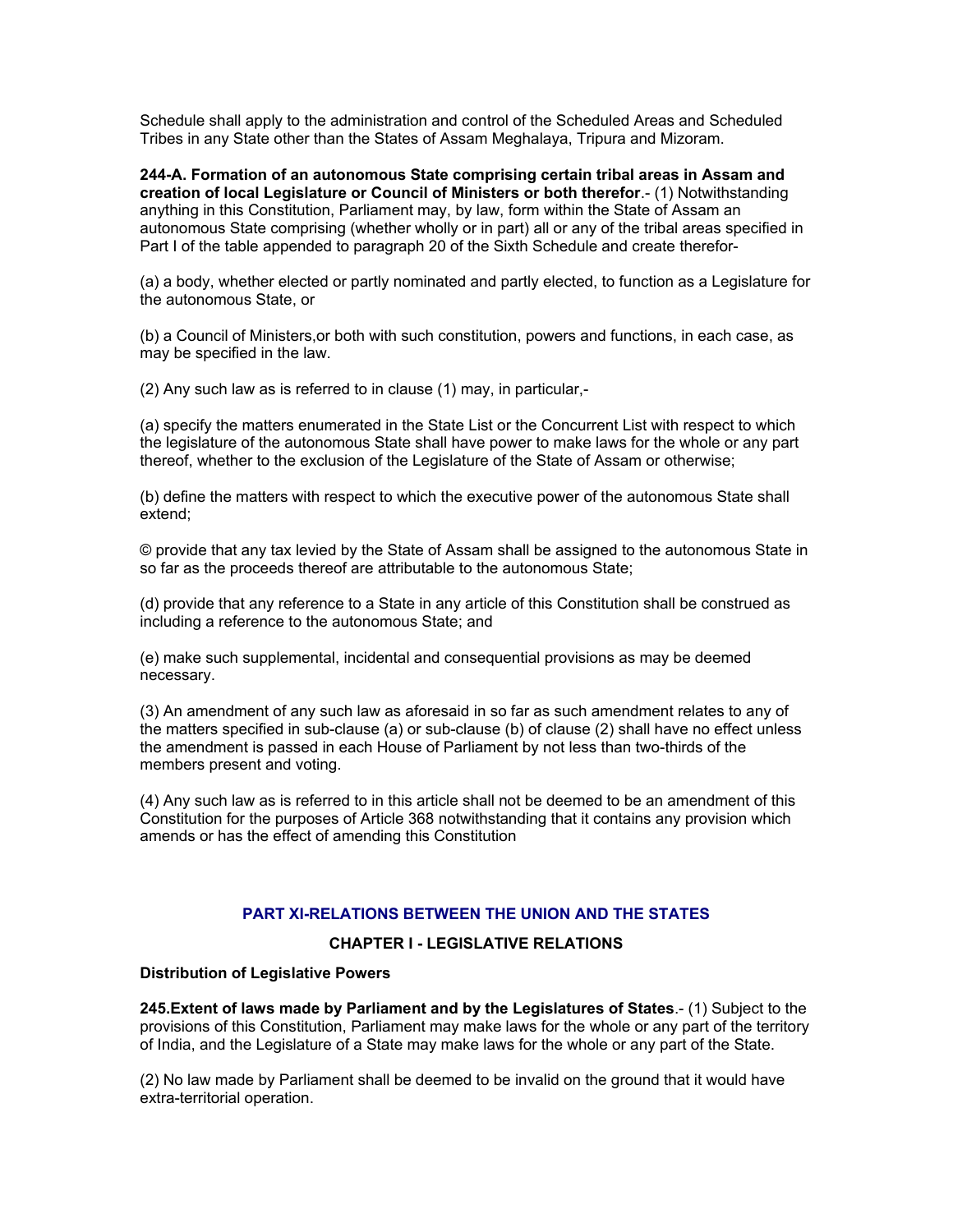**246.Subject-matter of laws made by Parliament and by the Legislatures of States**.- (1) Notwithstanding anything in clauses(2) and (3), Parliament has exclusive power to make laws with respect to any of the matters enumerated in List I in the Seventh Schedule (in this Constitution referred to as the "Union List").

(2) Notwithstanding anything in clause (3), Parliament, and, subject to clause (1), the Legislature of any State also, have power to make laws with respect to any of the matters enumerated in List III in the Seventh Schedule (in this Constitution referred to as the "Concurrent List").

(4) Parliament has power to make laws with respect to any matter for any part of the territory of India not included (in a State) notwithstanding that such matter is a matter enumerated in the State List.

**247.Power of Parliament to provide for the establishment of certain additional courts**.- Notwithstanding anything in this Chapter, Parliament may by law provide for the establishment of any additional courts for the better administration of laws made by Parliament or of any existing laws with respect to a matter enumerated in the Union List.

**248.Residuary powers of legislation**.- (1)Parliament has exclusive power to make any law with respect to any matter not enumerated in the Concurrent List or State List.

(2) Such power shall include the power of making any law imposing a tax not mentioned in either of those Lists.

**249.Power of Parliament to legislate with respect to a matter in the State List in the national interest**.- (1) Notwithstanding anything in the foregoing provisions of this Chapter, if the Council of States has declared by resolution supported by not less than two-thirds of the members present and voting that it is necessary or expedient in national interest that Parliament should make laws with respect to any matter enumerated in the State List specified in the resolution, it shall be lawful for Parliament to make laws for the whole or any part of the territory of India with respect to that matter while the resolution remains in force.

(2) A resolution passed under clause (1) shall remain in force for such period not exceeding one year as may be specified therein:

Provided that, if and so often as a resolution approving the continuance in force of any such resolution is passed in the manner provided in clause (1), such resolution shall continue in force for a further period of one year from the date on which under this clause it would otherwise have ceased to be in force.

(3) A law made by Parliament which Parliament would not but for the passing of a resolution under clause (1) have been competent to make shall, to the extent of the incompetency, cease to have effect on the expiration of a period of six months after the resolution has ceased to be in force, except as respects things done or omitted to be done before the expiration of the said period.

**250.Power of Parliament to legislate with respect to any matter in the State List if a Proclamation of Emergency is in operation**.- (1) Notwithstanding anything in this Chapter, Parliament shall, while a Proclamation of Emergency is in operation, have, power to make laws for the whole or any part of the territory of India with respect to any of the matters enumerated in the State List.

(2) A law made by Parliament which Parliament would not but for the issue of a Proclamation of Emergency have been competent to make shall, to the extent of the incompetency, cease to have effect on the expiration of a period of six months after the Proclamation has ceased to operate,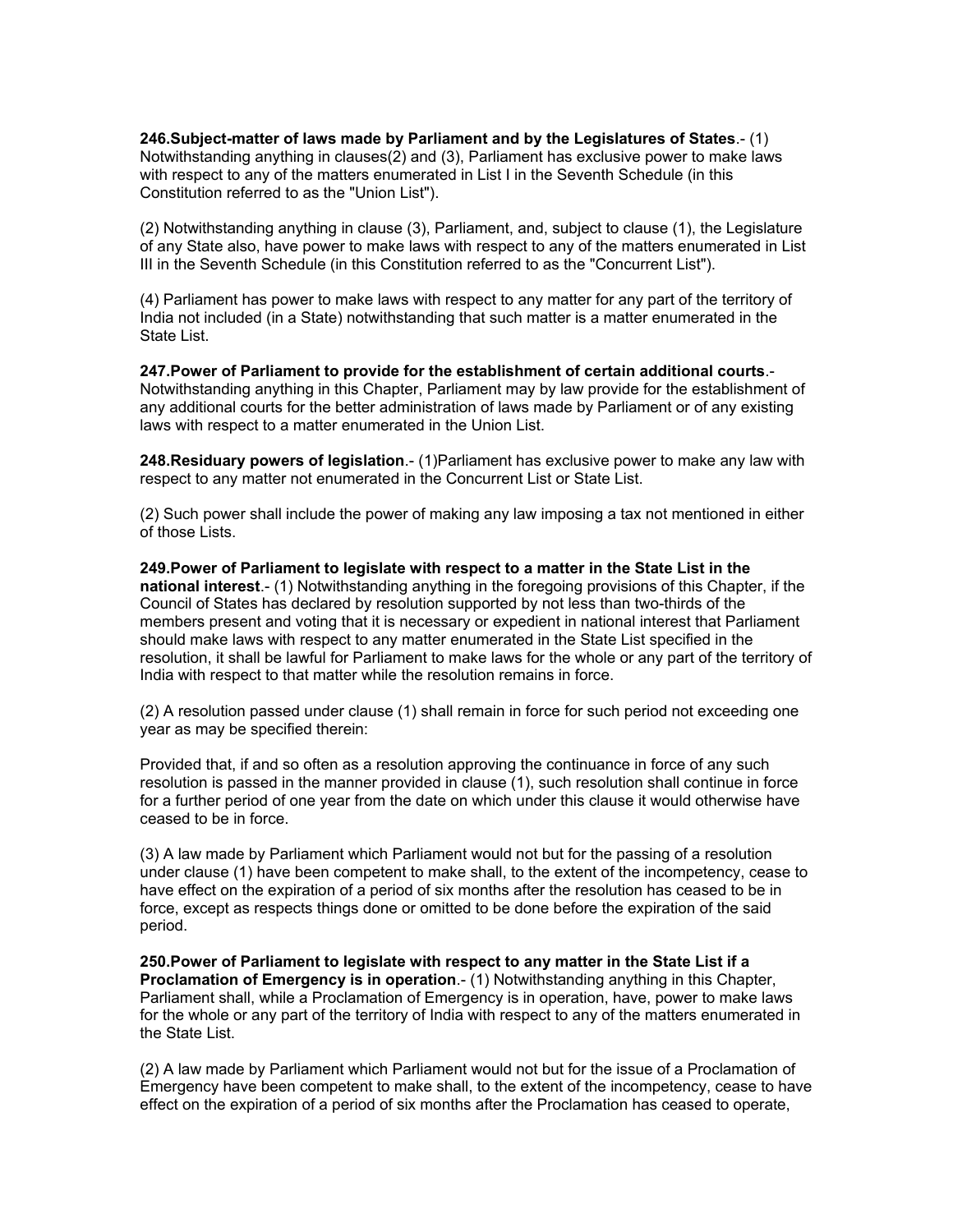except as respects things done or omitted to be done before the expiration of the said period.

**251.Inconsistency between laws made by Parliament under Articles 249 and 250 and laws made by the Legislatures of States**.- Nothing in Articles 249 and 250 shall restrict the power of the Legislature of a State to make any law which under this Constitution it has power to make, but if any provision of a law made by the legislature of a State is repugnant to any provision of a law made by Parliament which Parliament has under either of the said articles power to make, the law made by Parliament, whether passed before or after the law made by the legislature of the State, shall prevail, and the law made by the Legislature of the State shall to the extent of the repugnancy, but so long only as the law made by Parliament continues to have effect, be inoperative.

**252.Power of Parliament to legislate for two or more States by consent and adoption of such legislation by any other State**.- (1) (1) If it appears to the Legislatures of two or more States to be desirable that any of the matters with respect to which Parliament has no power to make laws for the States except as provided in Articles 249 and 250 should be regulated in such States by Parliament by law, and if resolutions to that effect are passed by all the House of the Legislatures of those States, it shall be lawful for Parliament to pass an Act for regulating that matter accordingly, and any Act so passed shall apply to such States and to any other State by which it is adopted afterwards by resolution passed in that behalf by the House or, where there are two Houses, by each of the Houses of the Legislature of that State.

(2) Any Act so passed by Parliament may be amended or repealed by an Act of Parliament passed or adopted in like manner but shall not, as respects any State to which it applies, be amended or repealed by an Act of the Legislature of that State.

**253.Legislation for giving effect to international agreements**.- Notwithstanding anything in the foregoing provisions of this Chapter, Parliament has power to make any law for the whole or any part of the territory of India for implementing any treaty, agreement or convention with any other country or countries or any decision made at any international conference, association or other body.

**254.Inconsistency between laws made by Parliament and laws made by the Legislatures of States**.- (1) If any provision of a law made by the Legislature of a State is repugnant to any provision of a law made by Parliament which Parliament is competent to enact, or to any provision of an existing law with respect to one of the matters enumerated in the Concurrent List, then, subject to the provisions of clause (2), the law made by Parliament, whether passed before or after the law made by the Legislature of such State, or, as the case may be, the existing law, shall prevail and the law made by the Legislature of the State shall, to the extent of the repugnancy, be void.

(2) Where a law made by the Legislature of a State with respect to one of the matters enumerated in the concurrent List contains any provision repugnant to the provisions of an earlier law made by Parliament or an existing law with respect to that matter, then, the law so made by the Legislature of such State shall, if it has been reserved for the consideration of the President and has received his assent, prevail in that State:

Provided that nothing in this clause shall prevent Parliament from enacting at any time any law with respect to the same matter including a law adding to, amending, varying or repealing the law so made by the Legislature of the State.

**255.Requirements as to recommendations and previous sanctions to be regarded as matters of procedure only**.- No Act of Parliament or of the legislature of a State and no provision in any such Act, shall be invalid by reason only that some recommendation or previous sanction required by this Constitution was not given, if assent to that Act was given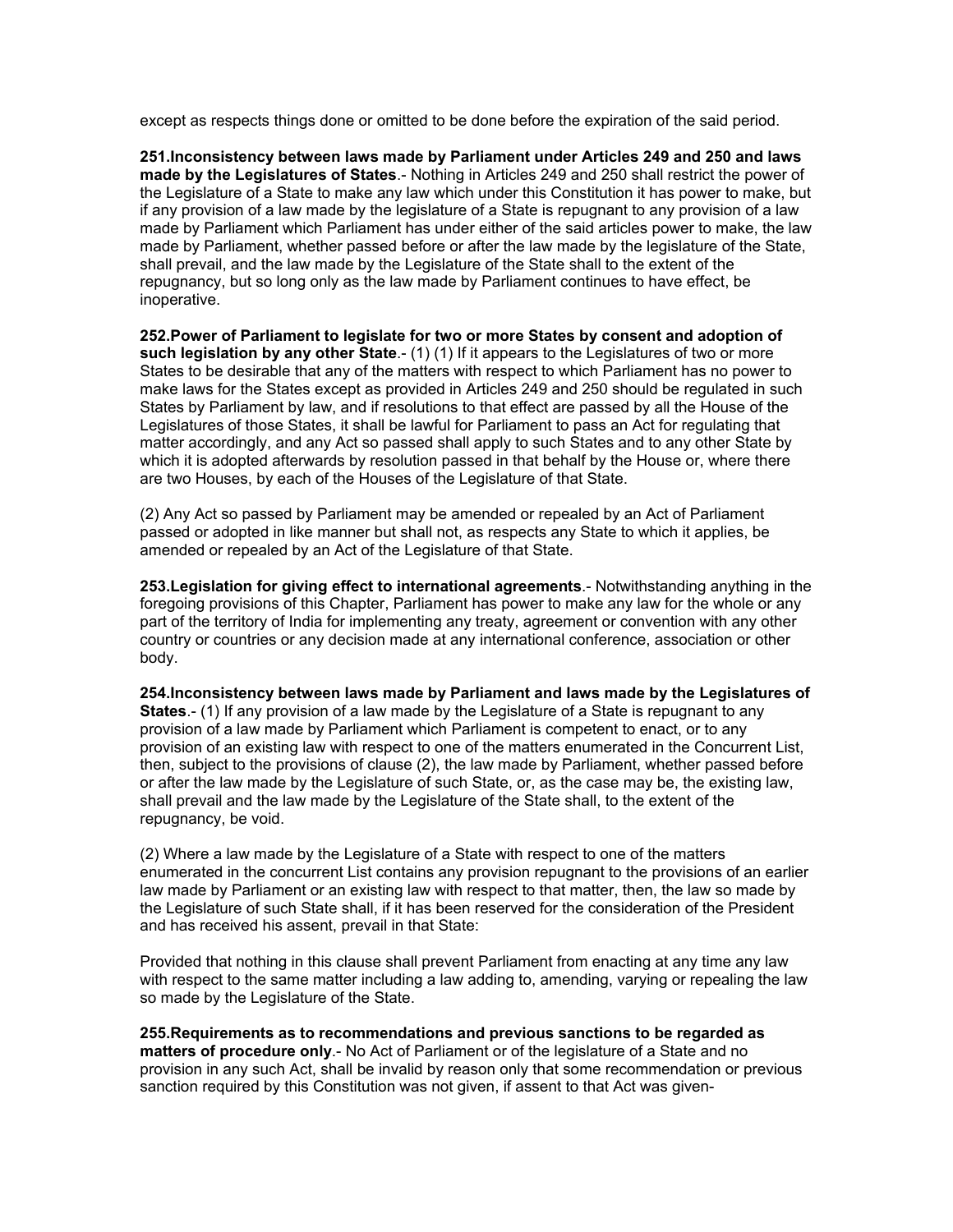(a) where the recommendation required was that of the Governor, either by the Governor or by the President;

(b) where the recommendation required was that of the Rajpramukh, either by the Rajpramukh or by the President;

© where the recommendation or previous sanction required was that of the President, by the President.

#### **CHAPTER II - ADMINISTRATIVE RELATIONS**

#### **General**

**256.Obligation of States and the Union**.- The executive power of every State shall be so exercised as to ensure compliance with the laws made by Parliament and any existing laws which apply in that State, and the executive power of the Union shall extend to the giving of such directions to a State as may appear to the Government of India to be necessary for that purpose.

#### **257.Control of the Union over States in certain cases**.-

(1) The executive power of every State shall be so exercised as not to impede or prejudice the exercise of the executive power of the Union, and the executive power of the Union shall extend to the giving of such directions to a State as may appear to the Government of India to be necessary for that purpose.

(2) The executive power of the Union shall also extend to the giving of directions to a State as to the construction and maintenance of means of communication declared in the direction to be of national or military importance:

Provided that nothing in this clause shall be taken as restricting the power of Parliament to declare highways or waterways to be national highways or national waterways so declared or the power of the Union to construct and maintain means of communication as part of its functions with respect to naval, military and air force works.

(3) The executive power of the Union shall also extend to the giving of directions to a State as to the measures to be taken for the protection of the railways within the State.

(4) Where in carrying out any direction given to a State under clause (2) as to the construction or maintenance of any means of communication or under clause (3) as to the measures to be taken for the protection of any railway, costs have been incurred in excess of those which would have been incurred in the discharge of the normal duties of the State if such direction had not been given, there shall be paid by the Government of India to the State such sum as may be agreed, or, in default of agreement, as may be determined by an arbitrator appointed by the Chief Justice of India, in respect of the extra costs so incurred by the State.

#### **257-A. Assistance to States by deployment of armed forces or other forces of the Union. [Omitted]**.

**258.Power of the Union to confer powers, etc., on States in certain cases**.- (1) Notwithstanding anything in this Constitution, the President may, with the consent of the Governor of a State, entrust either conditionally or unconditionally to that Government or to its officers functions in relation to any matter to which the executive power of the Union extends.

(2) A law made by Parliament which applies in any State may, notwithstanding that it relates to a matter with respect to which the Legislature of the State has no power to make laws, confer powers and impose duties, or authorise the conferring of powers and the imposition of duties, upon the State or officers and authorities thereof.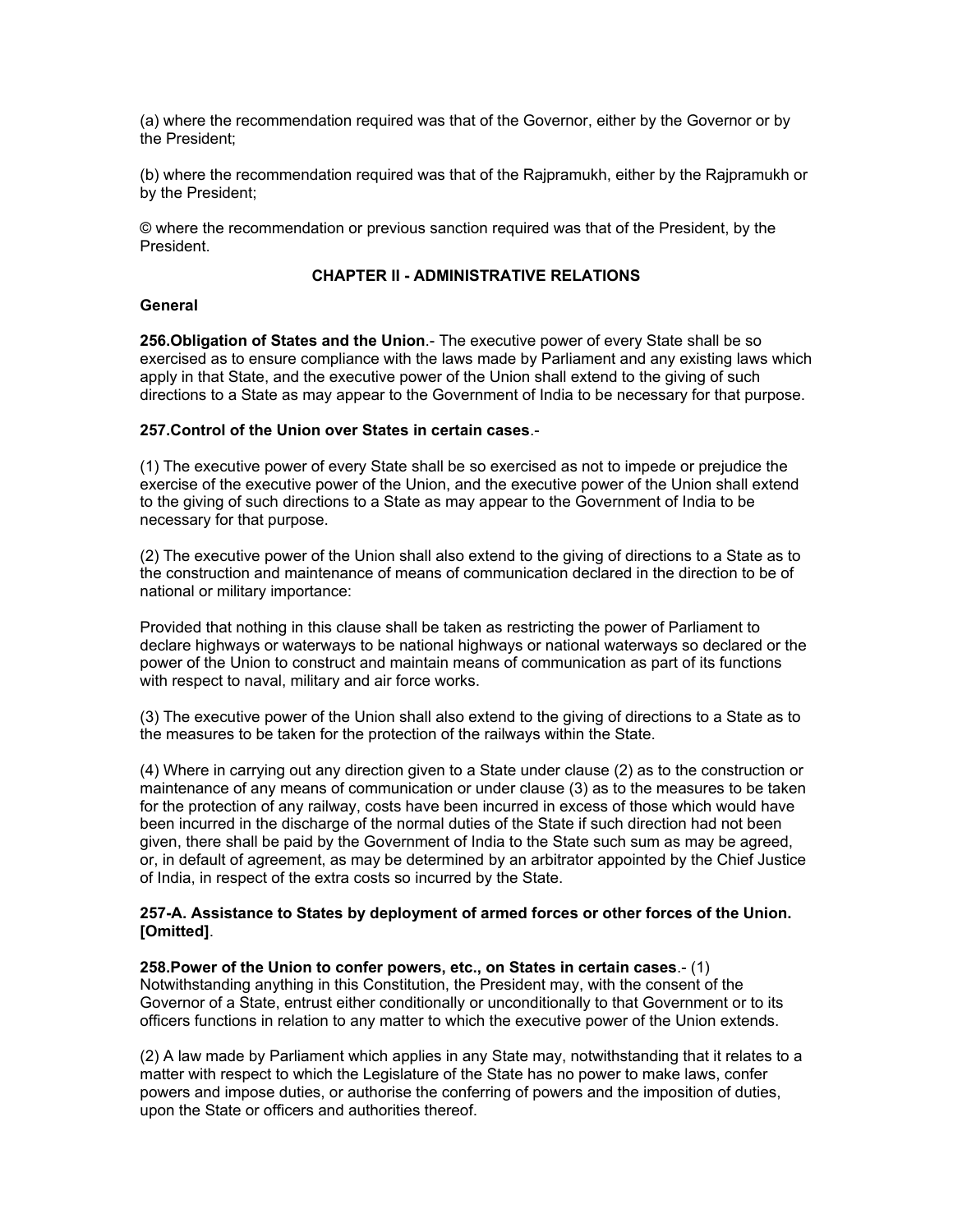(3) Where by virtue of this article powers and duties have been conferred or imposed upon a State or officers or authorities thereof, there shall be paid by the Government of India to the State such sum as may be agreed, or, in default of agreement, as may be determined by an arbitrator appointed by the Chief Justice of India, in respect of any extra costs of administration incurred by the State in connection with the exercise of those powers and duties.

**258-A. Power of the States to entrust functions to the Union**.- Notwithstanding anything in this Constitution, the Governor of a State may, with the consent of the Governor of India, entrust either conditionally or unconditionally to that Government or to its officers functions in relation to any matter to which the executive power of the State extends.

## **259.[Armed Forces in States in Part B of the First Schedule.] Rep. by the Constitution (Seventh Amendment) Act, 1956, S.29 and Schedule**.

**260.Jurisdiction of the Union in relation to territories outside India**.- The Government of India may by agreement with the Government of any territory not being part of the territory of India undertake any executive, legislative or judicial functions vested in the Government of such territory, but every such agreement shall be subject to, and governed by, any law relating to the exercise of foreign jurisdiction for the time being in force.

**261.Public acts, records and judicial proceedings**.- Full faith and credit shall be given throughout the territory of India to public acts, records and judicial proceedings of the Union and of every State.

(2) The manner in which and the conditions under which the acts, records and proceedings referred to in clause (1) shall be proved and the effect thereof determined shall be as provided by law made by Parliament.

(3) Final judgments or orders delivered or passed by civil courts in any part of the territory of India shall be capable of execution anywhere within that territory according to law.

Disputes relating to Waters

**262.Adjudication of disputes relating to waters of inter-State rivers or river valleys**.- (1) Parliament may by law provide for the adjudication of any dispute or complaint with respect to the use, distribution or control of the waters of, or in, any inter-State river or river valley.

(2) Notwithstanding anything in this Constitution, Parliament may by law provide that neither the Supreme Court nor any other court shall exercise jurisdiction in respect of any such dispute or complaint as is referred to in clause (1).

## **Co-ordination between States**

**263.Provisions with respect to an inter-State Council**.- If any any time it appears to the President that the public interests would be served by the establishment of a Council charged with the duty of-

(a) inquiring into and advising upon disputes which may have arisen between States;

(b) investigating and discussing subjects in which some or all of the States, or the Union and one or more of the States, have a common interest; or

© making recommendations upon any such subject and, in particular, recommendations for the better co-ordination of policy and action with respect to that subject, in shall be lawful for the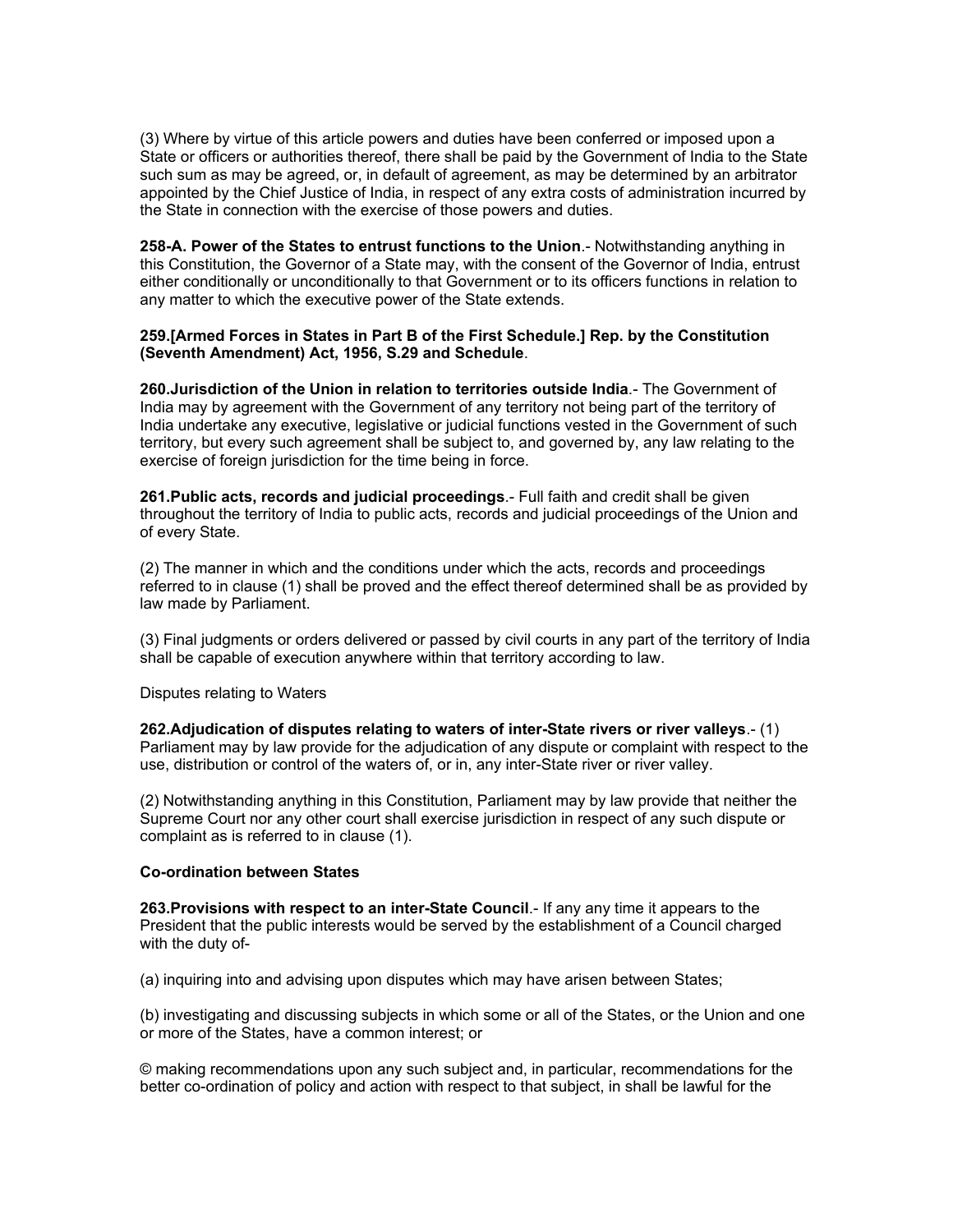President by order to establish such a Council, and to define the nature of the duties to be performed by it and its organisation and procedure.

# **PART XII-FINANCE, PROPERTY, CONTRACTS AND SUITS**

# **CHAPTER I - FINANCE**

#### **General**

**264.Interpretation**.- In this Part, "Finance Commission" means a Finance Commission constituted under Article 280.

**265.Taxes not to be imposed save by authority of law**.- No tax shall be levied or collected except by authority of law.

**266.Consolidated Funds and public accounts of India and of the States**.- (1) Subject to the provisions of Article 267 and to the provisions of this Chapter with respect to the assignment of the whole or part of the net proceeds of certain taxes and duties to States, all revenues received by the Government of India, all loans raised by that Government by the issue of treasury bills, loans or ways and means advances and all moneys received by that Government in repayment of loans shall form one consolidated fund to be entitled "the Consolidated Fund of India", and all revenues received by the Government of a State, all loans raised by that Government by the issue of treasury bills, loans or ways and means advances and all moneys received by that Government in repayment of loans shall form one consolidated fund to be entitled "the Consolidated Fund of the State".

(2) All other public moneys received by or on behalf of the Government of India or the Government of a State shall be entitled to the public account of India or the public account of the State, as the case may be.

(3) No moneys out of the Consolidated Fund of India or the Consolidated Fund of a State shall be appropriated except in accordance with law and for the purposes and in the manner provided in this Constitution.

**267.Contingency Fund**.- (1) Parliament may by law establish a Contingency Fund in the nature of an imprest to be entitled "the Contingency Fund of India" into which shall be paid from time to time such sums as may be determined by such law, and the said Fund shall be placed at the disposal of the President to enable advances to be made by him out of such Fund for the purposes of meeting unforeseen expenditure pending authorisation of such expenditure by Parliament by law under Article 115 or Article 116.

(2) The Legislature of a State may by law establish a Contingency Fund in the nature of an imprest to be entitled "the Contingency Fund of the State" into which shall be paid from time to time such sums as may be determined by such law, and the said Fund shall be placed at the disposal of the Governor of the State to enable advances to be made by him out of such Fund for the purposes of meeting unforeseen expenditure pending authorisation of such expenditure by the Legislature of the State by law under Article 205 or Article 206.

## **Distribution of Revenues between the Union and the States**

**268.Duties levied by the Union but collected and appropriated by the States**.- (1)Such stamp duties and such duties of excise on medicinal and toilet preparations as are mentioned in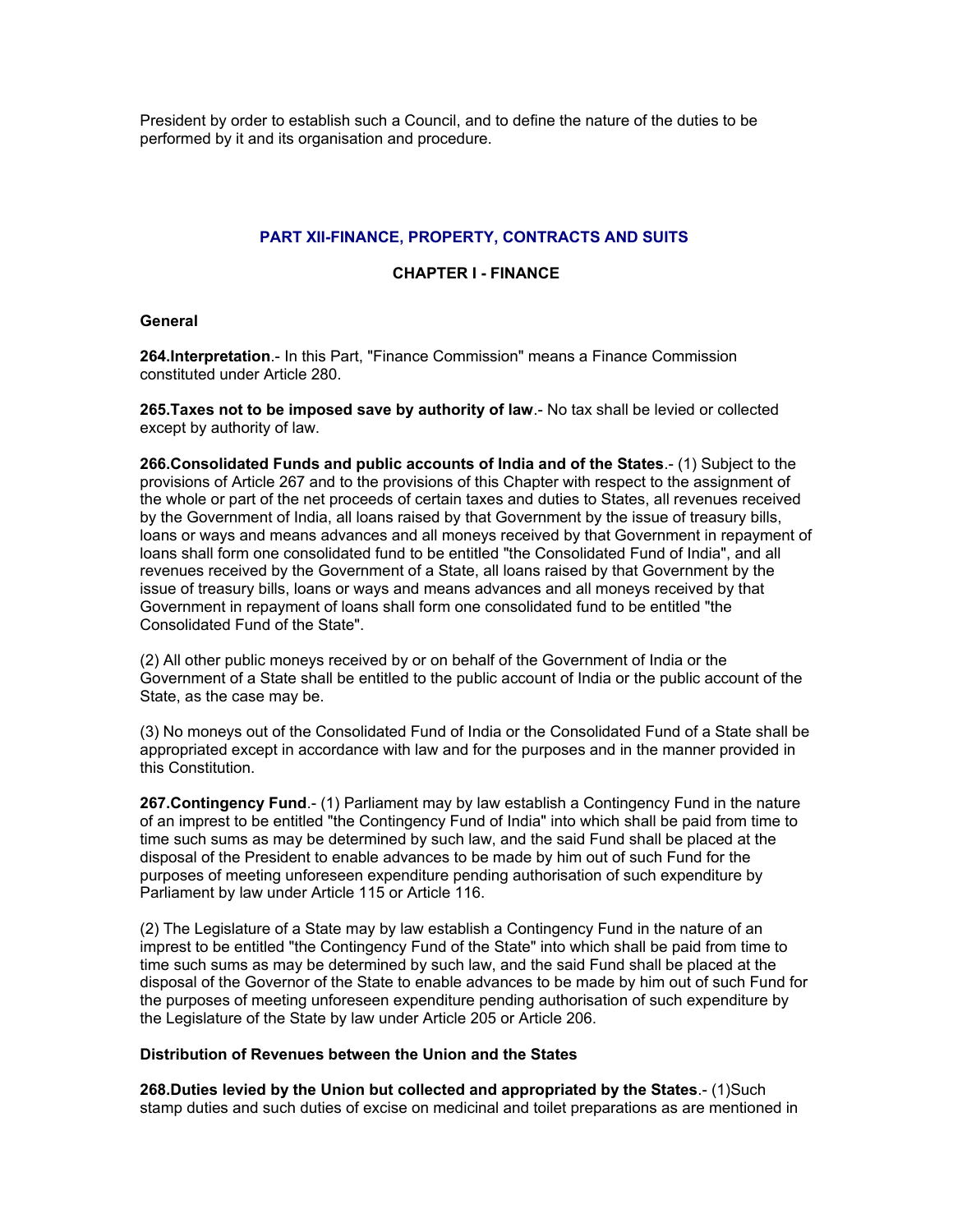the Union List shall be levied by the Government of India but shall be collected -

(a) in the case where such duties are leviable within any Union territory, by the Government of India, and

(b) in other cases, by the States within which such duties are respectively leviable.

(2) The proceeds in any financial year of any such duty leviable within any State shall not form part of the Consolidated Fund of India, but shall be assigned to that State.

**269.Taxes levied and collected by the union but assigned to the States**.- (1) The following duties and taxes shall be levied and collected by the Government of India but shall be assigned to the States in the manner provided in clause (2), namely:-

(a) duties in respect of succession to property other than agricultural land;

(b) estate duty in respect of property other than agricultural land;

© terminal taxes on goods or passengers carried by railway, sea or air;

(d)taxes on railway fares and freights;

(e) taxes other than stamp duties on transactions in stock-exchanges and futures markets;

(f) taxes on the sale or purchase of newspapers and on advertisements published therein;

(g) taxes on the sale or purchase of goods other than newspapers, where such sale or purchase takes place in the course of inter-State trade or commerce;

(h) taxes on the consignment of goods (whether the consignment is to the person making it or to any other person), where such consignment takes place in the course of inter-State trade or commerce.

(2) The net proceeds in any financial year of any such duty or tax, except in so far as those proceeds represent proceeds attributable to Union territories, shall not form part of the Consolidated Fund of India, but shall be assigned to the States within which that duty or tax is leviable in that year, and shall be distributed among those States in accordance with such principles of distribution as may be formulated by Parliament by law.

(3) Parliament may by law formulate principles for determining when a sale or purchase of [or consignment of] goods takes place in the course of inter-State or commerce. 270. Taxes levied and collected by the Union and distributed between the Union and the States.- (1) Taxes on income other than agricultural income shall be levied and collected by the Government of India and distributed between the Union and the States in the manner provided in clause (2).

(2) Such percentage, as may be prescribed, of the net proceeds in any financial year of any such tax, except in so far as those proceeds represent proceeds attributable to Union territories or to taxes payable in respect of Union emoluments, shall not form part of the Consolidated Fund of India, but shall be assigned to the States within which that tax is leviable in that year, and shall be distributed among those States in such manner and form such tie as may be prescribed.

(3) For the purposes of clause (2), in each financial year such percentage as may be prescribed of so much of the net proceeds of taxes on income as does not represent the net proceeds of taxes payable in respect of Union emoluments shall be deemed to represent proceeds attributable to Union territories.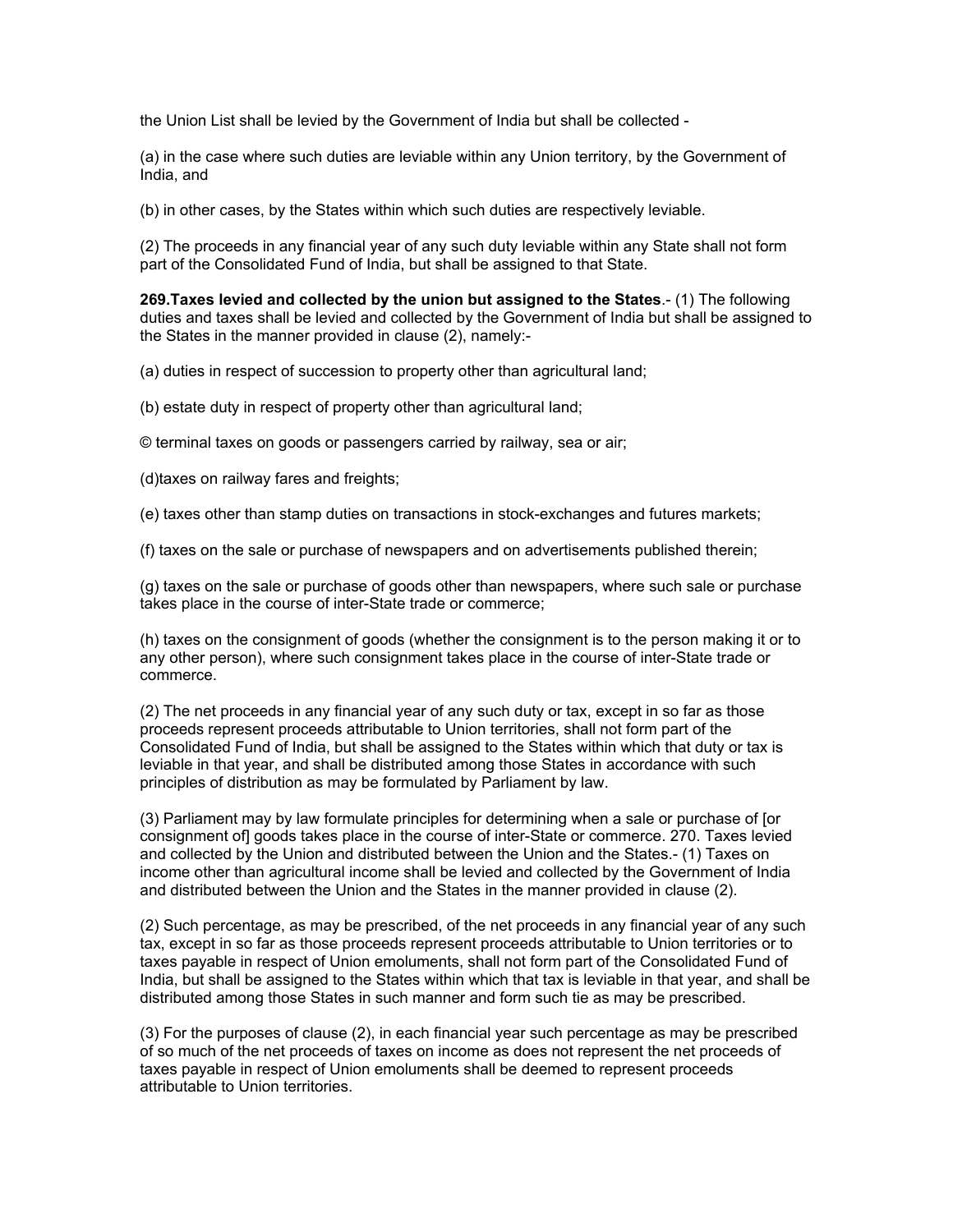(4) In this article-

- (a) "taxes on income" does not include a corporation tax;
- (b) "prescribed" means-

(i) until a Finance Commission has been constituted, prescribed by the President by order, and

(ii) after a Finance Commission has been constituted, prescribed by the President by order after considering the recommendations of the Finance Commission;

© "Union emoluments" includes all emoluments and pensions payable out of the Consolidated Fund of India in respect of which income tax is chargeable.

#### **270. Taxes levied and collected by the Union and distributed between the Union and the States**.—

(1) Taxes on income other than agricultural income shall be levied and collected by the Government of India and distributed between the Union and the States in the manner provided in clause (2).

(2) Such percentage, as may be prescribed3, of the net proceeds in any financial year of any such tax, except in so far as those proceeds represent proceeds attributable to Union territories or to taxes payable in respect of Union emoluments, shall not form part of the Consolidated Fund of India, but shall be assigned to the States within which that tax is leviable in that year, and shall be distributed among those States in such manner and from such time as may be prescribed.

(3) For the purposes of clause (2), in each financial year such percentage as may be prescribed of so much of the net proceeds of taxes on income as does not represent the net proceeds of taxes payable in respect of Union emoluments shall be deemed to represent proceeds attributable to Union territories.

- (4) In this article—
- (a) "taxes on income" does not include a corporation tax;
- (b) "prescribed" means—

(i) until a Finance Commission has been constituted, prescribed by the President by order, and

(ii) after a Finance Commission has been constituted, prescribed by the President by order after considering the recommendations of the Finance Commission;

(c) "Union emoluments" includes all emoluments and pensions payable out of the Consolidated Fund of India in respect of which income-tax is chargeable.

**271.Surcharge on certain duties and taxes for purposes of the Union**.- Notwithstanding anything in Articles 269 and 270, Parliament may at any time increase any of the duties or taxes referred in those articles by a surcharge for purposes of the Union and the whole proceeds of any such surcharge shall form part the Consolidated Fund of India.

**272.Taxes which are levied and collected by the Union and may be distributed between the Union and the States**.- Union duties of excise other than such duties of excise on medicinal and toilet preparations as are mentioned in the Union List shall be levied and collected by the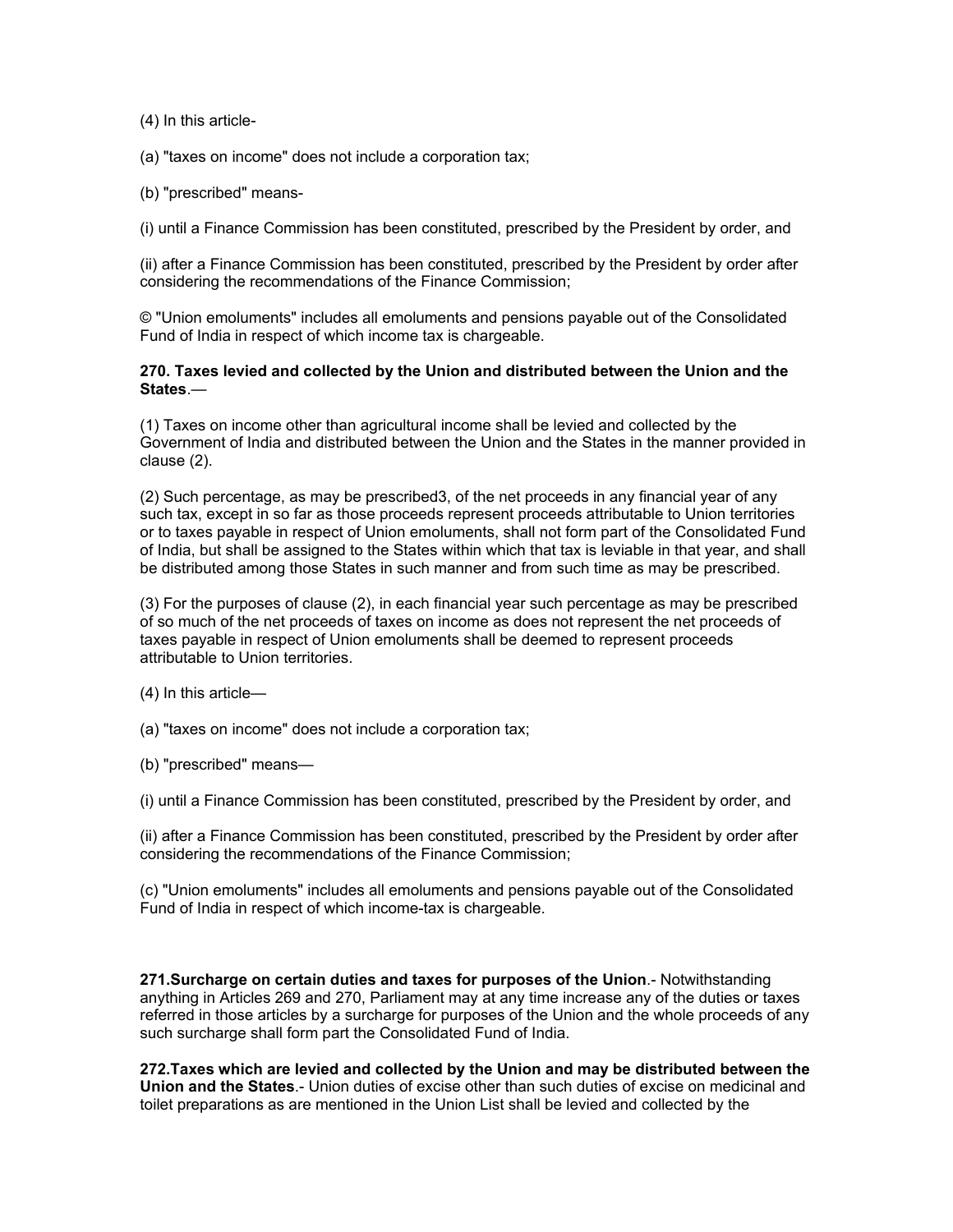Government of India, but, if Parliament by law so provides, there shall be paid out of the Consolidated Fund of India to the States to which the law imposing the duty extends sums equivalent to the whole or any part of the net proceeds of that duty, and those sums shall be distributed among those States in accordance with such principles of distribution as may be formulated by such law.

**273.Grants in lieu of export duty on jute and jute products**.- (1) There shall be charged on the Consolidated Fund of India in each year as grants-in-aid of the revenues of the State of Assam, Bihar, Orissa and West Bengal, in lieu of assignment of any share of the net proceeds in each year of export duty on jute and jute products to those States, such sums as may be prescribed.

(2)The sums so prescribed shall continue to be charged on the Consolidated Fund of India so long as any export duty on jute or jute products continues to be levied by the Government of India or until the expiration of ten years from the commencement of this Constitution, whichever is earlier.

(3)In this article, the expression "prescribed" has the same meaning as in Article 270.

**274.Prior recommendation of President required to Bills affecting taxation in which States are interested**.- (1) No Bill or amendment which imposes or varies any tax which varies any tax or duty in which States are interested, or which varies the meaning of the expression "agricultural income" as defined for the purposes of the enactments relating to Indian income-tax, or which affects the principles on which under any of the foregoing distributable to State, or which imposes any surcharge for the purposes of the Union as is mentioned in the foregoing provisions of this Chapter, shall be introduced or moved in either House or Parliament except on the recommendation of the President. (2) In this article, the expression "tax or duty in which States are interested" means-

(a) a tax or duty the whole or part of the net proceeds whereof are assigned to any State; or

(b) a tax or duty by reference to the net proceeds whereof sums are for the time being payable out of the Consolidated Fund of India to any State.

**275.Grants from the Union to certain States**.- (1) Such sums as Parliament may by law provide shall be charged on the Consolidated Fund of India in each year as grants-in-aid of the revenues of such States as Parliament may determine to be in need of assistance, and different sums may be fixed for different States:

Provided that there shall be paid out of the Consolidated Fund of India as grants-in-aid of the revenues of a State such capital and recurring sums as may be necessary to enable that State to meet the costs of such schemes of development as may be undertaken by the State with the approval of the Scheduled Tribes in that State or raising the level of administration of the Scheduled Areas therein to that of the administration of the rest of the areas of that State:

Provided further that there shall be paid out of the Consolidated Fund of India as grants-in-aid of the revenues of the State of Assam sums, capital and recurring, equivalent to-

(a) the average excess of expenditure over the revenues during the two years immediately proceeding the commencement of this Constitution in respect of the administration of the tribal areas specified in Part I of the table appended to paragraph 20 of the Sixth Schedule; and

(b) the costs of such schemes of development as maw be undertaken by that State with the approval of the Government of India for the purpose of raising the level of administration of the said areas to that of the administration of the rest of the areas of that State.

(1-A) On and from the formation of the autonomous State under Article 244-A,-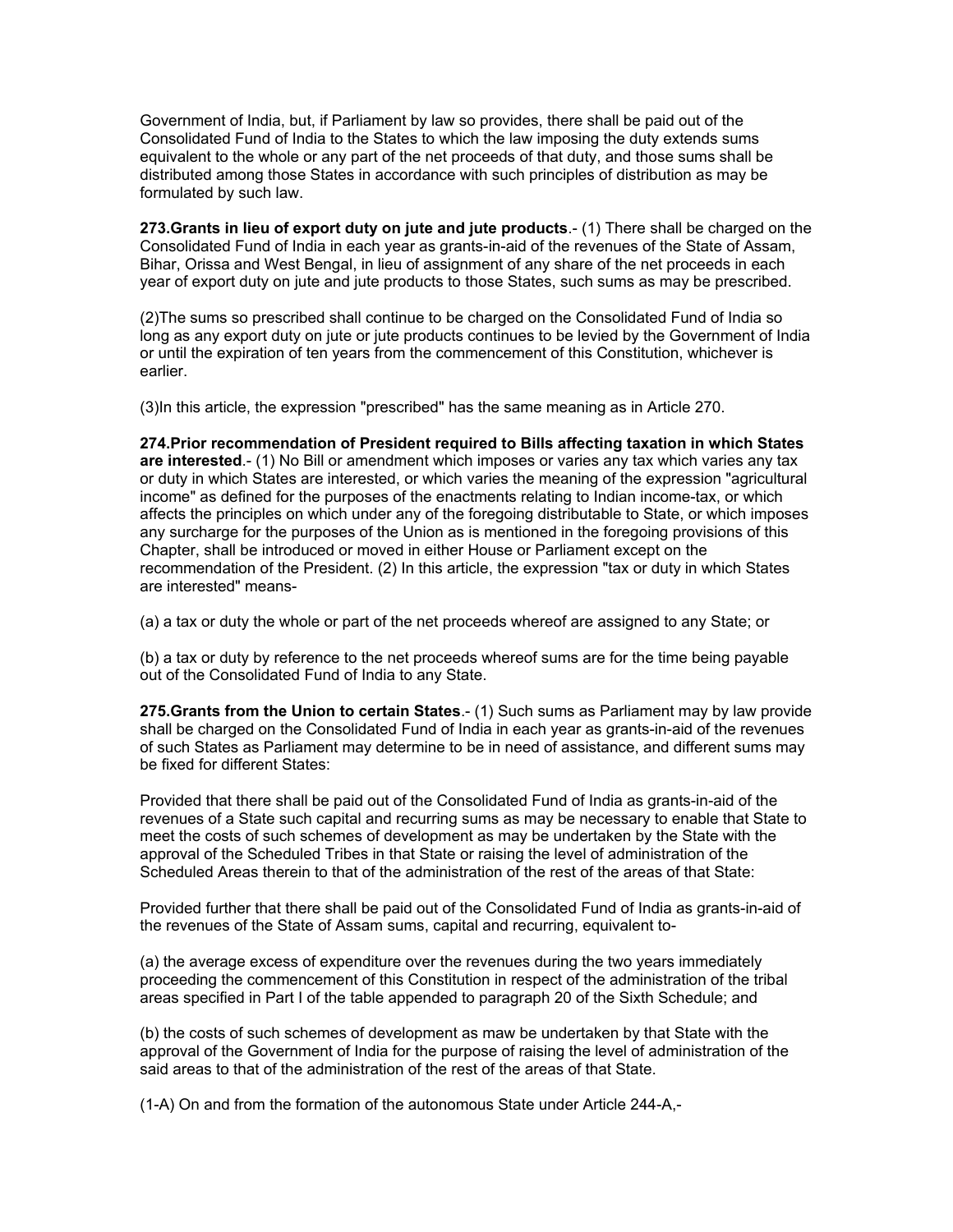i) any sums payable under clause (a) of the second proviso to clause (1) shall, if the autonomous State therein, be paid to the autonomous State, and, if the autonomous State comprises only some of those tribal areas, be apportioned between the State of Assam and the autonomous State as the President may, by order, specify;

(ii) there shall be paid out of the Consolidated Fund of India as grants-in-aid of the revenues of the autonomous State sums, capital and recurring, equivalent to the costs of such schemes of development as may be undertaken by the autonomous State with the approval of the Government of India for the purpose of raising the level of administration of that State to that of the administration of the rest of the State of Assam.

(2) Until provision is made by Parliament under clause (1), the powers conferred on Parliament under that clause shall be exercisable by the President by order and any order made by the President under this clause shall have effect subject to any provision so made by Parliament:

Provided that after a Finance Commission has been constituted no order shall be made under this clause by the President except after considering the recommendations of the Finance Commission.

**276.Taxes on professions, trades, callings and employments**.- (1) Notwithstanding anything in Article 246, no law of the Legislature of a State relating to taxes for the benefit of the State or of a municipality, district board, local board or other local authority therein in respect of professions, trades, callings or employments shall be invalid on the ground that it relates to a tax on income.

(2) The total amount payable in respect of any one person to the State or to any one municipality, district board, local board or other local authority in the State byway of taxes on professions, trades, callings and employments shall not exceed two hundred and fifty rupees per annum:

Provided that if in the financial year immediately preceding the commencement of this Constitution there was in force in the case of any State or any such municipality, board or authority a tax on professions, trades, callings or employments the rate, or the maximum rate, of which exceed two hundred and fifty rupees per annum, such tax may continue to be levied until provisions to the contrary is made by Parliament by law, and any law so made by Parliament may be made either generally or in relation to any specified States, municipalities, boards or authorities.

(3) The power of the Legislature of a State to make laws as aforesaid with respect to taxes on professions, trades, callings and employments shall not be construed as limiting in any way the power of Parliament to make laws with respect to taxes on income accruing from or arising out of professions, trades, callings and employments.

**277.Savings**.- Any taxes, duties, cesses or fees which, immediately before the commencement of this Constitution, were being lawfully levied by the Government of any State or by any municipality or other local authority or body for the purposes of the State, municipality, district or other local area may, notwithstanding that those taxes, duties, cesses or fees are mentioned in the Union List, continue to be levied and to be applied to the same purposes until provision to the contrary is made by Parliament by law.

#### **278.[Agreement with States in Part B of the First Schedule with regard to certain financial matters.] Rep. by the Constitution (Seventh Amendment) Act, 1956, Section 29 and Schedule**.

**279.Calculation of "net proceeds", etc**.- (1) In the foregoing provisions of this Chapter, "net proceeds" means in relation to any tax or duty the proceeds thereof reduced by the cost of collection, and for the purposes of those provisions the net proceeds of any tax or duty, or of any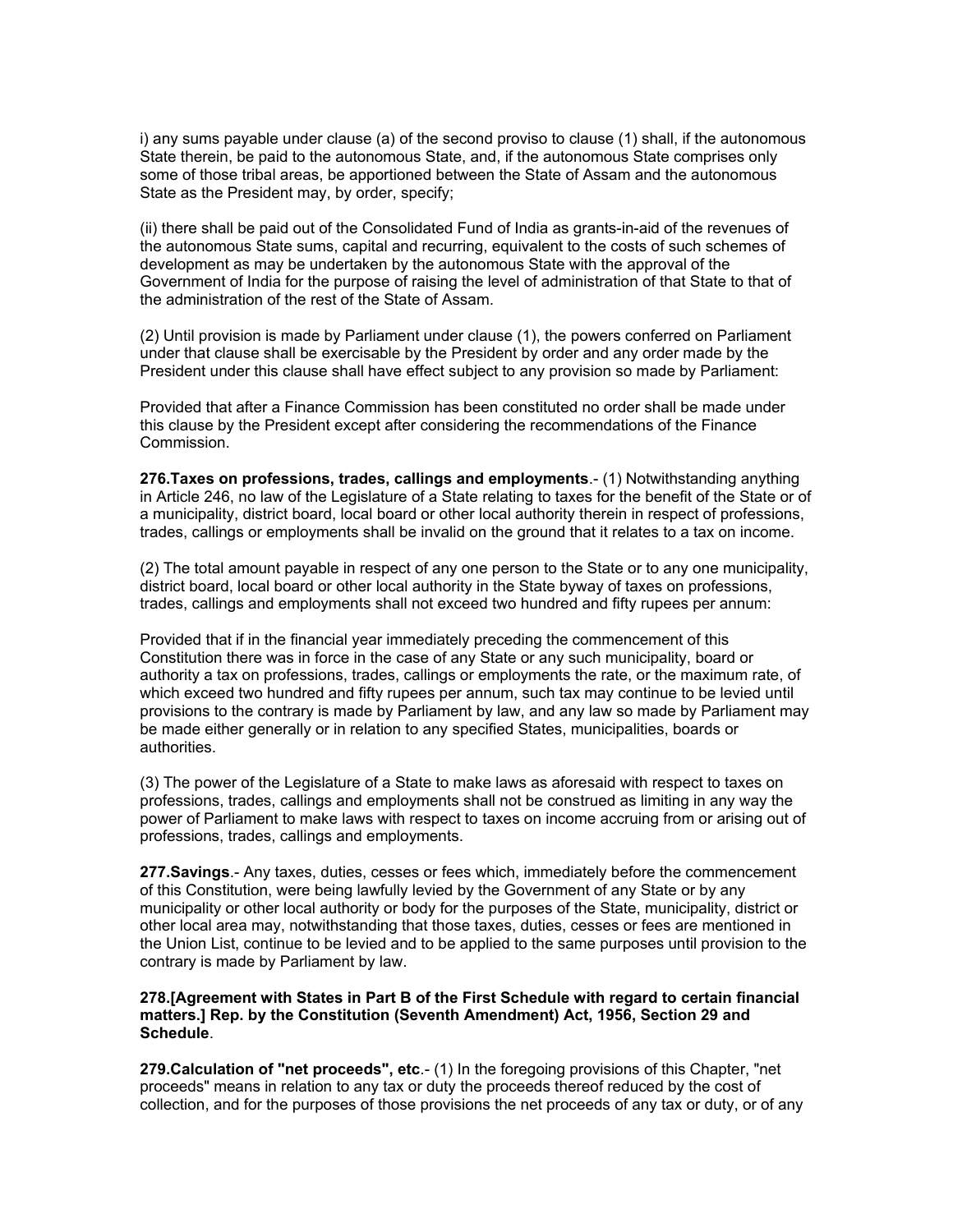part of any tax or duty, in or attributable to any area shall be ascertained and certified by the Comptroller and Auditor-General of India, whose certificate shall be final.

(2) Subject as aforesaid, and to any other express provision of this Chapter, a law made by Parliament or an order of the President may, in any case where under this Part the proceeds of any duty or tax are, or may be, assigned to any State, provide for the manner in which the proceeds are to be calculated, for the time from or at which and the manner in which any payments are to be made, for the making of adjustments between one financial year and another, and for any other incidental or ancillary matters.

**280.Finance Commission**.- (1) The President shall, within two years from the commencement of this Constitution and thereafter at the expiration of every fifth year or at such earlier time as the President considers necessary, by order constitute a Finance Commission which shall consist of a Chairman and four other members to be appointed by the President.

(2) It shall be the duty of the Commission to make recommendations to the President as to-

(a) the distribution between the Union and the States of the net proceeds of taxes which are to be, or may be, divided between them under this Chapter and the allocation between the States of the respective shares of such proceeds;

(b) the principles which should govern the grants- in-aid of the revenues of the States out of the Consolidated Fund of India;

© any other matter referred to the Commission by the President in the interests of sound finance.

(4) The Commission shall determine their procedure and shall have such powers in the performance of their functions as Parliament may by law confer on them.

**281.Recommendations of the Finance Commission**.- The President shall cause every recommendation made by the Finance Commission under the provisions of this Constitution together with an explanatory memorandum as to the action taken thereon to be laid before each House of Parliament.

## **Miscellaneous Financial Provisions**

**282.Expenditure defrayable by the Union or a State out of its revenues**.- The Union or a State may make any grants for any public purpose, notwithstanding that the purpose is not one with respect to which Parliament or the Legislature of the State, as the case may be, may make laws.

**283.Custody, etc. of Consolidated Funds, Contingency Funds and moneys credited to the public accounts**.- (1) The custody of the Consolidated Fund of India and the Contingency Fund of India, the payment of moneys into such Funds, the withdrawal of moneys therefrom, the custody of public moneys other than those credited to such Funds received by or on behalf of the Government of India, their payment into the public account of India and the withdrawal of moneys from such account and all other matters connected with or ancillary to matters aforesaid shall be regulated by law made by Parliament, and, until provision in that behalf is so made, shall be regulated by rules made by the President.

(2) The custody of the Consolidated Fund of a State and the Contingency Fund of a State, the payment of moneys into such Funds, the withdrawal of moneys therefrom, the custody of public moneys other than those credited to such Funds, received by or on behalf of the Government of the State, their payment into the public account of the State and withdrawal of moneys from such account and all other matters connected with or ancillary to matters aforesaid shall be regulated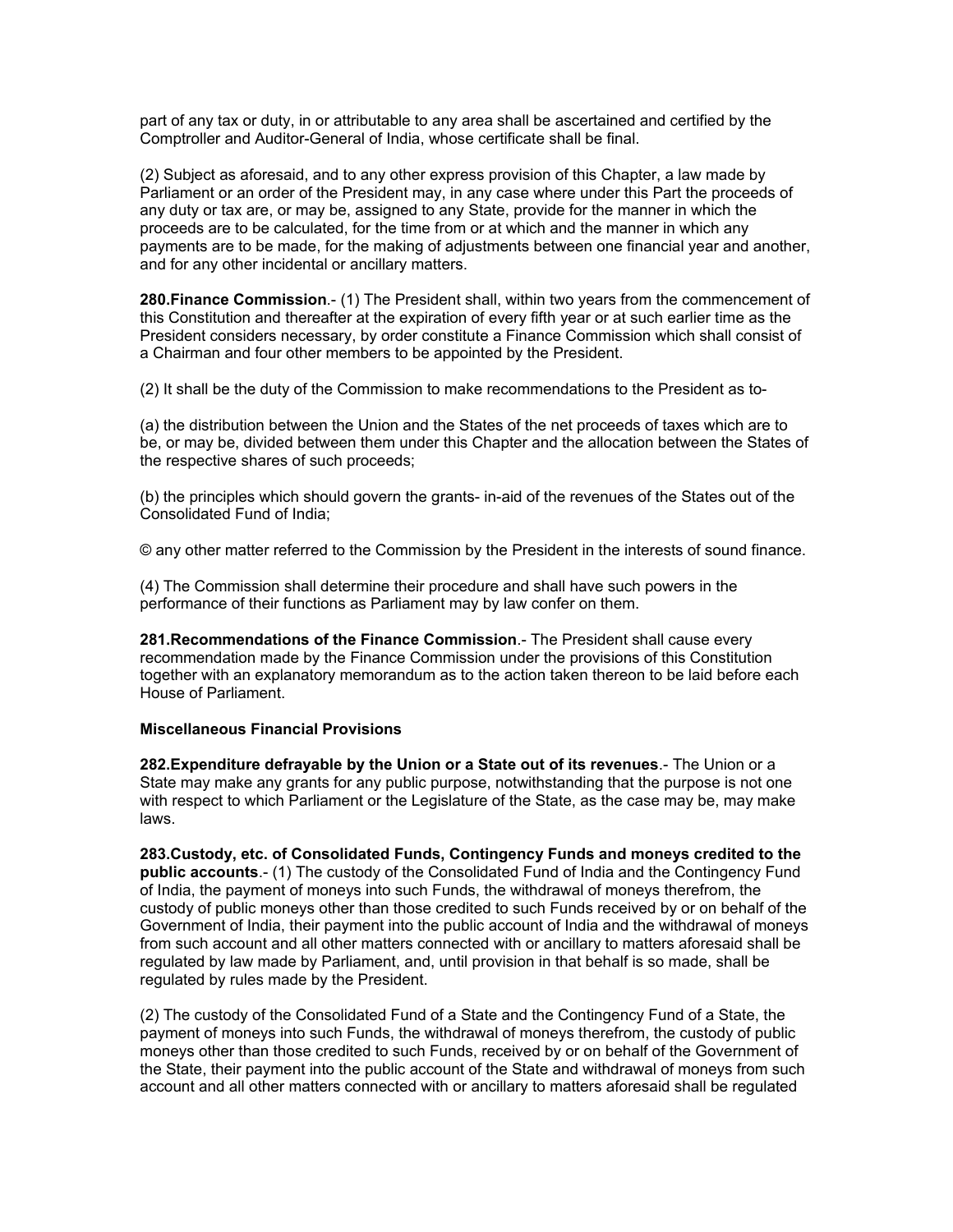by law made by the Legislature of the State, and, until provision in that behalf is so made, shall be regulated by rules made by the Governor of the State.

#### **284.Custody of suitors' deposits and other moneys received by public servants an courts.- All moneys received by or deposited with** -

(a) any officer employed in connection with the affairs of the Union or of a State in his capacity as such, other than revenues or public moneys raised or received by the Government of India or the Government of the State, as the case may be, or

(b) any court within the territory of India to the credit of any cause, matter, account or persons, shall be paid into the public account of India or the public account of the State, as the case may be.

**285.Exemption of property of the Union from State taxation**.- (1) The property of the Union shall, save in so far as Parliament may by law otherwise provide, be exempt from all taxes imposed by a State or by any authority within a State.

(2) Nothing in clause (1) shall, until Parliament by law otherwise provides, prevent any authority within a State from levying any tax on any property of the Union to which such property was immediately before the commencement of this Constitution liable or treated as liable, so long as that tax continues to be levied in that State.

**286.Restrictions as to imposition of tax on the sale or purchase of goods**.- (1) No law of a State shall impose, or authorise the imposition of, a tax on the sale or purchase of goods where such sale or purchase takes place-

(a) outside the State; or

(b) in the course of the import of the goods into, or export of the goods out of, the territory of India.

(2) Parliament may by law formulate principles for determining when a sale or purchase of goods takes place in any of the ways mentioned in clause (1).

(3) Any law of a State shall, in so far as it imposes, or authorises the imposition of,-

(a) a tax on the sale or purchase of goods declared by Parliament by law to be of special importance in inter-State trade or commerce; or

(b) a tax on the sale or purchase of goods, being a tax of the nature referred to in sub-clause (b), sub-clause (c) or sub-clause (d) of clause 29-A of Article 366, be subject to such restrictions and conditions in regard to the system of levy, rates and other incidents of the tax as Parliament may by law specify.

**287.Exemption from taxes on electricity**.- Save in so far as Parliament may by law otherwise provide, no law of a State shall impose, or authorise the imposition of, a tax on the consumption or sale of electricity (whether produced by a Government or other persons) which is -

(a) consumed by the Government of India, or sold to the Government of India for consumption by that Government; or

(b) consumed in the construction, maintenance or operation of any railway by the Government of India or a railway company operating that railway, or sold to that Government or any such railway company for consumption in the construction, maintenance or operation of any railway, and any such law imposing, or authorising the imposition of, a tax on the sale of electricity shall secure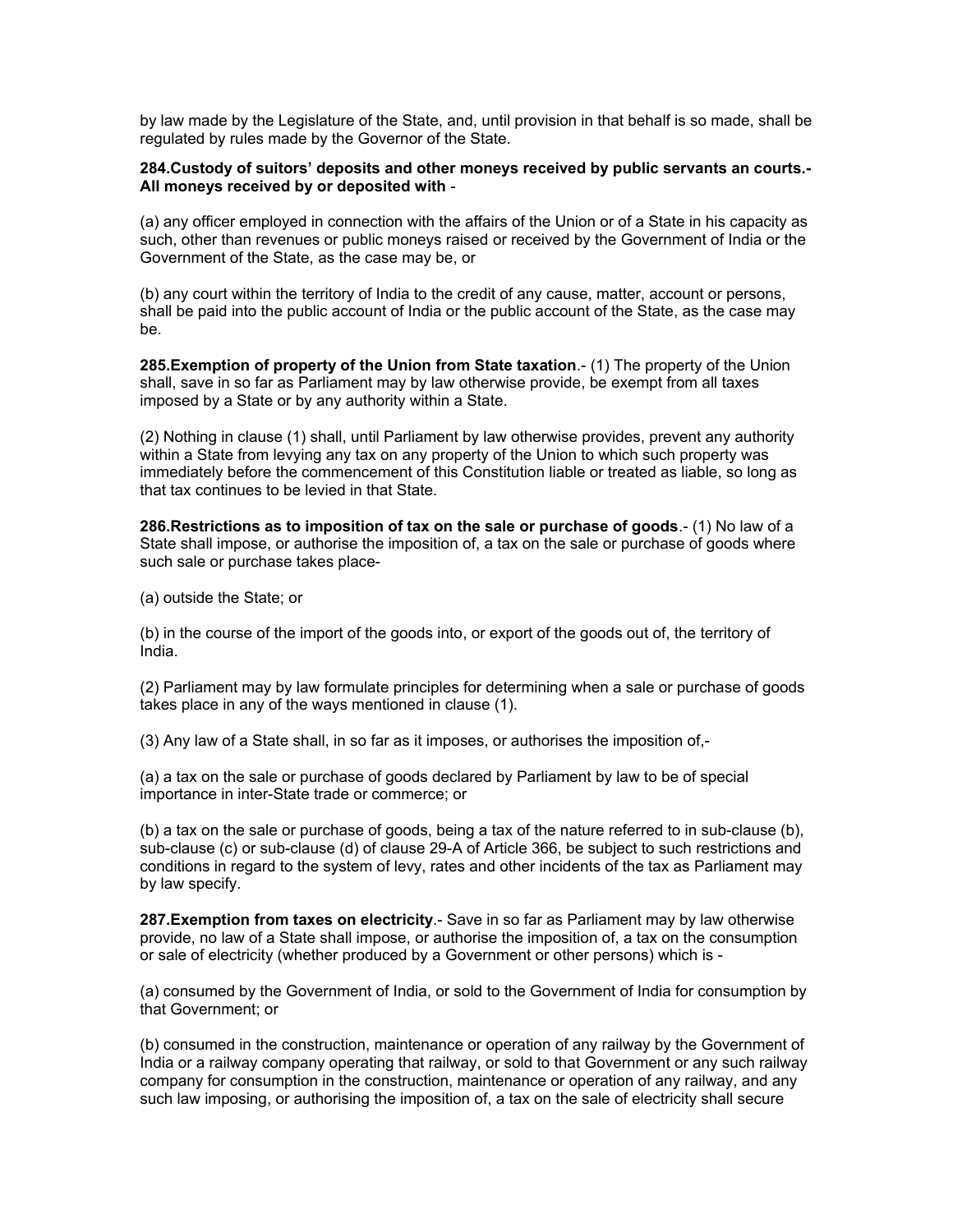that the price of electricity sold to the Government of India for consumption by that Government, or to any such railway company as aforesaid for consumption in the construction, maintenance or operation of any railway, shall be less by the amount of the tax than the price charged to other consumers of a substantial quantity of electricity.

## **288.Exemption from taxation by States in respect of water or electricity in certain cases**.-

(1) Save in so far as the President may by order otherwise provide, no law of a State in force immediately before the commencement of this Constitution shall impose, or authorise the imposition of, a tax in respect of any water or electricity stored, generated, consumed, distributed or sold by any authority established by any existing law or any law made by Parliament for regulating or developing any inter-State river or river-valley.

Explanation.- The expression "law of a State in force" in this clause shall include a law of a State passed or made before the commencement of this Constitution and not previously repealed, notwithstanding that it or parts of it may not be then in operation either at all or in particular areas.

(2) The Legislature of a State may by law impose, or authorise the imposition of, any such tax as is mentioned in clause (1), but no such law shall have any effect unless it has, after having been reserved for the consideration of the President received his assent; and if any such law provides for the fixation of the rates and other incidents of such tax by means of rules or orders to be made under the law by any authority, the law shall provide for the previous consent of the President being obtained to the making of any such rule or order.

**289.Exemption of property and income of a State from Union taxation**.- (1) The property and income of a State shall be exempt from Union taxation.

(2) Nothing in clause (1) shall prevent the Union from imposing, or authorising the imposition of, any tax to such extent, if any, as Parliament may by law provide in respect of a trade or business of any kind carried on by, or on behalf of, the Government of a State, or any operations connected therewith, or any property used or occupied for the purposes of such trade or business, or any income accruing or arising in connection therewith.

(3)Nothing in clause (2) shall apply to any trade or business, or to any class of trade or business, which Parliament may by law declare to be incidental to the ordinary functions of government.

**290.Adjustment in respect of certain expenses and pensions**.- Where under the provisions of this Constitution the expenses of any court or Commission, or the pension payable to or in respect of a person who has served before the commencement in connection with the affairs of the Union or of a State, are charged on the Consolidated Fund of India or the Consolidated Fund of a State, then, if-

(a) in the case of a charge on the Consolidated Fund of India, the court or Commission serves any of the separate needs of a State, or the person has served wholly or in part in connection with the affairs of a State; or

(b) in the case of a charge on the Consolidated Fund of a State, the court or Commission serves any of the separate needs of the Union or another State, or the person has served wholly or in part in connection with the affairs of the Union or another State, there shall be charged on and paid out of the Consolidated Fund of the State or, as the case may be, the Consolidated Fund of India or the consolidated Fund of the other State, such contribution in respect of the expenses or pension as may be agreed, or as may in default of agreement be determined by an arbitrator to be appointed by the Chief Justice of India.

**290-A.Annual payment to certain Devaswom Funds**.- A sum of forty-six lakhs and fifty thousand rupees shall be charged on, and paid out of, the Consolidated Fund of the State of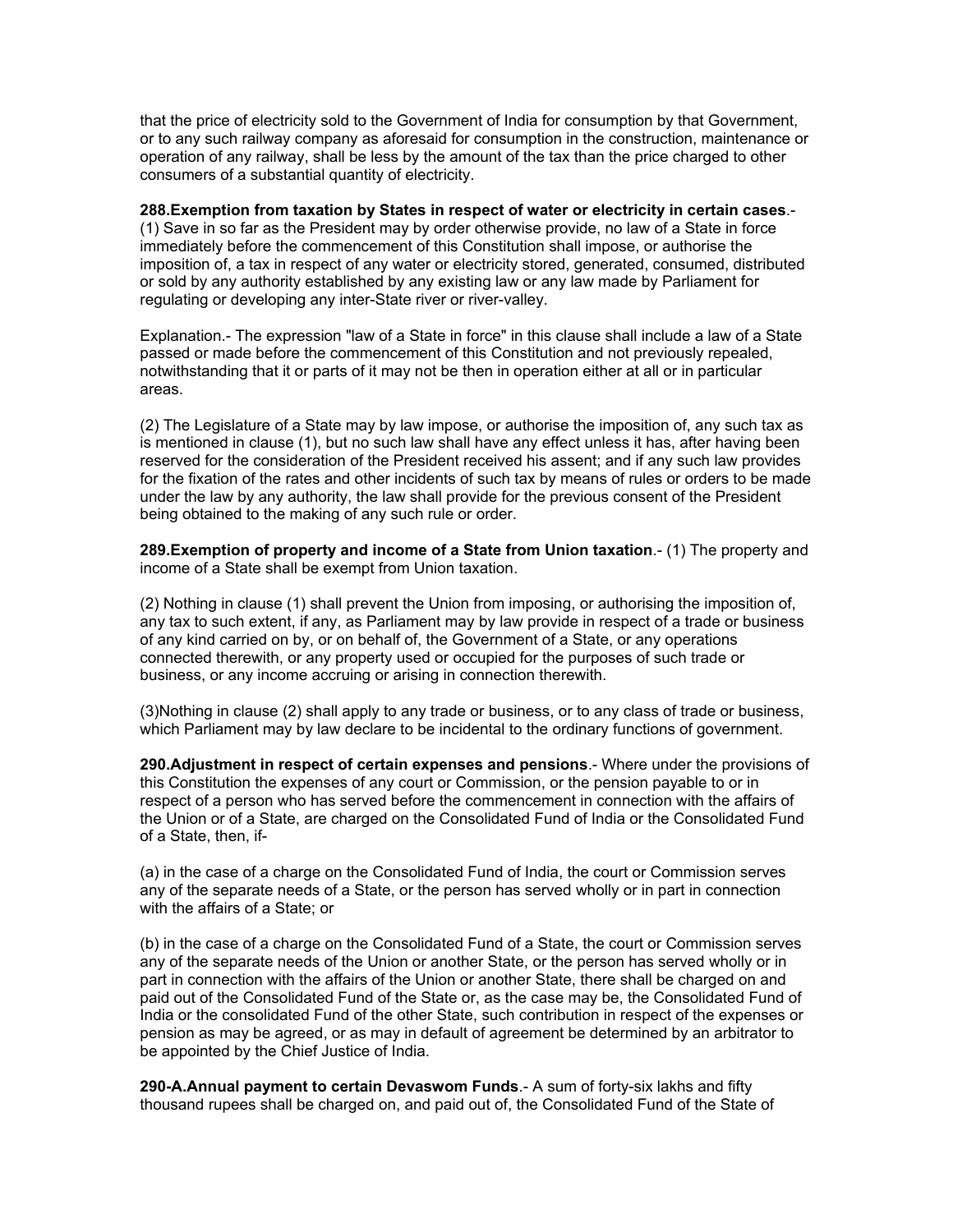Kerala every year to the Travancore Devaswom Fund; and a sum of thirteen lakhs and fifty thousand rupees shall be charged on, and paid out of the Consolidated Fund of the State of Tamil Nadu every year to the Devaswom Fund established in that State for the maintenance of Hindu temples and shrines in the territories transferred to that State on the 1st day of November, 1956, from the State of Travancore-Cochin.

#### **291.[Privy purse sums of Rulers.] Rep. by the Constitution (Twenty-sixth Amendment) Act, 1971, Section 2. CHAPTER II - BORROWING**

**292.Borrowing by the Government of India.-** The executive power of the Union extends to borrowing upon the security of the Consolidated Fund of India within such limits, if any, as may from time to time be fixed by Parliament by law and to the giving of guarantees within such limits, if any, as may be so fixed.

**293.Borrowing by States**.- (1) Subject to the provisions of this article, the executive power of a State extends to borrowing within the territory of India upon the security of the Consolidated Fund of the State within such limits, if any, as may from time to time be fixed by the Legislature of such State by law and to the giving of guarantees within such limits, if any, as may be so fixed.

(2) The Government of India may, subject to such conditions as may be laid down by or under any law made by Parliament, make loans to any State or, so long as any limits fixed under Article292 are not exceeded, give guarantees in respect of loans raised by any State, and any sums required for the purpose of making such loans shall be charged on the Consolidated Fund of India.

(3) A State may not without the consent of the Government of India raise any loan if there is still outstanding any part of a loan which has been made to the State by the Government of India or by its predecessor Government, or in respect of which a guarantee has been given by the Government of India or by its predecessor Government.

(4) A consent under clause (3) may be granted subject to such conditions, if any, as the Government of India may think fit to impose.

# **CHAPTER III**

# **PROPERTY, CONTRACTS, RIGHTS, LIABILITIES, OBLIGATIONS AND SUITS**

## **294.Succession to property, assets, rights, liabilities and obligations in certain cases.- s from the commencement of this Constitution**-

(a) all property and assets which immediately before such commencement were vested in His Majesty for the purposes of the Government of the Dominion of India and all property and assets which immediately before such commencement were vested in His Majesty for the purposes of the Government of each Governor's Province shall vest respectively in the Union and the corresponding State, and

(b) all rights, liabilities and obligations of the Government of the Dominion of India and of the Government of each Governor's Province, whether arising out of any contract or otherwise, shall be the rights, liabilities and obligations respectively of the Government of India and the Government of each corresponding State, subject to any adjustment made or to be made by reason of the creation before the commencement of this Constitution of the Dominion of Pakistan or of the Provinces of West Bengal, West Punjab and East Punjab.

## **295.Succession to property, assets, rights, liabilities and obligations in other cases.- (1) As from the commencement of this Constitution**-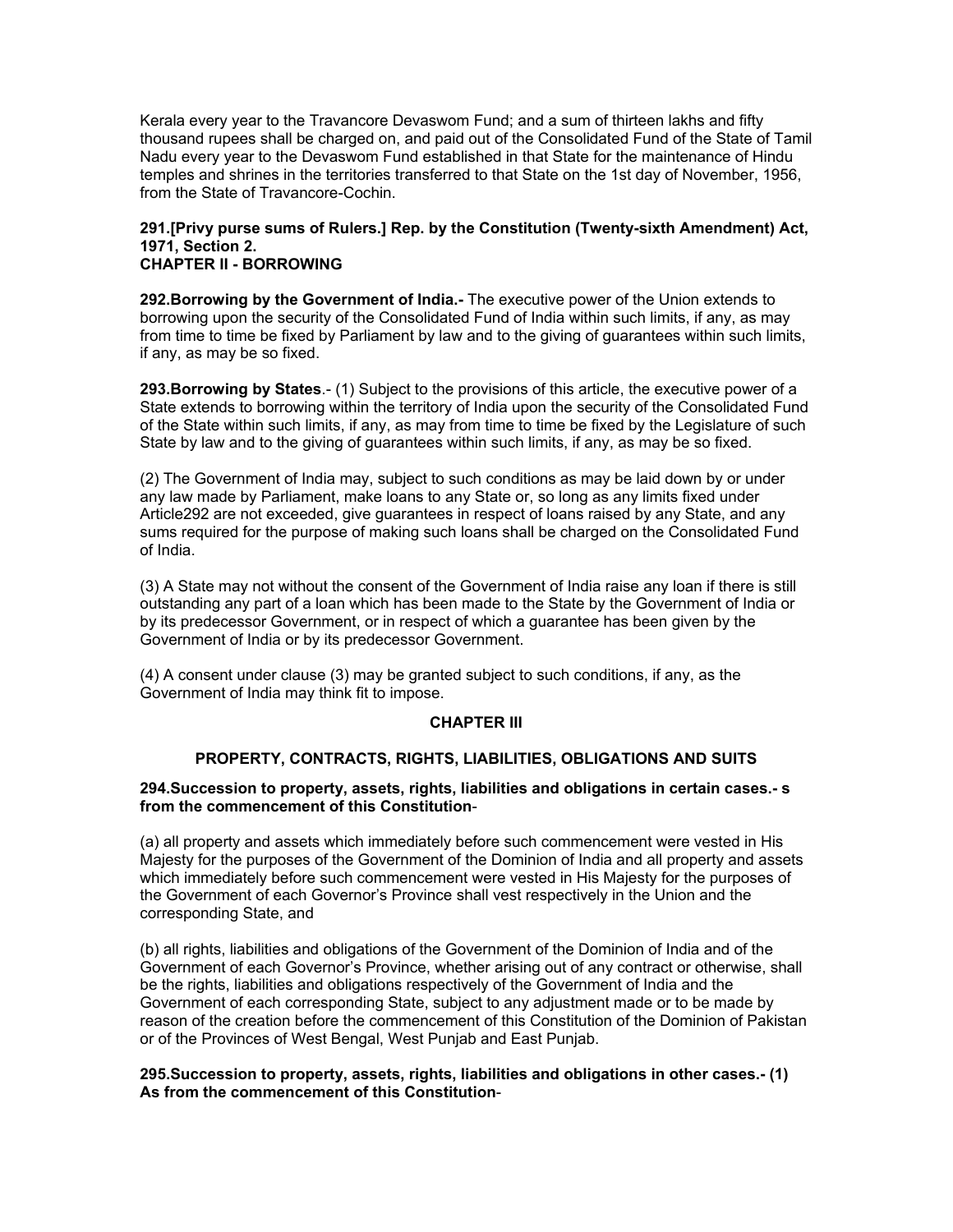(a) all property and assets which immediately before such commencement were vested in any Indian State corresponding to a State specified in Part B of the First Schedule shall vest in the Union, if the purposes for which such property and assets were held immediately before such commencement will thereafter be purposes of the Union relating to any of the matters enumerated in the Union List, and

(b) all rights, liabilities and obligations of the Government of any Indian State corresponding to a State specified in Part B of the First Schedule, whether arising out of any contract or otherwise, shall be the rights, liabilities and obligations of the Government of India, if the purposes for which such rights were acquired or liabilities or obligations were incurred before such commencement will thereafter be purposes of the Government of commencement will thereafter be purposes of the Government of India relating to any of the matters enumerated in the Union List, subject to any agreement entered into in that behalf by the Government of India with the Government of that State.

(2) Subject as aforesaid, the Government of each State specified in Part B of the First Schedule shall, as from the commencement of this Constitution, be the successor of the Government of the corresponding Indian State as regards all property and assets and all rights, liabilities and obligations, whether arising out of any contract or otherwise, other than those referred to in clause (1).

**296.Property accruing by escheat or lapse or as bona vacantia**.- Subject as hereinafter provided any property in the territory of India which, if this Constitution had not come into operation, would have accrued to His Majesty or, as the case may be, to the Ruler of an Indian State by escheat or lapse, or as bona vacantia for want of a rightful owner, shall, if it is property situate in a State, vest in such State, and shall, in any other case, vest in the Union:

Provided that any property which at the date when it would have so accrued to His Majesty or to the Ruler of an Indian State was in the possession or under the control of the Government of India or the Government of a State shall, according as the purposes for which it was then used or held were purposes of the Union or a State, vest in the Union or in that State.

Explanation.- In the article, the expressions "Ruler" and "Indian State" have the same meanings as in Article 363.

**297.Things of value within territorial waters or continental shelf and resources of the exclusive economic zone to vest in the Union**.- (1) All lands, minerals and other things of value underlying the ocean within the territorial waters, or the continental shelf, or the exclusive economic zone, of India shall vest in the Union and be held for the purposes of the Union.

(2) All other resources of the exclusive economic zone of India shall also vest in the Union and be held for the purposes of the Union.

(3) The limits of the territorial waters, the continental shelf, the exclusive economic zone, and other maritime zones, of India shall be such as may be specified, from time to time, by or under any law made by Parliament.

**298.Power to carry on trade, etc**.- The executive power of the Union and of each State shall extend to the carrying on of any trade or business and to the acquisition, holding and disposal of property and the making of contracts for any purpose:

Provided that -(a) the said executive power of the Union shall, in so far as such trade or business or such purpose is not one with respect to which Parliament may make laws, be subject in each State to legislation by the State; and

(b) the said executive power of each State shall, in so far as such trade or business or such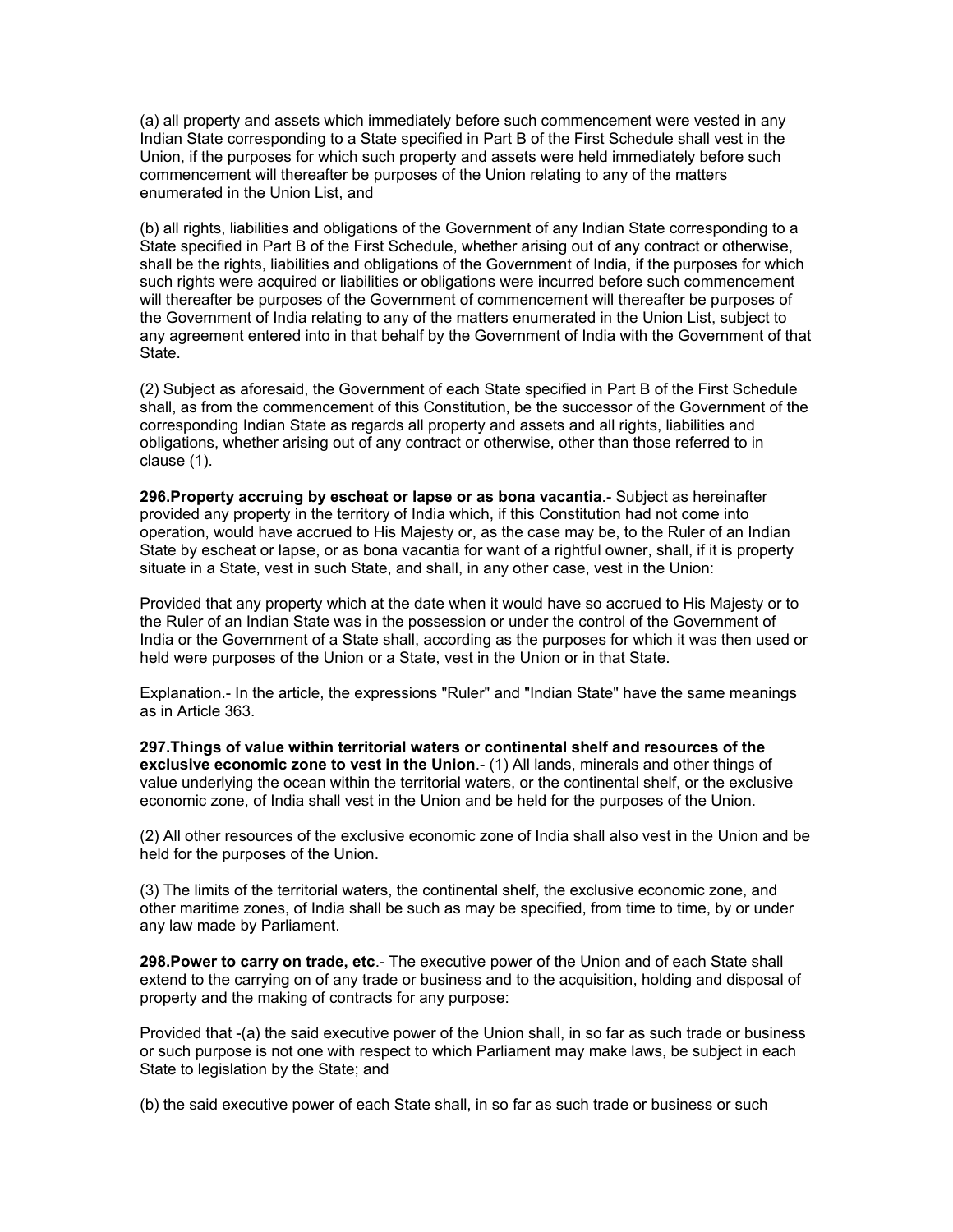purpose is not one with respect to which the State Legislature may make laws, be subject to legislation by Parliament.

**299.Contracts**.- (1) All contracts made in the exercise of the executive power of the Union or of a State shall be expressed to be made by the President, or by the Governor of the State, as the case may be, and all such contracts and all assurances of property made in the exercise of that power shall be executed on behalf of the President or the Governor by such persons and in such manner as he may direct or authorise.

(2) Neither the President nor the Governor shall be personally liable in respect of any contract or assurance made or executed for the purposes of this Constitution, or for the purposes of any enactment relating to the Government of India heretofore in force, nor shall any person making or executing any such contract or assurance on behalf of any of them be personally liable in respect thereof.

**300.Suits and proceedings**.- (1) The Governor of India may sue or be sued by the name of the Union and the Government of a State may sue or be sued by the name of the State and may, subject to any provisions which may be made by Act of Parliament or of the Legislature of such State enacted by virtue of powers conferred by this Constitution, sue or be sued in relation to their respective affairs in the like cases as the Dominion of India and the corresponding Provinces or the corresponding Indian States might have sued or been sued if this Constitution had not been enacted.

(2) If at the commencement of this Constitution-

(a) any legal proceedings are pending to which the Dominion of India is a party, the Union of India shall be deemed to be substituted for the Dominion in those proceedings; and

(b) any legal proceedings are pending to which a Province or an Indian State is a party, the corresponding State shall be deemed to be substituted for the Province or the Indian State in those proceedings.

# **CHAPTER IV - RIGHT TO PROPERTY**

**300-A**.Persons not to be deprived of property save by authority of law.- No person shall be deprived of his property save by authority of law

## **PART XIII-TRADE, COMMERCE AND INTERCOURSE WITHIN THE TERRITORY OF INDIA**

**301.Freedom of trade, commerce and intercourse**.- Subject to the other provisions of this Part, trade, commerce and intercourse throughout the territory of India shall be free.

**302.Power of Parliament to impose restrictions on trade, commerce and intercourse**.- Parliament may by law impose such restrictions on the freedom of trade, commerce or intercourse between one State and another or within any part of the territory of India as may be required in the public interest.

**303.Restrictions on the legislative powers of the Union and of the States with regard to trade and commerce**.- (1) Notwithstanding anything in Article 302, neither Parliament nor the Legislature of a State shall have power to make any law giving, or authorising the giving of, any preference to one State over another, or making, or authorising the making of, any discrimination between one State and another, by virtue of any entry relating to trade and commerce in any of the Lists in the Seventh Schedule.

(2) Nothing in clause (1) shall prevent Parliament from making any law giving, or authorising the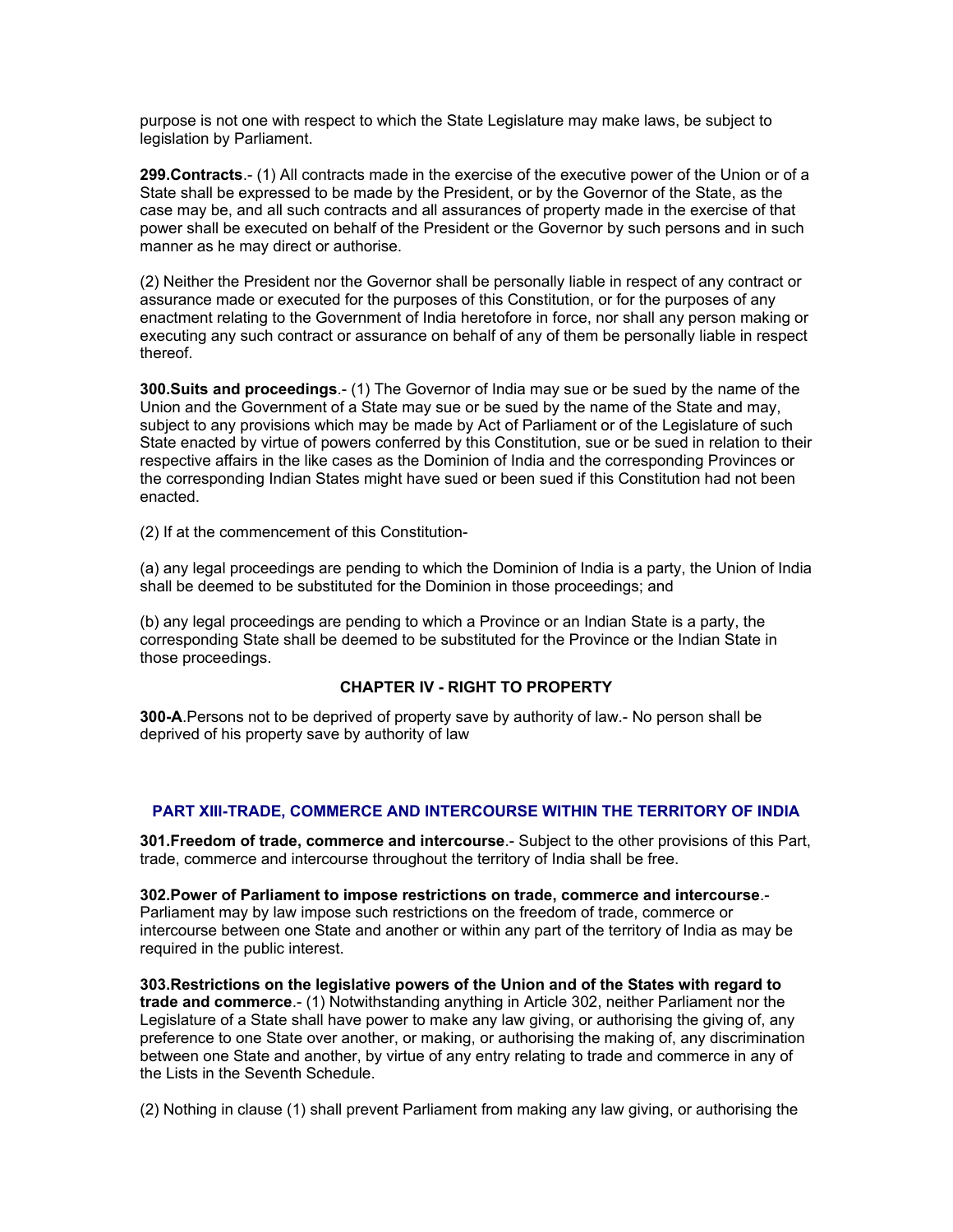giving of, any preference or making, or authorising the making of, any discrimination if it is declared by such law that it is necessary to do so for the purpose of dealing with a situation arising from scarcity of goods in any part of the territory of India.

#### **304.Restrictions on trade, commerce and intercourse among States.- Notwithstanding anything in Article 301 or Article 303, the Legislature of a State may by law** -

(a) impose on goods imported from other States or the Union territories any tax to which similar goods manufactured or produced in that State are subject, so, however, as not to discriminate between goods so imported and goods so manufactured or produced; and

(b) impose such reasonable restrictions on the freedom of trade, commerce or intercourse with or within that State as may be required in the public interest:

Provided that no Bill or amendment for the purposes of clause shall be introduced or moved in the Legislature of a State without the previous sanction of the President.

**305.Saving of existing laws and laws providing for State monopolies**.- Nothing in Articles 301 and 303 shall affect the provisions of any existing law except in so far as the President may be order otherwise direct; and nothing in Article 301 shall affect the operation of any law made before the commencement of the Constitution (Fourth Amendment) Act, 1955, in so far as it relates to, or prevent Parliament or the Legislature of a State from making any law relating to, any such matter as is referred to in sub-clause (ii) of clause (6) of Article 19.

**306.[Power of certain States in Part B of the First Schedule to impose restrictions on trade and commerce.] Rep. by the Constitution (Seventh Amendment) Act, 1956, Section 29 and Schedule.** 

**307.Appointment of authority for carrying out the purposes of Articles 301 to 304**.- Parliament may by law appoint such authority as it considers appropriate for carrying out the purposes of Articles 301, 302, 303 and 304, and confer on the authority so appointed such powers and such duties as it thinks necessary.

# **PART XIV-SERVICES UNDER THE UNION AND THE STATES**

# **CHAPTER I - SERVICES**

**308.Interpretation**.- In this Part, unless the context otherwise requires, the expression "State" does not include the State of Jammu and Kashmir.

**309.Recruitment and conditions of service of persons serving the Union or a State**.- Subject to the provisions of this Constitution, Acts of the appropriate Legislature may regulate the recruitment, and conditions of service of persons appointed, to public services and posts in connection with the affairs of the Union or of any State:

Provided that it shall be competent for the President or such person as he may direct in the case of services and posts in connection with the affairs of the Union, and for the Governor of a State or such person as he may direct in the case of services and posts in connection with the affairs of the State, to make rules regulating the recruitment, and the conditions of service of persons appointed, to such services and posts until provision in that behalf is made by or under an Act of the appropriate Legislature under this article, and any rules so made shall have effect subject to the provisions of any such Act.

**310.Tenure of office of persons serving the Union or a State**.- (1) Except as expressly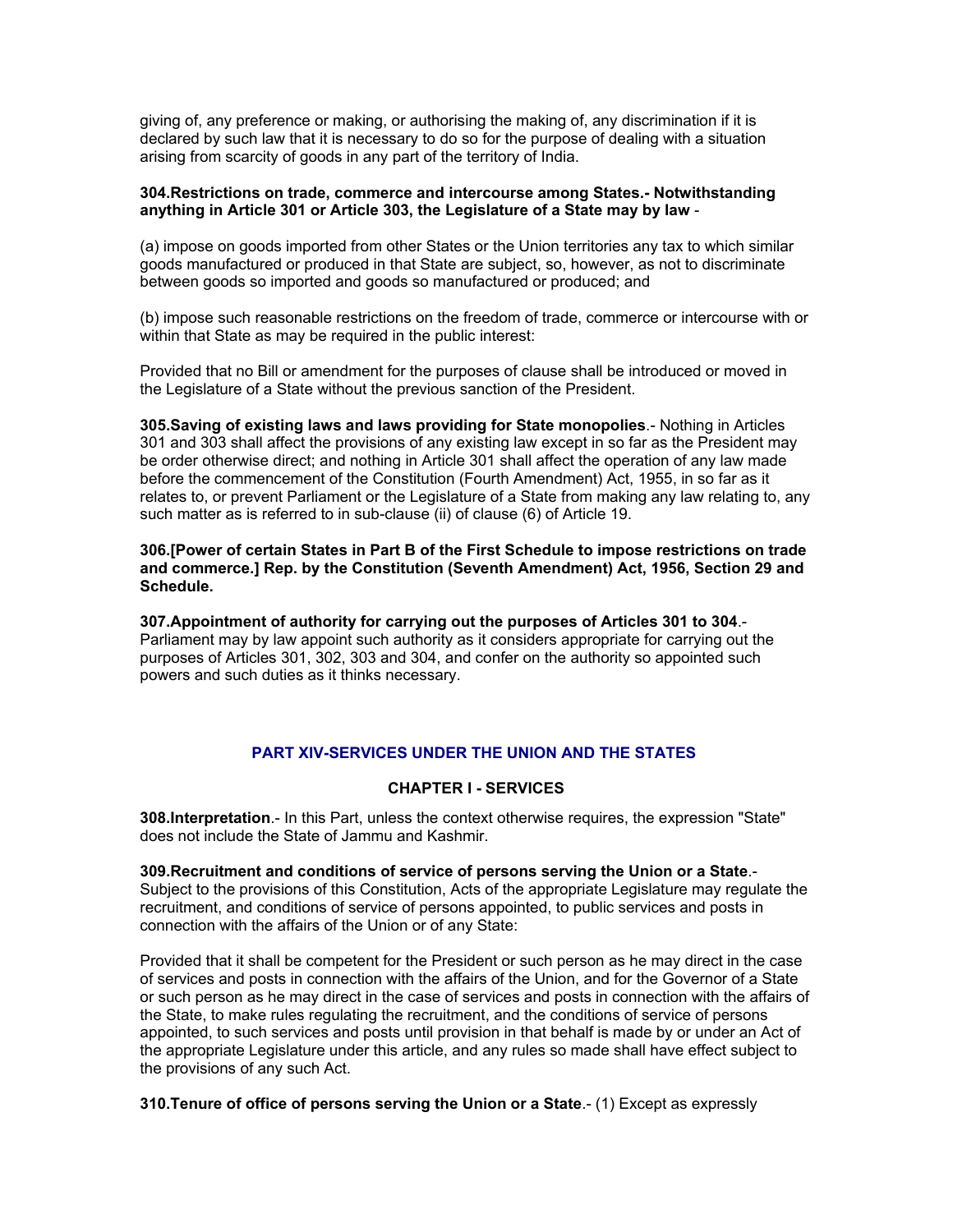provided by this Constitution, every person who is a member of a defence service or of a civil service of the Union or of an all-India service or holds any post connected with defence or any civil post under the Union, holds office during the pleasure of the President, and every person who is a member of a civil service of a State or holds any civil post under a State holds office during the pleasure of the Governor of the State.

(2) Notwithstanding that a person holding a civil post under the Union or a State holds office during the pleasure of the President or, as the case may be, of the Governor of the State, any contract under which a person, not being a member of a defence service or of an all-India service or of a civil service of the Union or a State, is appointed under this Constitution to hold such a post may, if the President or the Governor as the case may be, deems it necessary in order to secure the services of a person having special qualifications, provide for the payment to him of compensation, if before the expiration of an agreed period, that post is abolished or he is, for reasons not connected with any misconduct on his part, required to vacate that post.

**311.Dismissal, removal or reduction in rank of persons employed in civil capacities under the Union or a State**.- (1) No person who is a member of a civil service of the Union or an all-India service or a civil service of a State or holds a civil post under the Union or a State shall be dismissed or removed by a authority subordinate to that by which he was appointed.

(2) No such person as aforesaid shall be dismissed or removed or reduced in rank except after an inquiry in which he has been informed of the charges against him and given a reasonable opportunity of being heard in respect of those charges.

Provided that where it is proposed after such inquiry, to impose upon him any such penalty, such penalty may be imposed on the basis of the evidence adduced during such inquiry and it shall not be necessary to give such person any opportunity of making representation on the penalty proposed:

## **Provided further that this clause shall not apply**-

(a) where a person is dismissed or removed or reduced in rank on the ground of conduct which has led to his conviction on a criminal charge; or

(b) where the authority empowered to dismiss or remove a person or to reduce him in rank ins satisfied that for some reason, to be recorded by that authority in writing, it is not reasonably practicable to hold such inquiry; or

© where the President or the Governor, as the case may be, is satisfied that in the interest of the security of the State, it is not expedient to hold such inquiry.

(3) If, in respect of any such person as aforesaid, a question arises whether it is reasonably practicable to hold such inquiry as is referred to in clause (2), the decision thereon of the authority empowered to dismiss or remove such person or to reduce him in rank shall be final.

**312.All-India Services**.- (1) Notwithstanding anything in Chapter VI of Part VI or Part XI, if the Council of States has declared by resolution supported by not less than two-thirds of the members present and voting that it is necessary or expedient in the national interest so to do, Parliament may by law provide for the creation of one or more all-India services (including an all-India judicial service) common to the Union and the States, and, subject to the other provisions of this Chapter, regulate the recruitment, and the conditions of service of persons appointed, to any such service.

(2) The services known at the commencement of this Constitution as the Indian Administrative Service and the Indian Police Service shall be deemed to be services created by Parliament under this article.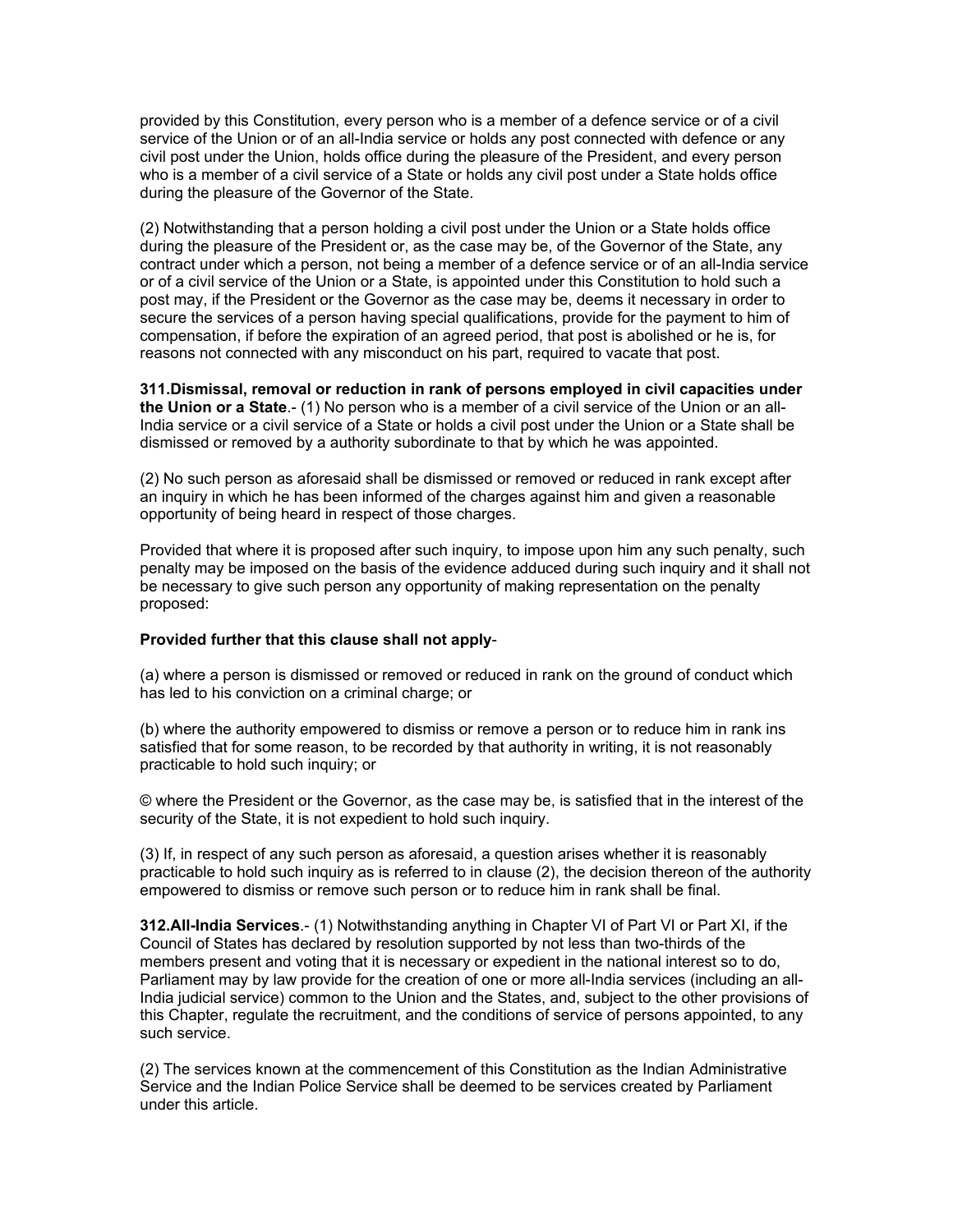(3) The all-India judicial service referred to in clause (1) shall not include any post inferior to that of a district judge as defined in article 236.

(4) The law providing for the creation of the all-India judicial service aforesaid may contain such provisions for the amendment of Chapter VI of Part VI as may be necessary for giving effect to the provisions of that law and no such law shall be deemed to be an amendment of this Constitution for the purposes of article 368.

## **312-A.Power of Parliament to vary or revoke conditions of service of officers of certain services.- (1) Parliament may by law**-

(a) vary or revoke, whether prospectively or retrospectively, the conditions of service as respects remuneration, leave and pension and the rights as respects disciplinary matters of persons who, having been appointed by the Secretary of State or Secretary of State in Council to a civil service of the Crown in India before the commencement of this Constitution, continue on and after the commencement of the Constitution (Twenty-eight Amendment) Act, 1972, to serve under the Government of India or of a State in any service or post;

(b) vary or revoke, whether prospectively or retrospectively, the conditions of service as respects pension of persons who, having been appointed b the Secretary of State or Secretary of State in Council to a civil service of the Crown in India before the commencement of this Constitution, retired or otherwise ceased to be in service at any time before the commencement of the Constitution (Twenty-eight Amendment) Act, 1972:

Provided that in the case of any such person who is holding or has held the office of the Chief Justice or other Judge of the Supreme Court or a High Court, the Comptroller and Auditor-General of India, the Chairman or other members of the Union or a State Public Service Commission or the Chief Election Commissioner, nothing in sub-clause (a) or sub-clause (b) shall be construed as empowering Parliament to vary or revoke, after his appointment to such post, the condition of his service to his disadvantage except in so far as such conditions of his service to his disadvantage except in so far as such condition of service are applicable to him by reason of his being a person appointed by the Secretary of State or Secretary of State in Council to a civil service of the Crown in India.

(2) Except to the extent provided for by Parliament by law under this article, nothing in this article shall affect the power of any legislature or other authority under any other provision of this Constitution to regulate the conditions of service of persons referred to in clause (1).

(3) Neither the Supreme Court nor any other court shall have jurisdiction in-

(a) any dispute arising out of any provision of, or any endorsement on, any covenant, agreement or other similar instrument which was entered into or executed by any person referred to in clause (1), or arising out of any letter issued to such person, in relation to his appointment to any civil service of the Crown in India or his continuance in service under the Government of the Dominion of India or a Province thereof; any dispute in respect of any right, liability or obligation under Article 314 as originally enacted. The provisions of the article shall have effect notwithstanding anything in Article 314 as originally enacted or in any other provision of this Constitution.

**313.Transitional provisions**.- Until other provision is made in this behalf under this Constitution, all the laws in force immediately before the commencement of this Constitution and applicable to any public service or any post which continues to exist after the commencement of service or post under the Union or a State shall continue in force so far as consistent with the provisions of this Constitution.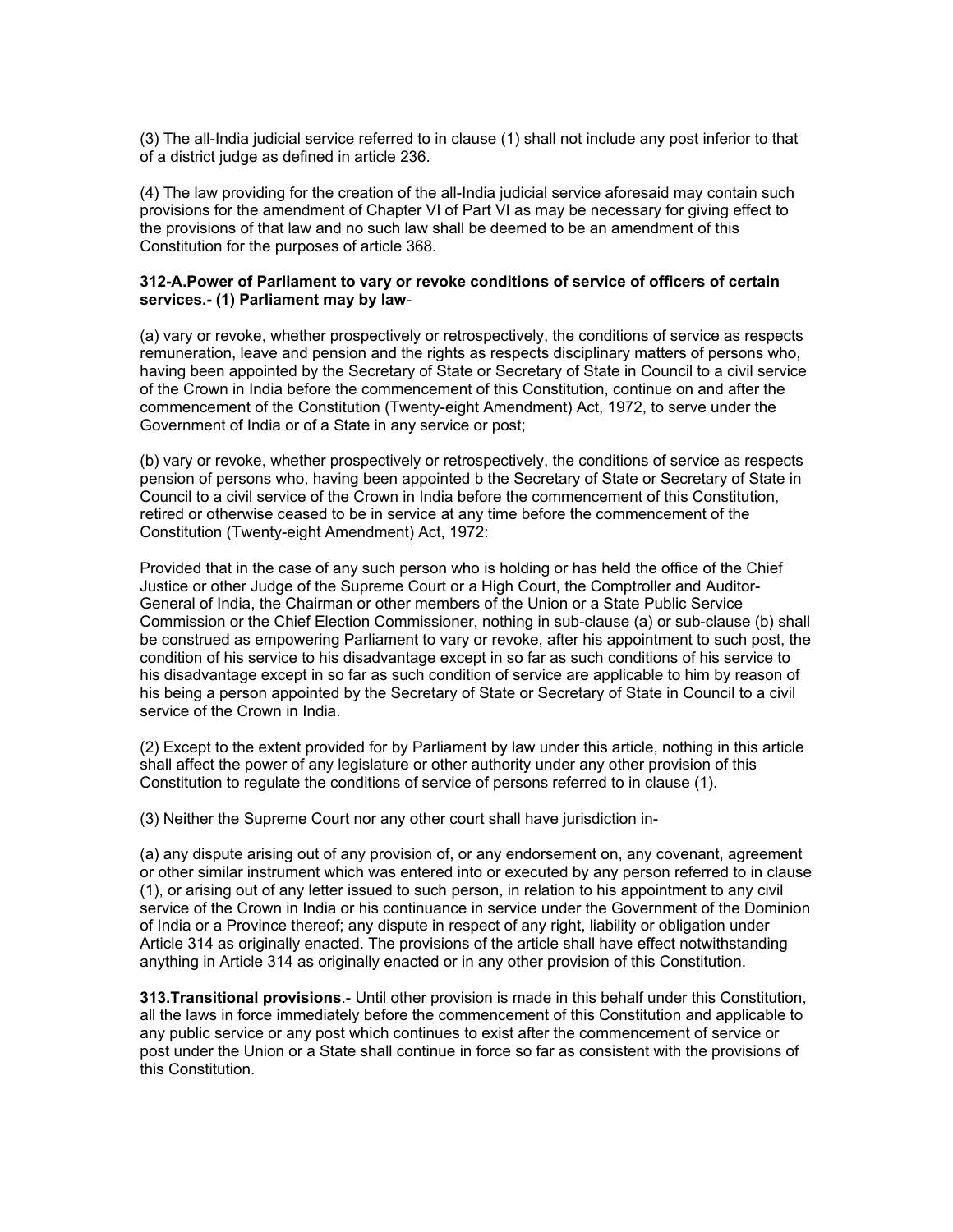## **314.[Provision for protection of existing officers of certain services.] Rep. by the Constitution (Twenty-eight Amendment) Act, 1972, Section 3 (w.e.f. 29.08.1972)]**

# **CHAPTER II - PUBLIC SERVICE COMMISSION**

**315.Public Service Commissions for the Union and for the States**.- (1) Subject to the provisions of this article, there shall be a Public Service Commission for the Union and a Public Service Commission for each State.

(2) Two or more States may agree that there shall be one Public Service Commission for that group of States, and if a resolution to that effect is passed by the House or, where there are two Houses, by each House of the Legislature of each of those States, Parliament may by law provide for the appointment of a Joint State Public Service Commission (referred to in this Chapter as Joint Commission) to serve the needs of those States.

(3) Any such law as aforesaid may contain such incidental and consequential provisions as may be necessary or desirable for giving effect to the purposes of the law.

(4) The Public Service Commission for the Union, if requested so to do by the Governor of a State, may, with the approval of the President, agree to serve all or any of the needs of the State.

(5) References in this Constitution to the Union Public Service Commission or a State Public Service Commission shall, unless the context otherwise requires, be construed as references to the Commission serving the needs of the Union or, as the case may be, the State as respects the particular matter in question.

**316. Appointment and term of office of members**.- (1) The Chairman and other members of a Public Service Commission shall be appointed, in the case of the Union Commission or a Joint Commission, by the President, and in the case of a State Commission, by the Governor of the State:

Provided that as nearly as may be one-half of the members of every Public Service Commission shall be persons who at the dates of their respective appointments have held office for at least ten years either under the Government of India or under the Government of a State, and in computing the said period of ten years any period before the commencement of this Constitution during which a person has held office under the Crown in India or under the Government of an Indian State shall be included.

(1-A). If the office of the Chairman of the Commission becomes vacant or if any such Chairman is by reason of absence or for any other reason unable to perform the duties of his office, those duties shall, until some persons appointed under clause (1) to the vacant office has entered on the duties thereof or, as the case may be, until the Chairman has resumed his duties, be performed by such one of the other members of the Commission as the President, in the case of the Union Commission or a Joint Commission, and the Governor of the State in the case of a State in the case of a State Commission, may appoint for the purpose.

(2) A member of a Public Service Commission shall hold office for a term of six years from the date on which he enters upon his office or until he attains, in the case of the Union Commission, the age of sixty-five years, and in the case of a State Commission or a Joint Commission, the age of sixty-two years, whichever is earlier:

Provided that -

(a) a member of a Public Service Commission may, by writing under his hand addressed, in the case of the Union Commission or a Joint Commission, to the President, and in the case of a State Commission, to the Governor of the State, resign his office;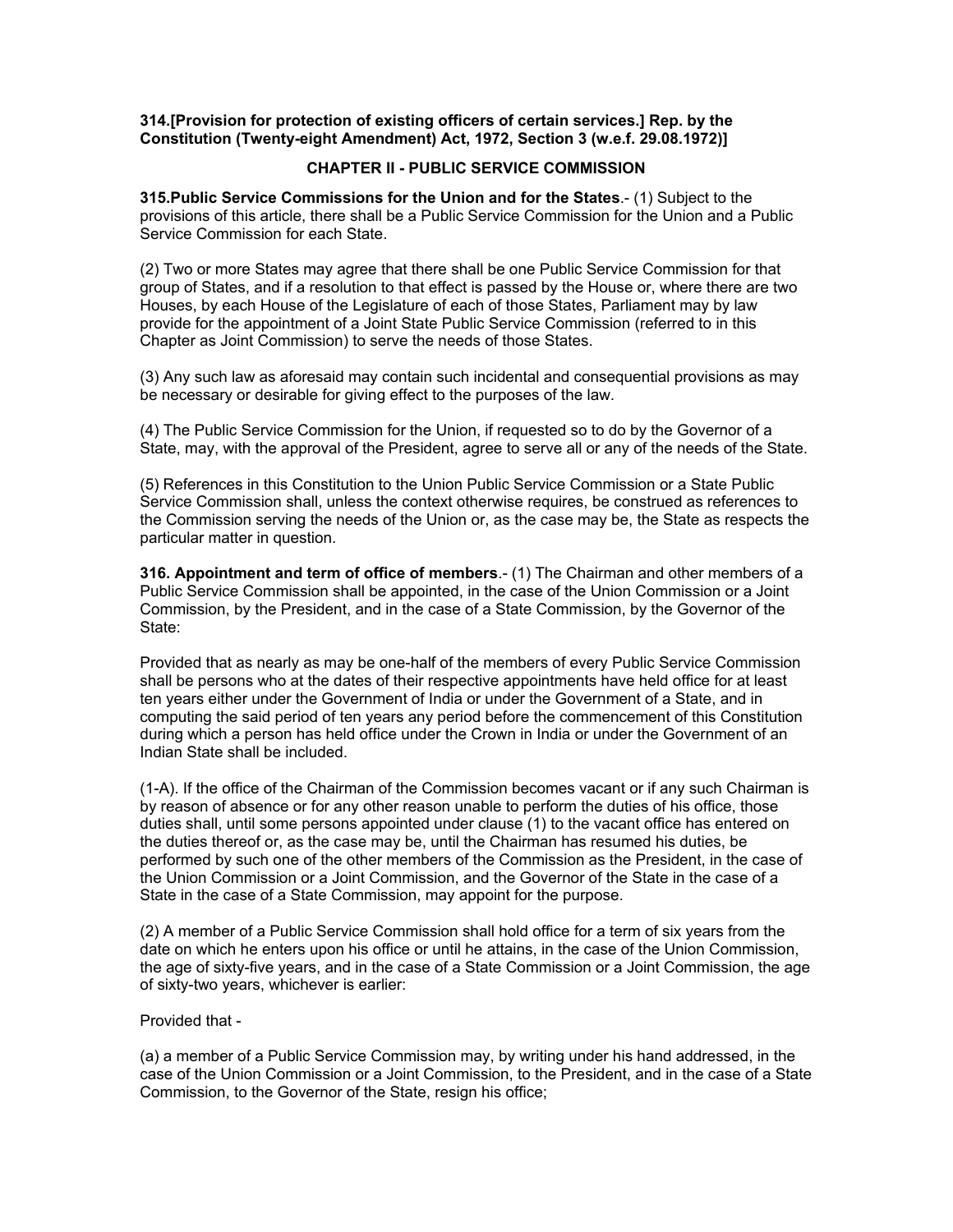(b) a member of a Public Service Commission may be removed from his office in the manner provided in clause (1) or clause (3) of Article 317.

(3) A person who holds office as a member of a Public Service Commission shall, on the expiration of his term of office, be ineligible for re-appointment to that office.

**317.Removal and suspension of a member of a Public Service Commission**.- (1) Subject to the provisions of clause (3), the Chairman or any other member of a Public Service Commission shall only be removed from his office by order of the President on the ground of misbehaviour after the Supreme Court, on reference being made to it by the President, has, on inquiry held in accordance with the procedure prescribed in that behalf under Article 145, reported that the Chairman or such other member, as the case may be, ought on any such ground to be removed.

(2) The President, in the case of the Union Commissionor a Joint Commission, and the Governor in the case of a State Commission, may suspend from office the Chairman or any other member of the Commission in respect of whom a reference has been made to the Supreme Court under clause (1) until the President has passed orders on receipt of the report of the Supreme Court on such reference.

(3) Notwithstanding anything in clause (1), the President may by order remove from office the Chairman or any other member of a Public Service Commission if the Chairman or such other member, as the case may be,-

(a) is adjudged an insolvent; or

(b) engages during his term of office in any paid employment outside the duties of his office; or

© is, in the opinion of the President, unfit to continue in office by reason of infirmity of mind or body.

(4) If the Chairman or any other member of a Public Service Commission is or becomes in any way concerned or interested in any contract or agreement made by or on behalf of the Government of India or the Government of a State or participates in any way in the profit thereof or in any benefit or emolument arising therefrom otherwise than as a member and in common with the other members of an incorporated company, he shall, for the purposes of clause (1), be deemed to be guilty of misbehaviour.

**318.Power to make regulations as to conditions of service of members and staff of the Commission**.- In the case of the Union Commission or a Joint Commission, the President and, in the case of a State Commission, the Governor of the State may by regulations-

(a) determine the, number of members of the Commission and their conditions of service; and

(b) make provision with respect to the number of members of the staff of the commission and their conditions of service:

Provided that the conditions of service of a member of a Public Service Commission shall not be varied to his disadvantage after his appointment.

**319. Prohibition as to the holding of offices by members of Commission on ceasing to be such members**.- On ceasing to hold office-

(a) the Chairman of the Union Public Service Commission shall be ineligible for further employment either under the Government of India or under the Government of a State;

(b) the Chairman of a State Public Service Commission shall be eligible for appointment as the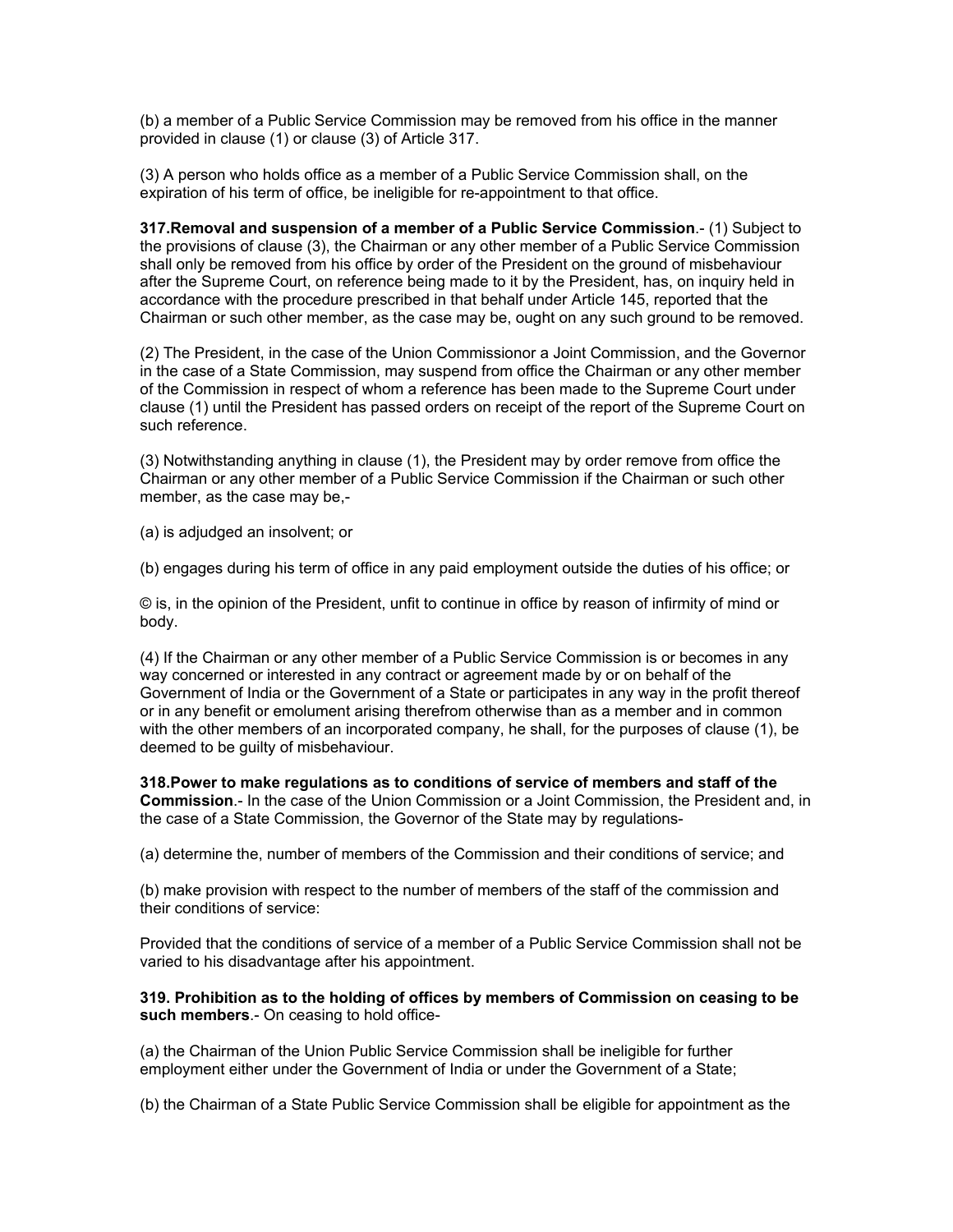Chairman or any other member of the Union Public Service Commission or as the Chairman of any other State Public Service Commission, but not for any other employment either under the Government of India or under the Government of a State;

© a member other than the Chairman of th Union Public Service Commission shall be eligible for appointment as the Chairman of the Union Public Service commission or as the Chairman of a State Public Service Commission, but not for any other employment either under the Government of India or under the Government of a State;

(d) a member other than the Chairman of a State Public Service Commission shall be eligible for appointment as the Chairman or any other member of the Union Public Service Commission or as the Chairman of that of any other State Public Service Commission, but not for any other employment either under the Government of India or under the Government of a State.

**320.Functions of Public Service Commissions**.-3 (1) It shall be the duty of the Union and the State Public Service Commission to conduct examinations for appointments to the services of the Union and the services of the State respectively.

(2) It shall also be the duty of the Union Public Service Commission, if requested by any two or more State so to do, to assist those States in framing and operating schemes of joint recruitment for any services for which candidates possessing special qualifications are required.

(3) The Union Public Service Commission or the State Public Service Commission, as the case may be, shall be consulted-

(a) on all matters relating to methods of recruitment to civil services and for civil posts;

(b) on the principles to be followed in making appointments to civil services and posts and in making promotions and transfers from one service to another and on the suitability of candidates for such appointments, promotions or transfers;

© on all disciplinary matters affecting a person serving under the Government of India or the Government of a State in a civil capacity, including memorials or petitions relating to such matters;

(d) on any claim by or in respect of a person who is serving or has served under the Government of India or the Government of a State or under the Crown in India or under the Government of an Indian State, in a civil capacity, that any costs incurred by him in defending legal proceedings instituted against him in respect of acts done or purporting to be done in the execution of his duty should be paid out of the Consolidated Fund of India, or, as the case may be, out of the Consolidated Fund of the State;

(e) on any claim for the award of a pension in respect of injuries sustained by a person while serving under the Government of India or the Government of a State or under the Crown in India or under the Government of an Indian State, in a civil capacity, and any question as to the amount of any such award, and it shall be the duty of a Public Service Commission to advice on any matter so referred to them and on any other matter which the President, or, as the case may be, the Governor, of the State, may refer to them:

Provided that the President as respects the all-India services and also as respects other services and posts in connection with the affairs of the Union, and the Governor, as respects other services and posts in connection with the affairs of a State, may make regulations specifying the matters in which either generally, or in any particular class of case or in any particular circumstances, it shall not be necessary for a Public Service Commission to be consulted.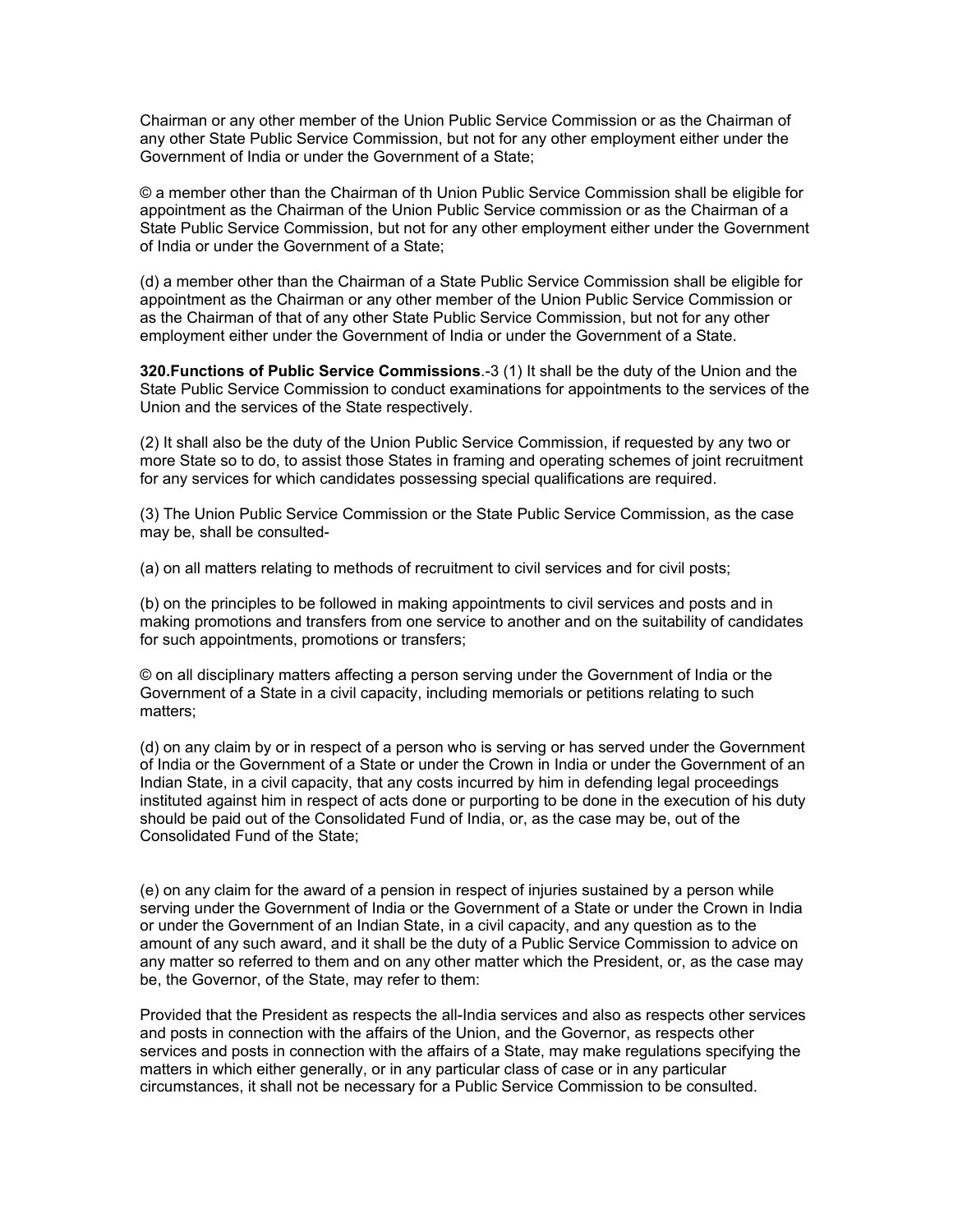(4) Nothing in clause (3) shall require a Public Service Commission to be consulted as respects the manner in which any provision referred to in clause (4) of Article 16 may be made or as respects the manner in which effect maybe given to the provisions of Article 335.

(5) All regulations made under the proviso to clause (3) by the President or the Governor of a State shall be laid for not less than fourteen days before each House of Parliament or the House or each House of the Legislature of the State, as the case may be, as soon as possible after they are made, and shall be subject to such modifications, whether by way of repeal or amendment, as both Houses of Parliament or the House or both Houses of the Legislature of the State may make during the session in which they are so laid.

**321.Power to extend functions of Public Service Commissions**.- An Act made by Parliament or, as the case may be, the Legislature of a State may provide for the exercise of additional functions by the Union Public Service Commission or the State Public Service Commission as respects the services of the Union of the State and also as respects the services of any local authority or other body corporate constituted by law or of any public institution.

**322.Expenses of Public Service Commission**.- The expenses of the Union or a State Public Service Commission, including any salaries, allowances and pensions payable to or in respect of the members or staff of the Commission, shall be charged on the Consolidated Fund of India or, as the case may be, the Consolidated Fund of the State.

**323.Reports of Public Service Commissions**.- (1) It shall be the duty of the Union Commission to present annually to the President a report as to the work done by the Commission and on receipt of such report the President shall cause a copy thereof together with a memorandum explaining, as respects the cases, if any, where the advice of the Commission was not accepted, the reason for such non-acceptance to be laid before each House of Parliament.

(2) It shall be the duty of a State Commission to present annually to the Governor of the State a report as to the work done by the Commission, and it shall be the duty of a Joint Commission to present annually to the Governor of each of the States the needs of which are served by the Joint Commission a report as to the work done by the Commission in relation to that State, and in either case the Governor shall, on receipt of such report, cause a copy thereof together with a memorandum explaining, as respects the cases, if any, where the advice of the Commission was not accepted, the reasons for such non-acceptance to be laid before the Legislature of the State.

## **PART XIVA-TRIBUNALS**

**323-A.Administrative tribunals**.- Parliament may, by law, provide for the adjudication or trial by administrative tribunals of disputes and complaints with respect to recruitment and conditions of service of persons appointed to public services and posts in connection with the affairs of the Union or of any State or of any local or other authority within the territory of India or under the control of the Government of India or of any corporation owned or controlled by the Government.

(2) A law made under clause (1) may-

(a) provide for the establishment of an administrative tribunal for the Union and a separate administrative tribunal for each State or for two or more States;

(b) specify the jurisdiction, powers (including the power to punish for contempt) and authority which may be exercised by each of the said tribunals;

© provide for the procedure (including provisions as to limitation and rules of evidence) to be followed by the said tribunals;

(d) exclude the jurisdiction of all courts, except the jurisdiction of the Supreme Court under Article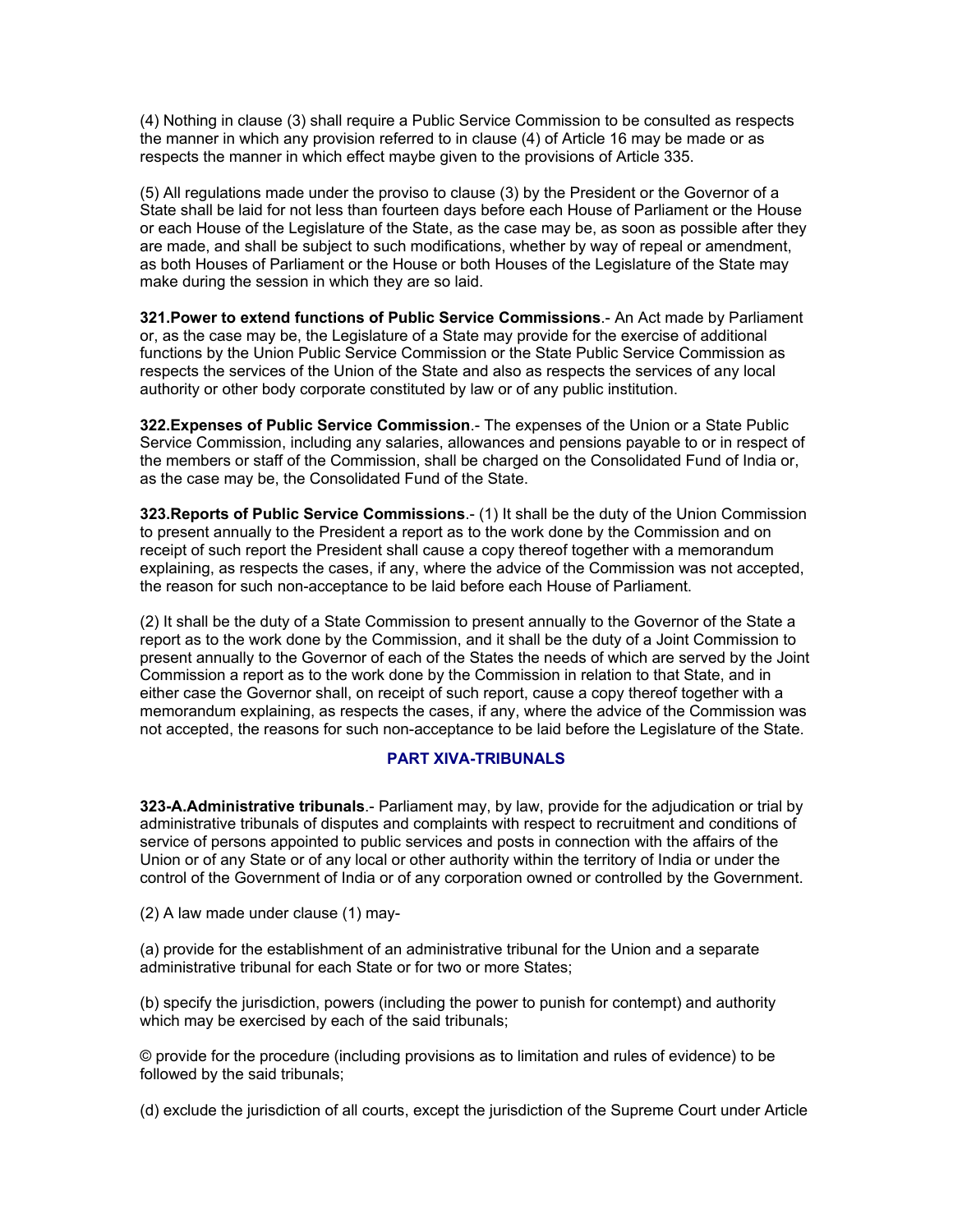136, with respect to the disputes or complaints referred to in clause (1);

(e) provide for the transfer to each such administrative tribunal of any cases pending before any court or other authority immediately before the establishment of such tribunal as would have been within the jurisdiction of such tribunal if the cause of action on which such suits or proceedings are based had arisen after such establishment;

(f) repeal or amend any order made by the President under clause (3) of Article 371D;

(g) contain such supplemental, incidental and consequential provisions (including provisions as to fees) as Parliament may deem necessary for the effective functioning of, and for the speedy disposal of cases by, and the enforcement of the orders of, such tribunals.

(3) The provisions of this article shall have effect notwithstanding anything in any other provision of this Constitution or in any other law for the time being in force.

**323-B.Tribunals for other matters**.- (1) The appropriate Legislature may, by law, provide for the adjudication or trial by tribunals of any disputes, complaints, or offences with respect to all or any of the matters specified in clause (2) with respect to which such Legislature has power to make laws.

(2) The matters referred to in clause (1) are the following, namely:-

- (a) levy, assessment, collection and enforcement of any tax;
- (b) foreign exchange, import and export across customs frontiers;

© industrial and labour disputes;

(d) land reforms by way of acquisition by the State of any estate as defined in Article 31A or of any rights therein or the extinguishment or modification of any such rights or by way of ceiling on agricultural land or in any other way;

(e) ceiling on urban property;

(f) elections to either House of Parliament or the House or either House of the Legislature of a State, but excluding the matters referred to in Article 329 and Article 329A;

(g) production, procurement, supply and distribution of foodstuffs (including edible oilseeds and oils) and such other goods as the President may, by public notification, declare to be essential goods for the purpose of this article and control of prices of such goods;

(h) offences against laws with respect to any of the matters specified in sub-clause (a) to (g) and fees in respect of any of those matters;

(i) any matter incidental to any of the matters specified in sub-clause (a) to (h).

(3) A law made under clause (1) may-

(a) provide for the establishment of a hierarchy of tribunals;

(b) specify the jurisdiction, powers (including the power to punish for contempt) and authority which may be exercised by each of the said tribunals;

© provide for the procedure (including provisions as to limitation and rules of evidence) to be followed by the said tribunals;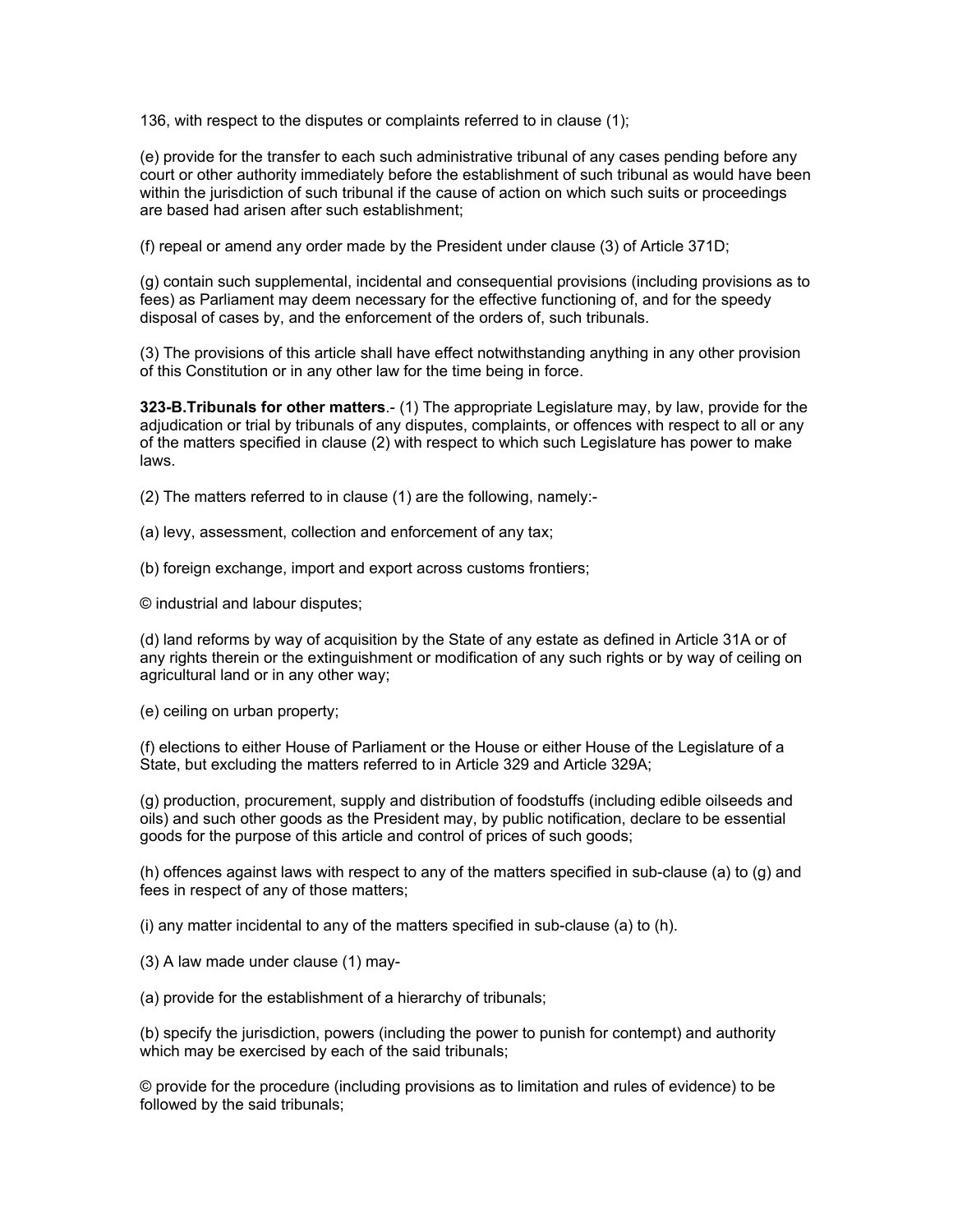(d) exclude the jurisdiction of all courts except the jurisdiction of the Supreme Court under Article 136 with respect to all or any of the matters falling within the jurisdiction of the said tribunals;

(e) provide for the transfer to each such tribunal of any cases pending before any court or any other authority immediately before the establishment of such tribunal as would have been within the jurisdiction of such tribunal if the causes of action on which such suits or proceedings are based had arisen after such establishment;

(f) contain such supplemental, incidental and consequential provisions (including provisions as to fees) as the appropriate Legislature may deem necessary for the effective functioning of, and for the speedy disposal of cases by, and the enforcement of the orders of, such tribunals.

(4) The provisions of this article shall have effect notwithstanding anything in any other provision of this Constitution or in any other law for the time being in force.

Explanation.- In this article, "appropriate Legislature", in relation to any matter, means Parliament or, as the case may be, a State Legislature competent to make laws with respect to such matter in accordance with the provisions of Part XI.

#### **PART XV-ELECTIONS**

#### **324.Superintendence, direction and control of elections to be vested in an Election Commission**.-

(1) The superintendence, direction and control of the preparation of the electoral rolls for, and the conduct of, all elections to Parliament and to the Legislature of every State and of elections to the offices of President and Vice-President held under this Constitution shall be vested in a Commission (referred to in this Constitution as the Election Commission).

(2) The Election Commission shall consist of the Chief Election Commissioner and such number of other Election Commissioners, if any, as the President may from time to time fix and the appointment of the Chief Election Commissioner and other Election Commissioners shall, subject to the provisions of any law made in that behalf by Parliament, be made by the President.

(3) When any other Election Commissioner is so appointed the Chief Election Commissioner shall act as the Chairman of the Election Commission.

(4) Before each general election to the House of the People and to the Legislative Assembly of each State, and before the first general election and thereafter before each biennial election to the Legislative Council of each State having such Council, the President may also appoint after consultation with the Election Commission such Regional Commissioners as he may consider necessary to assist the Election Commission in the performance of the functions conferred on the Commission by clause (1).

(5) Subject to the provisions of any law made by Parliament, the conditions of service and tenure of office of the Election Commissioners and the Regional Commissioners shall be such as the President may by rule determine;

Provided that the Chief Election Commissioner shall not be removed from his office except in like manner and on the like grounds as a Judge of the Supreme Court and the conditions of service of the Chief Election Commissioner shall not be varied to his disadvantage after his appointment:

Provided further that any other Election Commissioner or a Regional Commissioner shall not be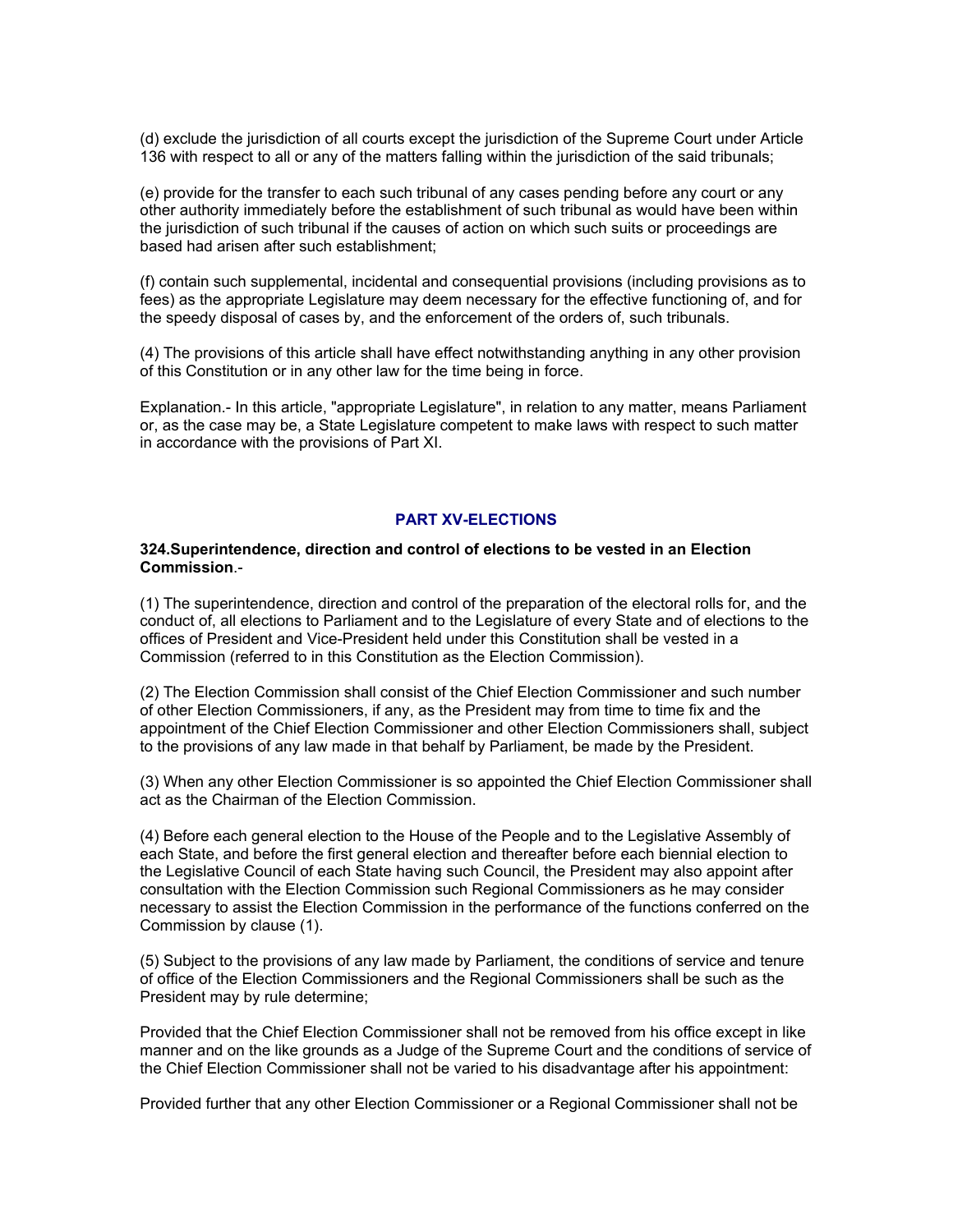removed from office except on the recommendation of the Chief Election Commissioner.

(6) The President, or the Governor of a State, shall, when so requested by th Election Commission, make available to the Election Commission or to a Regional Commissioner such staff as may be necessary for the discharge of the functions conferred on the Election Commission by clause (1).

**325.No person to be ineligible for inclusion in, or to claim to be included in a special, electoral roll on grounds of religion, race, caste or sex**.- There shall be one general electoral roll for every territorial constituency for election to either House of Parliament or to the House or either House of the Legislature of a State and no person shall be ineligible for inclusion in any such roll or claim to be included in any special electoral roll for any such constituency on grounds only of religion, race, caste, sex or any of them.

**326.Elections to the House of the People and to the Legislative Assemblies of States to be on the basis of adult suffrage**.- The elections to the House of the People and to the Legislative Assembly of every State shall be on the basis of adult suffrage; but is to say, every person who is a citizen of India and who is not less than twenty-one years of age on such date as may be fixed in that behalf by or under any law made by the appropriate legislature and is not otherwise disqualified under this constitution or any law made by the appropriate Legislature on the ground of non-residence, unsoundness of mind, crime or corrupt or illegal practice, shall be entitled to be registered as a voter at any such election.

## **327.Power of Parliament to make provision with respect to elections to Legislatures**.-

Subject to the provisions of this constitution, Parliament may from time to time by law made provision with respect to all matters relating to, or in connection with, elections to either House of Parliament or to the House or either House of the Legislature of a State including the preparation of electoral rolls, the delimitation of constituencies and all other matters necessary for securing the due constitution of such House or Houses.

**328.Power of Legislature of a State to make provision with respect to elections to such Legislature**.- Subject to the provisions of this Constitution and in so far as provision in that behalf is not made by Parliament, the Legislature of a State may from time to time bylaw make provision with respect to all matters relating to, or in connection with, the elections to the House or either House of the Legislature of the State including the preparation of electoral rolls and all other matters necessary for securing the due constitution of such House or Houses.

#### **329.Bar to interference by courts in electoral matters.- Notwithstanding anything in this Constitution**-

(a) the validity of any law relating to the delimitation of constituencies or the allotment of seats to such constituencies, made or purporting to be made under Article 327 or Article 328, shall not be called in question in any court;

(b) No election to either House of Parliament or to the House or either House of the Legislature of a State shall be called in question except by an election petition presented to such authority and in such manner as may be provided for by or under any law made by the appropriate Legislature.

## **329-A.Special provision as to elections to Parliament in the case of Prime Minister and Speaker. [Omitted.]**

# **PART XVI-SPECIAL PROVISIONS RELATING TO CERTAIN CLASSES**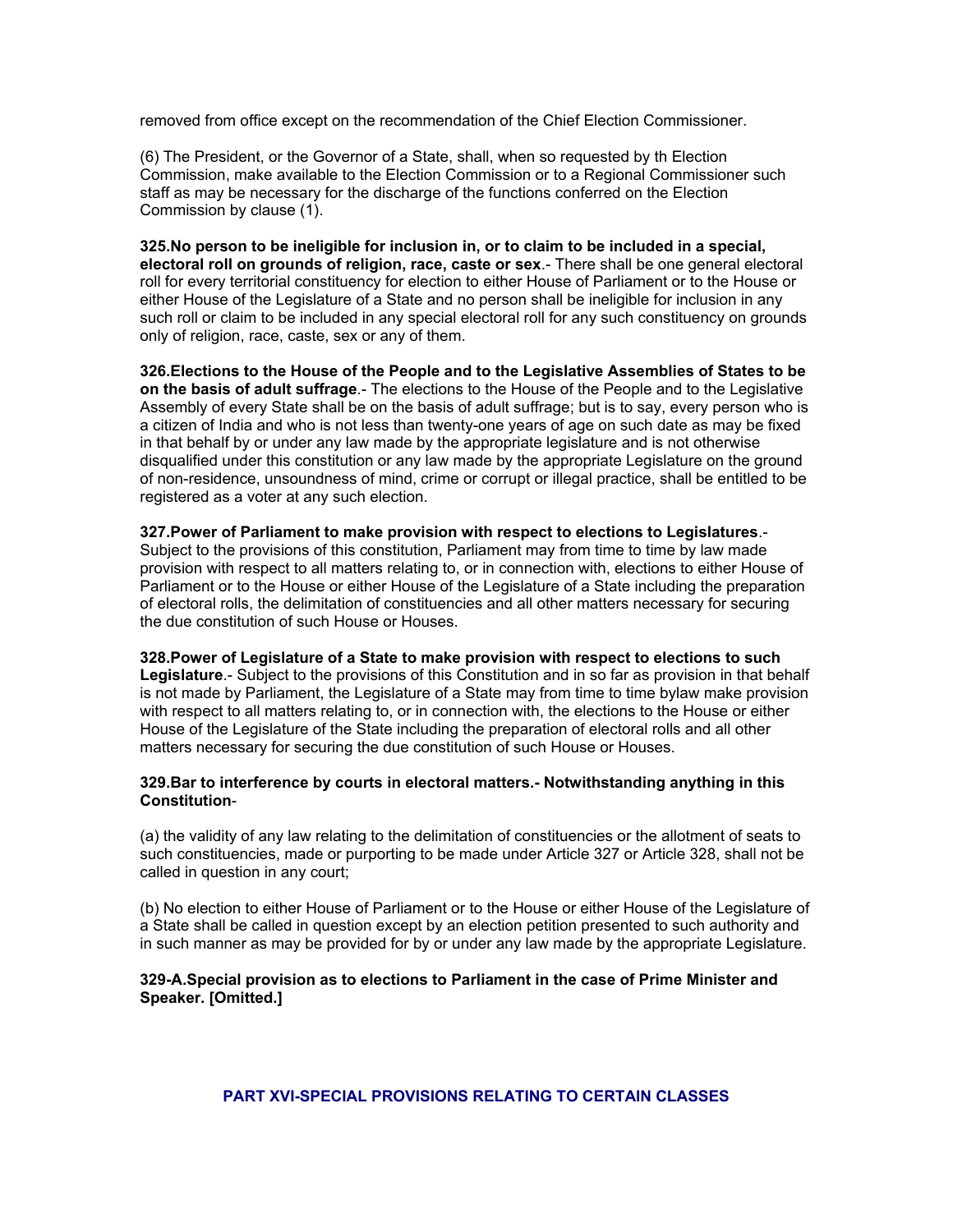**330.Reservation of seats for Scheduled Castes and Scheduled Tribes in the House of the People**.- (1) Seats shall be reserved in the House of the People for-

(a) the Scheduled Castes;

(b) the Scheduled Tribes except the Scheduled Tribes in the autonomous districts of Assam; and

© the Scheduled Tribes in the autonomous districts of Assam.

(2) The number of seats reserved in any State [or Union territory] for the Scheduled Castes or the Scheduled Tribes under clause (1) shall bear, as nearly as may be, the same proportion to the total number of seats allotted to that State [or Union territory] in the House of the People as the population of the Scheduled Castes in the State [or Union territory] or of the Scheduled Tribes in the State [or Union territory] or part of the State [or Union territory], as the case may be, in respect of which seats are so reserved, bears to the total population of the State [or Union territory].

(3) Notwithstanding anything contained in clause (2), the number of seats reserved in the House of the People for the Scheduled Tribes in the autonomous districts of Assam shall bear to the total number of seats allotted to that State a proportion not less than the population of the Scheduled Tribes in the said autonomous districts bears to the total population of the State.

Explanation.- In this article 332, the expression "population" means the population as ascertained at the last preceding census of which the relevant figures have been published:

Provided that the reference in this Explanation to the last preceding census of which the relevant figures have been published shall, until the relevant figures for the first census taken after the year 2000 have been published, be construed as a reference to the 1971 census.

331.Representation of the Anglo-Indian community in the Hose of the People.- Notwithstanding anything in Article 81, the President may, if he is of opinion that the Anglo-Indian community is not adequately represented in the House of the people, nominate not more than two members of that community to the House of the People.

332.Reservation of seats for Scheduled Castes and Scheduled Tribes in the Legislative Assemblies of the States.-

(1) Seats shall be reserved for the Scheduled Castes and the Scheduled Tribes, [except the Scheduled Tribes in the tribal areas of Assam, in Nagaland and in Meghalaya], in the Legislative Assembly of every State.

(2) Seats shall be reserved also for the autonomous districts in the Legislative Assembly of the State of Assam.

(3) The number of seats reserved for the Scheduled Castes or the Scheduled Tribes in the Legislative Assembly nearly as may be, the same proportion to the 'total number of seats in the Assembly as the population of the Scheduled Castes in th State or of the Scheduled Tribes in the State or part of the State, as the case may be, in respect of which seats are so reserved bears to the total population of the State.

(4) The number of seats reserved for an autonomous district in the legislative Assembly of the State of Assam shall bear to the total number of seats in that Assembly a proportion not less than the population of the district bears to the total population of the State.

(5) The constituencies for the seats reserved for any autonomous district of Assam shall not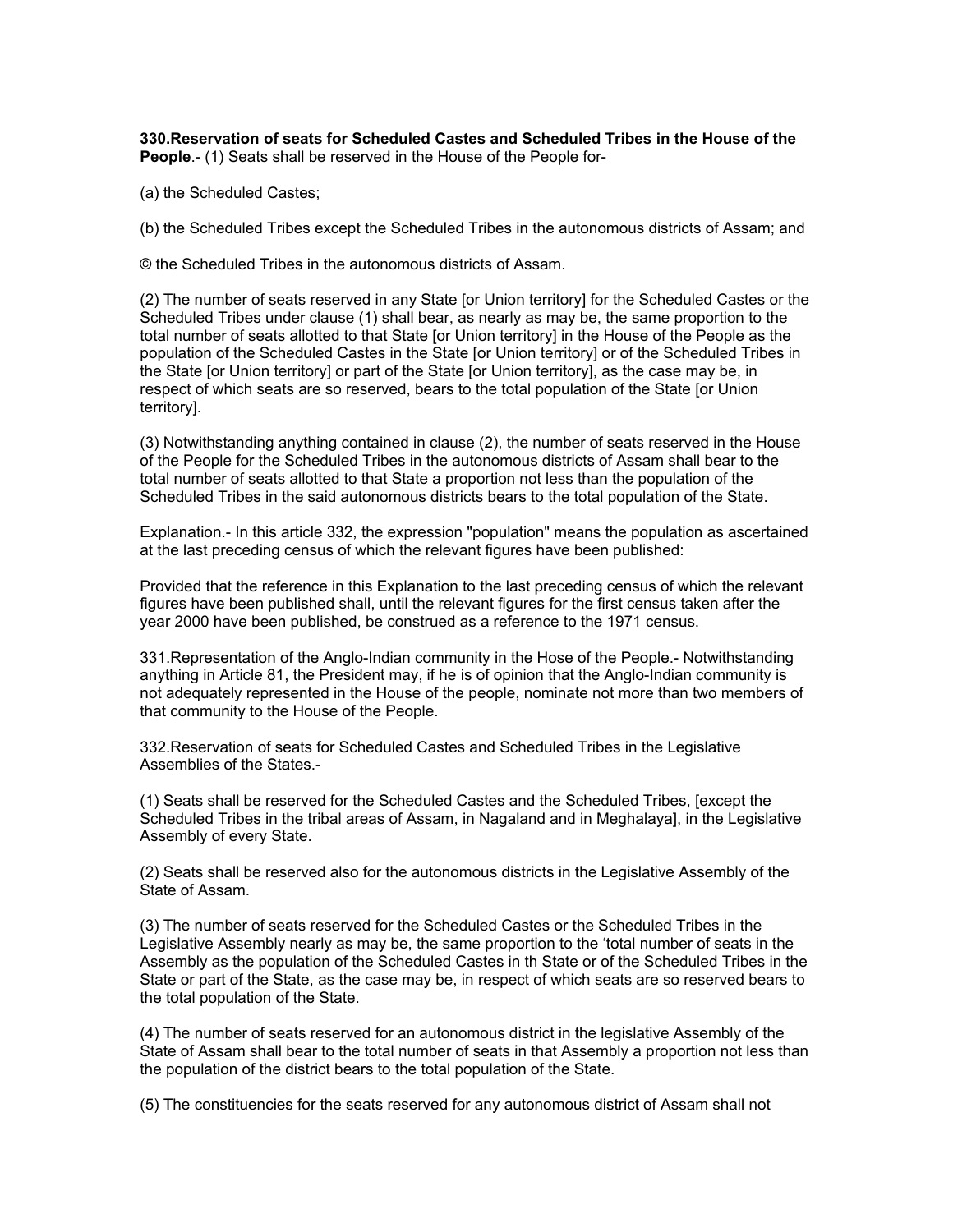comprise any area outside that district.

(6) No person who is not a member of a Scheduled Tribe of any autonomous district of the State of Assam shall be eligible for election to the Legislative Assembly of the State from any constituency of that district.

**333.Representation of the Anglo-Indian community in the Legislative Assemblies of the States**.- Notwithstanding anything in Article 170, the Governor of a State may, if he is of opinion that the Anglo-Indian community needs representation in the Legislative Assembly of the State and is not adequately represented therein, [nominate one member of that community to the Assembly].

**334.Reservation of seats and special representation to cease after forty years**.- Notwithstanding anything in the foregoing provisions of this Part, the provisions of Constitution relating to -

(a) the reservation of seats for the Scheduled Castes and the Scheduled Tribes in the House of the People and in the Legislative Assemblies of the States; and

(b) the representation of the Anglo-Indian community in the House of the People and in the Legislative Assemblies of the States by nomination, shall cease to have effect on the expiration of a period of [forty years] from the commencement of this Constitution:

Provided that nothing in this article shall affect any representation in the House of the People or in the legislative Assembly of a State until the dissolution of the then existing House or Assembly, as the case may be.

**335.Claims of Scheduled Castes and Scheduled Tribes to services and posts**.- The claims of the members of the Scheduled Castes and the Scheduled Tribes shall be taken into consideration, consistently with the maintenance of efficiency of administration, in the making of appointments to services and posts in connection with the affairs of the Union or of a State.

**336.Special provision for Anglo-Indian community in certain services**.- (1) During the first two years after the commencement of this Constitution, appointments of members of the Anglo-Indian community to posts in the railway, customs, postal and telegraph services of the Union shall be made on the same basis as immediately before the fifteenth day of August, 1947.

During every succeeding period of two years, the number of posts reserved for the members of the said community in the said services shall, as nearly as possible, be less by ten per cent than the numbers so reserved during the immediately preceding period of two years:

Provided that at the end of ten years from the commencement of this Constitution all such reservations shall cease.

(2) Nothing in clause (1) shall bar the appointment of members of the Anglo-Indian community to posts other than, or in addition to, those reserved for the community under that clause if such members are found qualified for appointment on merit as compared with the members of other communities.

**337.Special provision with respect to educational grants for the benefit of Anglo-Indian community**.- During the first three financial years after the commencement of this Constitution, the same grants, if any, shall be made by the Union and by each State for the benefit of the Anglo-Indian community in respect of education as were made in the financial year ending on the thirty-first day of March, 1948.

During every succeeding period of three years the grants may be less by ten per cent than those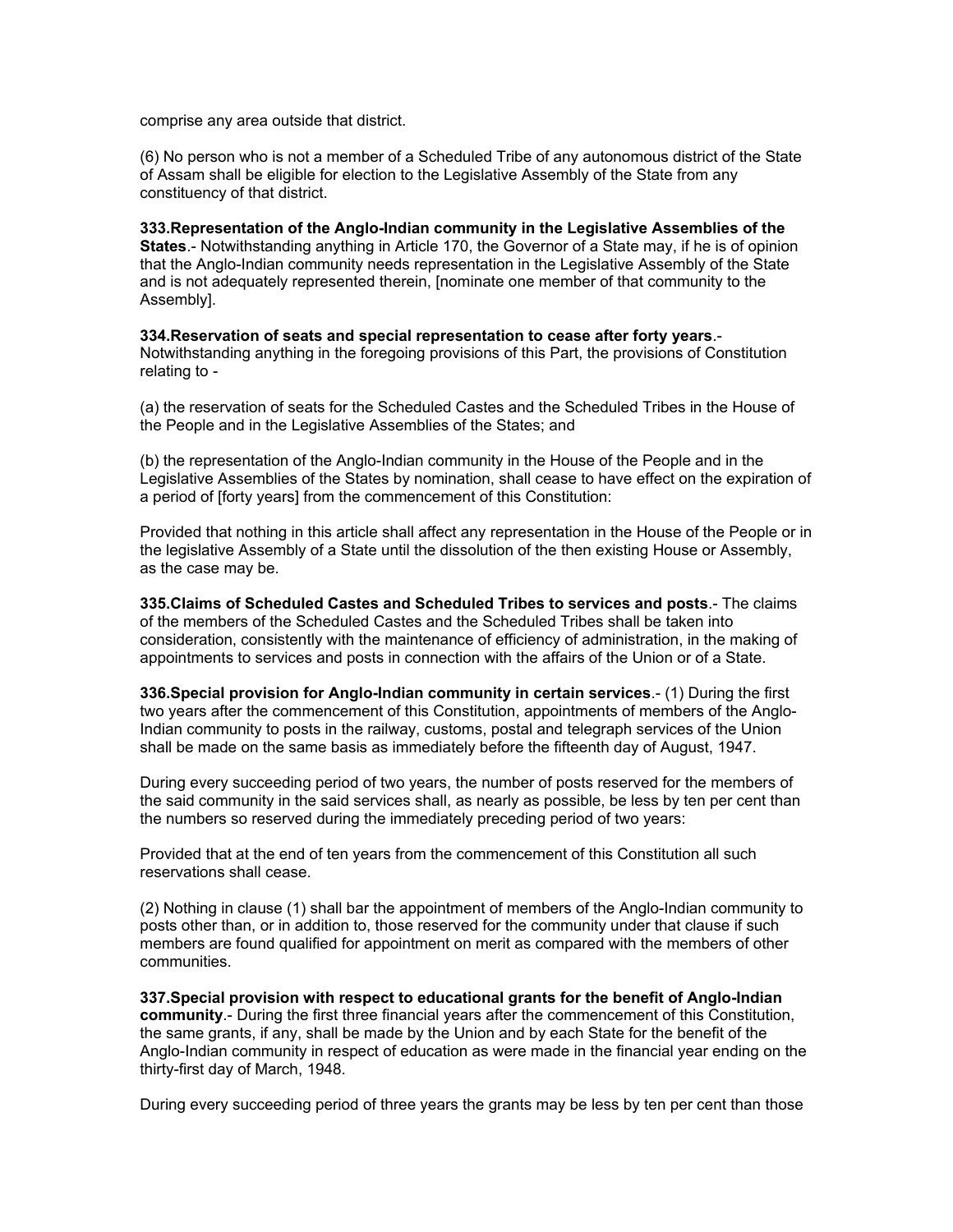for the immediately preceding period of three years:

Provided that at the end of ten years from the commencement of this Constitution such grants, to the extent to which they are a special concession to the Anglo-Indian community, shall cease:

Provided further that no educational institution shall be entitled to receive any grant under this article unless at least forty per cent of annual admissions therein are made available to members of communities other than the Anglo-Indian community.

**338.Special Officer for Scheduled Castes, Scheduled Tribes etc**.- (1) There shall be a Special Officer for the Scheduled Castes and Scheduled Tribes to be appointed by the President.

(2) It shall be the duty of the Special Officer to investigate all matters relating to the safeguards provided for the Scheduled Castes and Scheduled Tribes under this Constitution and report to the President upon the working of those safeguards at such intervals as the President may direct, and the President shall cause all such reports to be laid before each House of Parliament.

(3) In this article references to the Scheduled Castes and Scheduled Tribes shall be construed as including references to such other backward classes as the President may, on receipt of the report of a Commission appointed under clause (1) of Article 340, by order specify and also to the Anglo-Indian community.

## **339.Control of the Union over the administration of Scheduled Areas and the welfare of Scheduled Tribes**.-

(1) The President may at any time and shall, at the expiration of ten years from the commencement of this Constitution by order appoint a Commission to report on the administration of the Scheduled Areas and the welfare of this Scheduled Tribes in the States. The order may define the composition, powers and procedure of the Commission and may contain such incidental or ancillary provisions as the President may consider necessary or desirable.

(2) The executive power of the Union shall extend to the giving of directions to a State as to the drawing up and execution of schemes specified in the direction to be essential for the welfare of the Scheduled Tribes in the State.

**340.Appointment of a Commission to investigate the conditions of backward classes**.- (1) The President may by order appoint a Commission consisting of such persons as he thinks fit to investigate the conditions of socially and educationally backward classes within the territory of India and the difficulties under which they labour and to make recommendations as to the steps that should be taken by the Union or any State to remove such difficulties and to improve their condition and as to the grants that should be made for the purpose by the Union or any State the conditions subject to which such grants should be made, and the order appointing such Commission shall define the procedure to be followed by the Commission.

(2) A Commission so appointed shall investigate the matters referred to them and present to the President a report setting out the facts as found by them and making such recommendations as they think proper.

(3) The President shall cause a copy of the report so presented together with a memorandum explaining the action taken thereon to be laid before each House of Parliament.

**341.Scheduled Castes**.- (1) The President may with respect to any State [or Union territory], and where it is a State after consultation with the Governor thereof, by public notification, specify the castes, races or tribes or parts of or groups within castes, races or tribes which shall for the purposes of this Constitution be deemed to be Scheduled Castes in relation to that State [or Union territory, as the case may be].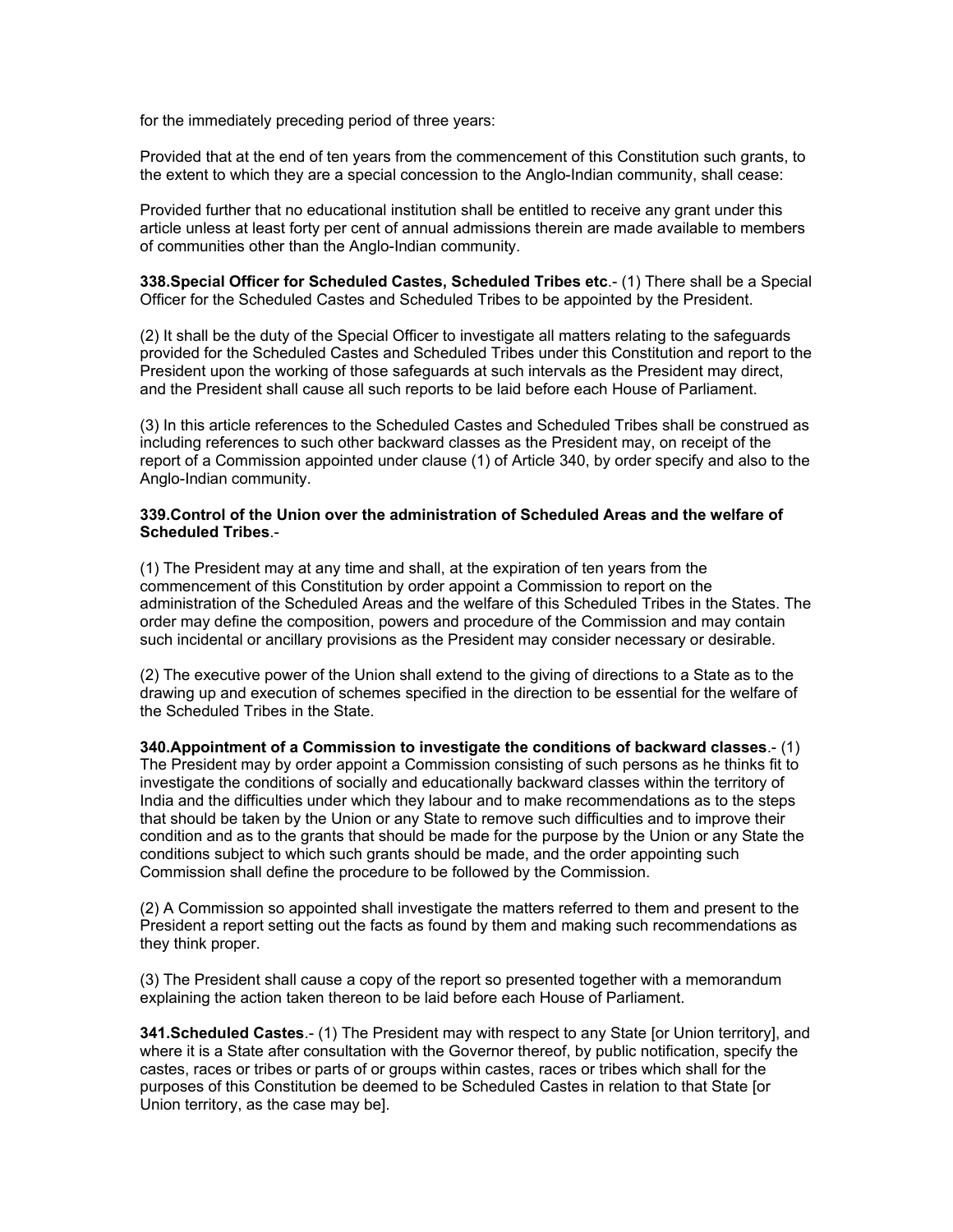(2) Parliament may by law include in or exclude from the list of Scheduled Castes specified in a notification issued under clause (1) any caste, race or tribe or part of or group within any caste, race or tribe, but save as aforesaid a notification issued under the said clause shall not be varied by any subsequent notification.

**342.Scheduled Tribes**.- (1) The President may with respect to any State [or Union territory], and where it is a State, after consultation with the Governor thereof, by public notification, specify the tribes or tribal communities or parts of or groups within tribes or tribal communities which shall for the purposes of this Constitution be deemed to be Scheduled Tribes in relation to that State or Union territory, as the case may be.

(2) Parliament may by law include in or exclude from the list of Scheduled Tribes specified in a notification issued under clause (1) any tribe or tribal community or part of or group within any tribe or tribal community, but save as aforesaid a notification issued under the said clause shall not be varied by any subsequent notification.

# **PART XVII-OFFICIAL LANGUAGE**

# **CHAPTER I - LANGUAGE OF THE UNION**

#### **343.Official language of the Union**.-

(1) The official language of the Union shall be Hindi in Devanagari script. The form of numerals to be used for the official purposes of the Union shall be the international form of Indian numerals.

(2) Notwithstanding anything in clause (1), for a period of fifteen years from the commencement of this Constitution, the English language shall continue to be used for all the official purposes of the Union for which it was being used immediately before such commencement:

Provided that the president may, during the said period, by order authorise the use of the Hindi language in addition to the English language and of the Devanagari form of numerals in addition to the international form of Indian numerals for any of the official purposes of the Union.

(3) Notwithstanding anything in this article, Parliament may by law provide for the use, after the said period of fifteen years, of-

(a) the English language, or

(b) the Devanagari form of numerals,for such purposes as may be specified in the law.

**344. Commission and Committee of Parliament on official language**.- (1) The President shall, at the expiration of five years from the commencement of this Constitution and thereafter at the expiration of ten years from such commencement, by order constitute a Commission which shall consist of a Chairman and such other members representing the different languages specified in the English Schedule as the President may appoint, and the order shall define the procedure to be followed by the Commission.

(2) It shall be the duty of the Commission to make recommendations to the President as to-

- (a) the progressive use of the Hindi language for the official purposes of the Union;
- (b) restrictions on the use of the English language for all or any of the official purposes of the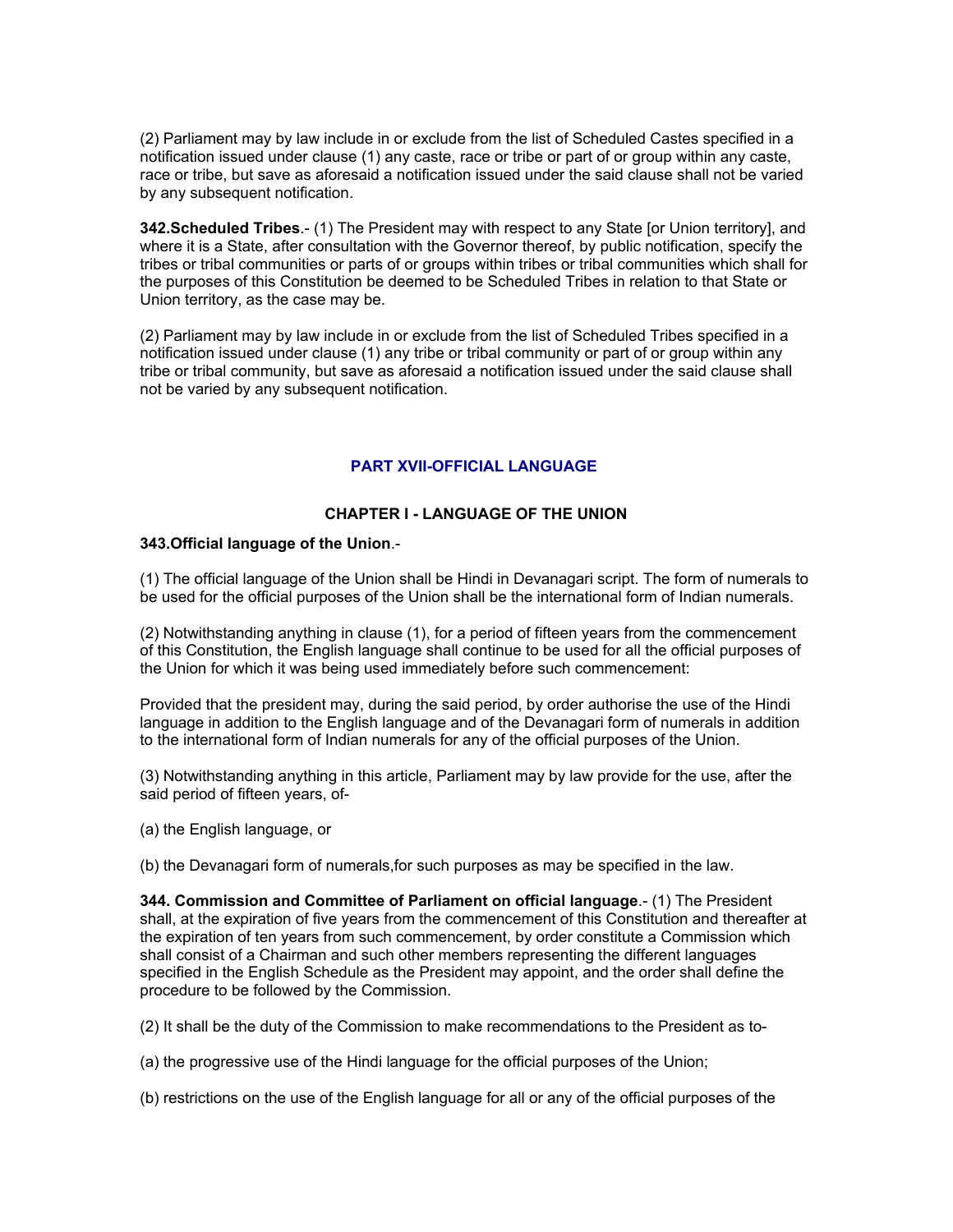Union;

© the language to be used for all or any of the purposes mentioned in Article 348;

(d) the form of numerals to be used for any one or more specified purposes of the Union;

(e) any other matter referred to the Commission by the President as regards the official language of the Union and the language for communication between the Union and a State or between one State and another and their use.

(3) In making their recommendations under clause (2), the Commission shall have due regard to the industrial, cultural and scientific advancement of India, and the jut claims and the interests of persons belonging to the non-Hindi speaking areas in regard to the public services.

(4) There shall be constituted a Committee consisting of thirty members, of whom twenty shall be members of the House of the People and ten shall be members of the Council of States to be elected respectively by the members of the House of the People and the members of the council of States in accordance with the system of proportional representation by means of the single transferable vote.

(5) It shall be the duty of the Committee to examine the recommendations of the Commission constituted under clause (1) and to report to the President their opinion thereon.

(6) Notwithstanding anything in Article 343, the President may, after consideration of the report referred to in clause (5), issue directions in accordance with the whole or any part of that report.

#### **CHAPTER II - REGIONAL LANGUAGES**

**345.Official language or languages of a State**.- Subject to the provisions of Article 346 and 347, the Legislature of a State may by law adopt any one or more of the languages in use in the State or Hindi as the language or languages to be used for all or any of the official purposes of that State:

Provided that, until the Legislature of the State otherwise provides by law, the English language shall continue to be used for those official purposes within the State for which it was being used immediately before the commencement of this Constitution.

**346.Official language for communication between one State and another or between a State and the Union**.- The language for the time being authorised for use in the Union for official purposes shall be the official language for communication between one State and another State and between a State and the Union:

Provided that if two or more States agree that the Hindi language should be the official language for communication between such States, that language may be used for such communication.

**347.Special provision relating to language spoken by a section of the population of a State**.- On a demand being made in that behalf the President may, if he is satisfied that a substantial proportion of the population of a State desire the use of any language spoken by them to be recognised throughout that State or any part thereof for such purpose as he may specify.

**CHAPTER III - LANGUAGE OF THE SUPREME COURT, HIGH COURTS, ETC.**

**348.Language to be used in the Supreme Court and in the High Courts and for Acts, Bills,**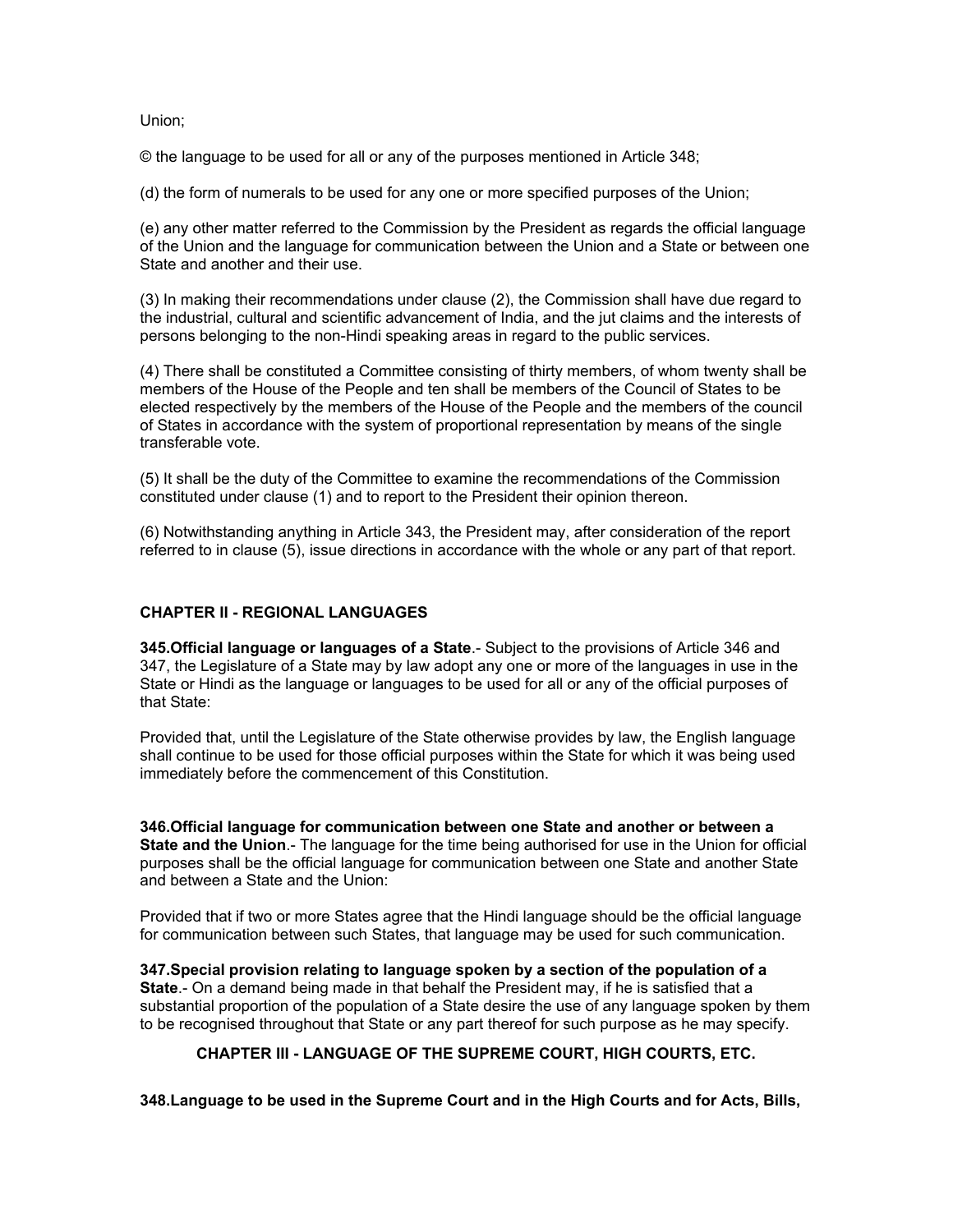**etc**.- (1) Notwithstanding anything in the foregoing provisions of this Part, until Parliament by law otherwise provides-

(a) all proceedings in the Supreme Court and in every High Court,

(b) the authoritative texts-

(i) of all Bills to be introduced or amendments thereto to be moved in either House of Parliament or in the House or either House of the Legislature of a State,

(ii) of all Acts passed by Parliament or the Legislature of a State and of all Ordinances promulgated by the President or the Governor of a State, and

(iii) of all orders, rules, regulations and bye- laws issued under this Constitution or under any law made by Parliament or the Legislature of a State, shall be in the English language.

(2) Notwithstanding anything in sub-clause (a) of clause (1), the Governor of a State may, with the previous consent of the President, authorise the use of the Hindi language, or any other language used for any official purposes of the State, in proceedings in the High Court having its principal seat in that State:

Provided that nothing in this clause shall apply to any judgment, decree or order passed or made by such High Court.

(3) Notwithstanding anything in sub-clause (b) of clause (1), where the Legislature of a State has prescribed any language other than the English language for use in Bills introduced in, or Acts passed by, the Legislature of the State or in Ordinances promulgated by the Governor of the State or in any order, rule, regulation or bye-law referred to in paragraph (iii) of that sub-clause, a translation of the same in the English language published under the authority of the Governor of the State in the Official Gazette of that State shall be deemed to be the authoritative text thereof in the English language under this article.

**349.Special procedure for enactment of certain laws relating to language**.- During the period of fifteen years from the commencement of this Constitution, no Bill or amendment making provision for the language to be used for any of the purposes mentioned in clause (1) of Article 348 shall be introduced or moved in either House of Parliament without the previous sanction of the President, and the President shall not give his sanction to the introduction of any such Bill or the moving of any such amendment except after he has taken into consideration the recommendations of the Commission constituted under clause (1) of Article 344 and the report of the Committee constituted under clause (4) of that article.

# **CHAPTER IV - SPECIAL DIRECTIVES**

**350.Language to be used in representations for redress of grievances**.- Every person shall be entitled to submit a representation for the redress of any grievance to any officer or authority of the Union or a State in any of the languages used in the Union or in the State, as the case may be.

**350-A. Facilities for instruction in mother-tongue at primary stage**.- It shall be the endeavour of every State and of every local authority within the State to provide adequate facilities for instruction in the mother-tongue at the primary stage of education to children belonging to linguistic minority groups; and the President may issue such directions to any State as he considers necessary or proper for securing the provision of such facilities.

**350-B.Special Officer for linguistic minorities**.- (1) There shall be a Special Officer for linguistic minorities to be appointed by the President.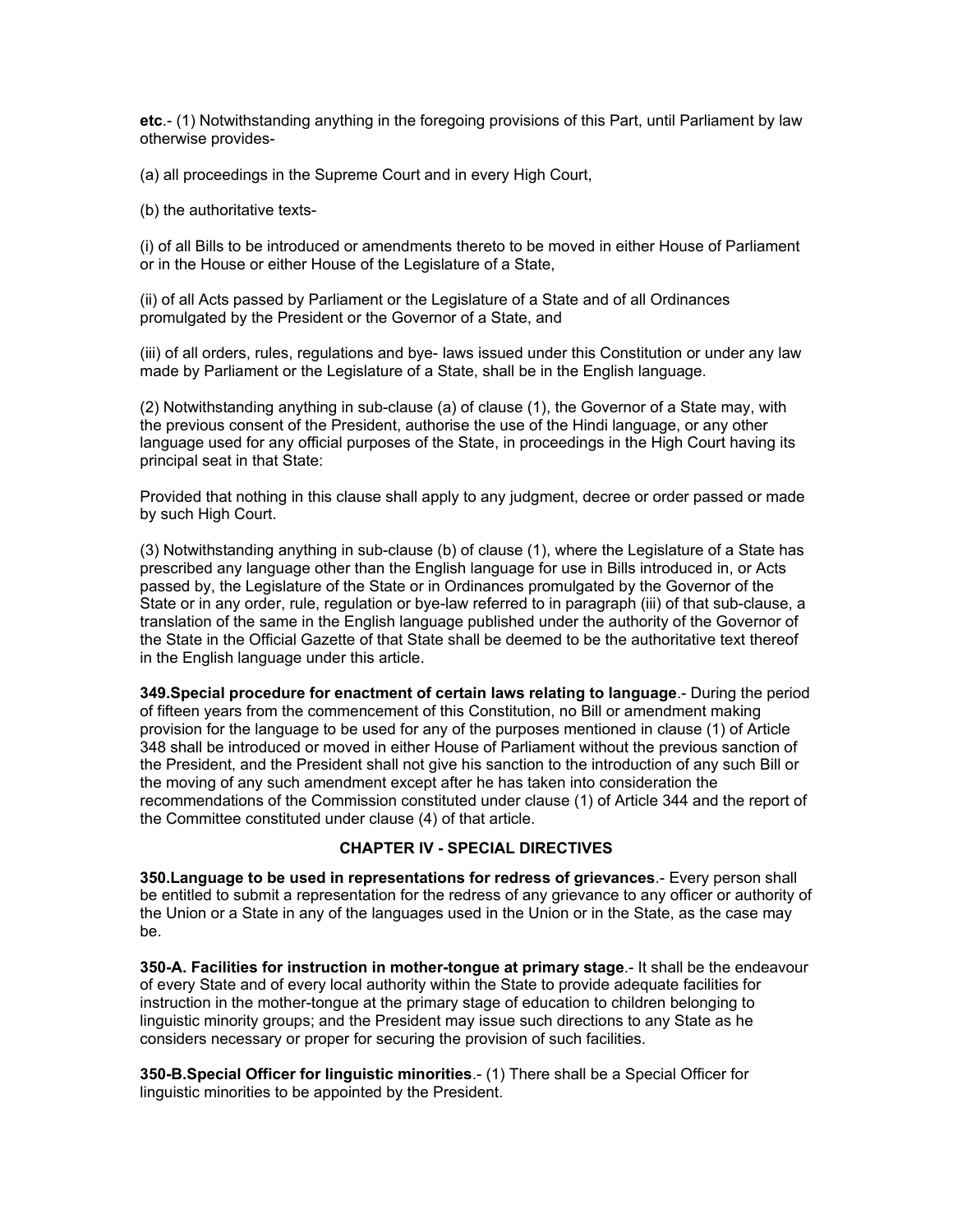(2) It shall be the duty of the Special Officer to investigate all matters relating to the safeguards provided for linguistic minorities under this Constitution and report to the President upon those matters at such intervals as the president may direct, and the President may direct, and the President shall cause all such reports to be laid before each House of Parliament, and sent to the Governments of the States concerned.

**351.Directive for development of the Hindi language**.- It shall be the duty of the Union to promote the spread of the Hindi language, to develop it so that it may serve as a medium of expression for all the elements of the composite culture of India and to secure its enrichment by assimilating without interfering with its genius, the forms, style and expressions used in Hindustani and in the other languages of India specified in the Eighth Schedule, and by drawing, wherever necessary or desirable, for its vocabulary, primarily on Sanskrit and secondarily on other languages.

# **PART XVIII-EMERGENCY PROVISIONS**

**352.Proclamation of Emergency**.- (1) If the President is satisfied that a grave emergency exists whereby the security of India or of any part of the territory thereof is threatened, whether by war or external aggression or armed rebellion, he may, by Proclamation, made a declaration to that effect [in respect of the whole of India or of such part of the territory thereof as may be specified in the Proclamation].

[Explanation.- A Proclamation of Emergency declaring that the security of India or any part of the territory thereof is threatened by war or by external aggression or by armed rebellion may be made before the actual occurrence of war or of any such aggression or rebellion, if the President is satisfied that there is imminent danger thereof.]

(2) A Proclamation issued under clause (I) may be or revoked by a subsequent proclamation.

(3) The President shall not issue a Proclamation under clause (I) or a Proclamation varying such Proclamation unless the decision of the Union Cabinet (that is to say, the Council consisting of the Prime Minister and other Ministers of Cabinet rank under Article 75) that such a Proclamation may be issued has been communicated to him in writing.

(4) Every Proclamation issued under this article shall be laid before each House of Parliament and shall, except where it is a Proclamation revoking a previous Proclamation, cease to operate at the expiration of one month unless before the expiration of that period it has been approved by resolutions of both Houses of Parliament.

Provided that if any such Proclamation (not being a Proclamation revoking a previous Proclamation) is issued at a time when the House of the People has been dissolved, or place during the period of one month referred to in this clause, and if a resolution approving the Proclamation has been passed by the Council of States, but no resolution with respect to such Proclamation has been passed by the House of the People before the expiration of that period, the Proclamation shall cease to operate at the expiration of thirty days from the date on which the House of the People first sits after its reconstitution, unless before the expiration of the said period of thirty days a resolution approving the Proclamation has been also passed by the House of the People.

(5) A Proclamation so approved shall, unless revoked, cease to operate on the expiration of a period of six months from the date of the passing of the second of the resolutions approving the proclamation under clause (4);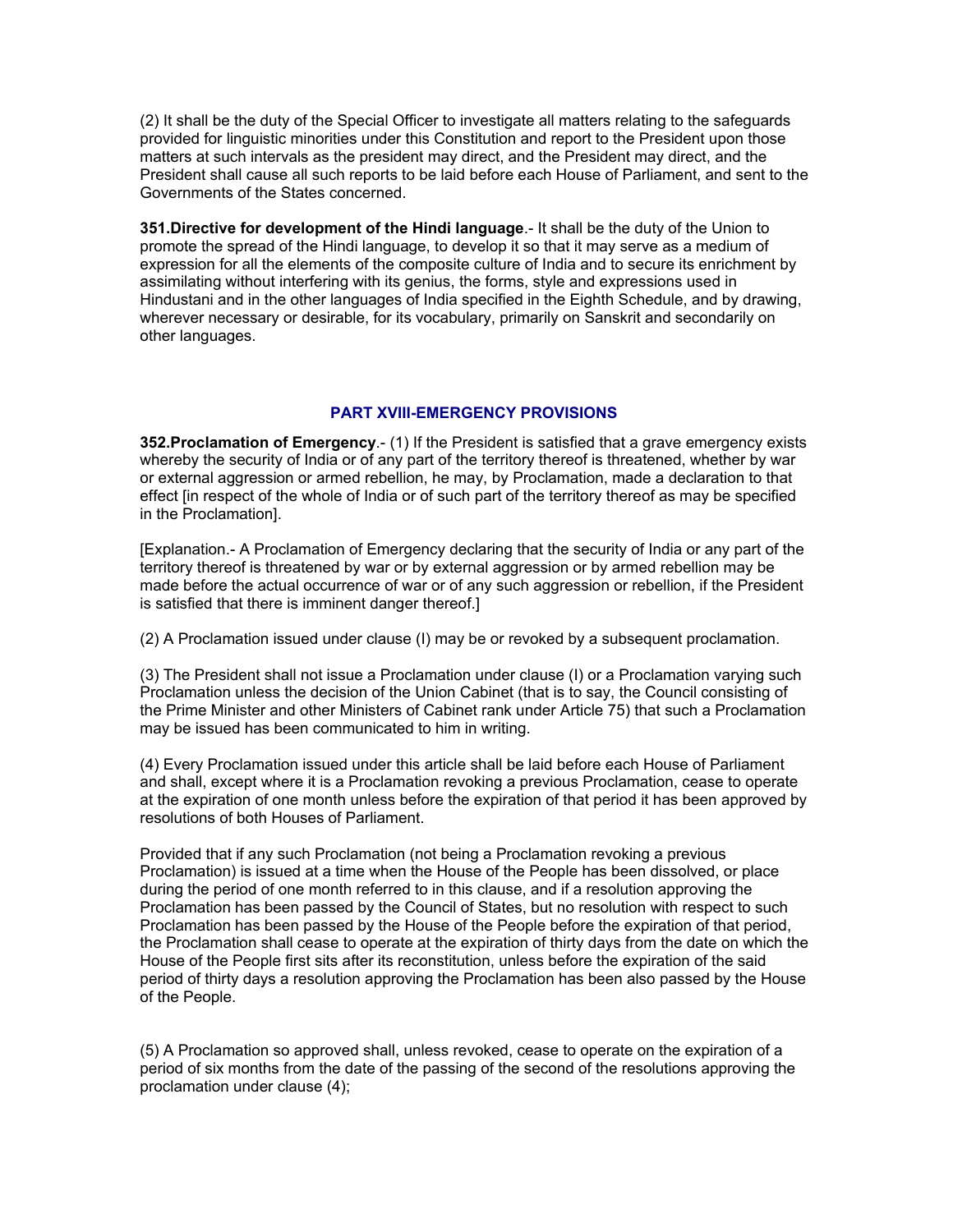Provided that if and so often as a resolution approving the continuance in force of such a Proclamation is passed by both Houses of Parliament the Proclamation shall, unless revoked, continue in force for a further period of six months from the date on which it would otherwise have ceased of operate under this clause.

Provided further that if the dissolution of the House of the People takes place during any such period of six months an a resolution approving the continuance in force of such Proclamation has been passed by the House of the People during the said period, the Proclamation shall cease to operate at the expiration of thirty days from the date on which the House of the People first sits after its reconstitution unless before the expiration of the said period of thirty days, a resolution approving the continuance in force of the proclamation has been also passed by the House of the People.

(6) For the purpose of clause (4) and (5), a resolution may be passed by either House of Parliament only by a majority of the total membership of that House and by a majority of not less than two-thirds of the members of that House present and voting.

(7) Notwithstanding anything contained in the foregoing clauses, the President shall revoke a Proclamation issued under clause (l) or a Proclamation varying such Proclamation if the House of the People passes a resolution disapproving, or, as the case may be, disapproving the continuance in force of, such Proclamation.

(8) Where a notice in writing signed by not less than one-tenth of the total number of members of the House of the People has been given of, their intention to move a resolution for disapproving, or, as the case may be, for disapproving the continuance in force of, a Proclamation issued under clause (l) or a Proclamation varying such Proclamation,-

a) to the Speaker, if the House is in session; or

b) to the President, if the House is not in session, a special sitting of the House shall be held within fourteen days from the date on which such notice is received by the Speaker, or as the case may be, by the President, for the purpose of considering such resolution.

(9) The power conferred on the President by this article shall include the power to issue different Proclamations on different grounds, being war or external aggression or [armed rebellion] or imminent danger of war or external aggression or [armed rebellion], whether or not 'here is a Proclamation already issued by the President under clause (l) and such Proclamation is in operation.

**353.Effect of Proclamation of Emergency**.- While a Proclamation of Emergency is in operation, then-

(a) notwithstanding anything in this Constitution, the executive power of the Union shall extend to the giving of directions to any State as to the manner in which the executive power thereof is to be exercised;

b) the power of Parliament to make laws with respect to any matter shall include power to make laws conferring powers and imposing duties, or authorising the conferring of powers and the imposition of duties, upon the Union or officers and authorities of the Union as respects that matter, notwithstanding that t is one which is not enumerated in the Union List;

Provided that where a Proclamation of Emergency is in operation only in any part of the territory of India,-

i) the executive power of the Union to give directions under clause (a), and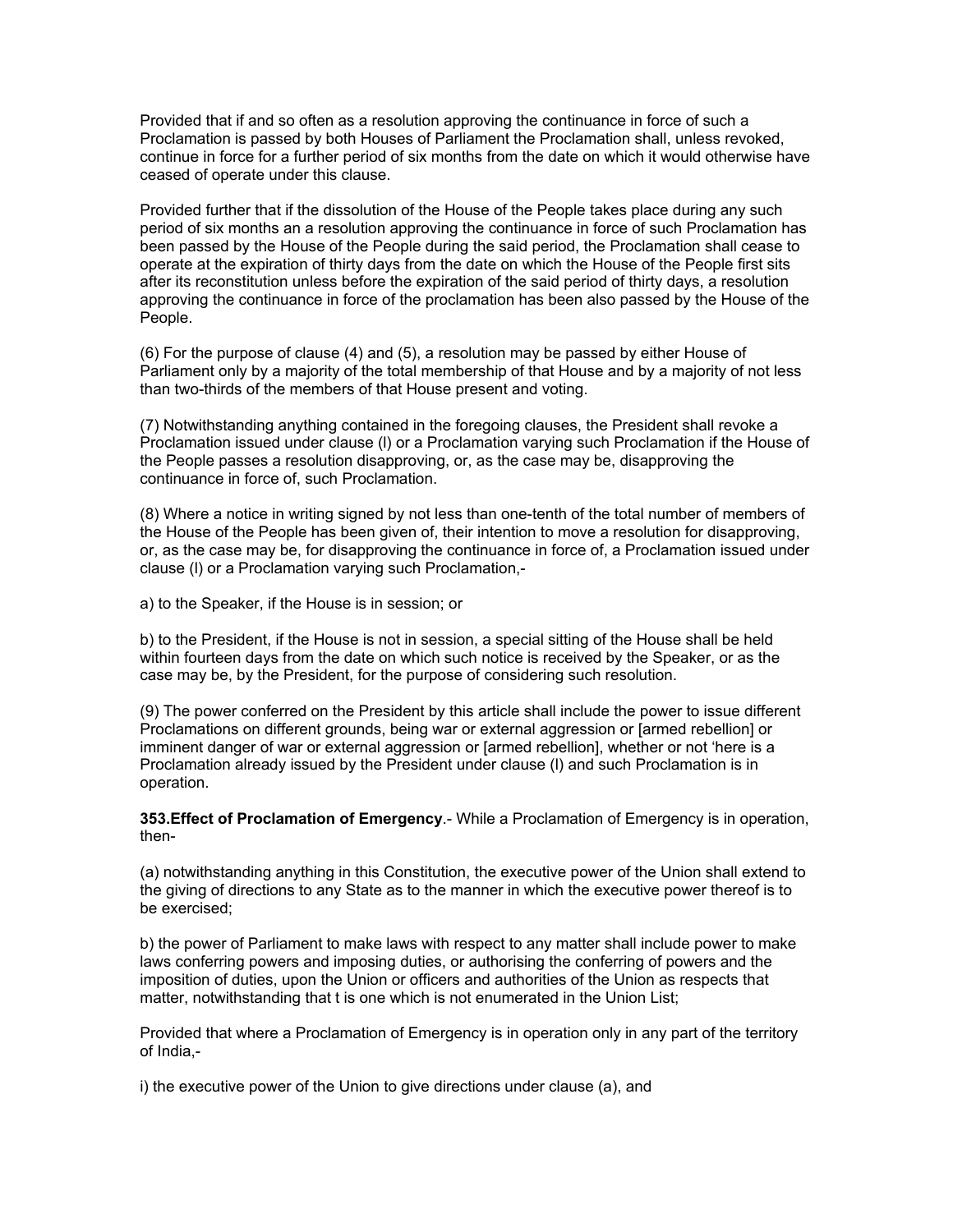ii) the power of Parliament to make laws under clause (b), shall also extend to any State other than a State in which or in any part of which the Proclamation of Emergency is in operation if and in so far as the security of India or any part of the territory thereof is threatened by activities in or in relation to the part of the territory of India in which the Proclamation of Emergency is in operation.

**354.Application of provisions relating to distribution of revenues while a Proclamation of Emergency is in operation**.- (l) The President may, while a Proclamation of Emergency is in operation, by order direct that all +or any of the provisions of Articles 268 to 279 shall for such period, not extending in any case beyond the expiration of the financial year in which such Proclamation ceases to operate, as may be specific in the order, have effect subject to such exceptions or modifications as he thinks fit.

(2) Every order made under clause (l) shall, as soon as may be after it is made, be laid before each House of Parliament.

**355.Duty of the Union to protect States against external aggression and internal disturbance**.- It shall be the duty of the Union to protect every State against external aggression and internal disturbance and to ensure that the government of every State is carried on in accordance with the provisions of this Constitution.

**356.Provisions in case of failure of constitutional machinery in State**.- (I) If the President, on receipt of report from the Governor of the State or otherwise, is satisfied that a situation has arisen in which the government of the State cannot be carried on in accordance with 'he provisions of this Constitution, the President may be Proclamation-

(a) assume to himself all or any of the functions of the Government of the State and all or any of the powers vested in or exercisable by the Governor or any body or authority in the State other than the Legislature of the State;

(b) declare that the powers of the Legislature of the State shall be exercisable by or under the authority of Parliament;

© make such incidental and consequential provisions as appear to the president to be necessary or desirable for giving effect to the objects of the Proclamation, including provisions for suspending in whole or in part the operation of any provisions of this constitution relating to any body or authority in the State.

Provided that nothing in this clause shall authorise the President to assume to himself any of the powers vested in or exercisable by a High Court, or to suspend in whole or in part the operation of any provision of this Constitution relating to High Courts.

(2) Any such Proclamation may be revoked or varied by a subsequent Proclamation.

(3) Every Proclamation issued under this article except where it is a Proclamation revoking a previous Proclamation, cease to operate at the expiration of two months unless before the expiration of that period it has been approved by resolutions of both Houses of Parliament. Provided that if any such Proclamation (not being a Proclamation revoking a previous Proclamation) is issued at a time when the House of the People is dissolved or the dissolution of the House of the People takes place during the period of two months referred to in this clause, and if a resolution approving the Proclamation has been passed by the Council of States, but no resolution with respect to such Proclamation has been passed by the House of the People before the expiration of that period, the Proclamation Shall cease to operate at the expiration of thirty days from the date on which the House of the People first sits after its reconstitution unless before the expiration of the said period of thirty days a resolution approving the Proclamation has been also passed by the House of the People.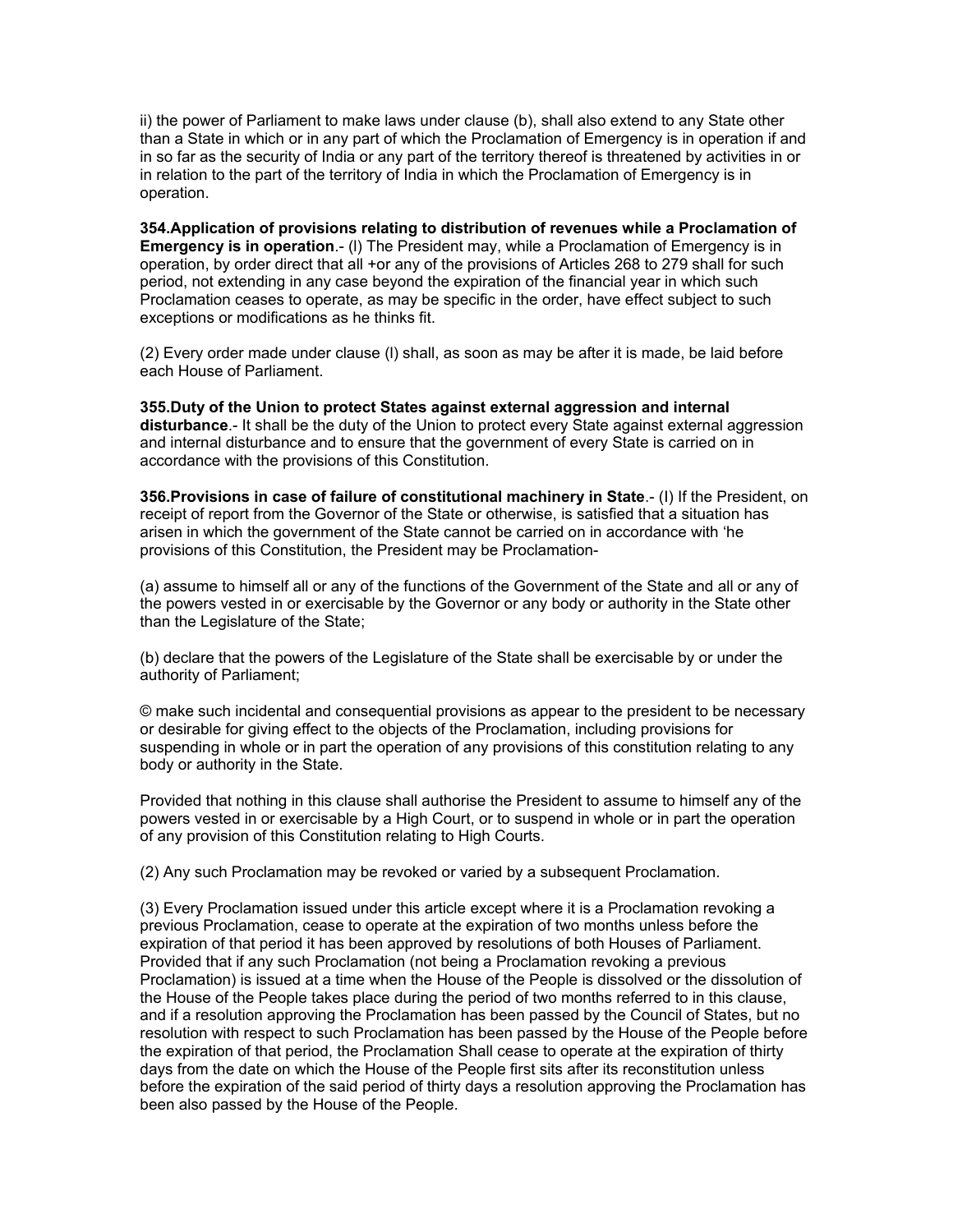(4) A Proclamation so approved shall, unless revoked, cease to operate on the expiration of a period of six months from the date of issue of the Proclamation: Provided that if and so often as a resolution approving the continuance in force of such a Proclamation is passed by both Houses of Parliament, the Proclamation shall, unless revoked, continue in force for a further period of six months from the date on which under this clause it would otherwise have ceased to operating, but no such Proclamation shall in any case remain in force for more than three years:

Provided further that if the dissolution of the House of the People takes place during any such period of six months and a resolution approving the continuance in force of such Proclamation has been passed by the Council of States, but no resolution with respect to the continuance in force of such Proclamation has been passed by the House of the People during the said period, the Proclamation shall cease to operate at the expiration of thirty days from the date on which the House of the People first sits after its reconstitution unless before the expiration of the said period of thirty days a resolution approving the continuance in force of the Proclamation has been also passed by the House of the People.

(5) Notwithstanding anything contained in clause (4), a resolution with respect to the continuance in force of a Proclamation approved under clause (3) for any period beyond the expiration of one year from the date of issue of such proclamation shall not be passed by either House of Parliament unless-

(a) a Proclamation of Emergency is in operation, in the whole of India or, as the case may be, in the whole or any part of the State, at the time of the passing of such resolution, and

(b) the Election Commission certifies that the continuance in force of the Proclamation approved under clause (3) during the period specified in such resolution is necessary on account of difficulties in holding general elections to the Legislative Assembly of the State concerned:

Provided that in the case of the Proclamation issued under clause (1) on the 6th day of October, 1985 with respect to the State of Punjab, the reference in this clause to "any period beyond the expiration of two years".

**357.Exercise of legislative powers under Proclamation issued under Article 356**.- (1) Whereby a Proclamation issued under clause (1) of Article 356, it has been declared that the powers of the Legislature of the State shall be exercisable by or under the authority of Parliament, it shall be competent-

(a) for Parliament to confer on the President the power of the Legislature of the State to make laws, and to authorise the President to delegate, subject to such conditions as he may think fit to impose, the power so conferred to any other authority to be specified by him in that behalf;

(b) for Parliament, or for the President or other authority in whom such power to make laws is vested under sub-clause (a), to make laws conferring powers and imposing duties, or authorising the conferring of powers and the imposition of duties, upon the Union or officers and authorities thereof;

© for the President to authorise when the House of the People is not in session expenditure from the Consolidated Fund of the State pending the sanction of such expenditure by Parliament.

(2) Any law made in exercise of the power of the Legislature of the State by Parliament or the President or other authority referred to in sub-clause (a) of clause (1) which Parliament or the President or such other authority would not, but for the issue of a Proclamation under Article 356, have been competent to make shall, after the Proclamation has ceased to operate, continue in force until altered or repealed or amended by a competent Legislature or other authority.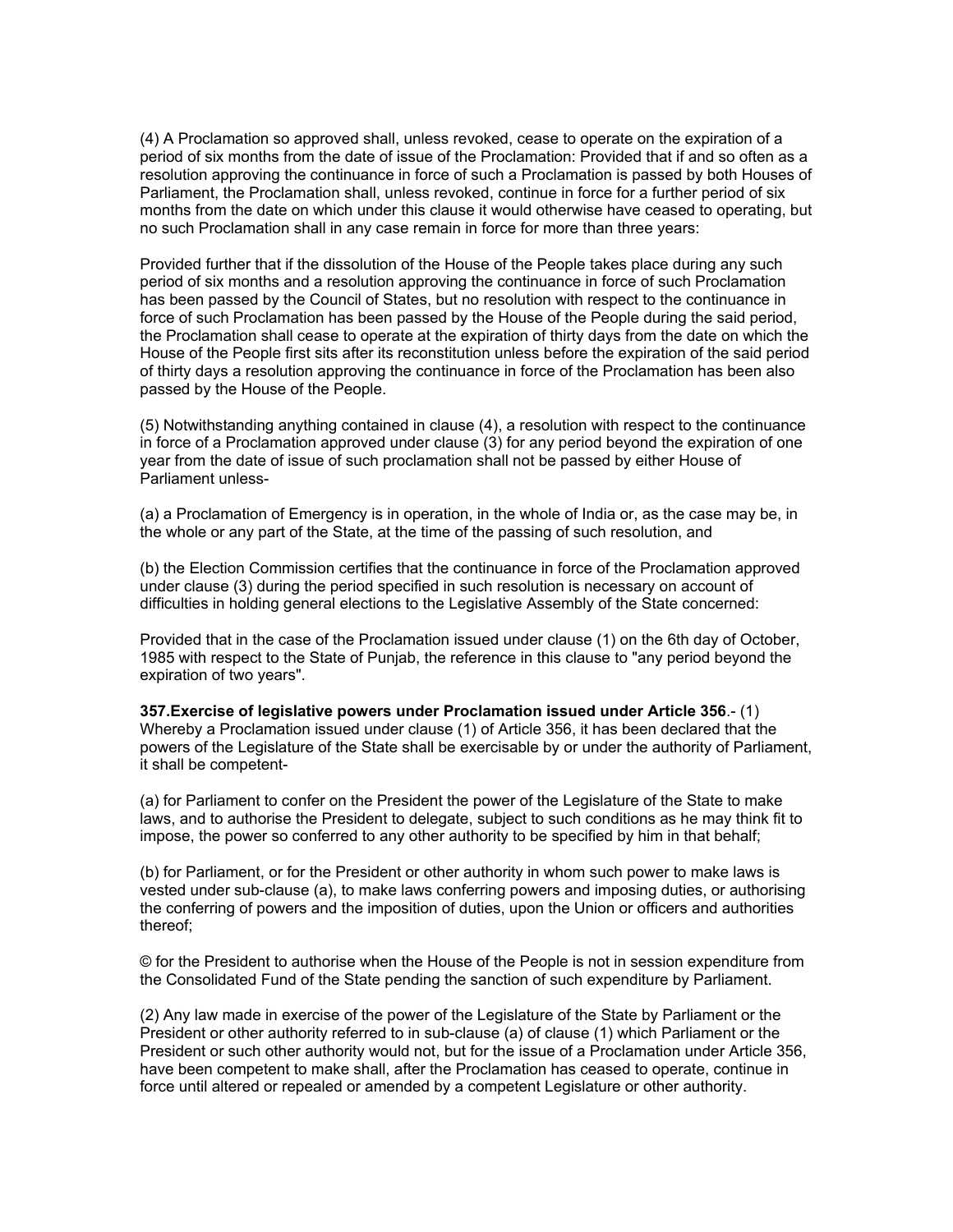**358.Suspension of provisions of Article 19 during emergencies**.- (1) While a Proclamation of Emergency declaring that the security of India or any part of the territory thereof is threatened by war or by external aggression is in operation, nothing in Article 19 shall restrict the power of the State as defined in Part III to make any law or to take any executive action which the State would but for the provisions contained in that Part be competent to make or to take, but any law so made shall, to the extent of the in competency, cease to have effect as soon as the Proclamation ceases to operate, except as respects things done or omitted to be done before the law so ceases to have effect:

Provided that where such Proclamation of Emergency is in operation only in any part of the territory of India, any such law may be made, or any such executive action may be taken, under this article in relation to or in any State or Union territory in which or in any part of which the Proclamation of Emergency is not in operation, if and in so far as the security of India or any part of the territory thereof is threatened by activities in or in relation to the part of the territory of India in which the Proclamation of Emergency is in operation.

(2) Nothing in clause (1) shall apply-(a) to any law which does not contain a recital to the effect that such law is in relation to the Proclamation of Emergency in operation when it is made; or (b) to any executive action taken otherwise than under a law containing such a recital.

**359.Suspension of the enforcement of the rights conferred by Part III during emergencies**.- (1) Where a Proclamation of Emergency is in operation, the President may by order declare that the right to move any court for the enforcement of such of the rights conferred by Part III (except Article 20 and 21) as may be mentioned in the order and all proceedings pending in any court for the enforcement of the rights so mentioned shall remain suspended for the period during which the Proclamation is in force or for such shorter period as may be specified in the order.

(1A) While an order made under clause (1) mentioning any of the rights conferred by Part III (except Article 20 and 21) is in operation, nothing in that Part conferring those rights shall restrict the power of the State as defined in the said Part to make any law or to take any executive action which the State would but for the provisions containing in that Part be competent to make or to take, but any law so made shall, to the extent of the in competency, cease to have effect as soon as the order aforesaid ceases to operate, except as respects things done or omitted to be done before the law so ceases to have effect.

Provided that where a Proclamation of Emergency is in operation only in any part of the territory of India, any such law may be made, or any such executive action may be taken, under this article in relation to or in any State or Union territory in which or in any part of which the Proclamation of Emergency is not in operation, if and in so far as the security of India or any part of the territory thereof is threatened by activities in or in relation to the part of the territory of India in which the Proclamation of Emergency is in operation.

(1B) Nothing in clause (1A) shall apply-

(a) to any law which does not contain a recital to the effect that such law is in relation to the Proclamation of Emergency in operation when it is made; or

(b) to any executive action taken otherwise than under a law containing such a recital.

(2) An order made as aforesaid may extend to the whole or any part of the territory of India:

Provided that where a Proclamation of Emergency is in operation only in a part of the territory of India, any such order shall not extend to any other part of the territory of India unless the President, being satisfied that the security of India or any part of the territory thereof is threatened by activities in or in relation to the part of the territory of India in which the Proclamation of Emergency is in operation, considers such extension to be necessary.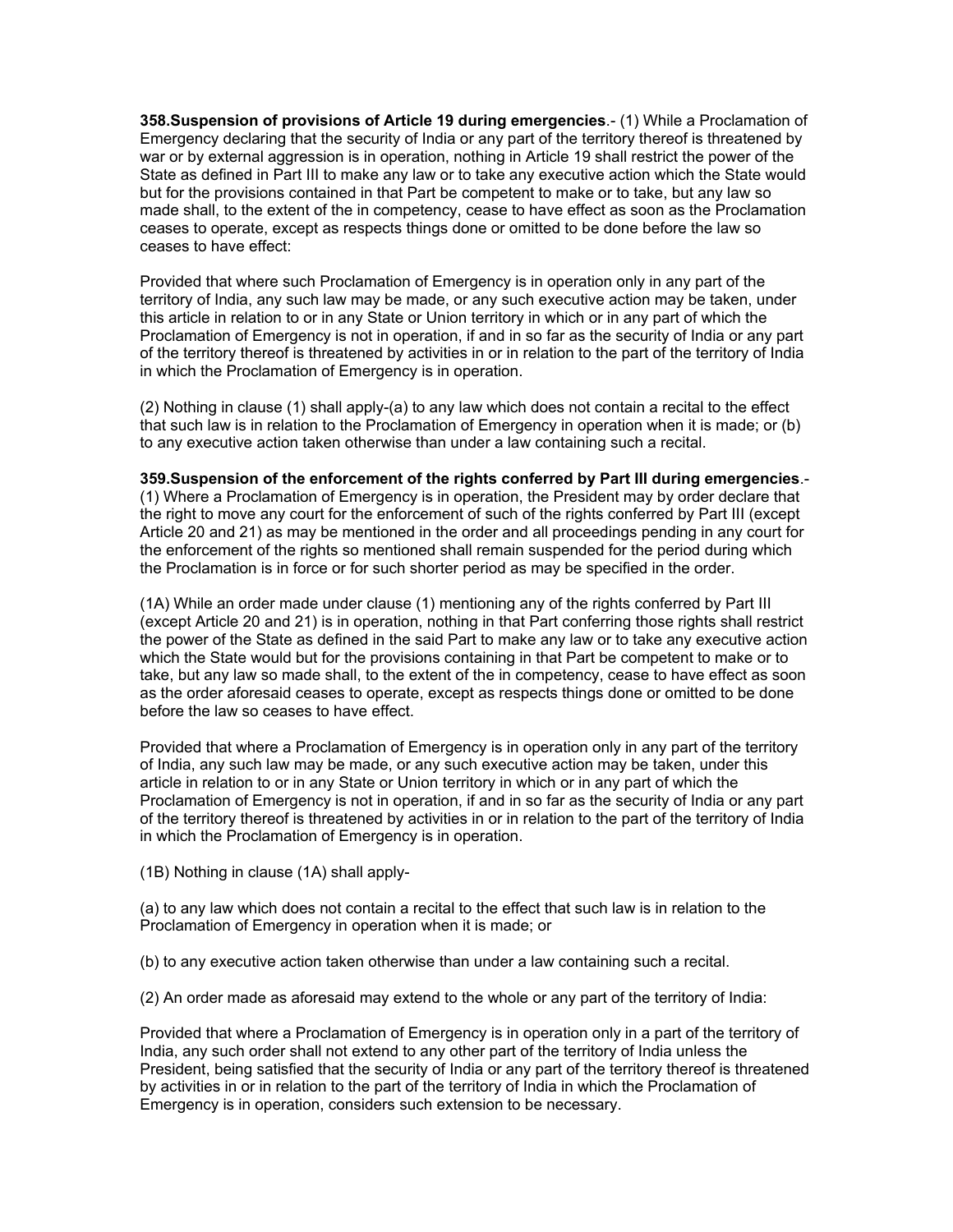(3) Every order made under clause (1) shall, as soon may be after it is made, be laid before each House of Parliament.

**360.Provisions as to financial emergency**.- (1) If the President is satisfied that a situation has arisen whereby the financial stability or credit of India or of any part of the territory thereof is threatened, he may by a Proclamation make a declaration to that effect.

(2) A Proclamation issued under clause (1) -

(a) may be revoked or varied by a subsequent Proclamation;

(b) shall be laid before each House of Parliament;

© shall cease to operate at the expiration of two months unless before the expiration of that period it has been approved by resolutions of both Houses of Parliament:

Provided that if any such Proclamation is issued at a time when the House of the People has been dissolved or the dissolution of the House of the People takes place during the period of two months referred to in sub-clause ©, and if a resolution approving the Proclamation has been passed by the Council of States, but no resolution with respect to such Proclamation has been passed by the House of the People before the expiration of that period, the Proclamation shall cease to operate at the expiration of thirty days from the ate on which the House of the People first sits after its reconstitution, unless before the expiration of the said period of thirty days a resolution approving the Proclamation has been also passed by the House of the People.

(3) During the period any such Proclamation as is mentioned in clause (1) is in operation, the executive authority of the Union shall extend to the giving of directions to any State to observe such canons of financial propriety as may be specified in the directions, and to the giving of such other directions as the President may deem necessary and adequate for the purpose.

(4) Notwithstanding anything in this Constitution-

(a) any such direction may include-

(i) a provision requiring the reduction of salaries and allowances of all or any class of persons serving in connection with the affairs of a State;

(ii) a provision requiring all Money Bills or other Bills to which the provisions of Article 207 apply to be reserved for the consideration of the President after they are passed by the Legislature of the State;

(b) it shall be competent for the President during the period any Proclamation issued under this article is in operation to issue directions for the reduction of salaries and allowances of all or any class of persons serving in connection with the affairs of the Union including the Judges of the Supreme Court and the High Courts.

## **PART XIX-MISCELLANEOUS**

**361 Protection of President and Governors and Rajpramukhs**.- (1) The President, or the Governor or Rajpramukh of a State, shall not be answerable to any court for the exercise and performance of the powers and duties of his office or for any act done or purporting to be done by him in the exercise and performance of those powers and duties :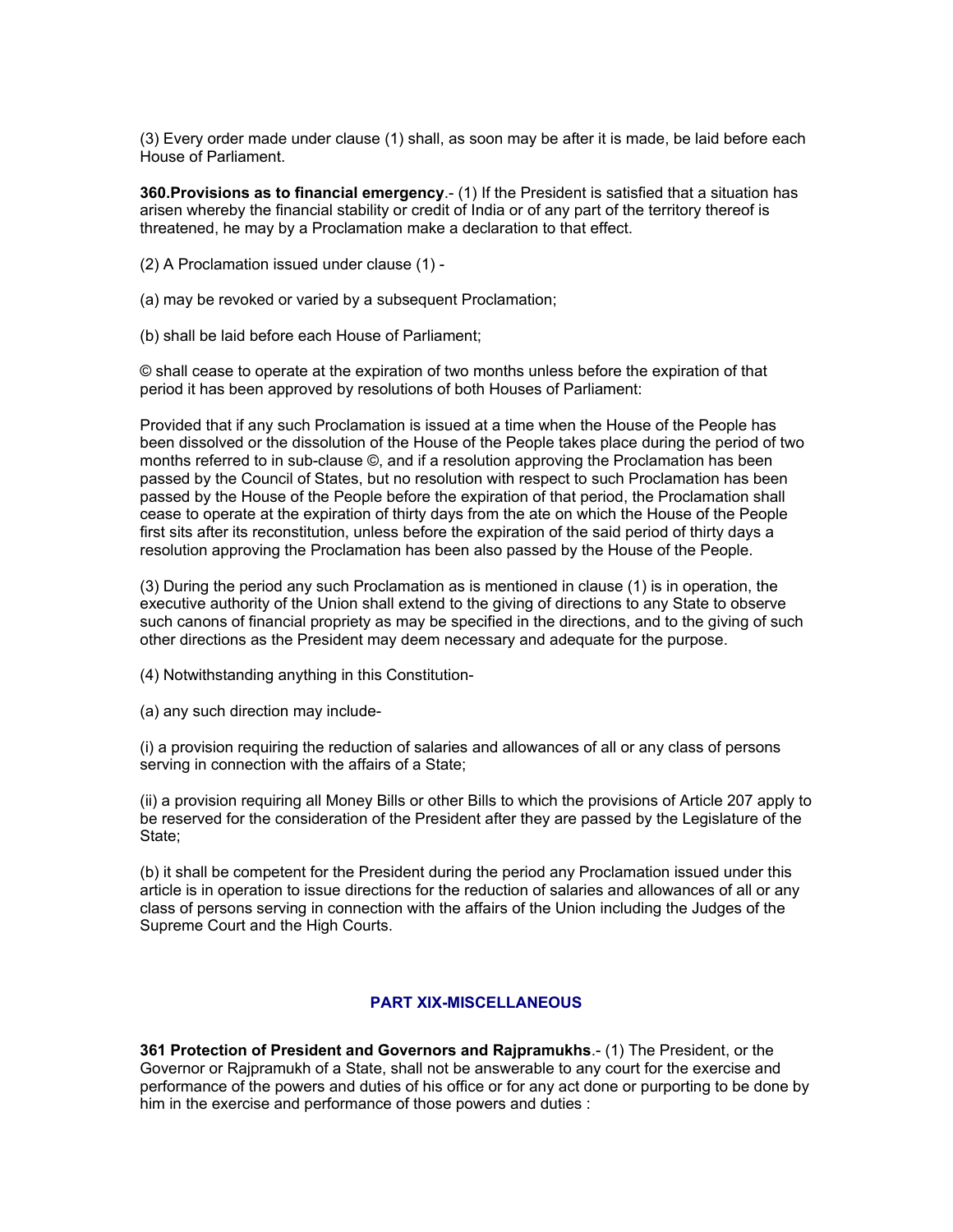Provided that the conduct of the President may be brought under review by any court, tribunal or body appointed or designated by either House of Parliament for the investigation of a charge under Article 61:

Provided further that nothing in this clause shall be construed as restricting the right of any person to bring appropriate proceedings against the Governor of India or the Government of a State.

(2) No criminal proceedings whatsoever shall be instituted or continued against the President, or the Governor of a State, in any court during his term of office.

(3) No process for the arrest or imprisonment of the President, or the Governor of a State, shall issue from any court during his term of office.

(4) any civil proceedings in which relief is claimed against the President, or the Governor of a State, shall be instituted during his term of office in any court in respect of any act done or purporting to be done by him in his personal capacity, whether before or after he entered upon his office as President, or as Governor of such State, until the expiration of two months next after notice in writing has been delivered to the President or Governor, as the case may be, or left at his office stating the nature of the proceedings, the cause of action therefor, the name, description and place of residence of the party by whom such proceedings are to be instituted and the relief which he claims.

## **361-A.Protection of publication of proceedings of Parliament and State Legislature**.-

(1) No person shall be liable to any proceedings, civil or criminal, in any court in respect of the publication in a newspaper of a substantially true report of any proceedings of either House of Parliament or the Legislative Assembly, or, as the case may be, either House of the Legislature, of a State, unless the publication is proved to have been made with malice:

Provided that nothing in this clause shall apply to the publication of any report of the proceedings of a secret sitting of either House of Parliament or the Legislative Assembly, or, as the case may be, either House of the Legislature, of a State.

(2) Clause (1) shall apply in relation to reports or matters broadcast, by means of wireless telegraphy as part of any programme or service provided by means of a broadcasting station as it applies in relation to reports or matters published in a newspaper.

Explanation.- In this article, "newspaper" includes a news agency report containing material for publication in a newspaper.

# **362.[Rights and privileges of Rulers of Indian States.] Rep. by the Constitution (Twentysixth Amendment) Act, 1971**,

**363.Bar to interference by courts in disputes arising out of certain treaties, agreements, etc**.- (1) Notwithstanding anything in this Constitution but subject to the provisions of Article 143, neither the Supreme Court nor any other court shall have jurisdiction in any dispute arising out of any provision of a treaty, agreement, covenant, engagement, sanad or other similar instrument which was entered into or executed before the commencement of this Constitution by any Ruler of an Indian State and to which the Government was a party and which has or has been continued in operation after such commencement, or in any dispute in respect of any right accruing under or any liability or obligation arising out of any of the provisions of this Constitution relating to any such treaty, agreement, covenant, engagement, sanad or other similar instrument.

(2) In this article-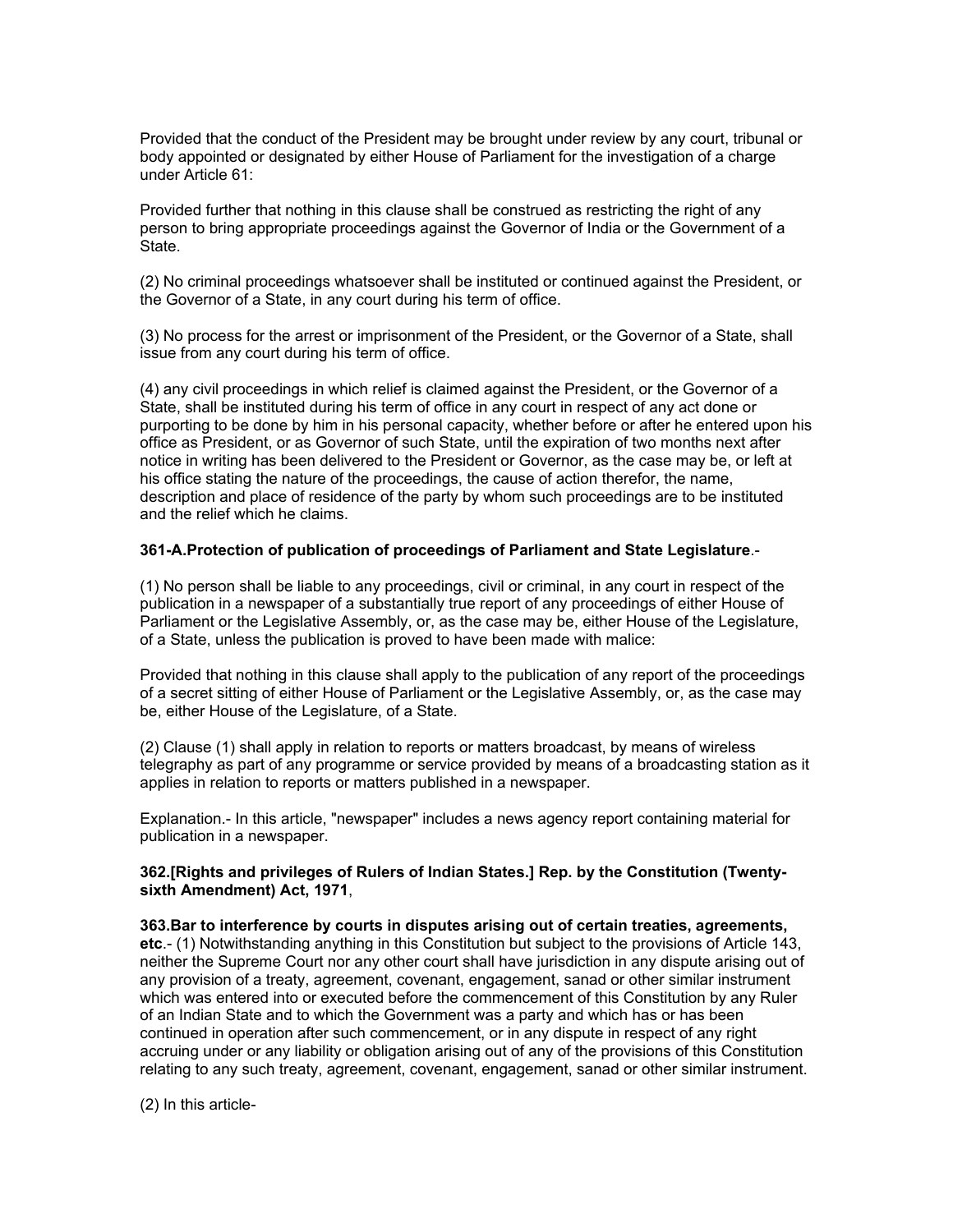(a) "Indian State" means any territory recognised before the commencement of this Constitution by His Majesty or the Government of the Dominion of India as being such a State; and

(b) "Ruler" includes the Prince, Chief or other person recognised before such commencement by His Majesty or the Government of the Dominion of India as the Ruler of any Indian State.

## **363-A.Recognition granted to Rulers of Indian States to cease and privy purses to be abolished.- Notwithstanding anything in this Constitution or in any law for the time being in force** -

(a) the Prince, Chief or other person who, at any time before the commencement or the Constitution (Twenty-sixth Amendment) Act, 1971, was recognised by the President as the Ruler of an Indian State or any person who, at any time before such commencement, was recognised by the President as the successor of such Ruler shall, on and from such commencement, cease to be recognised as such Ruler or the successor of such Ruler;

(b) on and from the commencement of the Constitution (Twenty-sixth Amendment) Act, 1971, privy purse is abolished and all rights, liabilities and obligations in respect of privy purse are extinguished and accordingly the Ruler or, as the case may be, the successor of such Ruler, referred to in clause (a) or any other person shall not be paid any sum as privy purse.

**364.Special provisions as to major ports and aerodromes**.- (1) Notwithstanding anything in this Constitution, the President may by public notification direct that as from such date as may be specified in the notification-

(a) any law made by Parliament or by the Legislature of a State shall not apply to any major port or aerodrome or shall apply thereto subject to such exceptions or modifications as may be specified in the notification, or

(b) any existing law shall cease to have effect in any major port or aerodrome except' as respects things done or omitted to be done before the said date, or shall in its application to such port or aerodrome have effect subject to such exceptions or modifications as may be specified in the notification.

(2) In this article-

(a) "major port" means a port declared to be a major port by or under any law made by Parliament or any existing law and includes all areas for the time being included within the limits of such port;

(b) "aerodrome" means aerodrome as defined for the purposes of the enactment's relating to airways, aircraft and air navigation.

**365.Effect of failure to comply with, or to give effect to, directions given by the Union**.- Where any State has failed to comply with or to give effect to any directions given in the exercise of the executive power of the Union under any directions given in the exercise of the executive power of the Union under any of the provisions of this Constitution, it shall be lawful for the President to hold that a situation has arisen in which the government of the State cannot be carried on in accordance with the provisions of this Constitution.

**366.Definitions**.- In this Constitution, unless the context otherwise requires, the following expressions have l,the meanings hereby respectively assigned to them, that is to say-

(1) "**agricultural income**" means agricultural income as defined for the purposes of the enactments relating to Indian income-tax;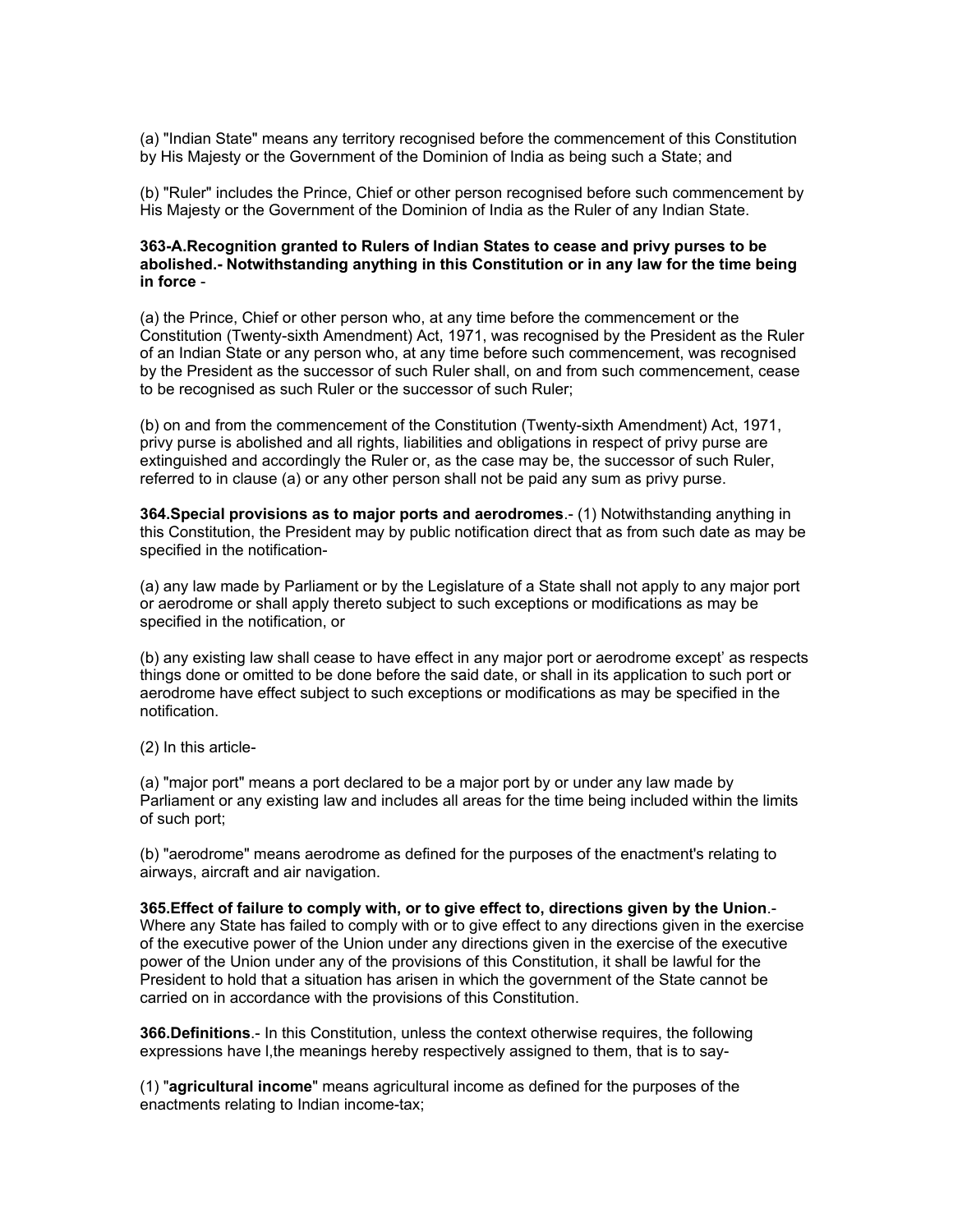(2) "**an Anglo-Indian**" means a person whose father or any of whose other male progenitors in the male line is or was of European descent but who is domiciled within the territory of India and is or was born within such territory of parents habitually resident therein and not established there for temporary purposes only;

(3) "**article**" means an article of this Constitution;

(4) "**borrow**" includes the raising of money by the grant of annuities, and "loan" shall be construed accordingly;

(5) "**clause**" means a clause of the article in which the expression occurs;

(6) "**corporation tax**" means any tax on income, so far as that tax is payable by companies and is a tax in the case of which the following conditions are fulfilled:-

(a) that it is not chargeable in respect of agricultural income;

(b) that no deduction in respect of the tax paid by companies is, by any enactments which may apply to the tax, authorised to be made from dividends payable by the companies to individuals;

© that no provision exists for taking the tax so paid into account in computing for the purposes of Indian income-tax the total income of individuals receiving such dividends, or in computing the Indian income-tax payable by, or refundable to, such individuals;

(7) "**corresponding Province**", "corresponding Indian State" or "corresponding State" means in cases of doubt such Province, Indian State or State as may be determined by the President to be the corresponding Province, the corresponding Indian State or the corresponding State, as the case may be, for the particular purpose in question;

(8)"**debt**" includes any liability in respect of any obligation to repay capital sums by way of annuity and any liability under any guarantee, and "debt charges" shall be construed accordingly;

(9)"**estate duty**" means a duty to be assessed on or by reference to the principal value, ascertained in accordance with such rules as may be prescribed by or under laws made by Parliament or the Legislature of a State relating to the duty, of all property passing upon death or deemed, under the provisions of the said laws, so to pass;

(10) "**existing law**" means any law, Ordinance, order, bye-law, rule or regulation passed or made before the commencement of this Constitution by any Legislature, authority or person having power to make such a law, Ordinance, order, bye-law, rule or regulation;

(11) "**Federal Court**" means the Federal Court constituted under the Government of India Act, 1935;

(12) "**goods**" includes all materials, commodities, and articles;

(13) "**guarantee**" includes any obligation undertaken before the commencement of this Constitution to make payments in the event of the profits of an undertaking falling short of a specified amount;

(14) "**High Court**" means any court which is deemed for the purposes of this Constitution to be a High Court for any State and includes-

(a) any Court in the territory of India constituted or reconstituted under this Constitution as a High Court, and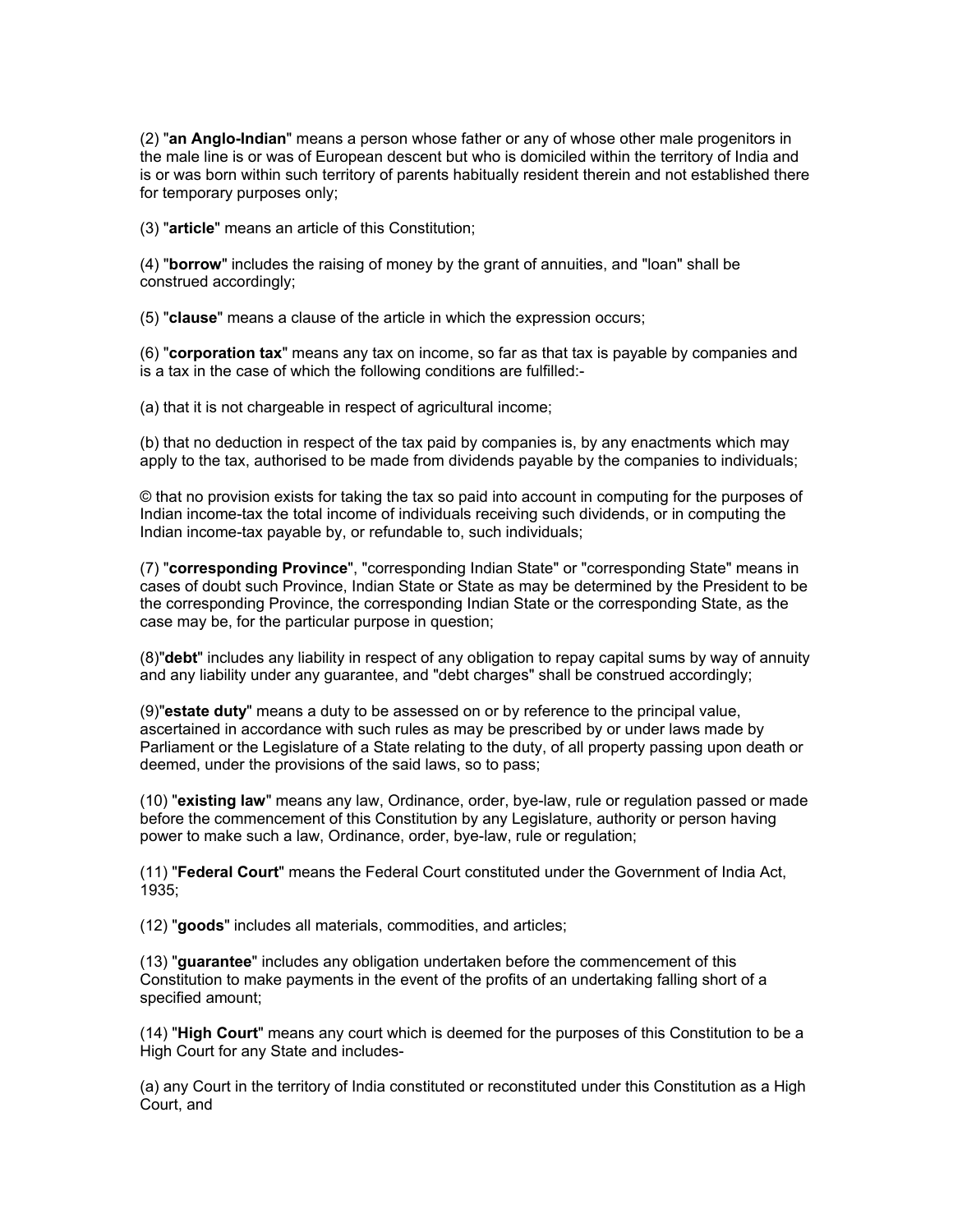(b) any other Court in the territory of India which may be declared by Parliament by law to be a High Court for all or any of the purposes of this Constitution;

(15) "**Indian State**" means any territory which the Government of the Dominion of India recognised as such a State;

(16) "**Part**" means a part of this Constitution;

(17) "**Pension**" means a pension, whether contributory or not, of any kind whatsoever payable to or in respect of any person, and includes retired pay so payable, a gratuity so payable and any sum or sums so payable by way of the return, with or without interest thereon or any other addition thereto, of subscriptions to a provident fund;

(18) "**Proclamation of Emergency**" means a Proclamation issued under clause (1) of Article 352;

(19) "**Public notification**" means a notification in the Gazette of India, or, as the case may be, the Official Gazette of a State;

(20) "**Railway**" does not include-

(a) a tramway wholly within a municipal area, or

(b) any other line of communication wholly situate in one State and declared by Parliament by law not to be a railway;

(22) "**Ruler**" means the Prince, Chief or other person who, at any time before the commencement of the Constitution (Twenty-sixth Amendment) Act, 1971, was recognised by the President as the Ruler of an Indian State or any person who, at any time before such commencement, was recognised by the President as the successor of such Ruler;

(23) "**Schedule**" means a Schedule to this Constitution;

(24) "**Scheduled Castes**" means such cases, races or tribes or parts of or groups within such castes, races or tribes as are deemed under Article 341 to be Scheduled Castes for the purposes of this Constitution;

(25) "**Scheduled Tribes**" means such tribes or tribal communities or parts of or groups within such tribes or tribal communities as are deemed under Article 342 to be Scheduled Tribes for the purposes of this Constitution;

(26) "**Securities**" includes stock;

(27) "**Sub-clause**" means a sub-clause of the clause in which the expression occurs;

(28) "**Taxation**" includes the imposition of any tax or impost, whether general or local or special, and "tax" shall be construed accordingly;

(29) "**Tax on income**" includes a tax in the nature of an excess profits tax;

# (29-A) "**Tax on the sale or purchase of goods**" includes-

(a) a tax on the transfer, otherwise than in pursuance of a contact, of property in any goods for cash, deferred payment or other valuable consideration;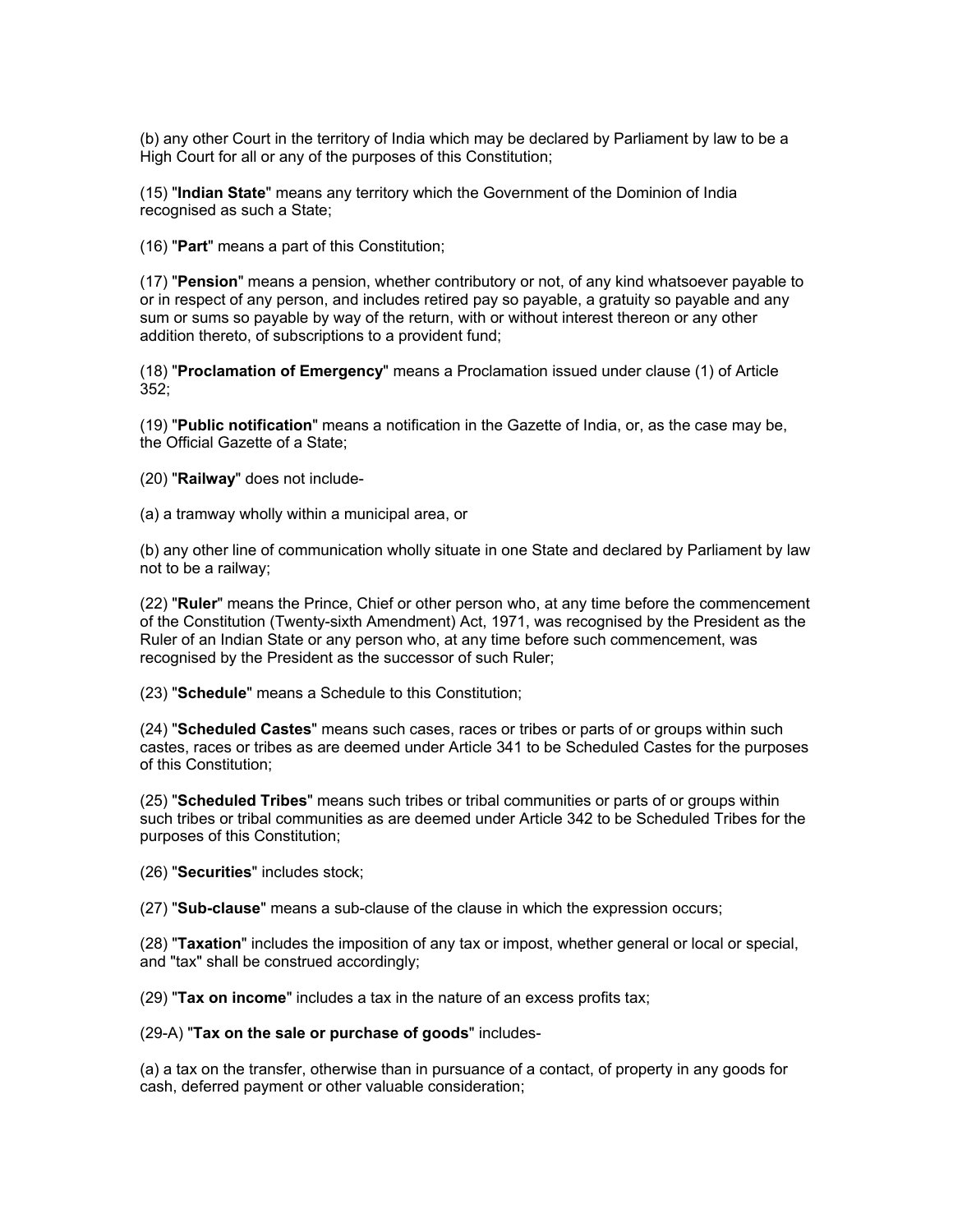(b) a tax on the transfer of property in goods (whether as goods or in some other form) invoked in the execution of a works contract;

© a tax on the delivery of goods on hire-purchase or any system of payment by instalments;

(d) a tax on the transfer of the right to use any goods for any purpose (whether or not for a specified period) for cash, deferred payment or other valuable consideration;

(e) a tax on the supply of goods by any unincorporated association or body of persons to a member thereof for cash, deferred payment or other valuable consideration;

(f) a tax on the supply, by way of or as part of any service or in any other manner whatsoever, of goods, being food or any other article for human consumption or any drink (whether or not intoxicating), where such supply or service, is for cash, deferred payment or other valuable consideration, and such transfer, delivery or supply of any goods shall be deemed to be a sale of those goods by the person making the transfer, delivery or supply and a purchase of those goods by the person to whom such transfer, delivery or supply is made;

(30)"**Union territory**" means any Union territory specified in the First Schedule and includes any other territory comprised within the territory of India but not specified in that Schedule.

**367. Interpretation**.- (1) Unless the context otherwise requires, the General Clauses Act, 1897, shall, subject to any adaptations and modifications that may be made therein under Article 372, apply for the interpretation of this Constitution as it applies for the interpretation of an Act of the Legislature of the Dominion of India.

(2) Any reference in this Constitution to Acts or laws of, or made by, Parliament, or to Acts or laws of, or made by, the Legislature of a State, shall be construed as including a reference to an Ordinance made by the President or, to an Ordinance made by a Governor, as the case may be.

(3) For the purposes of this Constitution "foreign State" means any State other than India:

Provided that, subject to the provisions of any law made by Parliament, the President may by order declare any State not to be a foreign State for such purposes as may be specified in the order.

#### **PART XX-AMENDMENT OF THE CONSTITUTION**

**368.Power of Parliament to amend the Constitution and procedure therefor**.- (1) Notwithstanding anything in this Constitution, Parliament may in exercise of its constituent power amend by way of addition, variation or repeal any provision of this Constitution in accordance with the procedure laid down in this article.

(2) An amendment of this Constitution may be initiated only by the introduction of a Bill for the purpose in either House of Parliament, and when the Bill is passed in each House by a majority of the total membership of that House present and voting, [it shall be presented to the President who shall give his assent to the Bill and thereupon] the Constitution shall stand amended in accordance with the terms of the Bill:

Provided that if such amendment seeks to make any change in -

(a) Article 54, Article 55, Article 73, Article 162 or Article 241, or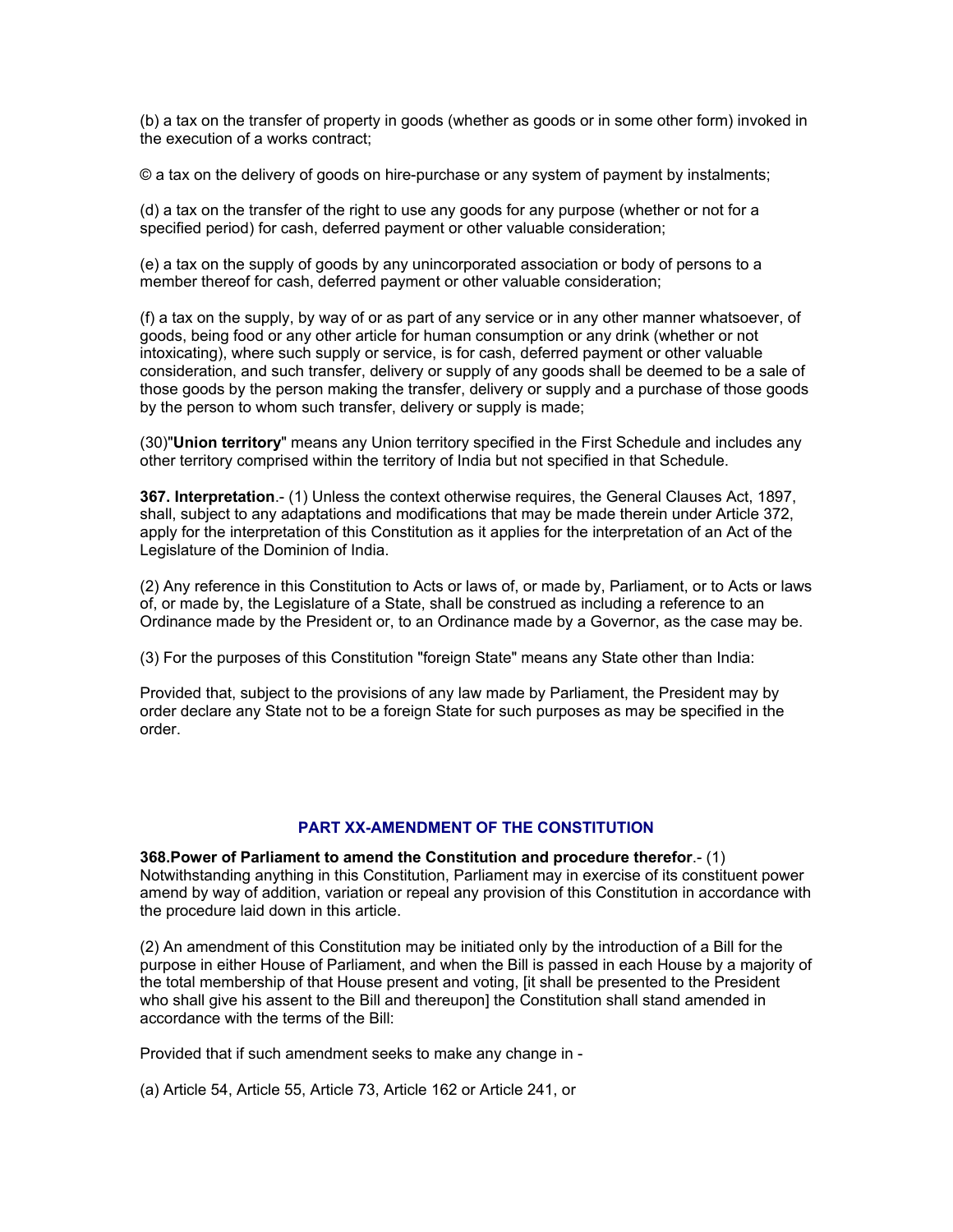(b) Chapter IV of Part V, Chapter V of Part VI, or Chapter I of Part XI, or

© any of the Lists in the Seventh Schedule, or

(d) the representation of States in Parliament, or

(e) the provisions of this article, the amendment shall also require to be ratified by the Legislature of not less than one-half of the States by resolution to that effect passed by those Legislatures before the Bill making provision for such amendment is presented to the President for assent.

(3) Nothing in Article 13 shall apply to any amendment made under this article.

(4) No amendment of this Constitution (including the provisions of Part III) made or purporting to have been made under this article whether before or after the commencement of Section 55 of the Constitution (Forty-second Amendment) Act, 1976 shall be called in question in any court on any ground.

(5) For the removal of doubts, it is hereby declared that there shall be no limitation whatever on the constituent power of Parliament to amend by way of addition, variation or repeal the provisions of this Constitution under this article.

# **PART XXI-TEMPORARY, TRANSITIONAL AND SPECIAL PROVISIONS**

**369.Temporary power to Parliament to make laws with respect to certain matters in the State List as if they were matters in the Concurrent List**.- Notwithstanding anything in this Constitution, Parliament shall, during a period of five years from the commencement of this constitution, have power to make laws with respect to the following matters as if they were enumerated in the Concurrent List, namely:-

(a) trade and commerce within a State in, and in production, supply and distribution of, cotton and woollen textiles, raw cotton (including ginned cotton and unginned cotton or kapas), cotton seed, paper (including newsprint), foodstuffs (including edible oilseeds and oil), cattle fodder (including oil-cakes and other concentrates), coal (including coke and derivatives of coal), iron, steel and mica;

(b) offences against laws with respect to any of the matters mentioned in clause (a), jurisdiction and powers of all courts except the Supreme Court with respect to any of those matters, and fees in respect of any of those matters but not including fees taken in any court; but any law made by Parliament, which Parliament would not but for the provisions of this article have been competent to make, shall, to the extent of the incompetency, cease to have effect on the expiration of the said period, except as respects things done or omitted to be done before the expiration thereof.

**370.Temporary provisions with respect to the State of Jammu and Kashmir**.- (1) Notwithstanding anything in this Constitution,-

(a) the provisions of Article 238 shall not apply in relation to the State of Jammu and Kashmir;

(b) the power of Parliament to make laws for the said State shall be limited to-

(i) those matters in the Union List and the Concurrent List which, in consultation with the Government of the State, are declared by the President to correspond to matters specified in the Instrument of Accession governing the accession of the State to the Dominion of India as the matters with respect to which the Dominion Legislature may make laws for that State; and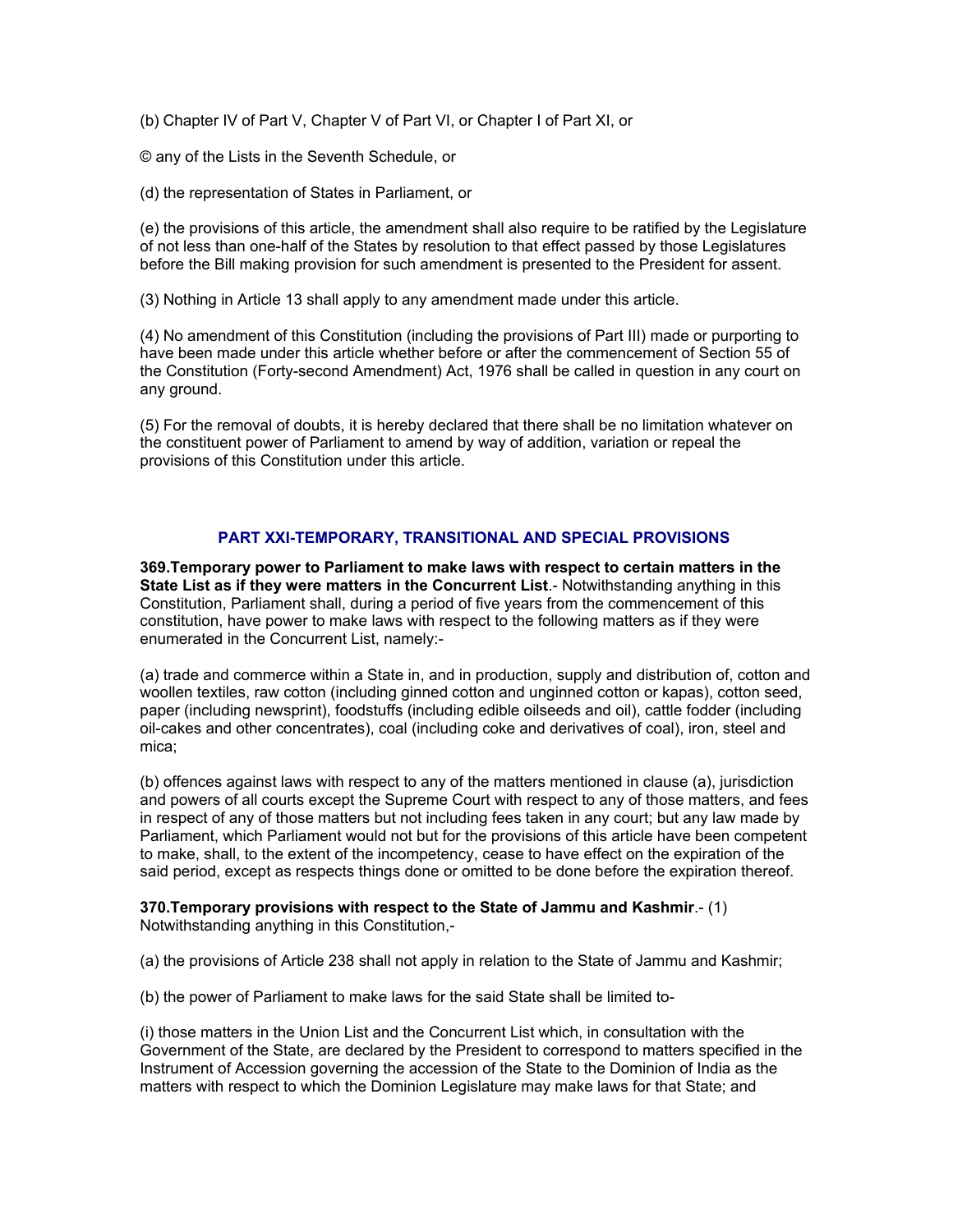(ii) such other matters in the said Lists as, with the concurrence of the Government of the State, the President may by order specify.

Explanation.- For the purposes of this article, the Government of the State means the person for the time being recognised by the President as the Maharaja of Jammu and Kashmir acting on the advice of the Council of Ministers for the time being in office under the Maharaja's Proclamation dated the fifth day of March, 1948;

© the provisions of Article 1 and of this article shall apply in relation to that State;

(d) such of the other provisions of this Constitution shall apply in relation to that State subject to such exceptions and modifications as the President may by order specify:

Provided that no such order which relates to the matters specified in the Instrument of Accession of the State referred to in paragraph (i) of sub-clause (b) shall be issued except in consultation with the Government of the State:

Provided further that no such order which relates to matters other than those referred to in the last preceding proviso shall be issued except with the concurrence of that Government.

(2)If the concurrence of the Government of the State referred to in paragraph (ii) of sub-clause (b) of clause (1) or in the second proviso to sub-clause (d) of that clause be given before the Constituent Assembly for the purpose of framing the Constitution of the State is convened, it shall be placed before such Assembly for such decision as it may take thereon.

(3) Notwithstanding anything in the foregoing provisions of this article, the President may, by public notification, declare that this article shall cease to be operative or shall be operative only with such exceptions and modifications and from such date as he may specify:

Provided that the recommendation of the Constituent Assembly of the State referred to in clause (2) shall be necessary before the President issues such a notification.

**371.Special provision with respect to the States of Maharashtra and Gujarat**.- (2) Notwithstanding anything in this Constitution, the President may by order made with respect to the State of Maharashtra or Gujarat, provide for any special responsibility of the Governor for-

(a) the establishment of separate development boards for Vidarbha, Marathwada, and the rest of Maharashtra or, as the case may be, Saurashtra, Kutch and the rest of these boards will be placed each year before the State Legislative Assembly;

(b) the equitable allocation of funds for developmental expenditure over the said areas, subject to the requirements of the State as a whole; and

© an equitable arrangement providing adequate facilities for technical education and vocational training, and adequate opportunities for employment in service under the control of the State Government, in respect of all the said areas, subject to the requirements of the State as a whole.

**371-A.Special provision with respect to the State of Nagaland**.- (1) Notwithstanding anything in this Constitution,-

- (a) no Act of Parliament in respect of -
- (i) religious or social practices of the Nagas,
- (ii) Naga customary law and procedure,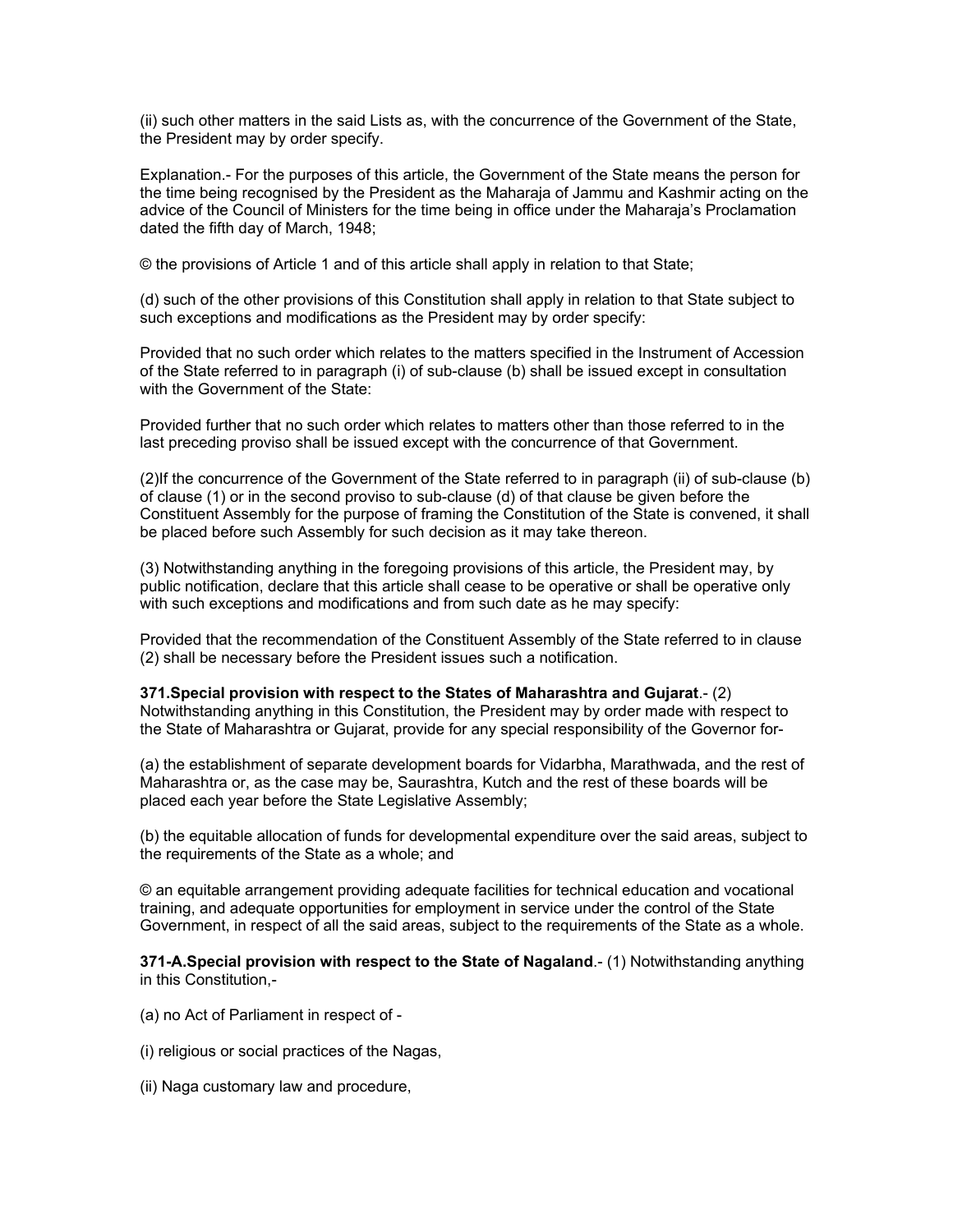(iii) administration of civil and criminal justice involving decisions according to Naga customary law,

(iv) ownership and transfer of land and its resources, shall apply to the State of Nagaland unless the Legislative Assembly of Nagaland by a resolution so decides;

(b) the Governor of Nagaland shall have special responsibility with respect to law and order in the State of Nagaland for so long as in his opinion internal disturbances occurring in the Naga Hills-Tuensang Area immediately before the formation of that State continue therein or in any part thereof and in the discharge of his functions in relation thereto the Governor shall, after consulting the Council of Ministers, exercise his individual judgment as to the action to be taken:

Provided that if any question arises whether any matter is or is not a matter as respects which the Governor is under this sub-clause required to act in the exercise of his individual judgment, the decision of the Governor in his discretion shall be final, and the validity of anything done by the Governor shall not be called in question on the ground that he ought or ought not to have acted in the exercise of his individual judgment:

Provided further that if the President on receipt of a report from the Governor or otherwise is satisfied that it is no longer necessary for the Governor to have special responsibility with respect to law and order in the State of Nagaland, he may by order direct that the Governor shall cease to have such responsibility with effect from such date as may be specified in the order;

© in making his recommendation with respect to any demand for a grant, the Governor of Nagaland shall ensure that any money provided by the Government of India out of the Consolidated Fund of India for any specific service or purpose is included in the demand for a grant relating to that service or purpose and not in any other demand;

(d) as from such date as the Governor of nagaland may by public notification in this behalf specify, there shall be estalished a regional council for the Tuensang district consisting of thirtyfive members and the Governor shall in his discretion make rules providing for-

(i) the composition of the regional council and the manner in which the members of the regional council shall be chosen:

Provided that the Deputy Commissioner of the Tuensang district shall be the Chairman ex-officio of the regional council and the Vice-Chairman of the regional council shall be elected by the members thereof from amongst themselves;

(ii) the qualifications for being chosen as, and for being, members of the regional council;

(iii) the term of office of, and the salaries and allowances, if any, to be paid to members of, the regional council;

(iv) the procedure and conduct of business of the regional council;

(v) the appointment of officers and staff of the regional council and their conditions of services; and

(vi) any other matter in respect of which it is necessary to make rules for the constitution and proper functioning of the regional council.

(2) Notwithstanding anything in this Constitution, for a period of ten years from the date of the formation of the State of Nagaland or for such further period as the Governor may, on the recommendation of the regional council, by public notification specify in this behalf,-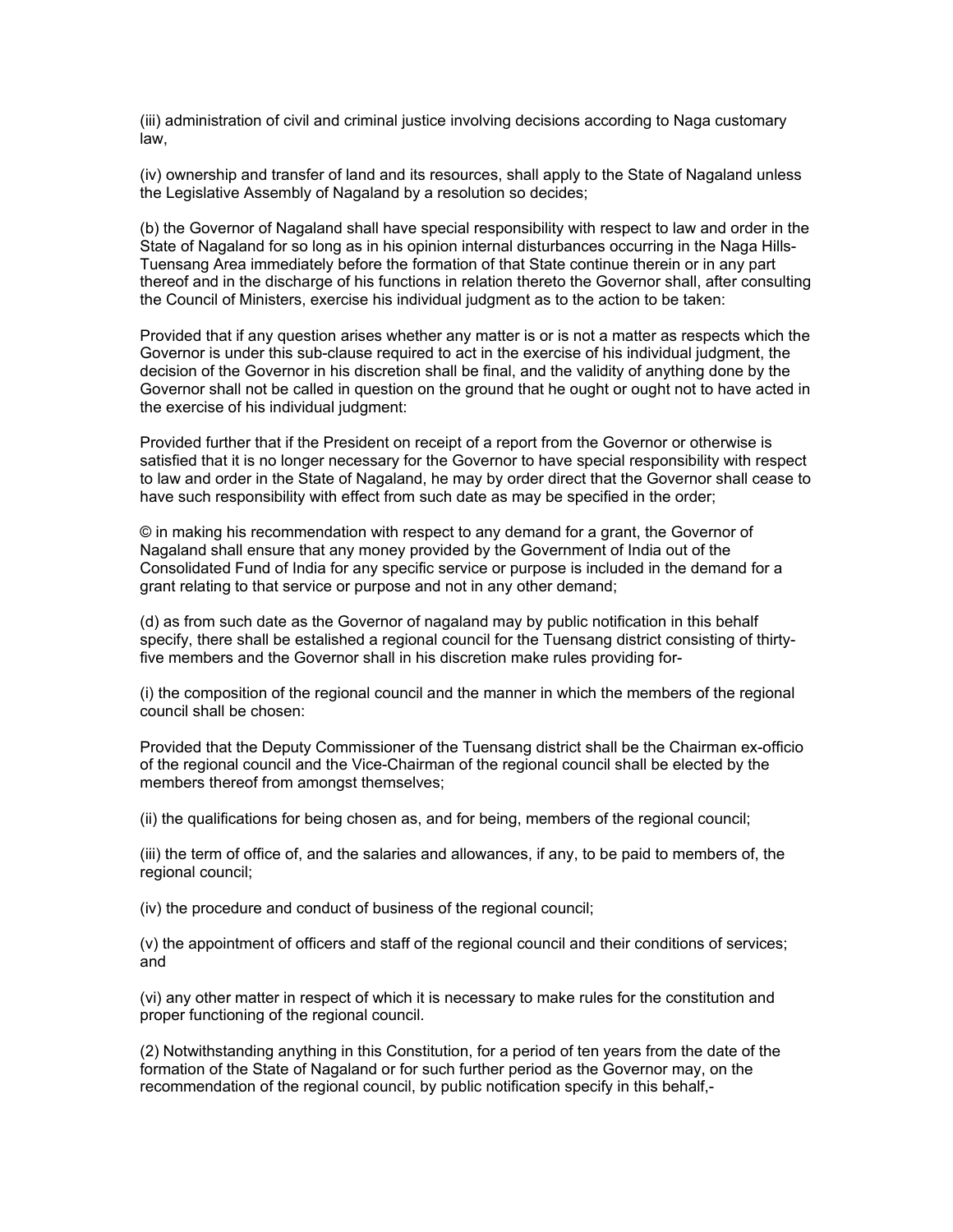(a) the administration of the Tuensang district shall be carried on by the Governor;

(b) where any money is provided by the Government of India to the Government of Nagaland to meet the requirements of the State of nagaland as a whole, the Governor shall in his discretion arrange for an equitable allocation of that money between the Tuensang district and the rest of the State;

© no Act of the Legislature of Nagaland shall apply to the Tuensang district unless the Governor, on the recommendation of the regional council, by public notification so directs and the Governor in giving such direction with respect to any such Act may direct that the Act shall in its application to the Tuensang district or any part thereof have effect subject to such exceptions or modifications as the Governor may specify on the recommendation of the regional council:

Provided that any direction given under this sub-clause may be given so as to have retrospective effect;

(d) the Governor may make regulations for the peace, progress and good government of the Tuensang district and any regulations so made may repeal or amend with retrospective effect, if necessary, any Act of Parliament or any other law which is for the time being applicable to that district;

(e) (i) one of the members representing the Tuensang district in the Legislative Assembly of nagaland shall be appointed Minister for Tuensang affairs by the Governor on the advice of the Chief Minister and the Chief Minister in tendering his advice shall act on the recommendation of the majority of the members as aforesaid;

(ii) the Minister for Tuensang affairs shall deal with, and have direct access to the Governor on, all matters relating to the Tuensang district but he shall keep the Chief Minister informed about the same;

(f) notwithstanding anything in the foregoing provisions of this clause, the final decision on all matters relating to the Tuensang district shall be made by the Governor in his discretion;

(g) in articles 54 and 55 and clause (4) of Article 80, references to the elected members of the Legislative Assembly of a State or to each such member shall include references to the members or member of the Legislative Assembly of Nagaland elected by the regional council established under this article;

(h) in Article 170-

(i) clause (1) shall, in relation to the Legislative Assembly of Nagaland, have effect as if for the word "sixty", the words "forty-six" had been substituted;

(ii) in the said clause, the reference to direct election from territorial constituencies in the State shall include election by the members of the regional council established under this article;

(iii) in clauses (2) and (3), references to territorial constituencies shall mean references to territorial constituencies in the Kohima and Mokokchung districts.

(3) If any difficulty arises in giving effect to any of the foregoing provisions of this article, the President may by order do anything (including any adaptation or modification of any other article) which appears to him to be necessary for the purpose of removing that difficulty:

Provided that no such order shall be made after the expiration of three years from the date of the formation of the State of Nagaland.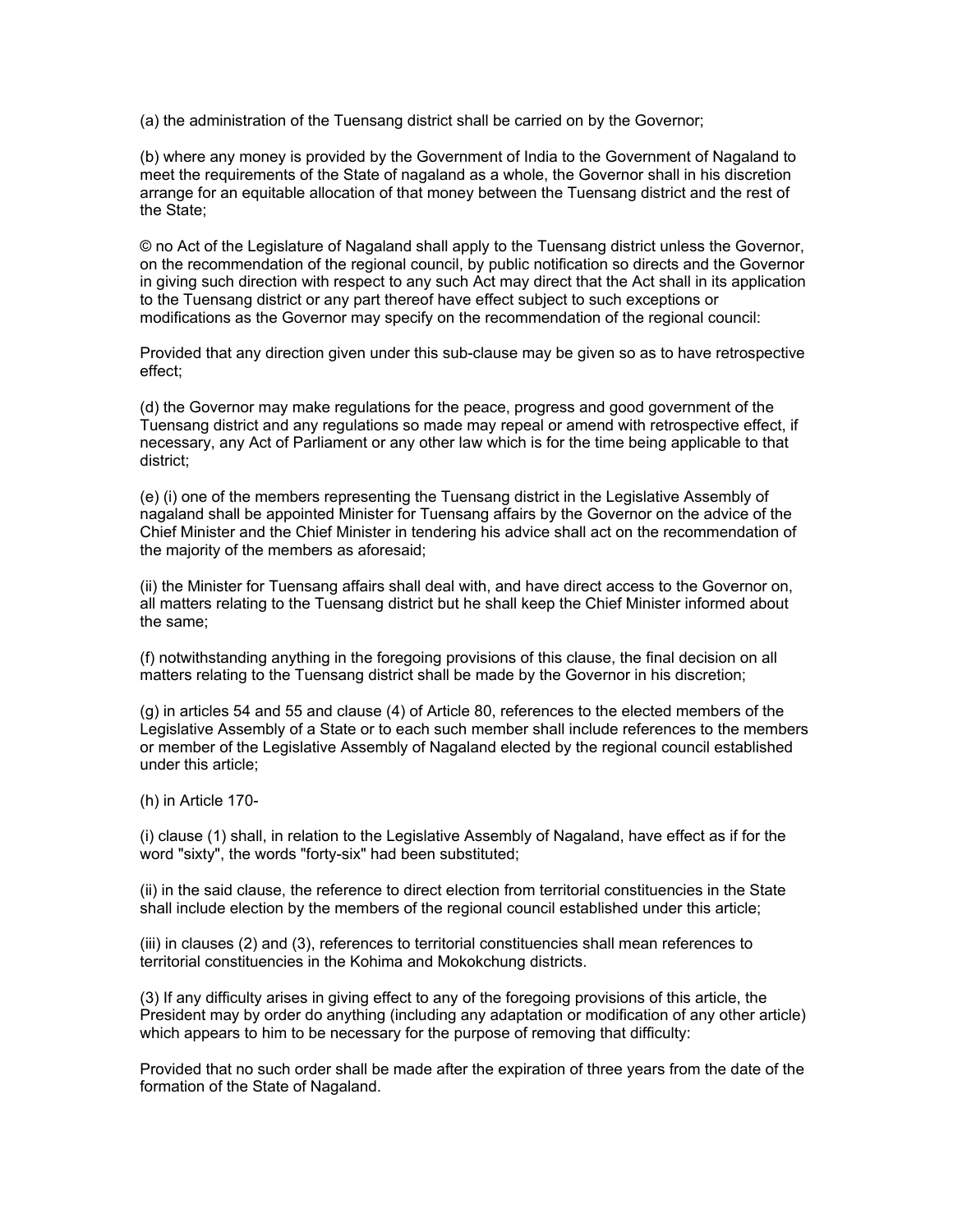Explanation.- In this article, the Kohima, Mokkchung and Tuensang districts shall have the same meanings as in the State of Nagaland Act, 1962.

**371-B.Special provision with respect to the State of Assam**.- Notwithstanding anything in this Constitution, the President may, by order made with respect to the State of Assam, provide for the constitution and functions of a committee of the Legislative Assembly of the State consisting of members of that Assembly elected from the tribal areas specified in Part I of the table appended to paragraph 20 of the Sixth Schedule and such number of other members of that Assembly as may be specified in the order and for the modifications to be made in the rules of procedure of that Assembly for the constitution and proper functioning of such committee.

**371-C.Special provision with respect to the State of Manipur**.- (1) Notwithstanding anything in this Constitution, the President may, by order made with respect to the State of Manipur, provide for the constitution and functions of a committee of the Legislative Assembly of the State consisting of members of that Assembly elected from the Hill Areas of that State, for the modifications to be made in the rules of business of the Government and in the rules of procedure of the Legislative Assembly of the State and for any special responsibility of the Governor in order to secure the proper functioning of such committee.

(2) The Governor shall annually, or whenever so required by the President, make a report to the President regarding the administration of the Hill Areas in the State of Manipur and the executive power of the Union shall extend to the giving of directions to the State as to the administration of the said areas.

Explanation.- In this article, the expression "Hill Areas" means such areas as the President may, by order, declare to be Hill Areas.

**371-D. Special provisions with respect to the state of Andhra Pradesh**.- (1) The president may by order made with respect to the state of Andhra Pradesh provide,having regard to the requirements of the state as a whole,for equitable opportunities and facilities for the people belonging to different parts of state,in the matter of public employment and in the matter of education,and different provisions may be made for various parts of the state.

(2) An order made under clause (1) may, in particular,-

(a) require the state Government to organise any class or classes of posts in a civil service of, or any classes of civil post of state and allot in accordance with such principal and procedure as may be specified in the order the persons holding such post to the local cadres so organised;

(b) specify any part or parts of the state which shall be regarded as the local area-

(i) for direct recruitment to posts in any local cadre (whether organised in pursuance of an order under this article or constituted otherwise) under the State Government;

ii) for direct recruitment to posts in any cadre under any local authority within the State; and

(iii) for the purposes of admission to any University within the State or to any other educational institution which is subject to the control of the State Government;

© specify the extent to which, the manner in which and the conditions subject to which, preference or reservation shall be given or made-

(i) in the matter of direct recruitment to posts in any such cadre referred to in sub- clause (b) as may be specified in this behalf in the order;

(ii) in the matter of admission to any such University or other educational institution referred to in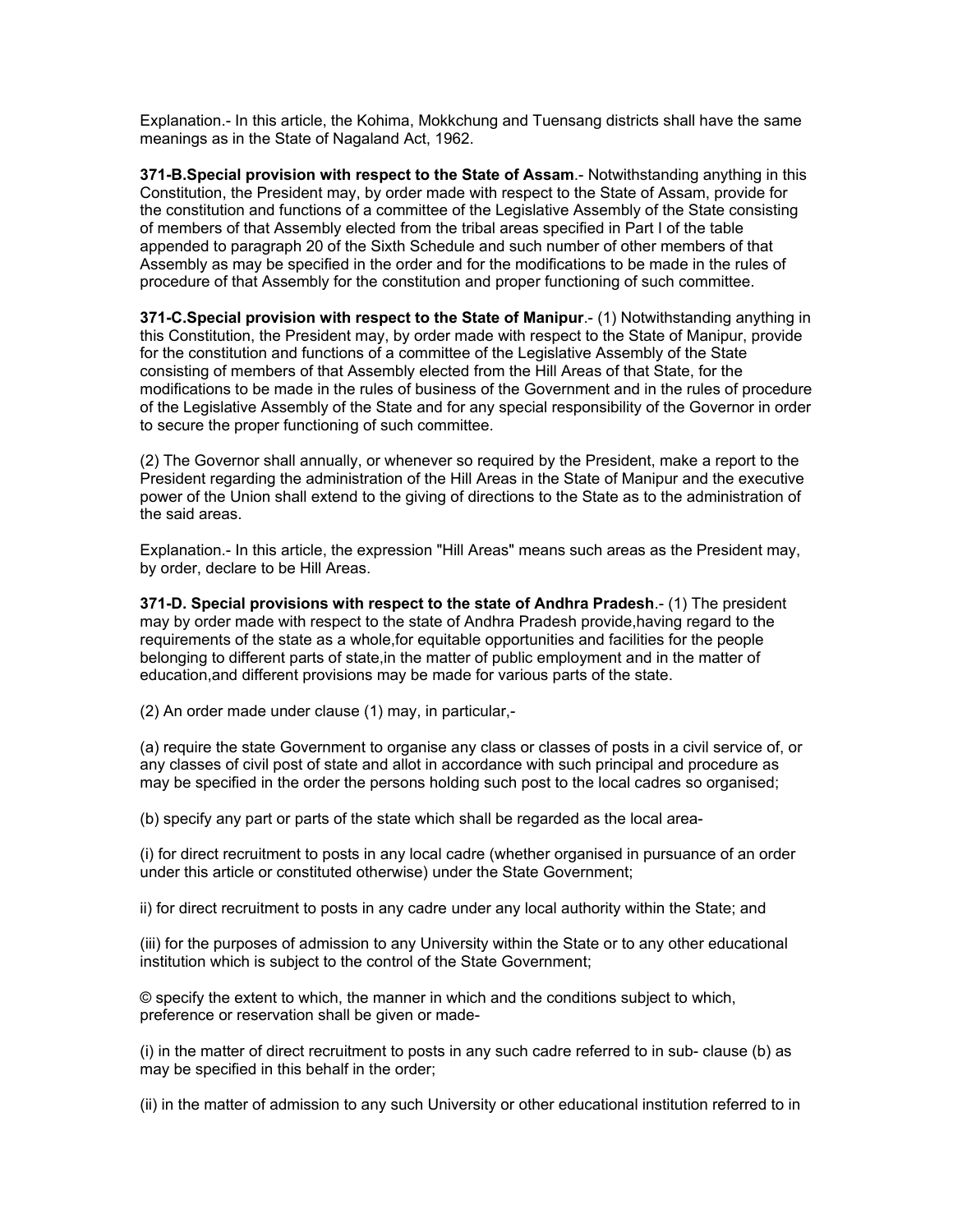sub-clause (b) as may be specified in this behalf in the order, to or in favour of candidates who have resided or studied for any period specified in the order in the local area in respect of such cadre, University or other educational institution, as the case may be.

(3) The President may, by order, provide for the constitution of an Administrative Tribunal for the State of Andhra Pradesh to exercise such jurisdiction, powers and authority including any jurisdiction, power and authority which immediately before the commencement of the constitution (Thirty-second Amendment) Act, 1973, was exercisable by any court (other than the Supreme Court) or by any tribunal or other authority as may be specified in the order with respect to the following matters, namely:-

(a) appointment, allotment or promotion to such class or classes of posts in any civil service of the State, or to such class or classes of civil posts under the State, or to such class or classes of posts under the control of any local authority within the State, as may be specified in the order;

(b) seniority of persons appointed, allotted or promoted to such class or classes of posts in any civil service of the State, or to such class or classes of civil posts under the State, or to such class or classes of posts under the control of any local authority within the State, as may be specified in the order;

© such other conditions of service of persons appointed, allotted or promoted to such class or classes of civil posts under the State or to such class or classes of posts under the control of any local authority within the State, as may be specified in the order.

(4) An order made under clause (3) may-

(a) authorise the Administrative Tribunal to receive representations for the redress of grievances relating to any matter within its jurisdiction as the President may specify in the order and to make such orders thereon as the Administrative Tribunal deems fit;

(b) contain such provisions with respect to the powers and authorities and procedure of the Administrative Tribunal (including provisions with respect to the powers of the Administrative Tribunal to punish for contempt of itself) as the President may deem necessary;

© provide for the transfer of the Administrative Tribunal of such classes of proceedings, being proceedings relating to matters within its jurisdiction and pending before any court (other than the Supreme Court) or tribunal or other authority immediately before the commencement of such order, as may be specified in the order;

(d) contain such supplemental, incidental and consequential provisions (including provisions as to fees and as to limitation, evidence or for the application of any law for the time being in force subject to any exceptions or modifications) as the President may deem necessary.

(5) The order of the Administrative Tribunal finally disposing of any case shall become effective upon its confirmation by the State Government or on the expiry of three months from the date on which the order is made, whichever is earlier:

Provided that the State Government may, by special order made in writing and for reasons to be specified therein, modify or annul any order of the Administrative Tribunal before it becomes effective and in such a case, the order of the Administrative Tribunal shall have effect only in such modified form or be of no effect, as the case may be.

(6) Every special order made by the State Government under the proviso to clause (5) shall be laid, as soon as may be after it is made, before both Houses of the State Legislature.

(7) The High Court for the State shall not have any powers of superintendence over the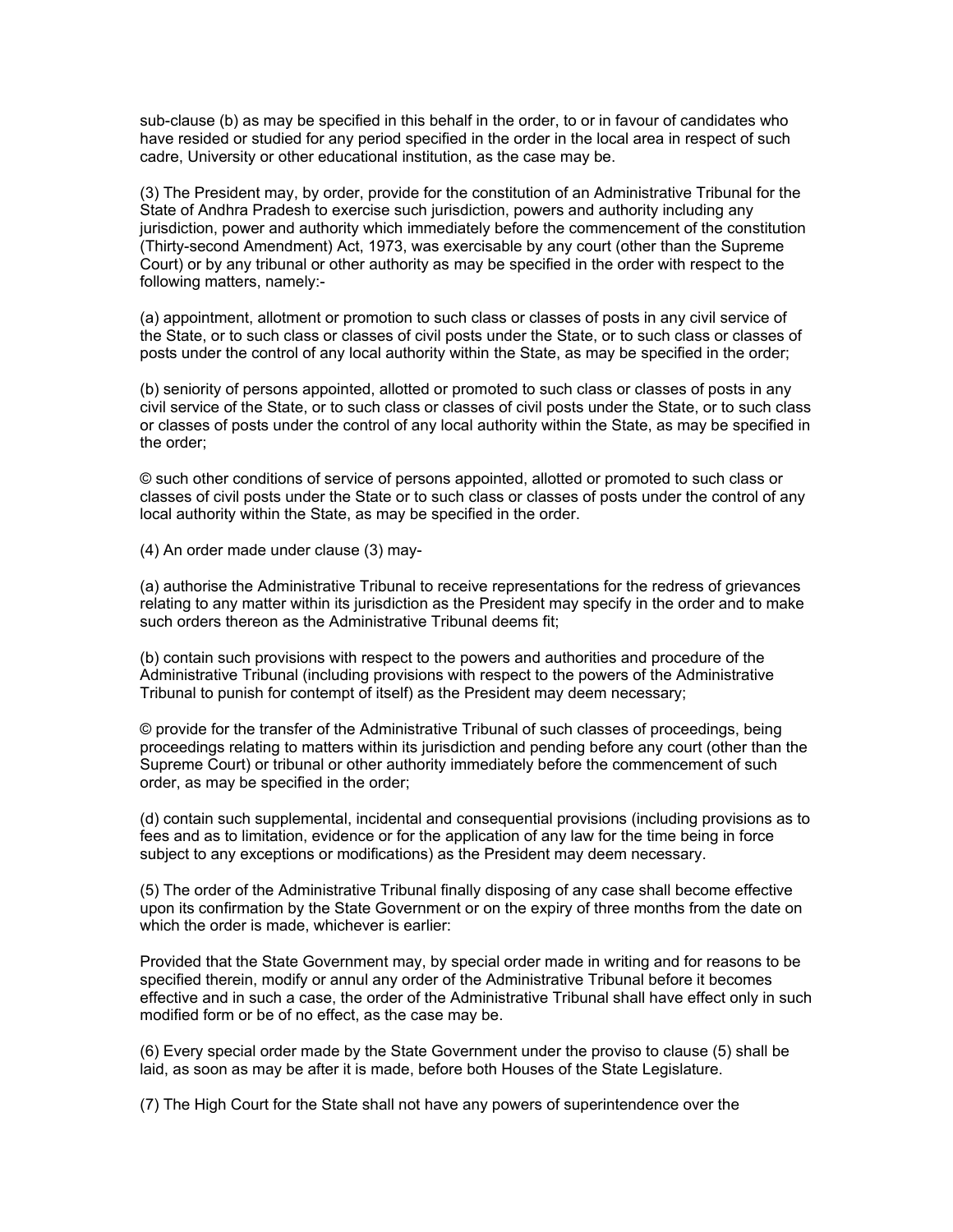Administrative Tribunal and no court (other than the Supreme Court) or tribunal shall exercise any jurisdiction, power or authority in respect of any matter subject to the jurisdiction, power or authority of, or in relation to, the Administrative Tribunal.

(8) If the President is satisfied that the continued existence of the Administrative Tribunal is not necessary, the President may by order abolish the Administrative Tribunal and make such provisions in such order as he may deem fit for the transfer and disposal of cases pending before the Tribunal immediately before such abolition.

(9) Notwithstanding any judgment, decree or order of any court, tribunal or other authority,-

(a) no appointment, posting, promotion or transfer of any person-

(i) made before the 1st day of November, 1956, to any post under the Government of, or any local authority within, the State of Hyderabad as it existed before that date; or

(ii) made before the commencement of the Constitution (Thirty-second Amendment) Act, 1973, to any post under the Government of, or any local or other authority within, the State of Andhra Pradesh; and

(b) no action taken or thing done by or before any person referred to in sub-clause (a), shall be deemed to be illegal or void or ever to have become illegal or void merely on the ground that the appointment, posting, promotion or transfer of such person was not made in accordance with any law, then in force, providing for any requirement as to residence within the State of Hyderabad or, as the case may be, within any part of the State of Andhra Pradesh, in respect of such appointment, posting, promotion or transfer.

(10) The provisions of this article and of any order made by the President thereunder shall have effect notwithstanding anything in any other provision of this Constitution or in any other law for the time being in force.

**371-E.Establishment of Central University in Andhra Pradesh**.- Parliament may by law provide for the establishment of a University in the State of Andhra Pradesh.

**371-F.Special provisions with respect to the State of Sikkim.- Notwithstanding anything in this Constitution,-** 

(a) the Legislative Assembly of the State of Sikkim shall consist of not less than thirty members;

(b) as from the date of commencement of the Constitution (Thirty-sixth Amendment) Act, 1975, (hereafter in this article referred to as the appointed day)-

(i) the Assembly for Sikkim formed as a result of the elections held in Sikkim in April, 1974 with thirty-two members elected in the said elections (hereinafter referred to as the sitting members) shall be deemed to be the Legislative Assembly of the State of Sikkim duly constituted under this Constitution;

(ii) the sitting members shall be deemed to be the members of the Legislative Assembly of the State of Sikkim duly elected under this Constitution; and

(iii) the said Legislative Assembly of the State of Sikkim shall exercise the powers and perform the functions of the Legislative Assembly of a State under this Constitution;

© in the case of the Assembly deemed to be the Legislative Assembly of the State of Sikkim under clause (b), the references to the period of five years in clause (1) of Article 172 shall be construed as references to a period of four years and the said period of four years shall be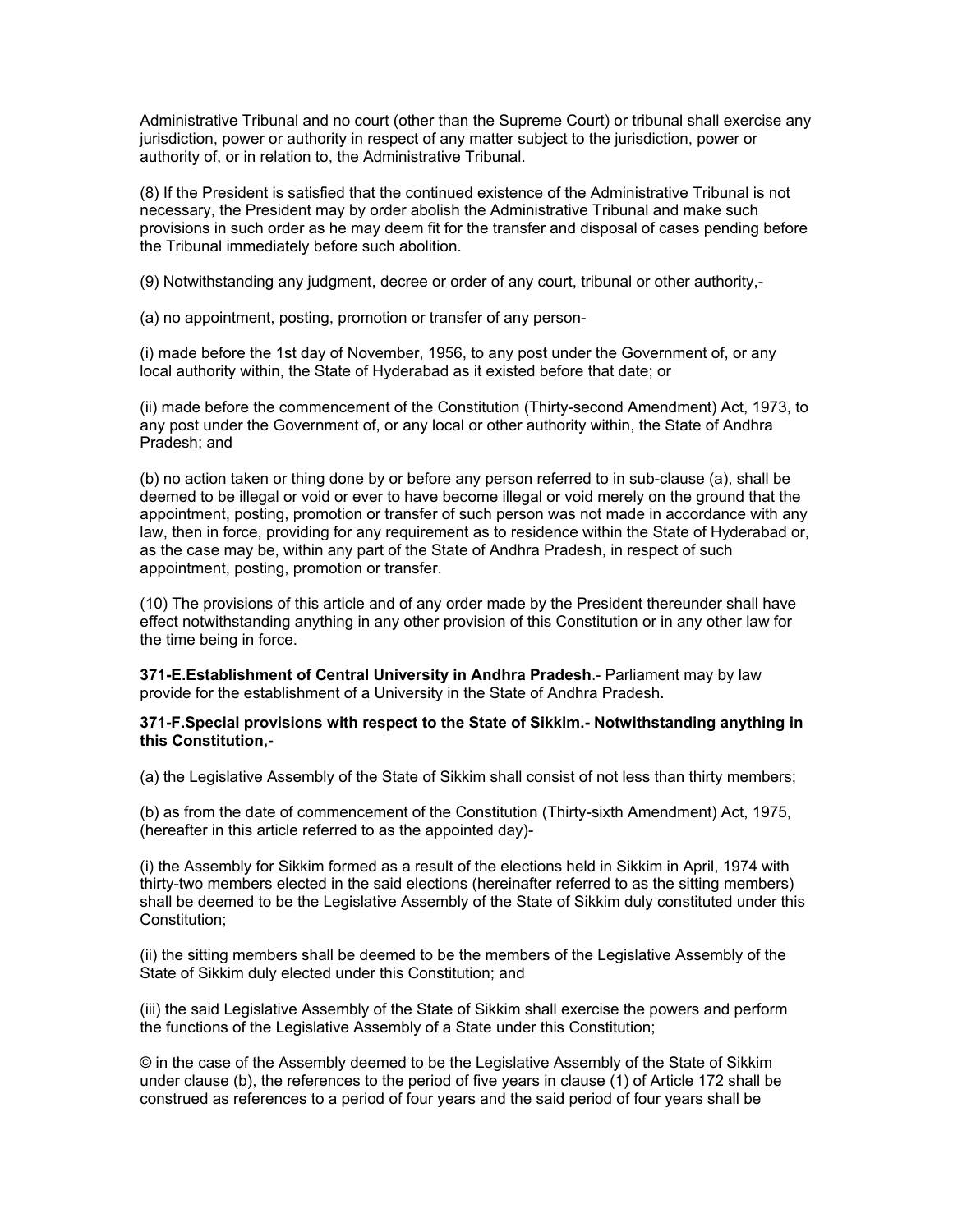deemed to commence from the appointed day;

(d) until other provisions are made by Parliament by law, there shall be allotted to the State of Sikkim one seat in the House of the People and the State of Sikkim shall form one parliamentary constituency to be called the parliamentary constituency for Sikkim;

(e) the representative of the State of Sikkim in the House of the People in existence on the appointed day shall be elected by the members of the Legislative Assembly of the State of Sikkim;

(f) Parliament may, for the purpose of protecting the rights and interests of the different sections of the population of Sikkim make provision for the number of seats in the Legislative Assembly of the State of Sikkim which may be filled by candidates belonging to such sections and for the delimitation of the assembly constituencies from which candidates belonging to such sections alone may stand for election to the Legislative Assembly of the State of Sikkim;

(g) the Governor of Sikkim shall have special responsibility for peace and for an equitable arrangement for ensuring the social and economic advancement of different sections of the population of Sikkim and in the discharge of his special responsibility under this clause, the Governor of Sikkim shall, subject to such directions as the President may, from time to time, deem fit to issue, act in his discretion;

(h) all property and assets (whether within or outside the territories comprised in the State of Sikkim) which immediately before the appointed day were vested in the Government of Sikkim or in any other authority or in any person for the purposes of the Government of Sikkim shall, as from the appointed day, vest in the Government of the State of Sikkim;

(i) the High Court functioning as such immediately before the appointed day in the territories comprised in the State of Sikkim shall, on and from the appointed day, be deemed to be the High Court for the State of Sikkim;

(j) all courts of civil, criminal and revenue jurisdiction, all authorities and all officers, judicial, executive and ministerial, throughout the territory of the State of Sikkim shall continue on and from the appointed day to exercise their respective functions subject to the provisions of this Constitution;

k) all laws in force immediately before the appointed day in the territories comprised in the State of Sikkim or any part thereof shall continue to be in force therein until amended or repealed by a competent legislature or other competent authority;

(l) for the purpose of facilitating the application of any such law as is referred to in clause (k) in relation to the administration of the State of Sikkim and for the purpose of bringing the provisions of any such law into accord with the provisions of this Constitution, the President may, within two years from the appointed day, by order, make such adaptations and modifications of the law, whether by way of repeal or amendment, as may be necessary or expedient, and thereupon, every such law shall have effect subject to the adaptations and modifications so made, and any such adaptation or modification shall not be questioned in any court of law;

(m) neither the Supreme Court nor any other court shall have jurisdiction in respect of any dispute or other matter arising out of any treaty, agreement, engagement or other similar instrument relating to Sikkim which was entered into or executed before the appointed day and to which the Government of India or any of its predecessor Governments was a party, but nothing in this clause shall be construed to derogate from the provisions of Article 143;

(n) the President may, by public notification, extend with such restrictions or modifications as he thinks fit to the State of Sikkim any enactment which is in force in a State in India at the date of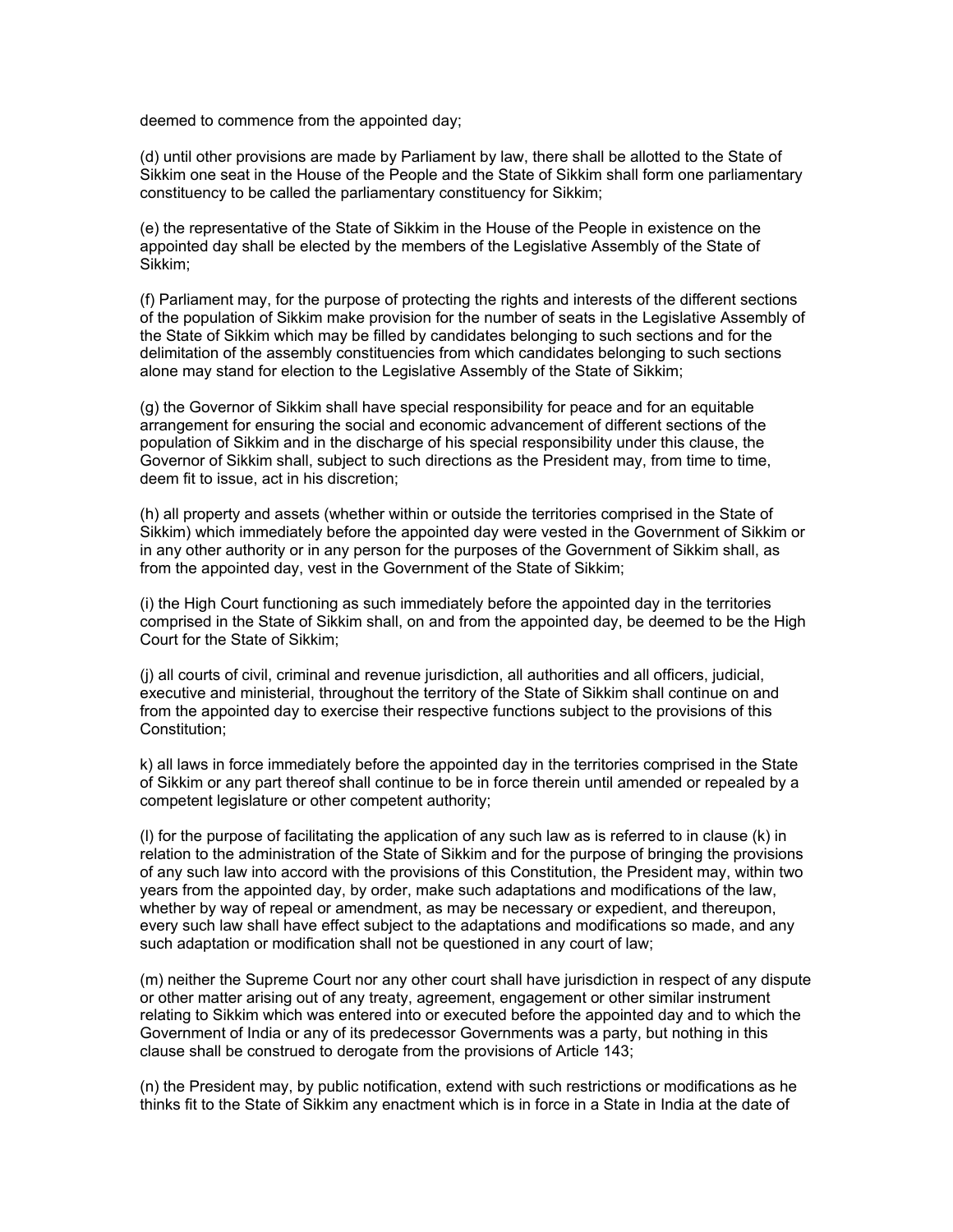the notification;

(o) if any difficulty arises in giving effect to any of the foregoing provisions of this article, the president may, by order, do anything (including any adaptation or modification of any other article) which appears to him to be necessary for the purpose of removing that difficulty:

Provided that no such order shall be made after the expiry of two years from the appointed day;

(p) all things done and all actions taken in or in relation to the State of Sikkim or the territories comprised therein during the period commencing on the appointed day and ending immediately before the date on which the Constitution (Thirty-sixth Amendment) Act, 1975, be deemed for all purposes to have been validly done or taken under this Constitution as so amended.

## **371-G.Special provision with respect to the State of Mizoram.- Notwithstanding anything in this Constitution**,-

(a) no Act of President in respect of -

- (i) religious or social practices of the Mizos,
- (ii) Mizo customary law and procedure,

(iii) administration of civil and criminal justice involving decisions according to Mizo customary law,

(iv) ownership and transfer of land, shall apply to the State of Mizoram unless the Legislative Assembly of the State of Mizoram by a resolution so decides:

Provided that nothing in this clause shall apply to any Central Act in force in the union territory of Mizoram immediately before the commencement of the Constitution (Fifty-third Amendment) Act, 1986;

(b) the Legislative Assembly of the State of Mizoram shall consist of not less than forty members.

## **371-H.Special provision with respect to the State of Arunachal Pradesh.- Notwithstanding anything in this Constitution**,-

(a) the Governor of Arunachal Pradesh shall have special responsibility with respect to law and order in the State of Arunachal Pradesh and in the discharge of his functions in relation thereto, the Governor shall, after consulting the Council of Ministers, exercise his individual judgment as to the action to be taken:

Provided that if any question arises whether any matter is or is not a matter as respects which the Governor is under this clause required to act in the exercise of his individual judgment, the decision of the Governor in his discretion shall be final, and the validity of anything done by the Governor shall not be called in question on the ground that he ought or ought not to have acted in the exercise of his individual judgment:

Provided further that if the President on receipt of a report from the Governor or otherwise is satisfied that it is no longer necessary for the Governor to have special responsibility with respect to law and order in the State of Arunachal Pradesh, he may by order direct that the Governor shall cease to have such responsibility with effect from such date as may be specified in the order;

(b) the Legislative Assembly of the State of Arunachal Pradesh shall consist of not less than thirty members.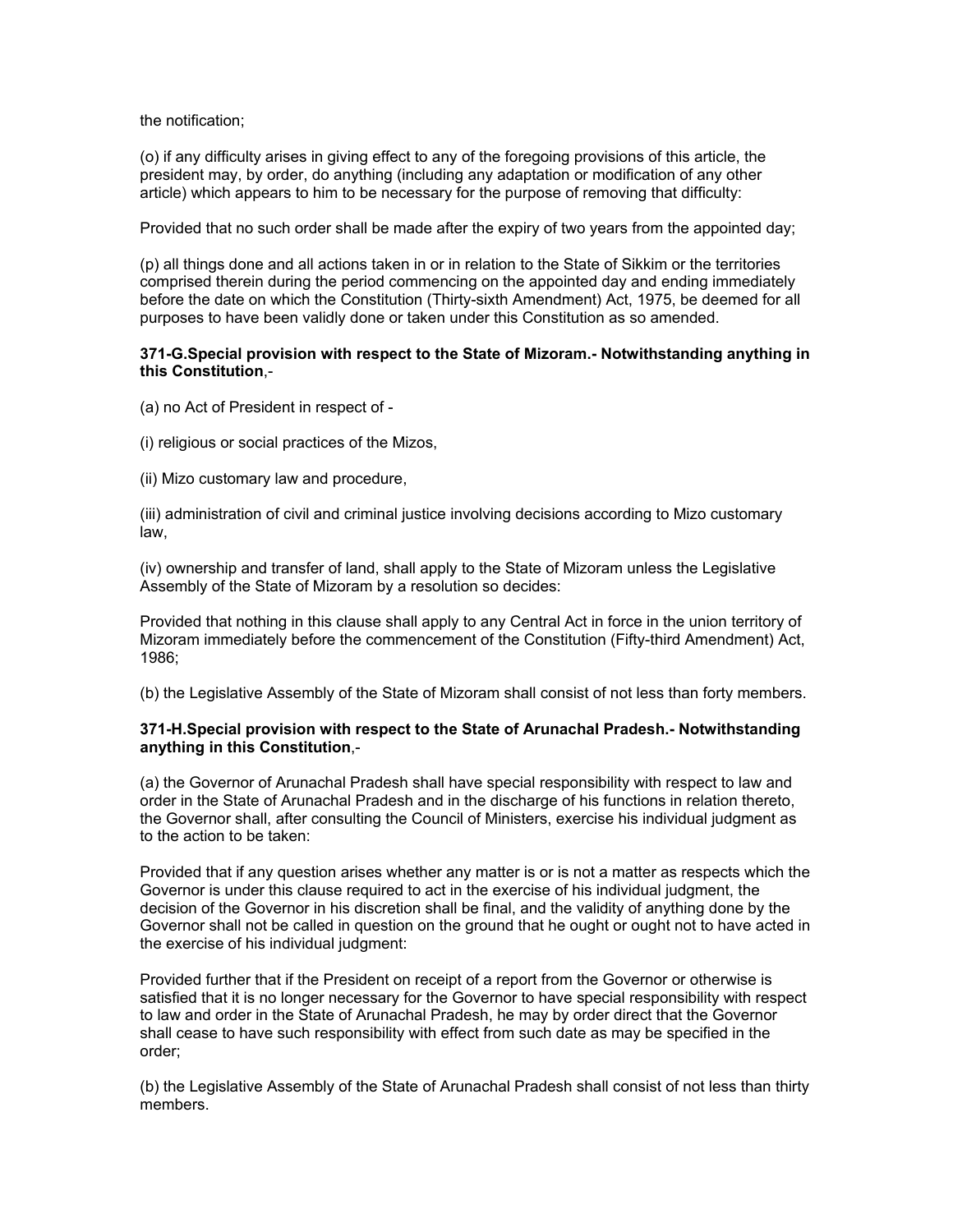**371-I. Special provision with respect to the State of Goa**.- Notwithstanding anything in this Constitution, the Legislative Assembly of the State of Goa shall consist of not less than thirty members.

**372.Continuance in force of existing laws and their adaptation**.- (1) Notwithstanding the repeal by this Constitution of the enactments referred to in Article 395 but subject to the other provisions of this Constitution, all the laws in force in the territory of India immediately before the commencement of this Constitution, all the laws in force in the territory of India immediately before the commencement of this Constitution shall continue in force therein until altered or repealed or amended by a competent Legislature or other competent authority.

(2) For the purpose of bringing the provisions of any law in force in the territory of India into accord with the provisions of this Constitution, the President may by order make such adaptations and modifications of such law, whether by way of repeal or amendment, as may be necessary or expedient, and provide that the law shall, as from such date as may be specified in the order, have effect subject to the adaptations and modifications so made, and any such adaptation or modification shall not be questioned in any court of law.

(3) Nothing in clause (2) shall be deemed-

(a) to empower the President to make any adaptation or modification of any law after the expiration of three years from the commencement of this Constitution; or

(b) to prevent any competent Legislature or other competent authority from repealing or amending any law adapted or modified by the President under the said clause.

Explanation I.- The expression "law in force" in this article shall include a law passed or made by a legislature or other competent authority in the territory of India before the commencement of this Constitution and not previously repealed, notwithstanding that it or parts of it may not be then in operation either at all or in particular areas.

Explanation II.- Any law passed or made by a legislature or other competent authority in the territory of India which immediately before the commencement of this Constitution had extraterritorial effect as well as effect in the territory of India shall, subject to any such adaptations and modifications as aforesaid, continue to have such extra-territorial effect.

Explanation III.- Nothing in this article shall be construed as continuing any temporary law in force beyond the date fixed for its expiration or the date on which it would have expired if this Constitution had not come into force.

Explanation IV.- An Ordinance promulgated by the Governor of a Province under Section 88 of the Government of India Act, 1935, and in force immediately before the commencement of this Constitution shall, unless withdrawn by the Governor of the corresponding State earlier, cease to operate at the expiration of six weeks from the first meeting after such commencement of the Legislative Assembly of that State functioning under clause (1) of Article 382, and nothing in this article shall be construed as continuing any such Ordinance in force beyond the said period.

**372-A.Power of the President to adapt laws**.- (1) For the purposes of bringing the provisions of any law in force in India or in any part thereof, immediately before the commencement of the Constitution (Seventh Amendment) Act, 1956, into accord with the provisions of this Constitution as amended by that Act, the President may by order made before the 1st day of November, 1957 make such adaptations and modifications of the law, whether by way of repeal or amendment, as may be necessary or expedient, and provide that the law shall, as from such date as may be specified in the order, have effect subject to the adaptations and modifications so made, and any such adaptation or modification shall not be questioned in any court of law.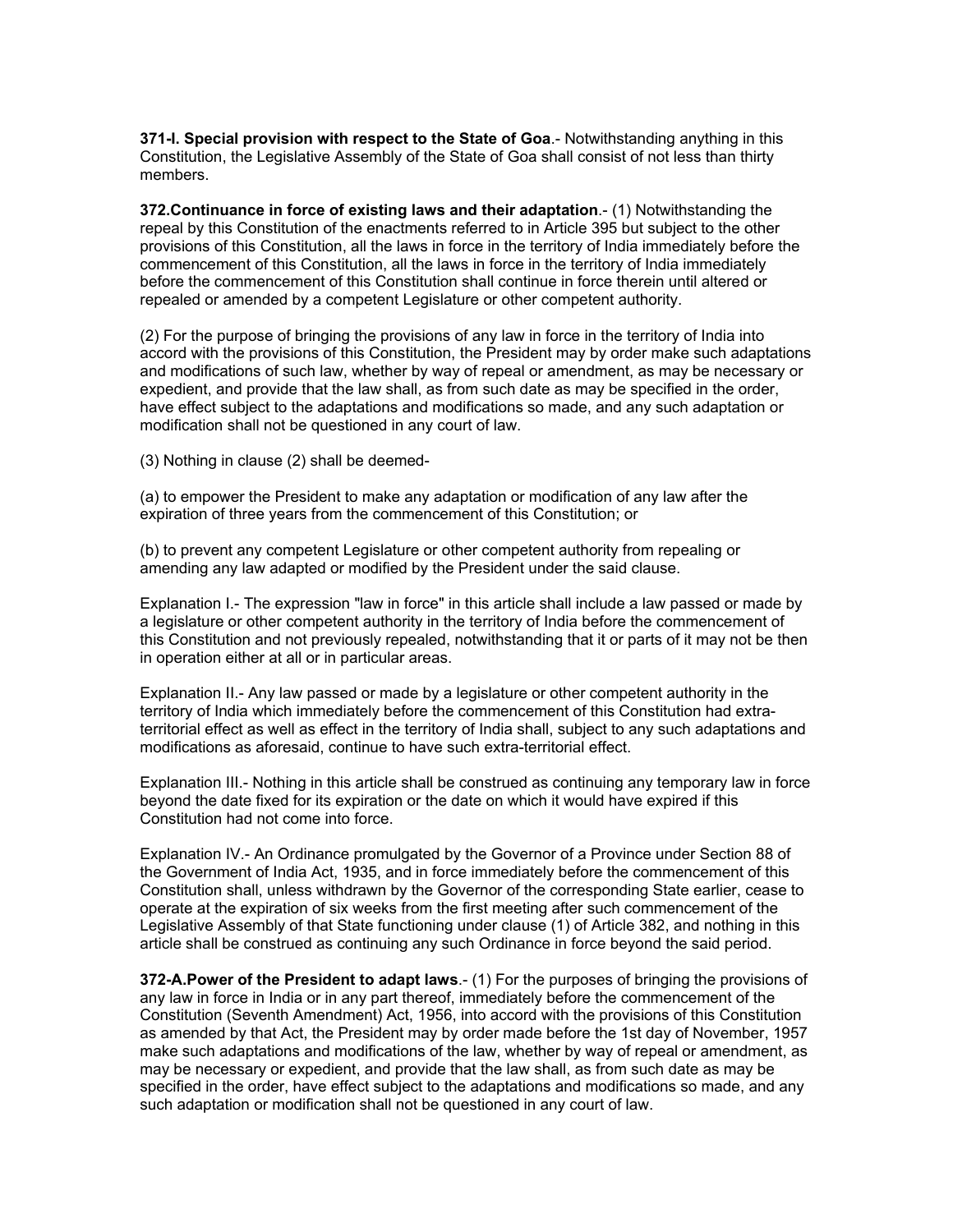(2) Nothing in clause (1) shall be deemed to prevent a competent legislature or other competent authority from repealing or amending any law adapted or modified by the President under the said clause.

**373. Power of President to make order in respect of persons under preventive detention in certain cases**.- Until provision is made by Parliament under clause (7) of Article 22, or until the expiration of one year from the commencement of this Constitution, whichever is earlier, the said article shall have effect as if for any reference to Parliament in clauses (4) and (7) thereof there were substituted a reference to the Parliament in those clauses there were substituted a reference to an order made by the President.

**374.Provisions as to Judges of the Federal Court and proceedings pending in the Federal Court or before His Majesty in Council**.- (1) The Judges of the Federal Court holding office immediately before the commencement of this Constitution shall, unless they have elected otherwise, become on such commencement the Judges of the Supreme Court and shall thereupon be entitled to such salaries and allowances and to such rights in respect of leave of absence and pension as are provided for under Article 125 in respect of the Judges of the Supreme Court.

(2) All suits, appeals and proceedings, civil or criminal, pending in the Federal Court at the commencement of this Constitution shall, unless they have elected otherwise, become on such commencement the Judges of the Supreme Court and shall thereupon be entitled to such salaries and allowances and to such rights in respect of leave of absence and pension as are provided for under Article 125 in respect of the Judges of the Supreme Court.

(3) Nothing in this Constitution shall operate to invalidate the exercise of jurisdiction by His Majesty in Council to dispose of appeals and petitions from, or in respect of, any judgement, decree or order of any court within the territory of India in so far as the exercise of such jurisdiction is authorised by law, and any order of His Majesty in Council made on any such appeal or petition after the commencement of this Constitution shall for all purposes have effect as if it were an order or decree made by the Supreme Court in the exercise of the jurisdiction conferred on such Court by this Constitution.

(4) On and from the commencement of this Constitution the jurisdiction of the authority functioning as the Privy Council in a State specified in Part B of the First Schedule to entertain and dispose of appeals and petitions from or in respect of any judgment, decree or order of any court within that State shall cease, and all appeals and other proceedings pending before the said authority at such commencement shall be transferred to, and disposed of by, the Supreme Court.

(5) Further provision may be made by Parliament by law to give effect to the provisions of this article.

**375.Courts, authorities and officers to continue to function subject to the provisions of the Constitution**.- All courts of civil, criminal and revenue jurisdiction, all authorities and all officers, judicial, executive and ministerial, throughout the territory of India, shall continue to exercise their respective functions subject to the provisions of this Constitution.

**376.Provisions as to Judges of High Courts**.- (1) Notwithstanding anything in this clause (2) of Article 217, the Judges of a High Court in any Province holding office immediately before the commencement of this Constitution shall, unless they have elected otherwise, become on such commencement the Judges of the High Court in the corresponding State, and shall thereupon be entitled to such salaries and allowances and to such rights in respect of leave of absence and pension as are provided for under Article 221 in respect of the Judges of such High Court. Any such Judge shall, notwithstanding that he is not a citizen of India, be eligible for appointment as Chief Justice of such High Court, or as Chief Justice or other Judge of any other High Court.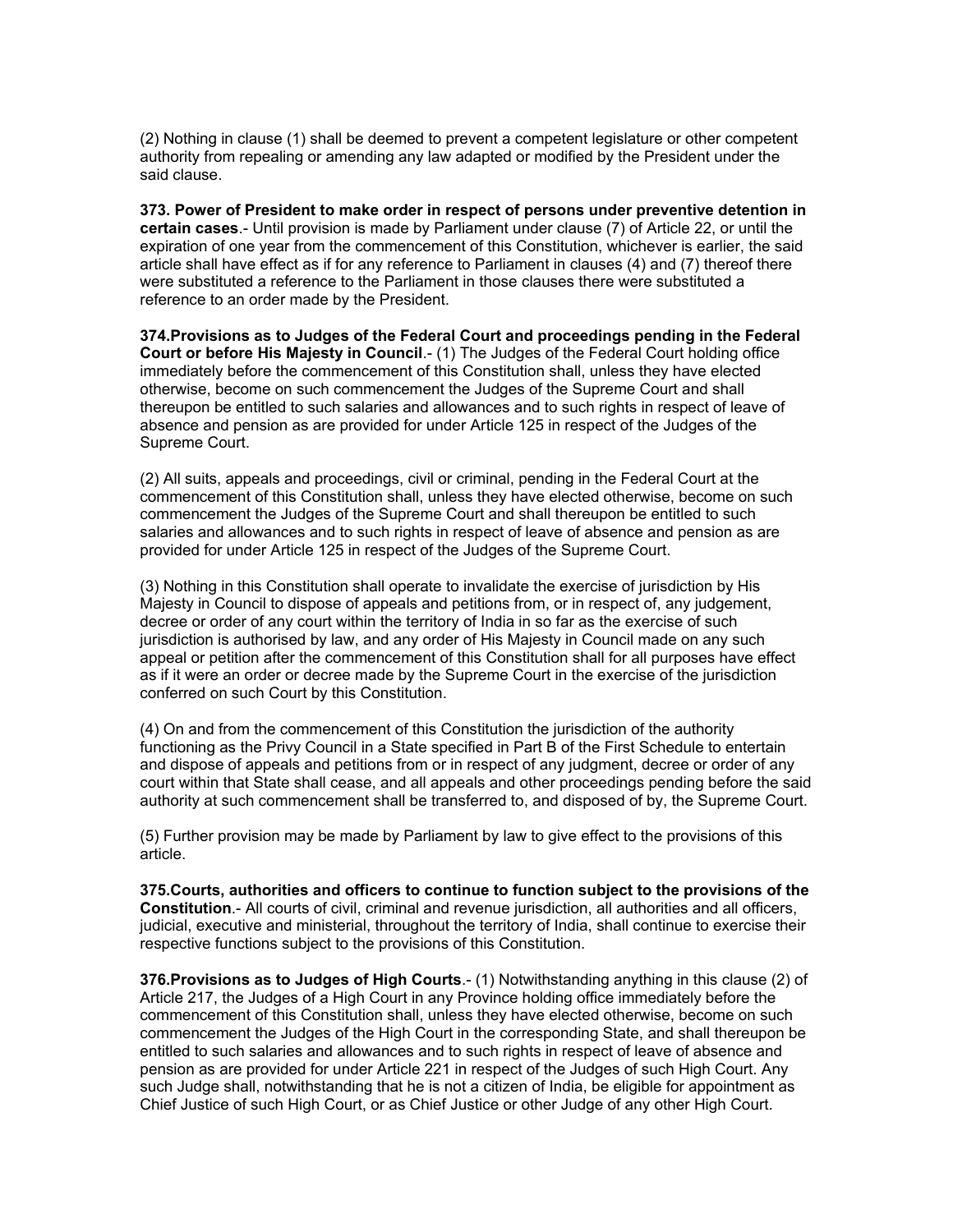(2) The Judges of a High Court in any Indian State corresponding to any State specified in Part B of the First Schedule holding office immediately before the commencement of this Constitution shall, unless they have elected otherwise, become on such commencement the Judges of the High Court in the State so specified and shall, notwithstanding anything in clauses (1) and (2) of Article 217 but subject to the proviso to clause (1) of that article, continue to hold office until the expiration of such period as the President may by order determine. In this article, the expression "Judge" does not include an acting Judge or an additional Judge.

**377.Provisions as to Comptroller and Auditor-General of India**.- The Auditor-General of India holding office immediately before the commencement of this Constitution shall, unless he has elected otherwise, become on such commencement the Comptroller and Auditor-General of India and shall thereupon be entitled to such salaries and to such rights in respect of leave of absence and pension as are provided for under clause (3) of Article 148 in respect of the Comptroller and Auditor-General of India and be entitled to continue to hold office until the expiration of his term of office as determined under the provisions which were applicable to him immediately before such commencement.

**378.Provisions as to Public Service Commissions**.- (1) The members of the Public Service Commission for the Dominion of India holding office immediately before the commencement of this Constitution shall, unless they have elected otherwise, become on such commencement the members of the Public Service Commission for the Union and shall, notwithstanding anything in clauses (1) and (2) of Article 316 but subject to the proviso to clause (2) of that article, continue to hold office until the expiration of their term of office as determined under the rules which were applicable immediately before such commencement to such members.

(2) The members of a Public Service Commission of a Province or of a Public Service Commission serving the needs of a group of Provinces holding office immediately before the commencement of this Constitution shall, unless they have elected otherwise, become on such commencement the members of the Public Service Commission for the corresponding State or the members of the Joint State Public Service Commission serving the needs of the corresponding States, as the case may be, and shall, notwithstanding anything in clauses (1) and (2) of Article 316 but subject to the proviso to clause (2) of that article, continue to hold office until the expiration of their term of office as determined under the rules which were applicable immediately before such commencement to such members.

# **378-A. Special provision as to duration of Andhra Pradesh Legislative Assembly**.-

Notwithstanding anything contained in Article 172, the Legislative Assembly of the State of Andhra Pradesh as constituted under the provisions of Sections 28 and 29 of the States Reorganisation Act, 1956, shall, unless sooner dissolved, continue for a period of five years from the date referred to in the said Section 29 and no longer and the expiration of the said period shall operate as a dissolution of that Legislative Assembly.379-391. Repealed by the Constitution (Seventh Amendment) Act, 1956, S.29 and Sch.

## **379-391. Rep. by the Constitution (Seventh Amendment) Act, 1956, sec. 29 and Sch.**

**392. Power of the President to remove difficulties**.- (1) The President may, for the purpose of removing any difficulties, particularly in relation to the transition from the provisions of the Government of India Act, 1935, to the provisions of this Constitution, by order direct that this Constitution shall, during such period as may be specified in the order, have effect subject to such adaptations, whether by way of modification, addition or omission, as he may deem to be necessary or expedient:

Provided that no such order shall be made after the first meeting of Parliament duly constituted under Chapter II of Part V.